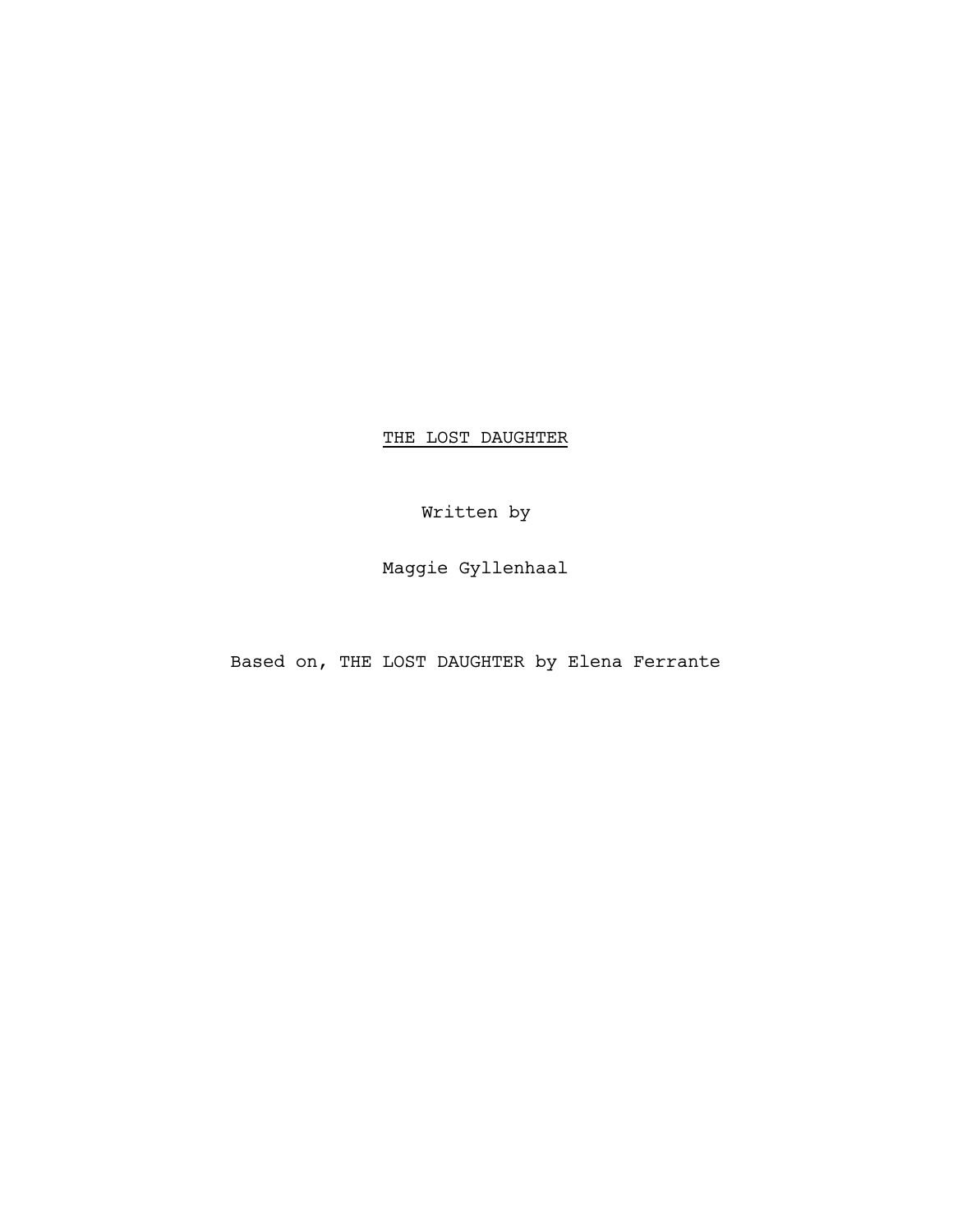### 1 INT/EXT. LEDA'S CAR/ RED FLAG ROAD - NIGHT 1

An elegant woman, LEDA 40s, drives on a two lane, sea-side road. Sand dunes and the sea are lit by the moon and the car's headlights. She sweats. Her breathing is short and sharp. We hear the sounds of her breath over the motor.

Suddenly the headlights begin to dim, the sound shifts and LEDA LIFTS SOFTLY OUT OF HER SEAT, as if there were no longer any gravity. She has to tuck her head at a funny angle to see out the windshield. She keeps a hold of the steering wheel to keep from floating away, but otherwise seems unperturbed.

2 EXT. LEDA'S CAR/ RED FLAG ROAD - NIGHT 2

The car has careened into the guardrail off the small road. A minor crash.

Leda emerges from the car. She looks around, dazed and makes her way toward the water.

CONTINUOUS:

# 3 EXT. RED FLAG BEACH - NIGHT 3

Leda continues toward the water in the moonlight. A RED LIFEGUARD FLAG flaps in the dark, but the sea is totally flat and calm.

Leda studies the warning flag; then walks cautiously toward the water.

She dips her foot in with her sandal on. The leather soaks in the salty water.

She puts her other foot into the water.

Then SHE COLLAPSES ON THE BEACH.

#### CUT TO:

4 INT/EXT. LEDA'S CAR/ ISLAND ROAD - DAY 4

Leda, looking healthy and vibrant, drives, sunglasses on, the windows open. Her car packed with suitcases and books. She lets her hair whip in the wind.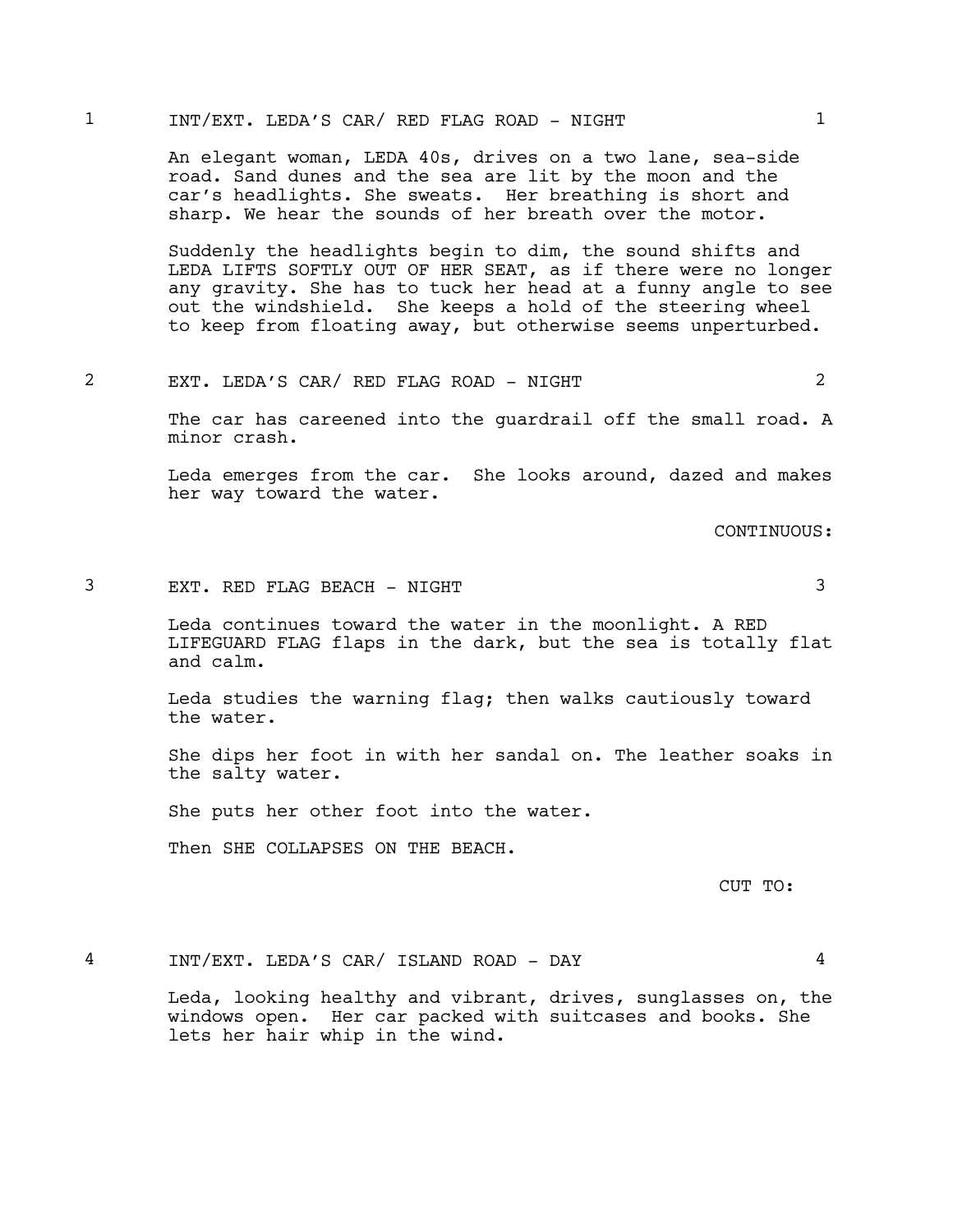Leda pulls into a small seaside town. Cottages are packed together along the coastline. She checks the address and parks.

Lyle (late 60s), thin and strong with thick white hair is waiting for her. He speaks to her through her window as she pulls up.

> LYLE Ms. Caruso?

### LEDA

Yes! Leda.

### LYLE

Hi, yeah, welcome. Was the drive alright? Long way. Must have been backed up on The National Road after Corinth. That can be a tough one.

LEDA No no it was fine. Have you been waiting long?

LYLE It's alright.

#### LEDA

I got a late start.

He moves to the trunk and starts to take her suitcases and books out. She moves to help him.

#### LYLE

No no let me.

He says it with a kind of desperation, and she lets him. She stops to look around, smell the sea air.

6 EXT. SEASIDE APARTMENT, STAIRS - DUSK 6

Lyle lugs Leda's heavy suitcases up four flights. She follows.

> **T.EDA** Sorry. Those are half filled with books.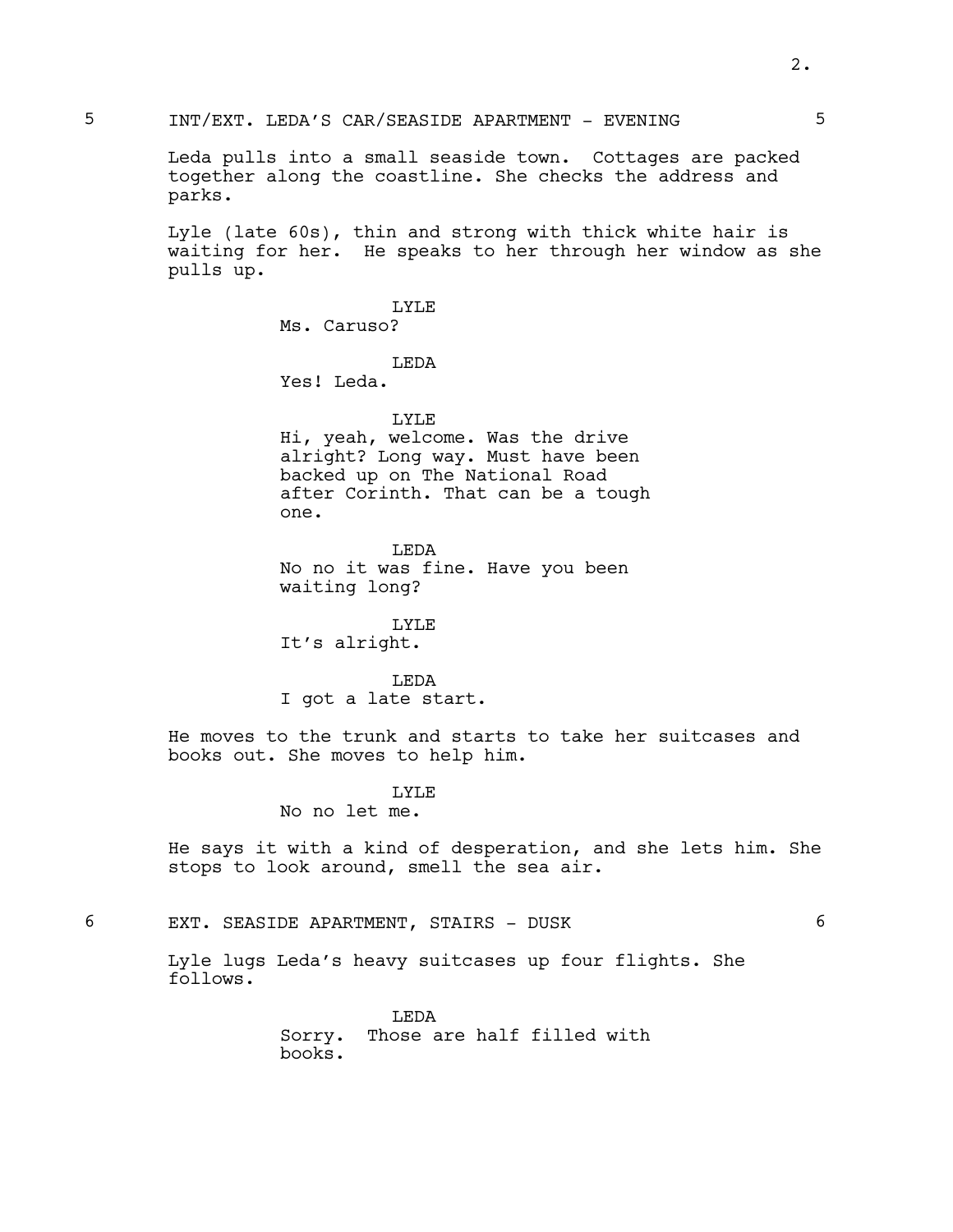(winded) Yeah. LEDA Is this your place? LYLE No. I take care of it. For 30 years now.

# **T.EDA**

LYLE

Oh wow.

LYLE And a few other places in the dunes. The real big ones.

She walks behind him as he struggles up the stairs.

7 INT. SEASIDE APARTMENT, HALLWAY/ BEDROOM - NIGHT 7

Lyle unlocks the door and puts down two big suitcases, panting and sweating a little.

> LYLE Please, make yourself at home. I'll be back with the rest.

Leda moves around the small apartment. A bedroom. A small windowless kitchen that opens directly into the bathroom. A living room with a picture window that opens onto a terrace.

A big tray of peaches, plums, grapes, pears, figs has been left on the table. It shines like a still life.

Suddenly, there is THE SOUND OF SMALL CHILDREN coming from another room. Leda follows it through the dark apartment to a bedroom.

MEMORY:

Bianca, 5 and Martha, 3 sit curled in a corner by the bedside table. They are barely visible in the dark. Martha has gotten gum in her hair, she cries.

> BIANCA Now you have to cut it.

Martha wails.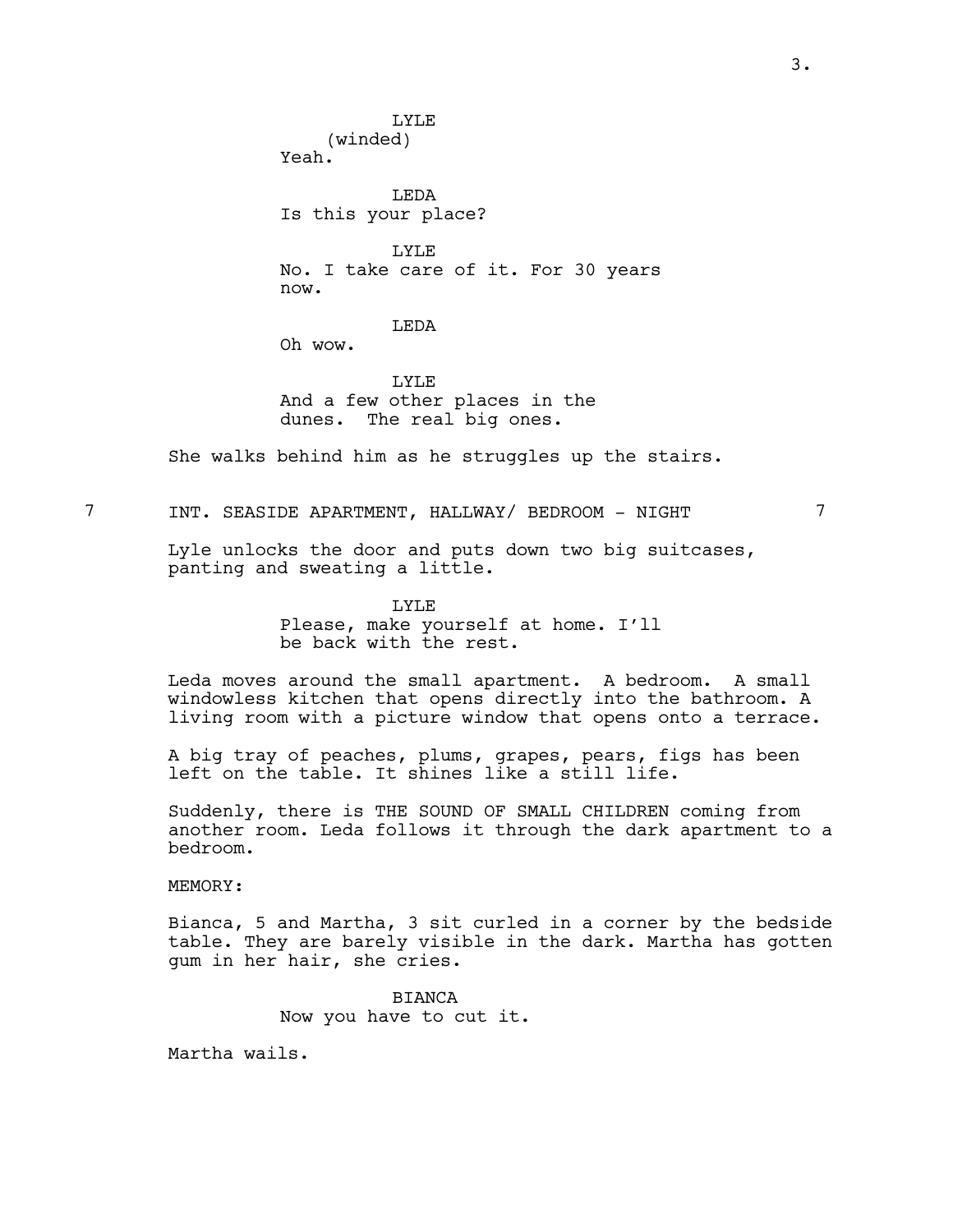BIANCA (CONT'D) I'm sorry but you do. You shouldn't give her gum, mama, even in the car.

MARTHA (crying, desperately unhappy) No no no no mama no no.

### BIANCA

Yes, mama she does have to cut it now or the whole head will get sticky.

A big FLASH OF LIGHT illuminates the room. And we:

CUT BACK TO:

### 8 INT. SEASIDE APARTMENT, BEDROOM/ HALLWAY - NIGHT 8

Leda moves to the bedroom window to investigate the flash. It's from A LIGHTHOUSE IN THE DISTANCE.

> LYLE (from the other room) Ok, that about does it.

Lyle brings another heavy suitcase into the apartment. He is really sweating now. He tries to catch his breath as he talks.

He moves around the apartment turning on lights. He turns on a ceiling fan, still struggling to catch his breath.

> LYLE (CONT'D) There's a remote for this somewhere. And I'll turn the air on in the bedroom.

LEDA No no that's fine.

LYLE It's no problem. And you're gonna want to see how it works. It's got a mind of its own.

He moves into the bedroom.

LEDA No, I prefer the fresh air.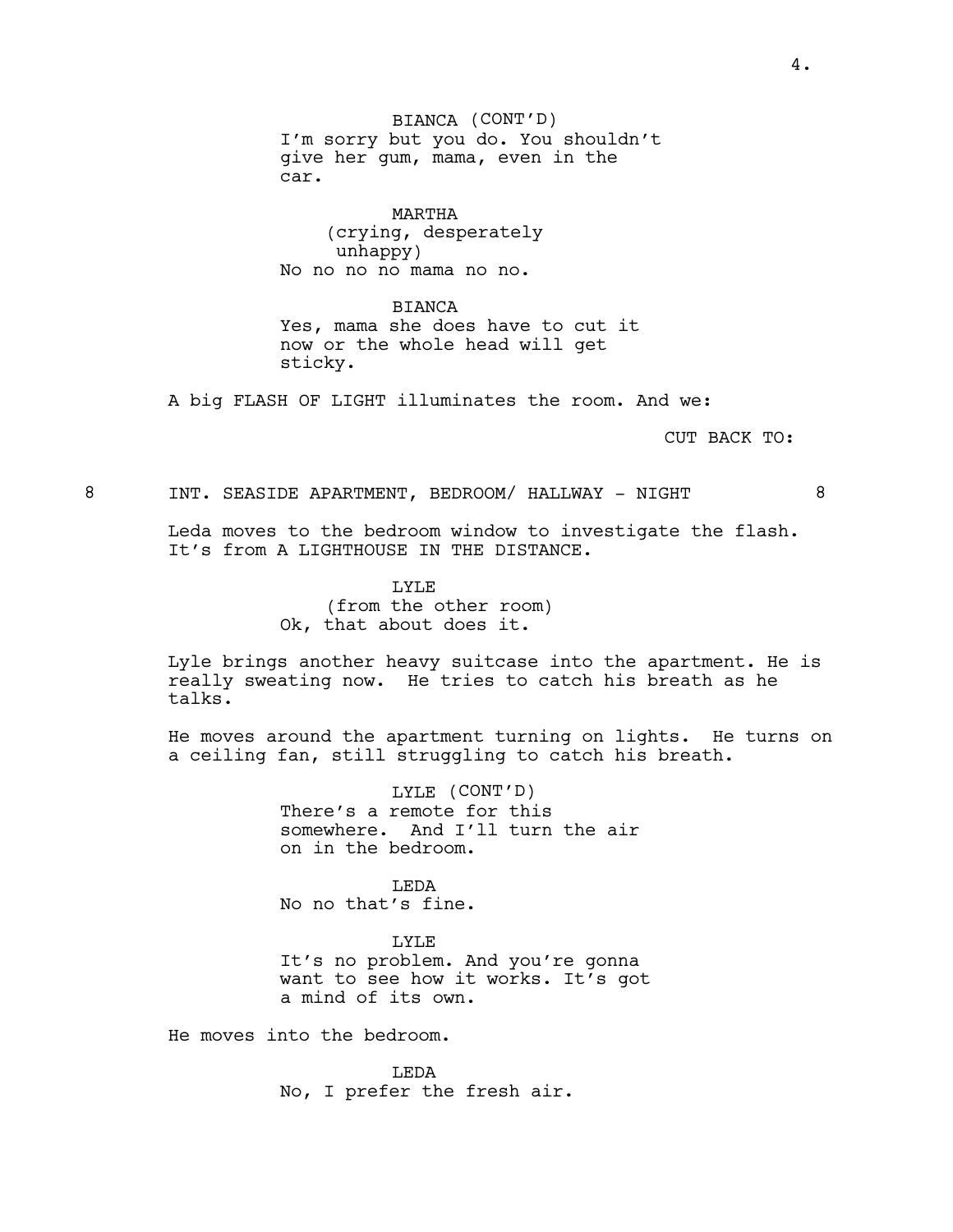He turns it on anyway, as if he hasn't heard her. Then he moves back out of the bedroom. He checks that the fridge is on and working.

> LYLE Your breakfast is covered at the bar downstairs.

**T.EDA** Breakfast in a bar!

They stand awkwardly for a moment. The lighthouse flashes its light.

> LYLE The lighthouse. It's not all the time. Are you...you write books? Or...are you a teacher?

> LEDA I'm a professor. Let me get you a tip.

She goes for her purse.

LYLE No, please. (He seems almost offended.) Welcome to Kyopeli.

9 INT. SEASIDE APARTMENT, BEDROOM - NIGHT 9

Leda turns off the AC, pushes back the curtains and opens the window. She takes a breath of fresh sea air.

She turns off the lights and lays on the bed in her clothes.

THE BEAM OF THE LIGHTHOUSE EXPLODES OUT OF THE DARKNESS. Filling the room with light.

10 INT. SEASIDE APARTMENT, BEDROOM - MORNING 10

Leda wakes slowly. She has covered her head with two pillows to avoid the beam from the lighthouse.

11 EXT. PINEWOOD PATH - DAY 11

Leda in an elegant hat and simple sundress walks down a beach path. She holds a big beach bag filled with many books, a towel, etc.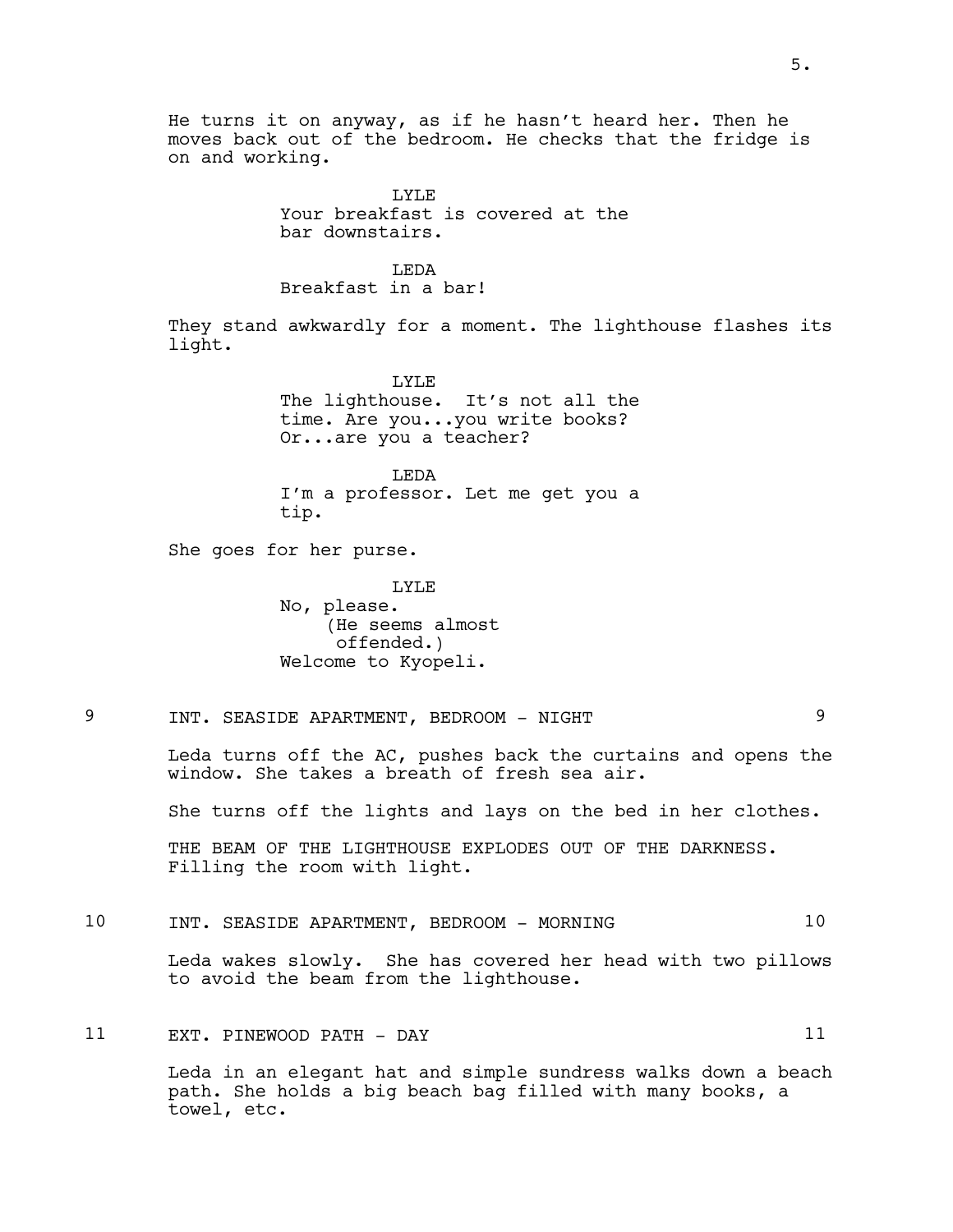Pine trees line the path and she has to walk carefully in her sandals to avoid tripping over their slippery roots.

# 12 EXT. BEACH - DAY 12

The forest path opens out onto the beach. There's a slatted wooden walkway that ends in an OLD FASHIONED PUBLIC BEACH HOUSE with a worn cafe and umbrellas and lounge chairs lining the shore.

The beach is almost empty.

There's A YOUNG BEACH ATTENDANT who looks up from a big textbook as Leda emerges from the woods.

13 EXT. BEACH - MORNING 13

Leda luxuriates in the calm, clear water.

14 EXT. BEACH - AFTERNOON 14

Leda holds a pencil as she reads in her lounge chair, notebooks and books spread out around her. She is deeply concentrated.

The young beach attendant, WILL (22) approaches her. He is lean and darkly handsome, very boyish.

> WTT.T. Do you need some help, Ma'am?

Leda, surprised by the interruption, just looks at him for a moment.

> WILL (CONT'D) You're in the sun. I could help you move your chair.

LEDA Oh, yes I am in the sun.

WILL Can I move your chair under the umbrella? I work at the beach house.

It's an odd offer. She studies him.

LEDA

Sure.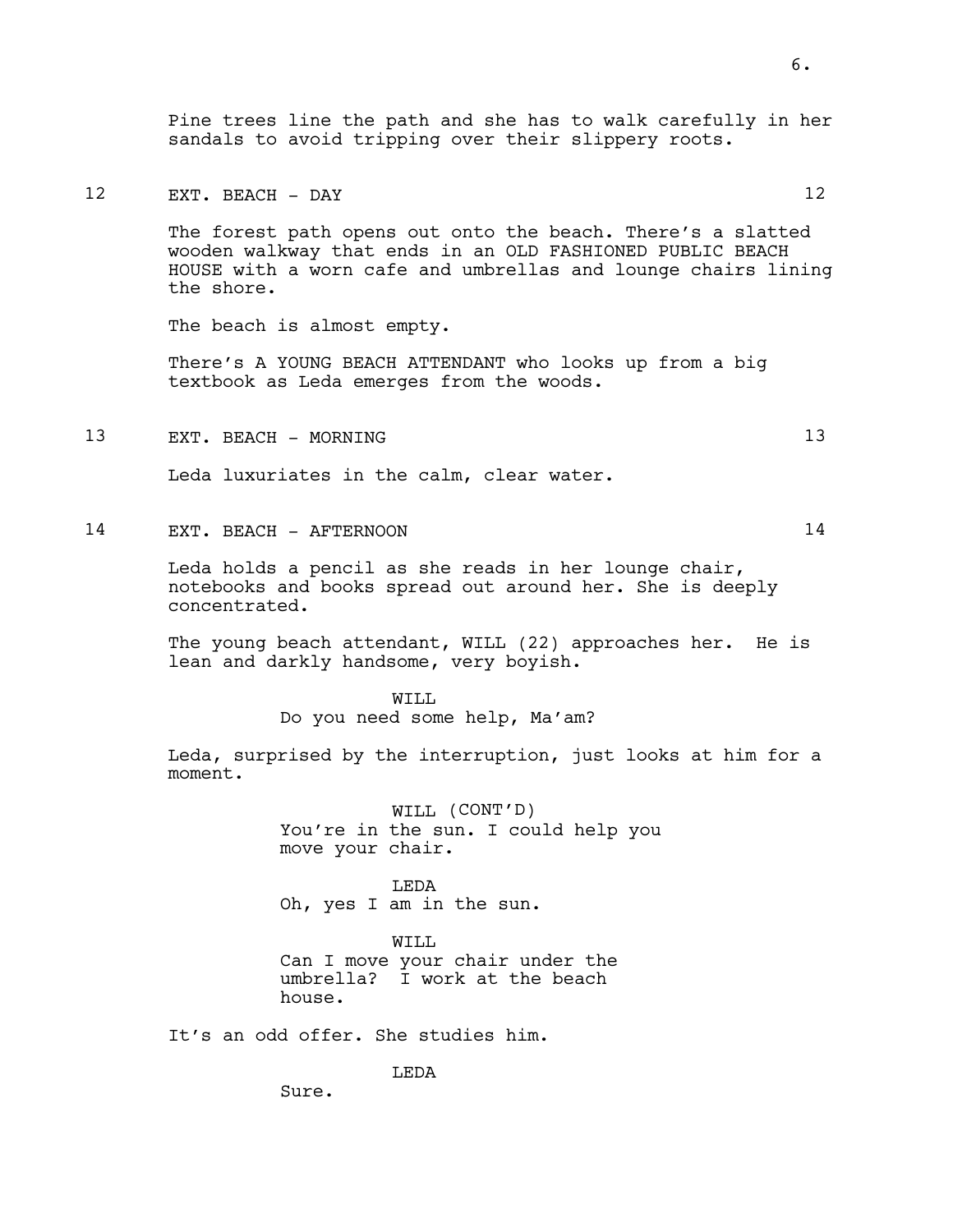She gets up and watches him as he shifts her lounge chair under the umbrella and into shade.

LEDA (CONT'D)

Thank you.

WILL So just let me know if you need anything else. I'm Will. There's a Nespresso...and ice pops.

LEDA Ok, great, Will. Thanks.

He turns to go. She watches him for a beat.

LEDA (CONT'D) (calling after him) What kind of ice pops?

# 15 EXT. BEACH - DAY 15

Leda licks her cornetto ice cream cone in the sun; it drips down its shiny paper wrapper.

Suddenly A HUGE FAMILY GROUP arrives at the beach: A man in his 60s with a big belly wears his shirt open over his swimming trunks and carries a cooler on his shoulder. A group of young kids hit and grab at each other, screaming, as they move in and out of the water. A woman, CALLIE, around 40, with a big pregnant belly, spilling out of her bright bikini in all directions, busies herself setting up beach blankets and walking back and forth from the beach shack with icecreams and bottles of water for the many kids. There is a pack of teenage ROUGH BOYS, rowdy, dangerous. There are grandparents.

They are loud, calling out to each other across the beach, arguing, joking. Top 40 music comes from somewhere.

WILL, the beach attendant immediately jumps to attention and bustles around setting up chairs and opening umbrellas. People call to him from all directions.

After a moment, Leda catches Will's eye. She smiles and gives him a wave.

# 16 EXT. BEACH - AFTERNOON 16

The sun is going down. The beach is still crowded with the big extended family.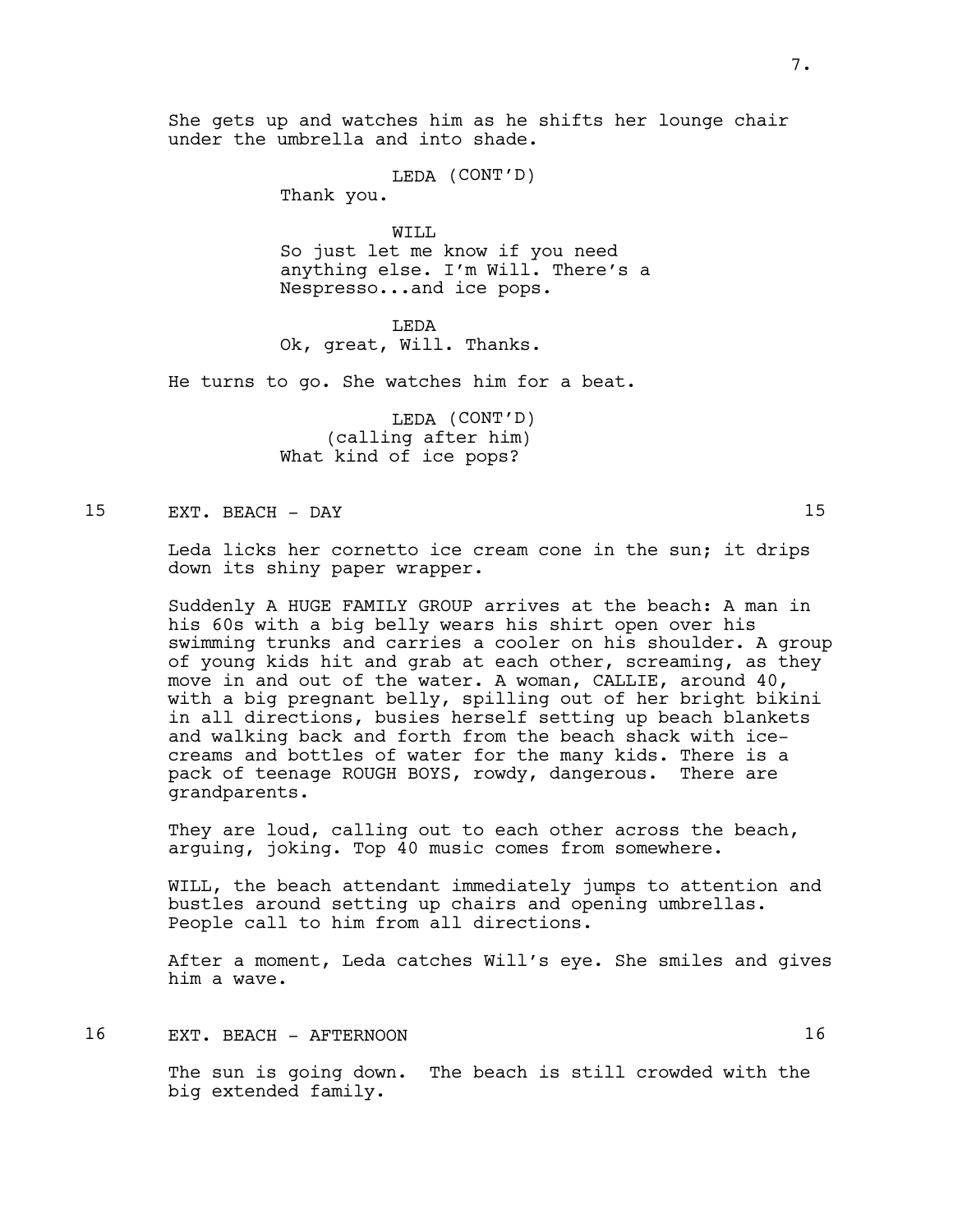A young woman, NINA (26) and her daughter ELENA (3) walking hand in hand out of the water, TALKING TO EACH OTHER PEACEFULLY AS IF ONLY THEY EXISTED. ELENA holds A WET PLASTIC DOLL tightly to her chest. They settle on their blanket.

The woman is slim and elegant in a tasteful bathing suit. The little girl quiet and a little sad. They are a part of the big, noisy family but they seem like another species.

> CALLIE (calling from across the beach) NINA!!! NINA! SHE'S GOT A COLD. PUT SOMETHING AROUND HER IF YOU'RE GONNA LET HER SWIM THIS LATE.

Callie, breasts bouncing, comes running over with a hot pink terrycloth robe and wraps it around the little girl. NINA lets her.

Leda takes out her pen and writes "NINA" in small letters in the margin of her book.

### 17 INT. SEASIDE APARTMENT, HALLWAY/ KITCHEN - NIGHT 17

from her books to see:

Leda in a towel, wet from the shower wanders into her kitchen. She opens the refrigerator. It's empty.

She takes a plum from the beautiful fruit bowl. As she brings it to her lips she sees that the underside is bruised and rotten.

She picks up a pear; its underside is also moldy and rotten. She picks up a bunch of grapes by their stem and exposes A MESS OF ROT AND MOLD under the pristine surface. All of the fruit is half rotten.

She dumps the fruit basket into the garbage.

# 18 EXT. BEACH - DAY 18

Leda in a different bathing suit settles at the same beach chair from the day before. She lays down her bag of books and looks for Nina, the young mother and Elena, her daughter.

She finds them sitting under an umbrella. Nina rubs suntan lotion on Elena's body with notable tenderness. Massaging the cream into the little girl's skin. Playfully squeezing the tips of each finger.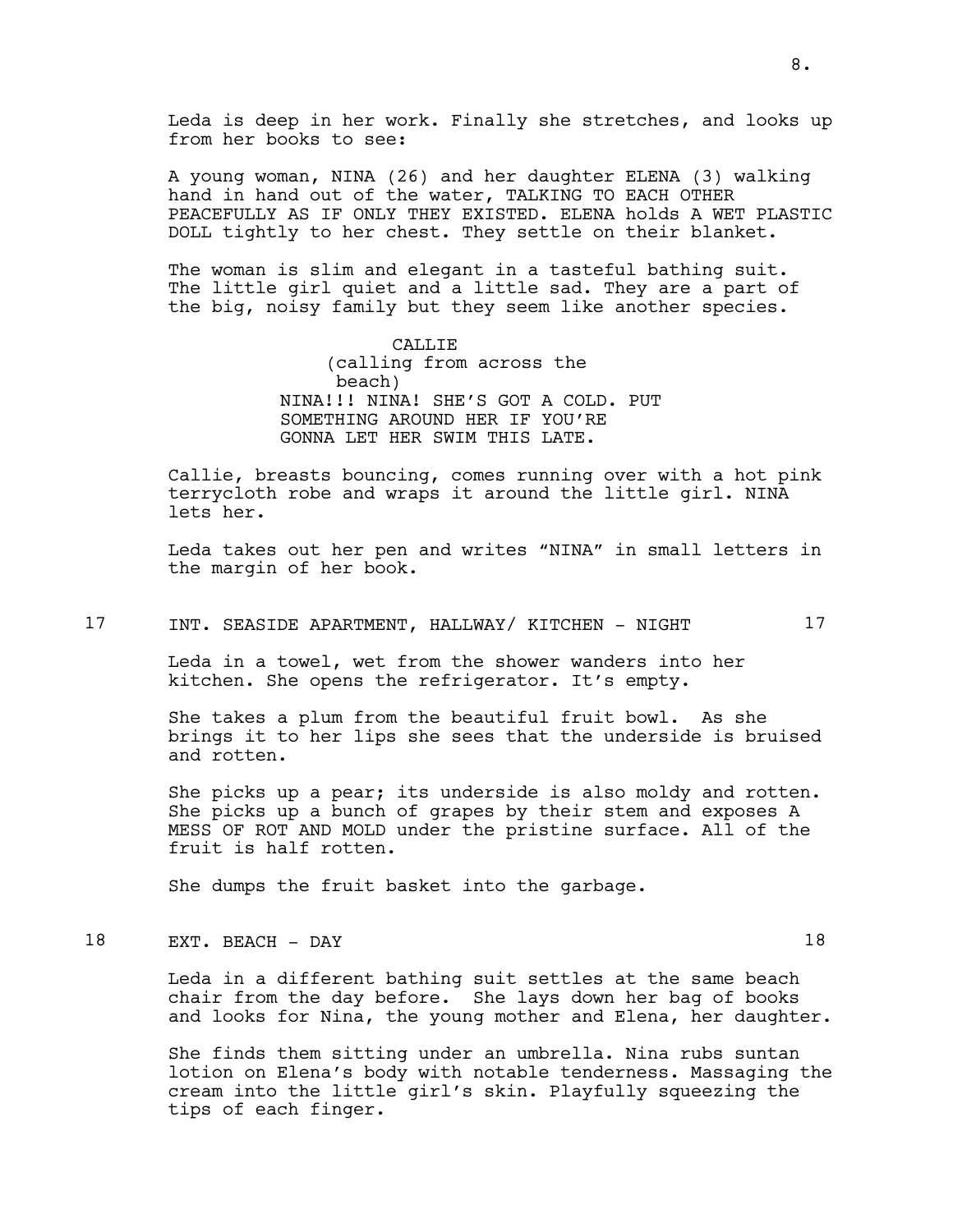Nina and Elena move to THE DOLL who lies next to them on their blanket. They talk to her as they lovingly cover her with lotion.

> ELENA Squeeze Neni's fingers too. She likes it.

Nina massages the tips of THE DOLL'S fingers.

ELENA (CONT'D)

I'm hungry!

Elena suddenly gets up and runs to the beach house cafe.

19 EXT. BEACH CAFE - MIDDAY 19

Leda finishes a coffee at the cafe. She watches Nina and Elena as they play in the sand by the cafe, undressing THE DOLL and carefully bathing her in a green plastic bucket.

Two YOUNG MEN (20s) approach Nina and start to talk her up. She's quiet and enjoys the attention.

A few of the ROUGH BOYS from the family group (late teens/20s) immediately intervene, rudely.

After a few words, the Rough Boys shove the YOUNG MEN, almost starting a fistfight, until the young men move off down the beach.

Leda notices Will watching too.

20 EXT. BEACH - AFTERNOON 20

Nina and Elena have dragged their lounge chairs closer to the water. Nina lies on her stomach, in the sun. And in the other chair lies THE DOLL, also on her stomach, same position as Nina.

Elena is at the water's edge, filling a plastic watering can to the brim. She holds it with both hands and totters under its weight as she returns to the lounge chairs to sprinkle her mother's feet with water. When she finishes she moves on to the Doll's feet.

> ELENA Is that enough, Mama? Want more?

NINA Yes please. I want a lot more.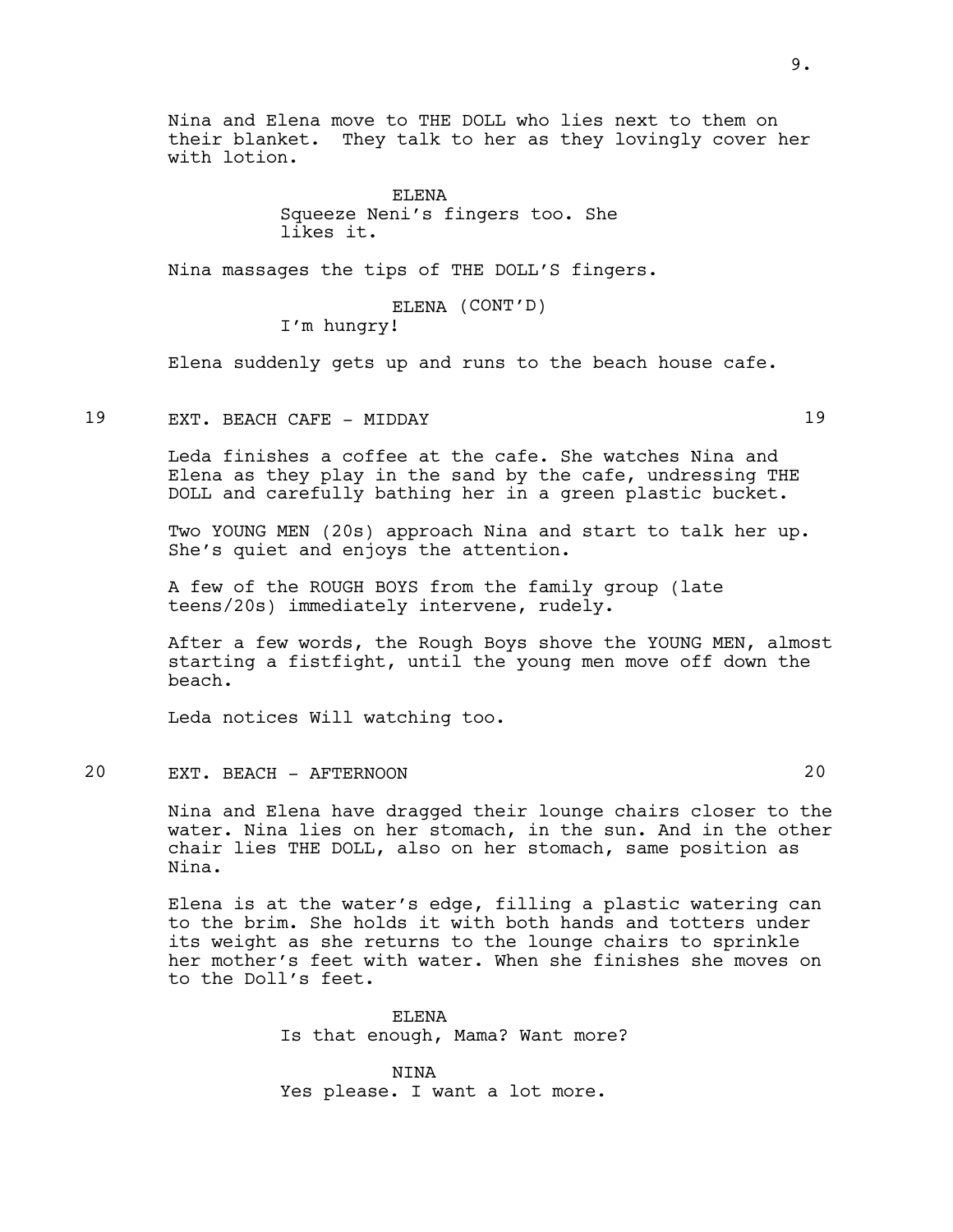**NTNA** (in a high pitched tone, voicing the doll) Oh yes please Elena. It's so very, very hot today.

Elena moves up her mother's body with the water, dousing her legs, her hips, back. Then she moves to the Doll's legs, then hips, then back.

Leda watches, rapt.

Suddenly Leda gets up and moves quickly to the cafe.

21 EXT. BEACH CAFE - AFTERNOON 21

Leda steadies herself on the bar.

**T.EDA** Will, I'd love a glass of water.

CUT TO:

22 EXT. DIFFERENT BEACH/MEMORY - DAY 22

MEMORY:

A YOUNG VERSION OF LEDA (28) sits with her daughters, Martha (3) and Bianca (5), all in bikinis. She peels an orange, all in one long piece.

YOUNG LEDA

Smell...

The girls smell it, delighted.

BIANCA AND MARTHA (talking over each other) Peel it like a snake. Don't let it break.

Young Leda laughs and continues to peel the orange in one long piece, without letting the peel break.

> YOUNG LEDA You know why they call it a navel orange? Do you know another word for navel?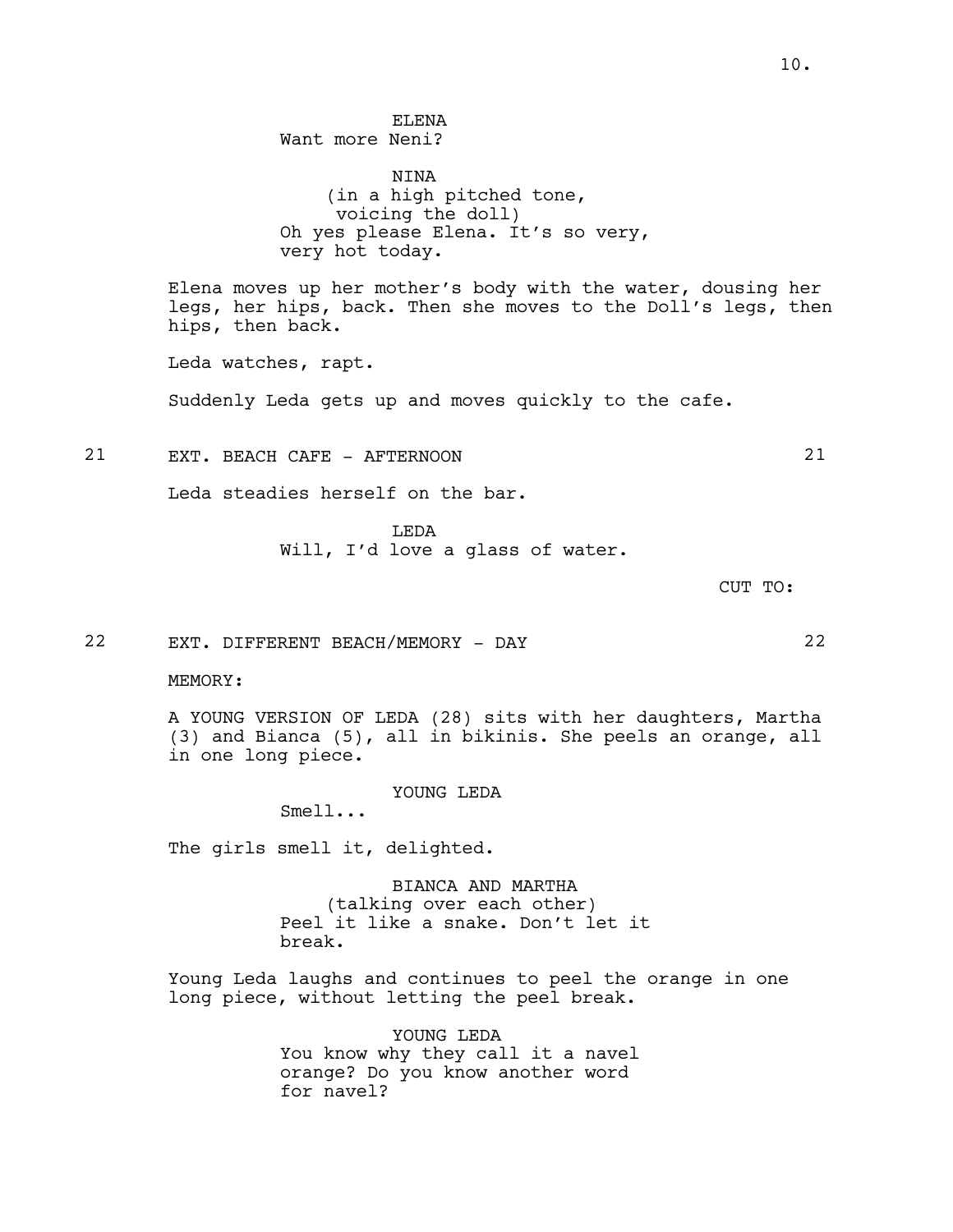YOUNG LEDA (CONT'D) Belly button! See doesn't it look like a belly button?

The girls look at the orange's "navel." Then all three of them look at their own belly buttons.

CUT BACK TO:

# 23 EXT. BEACH CAFE - AFTERNOON 23

Will brings Leda a glass of water.

She dips her fingers in it and wets her forehead; she puts the cool glass to her cheek.

24 INT. SEASIDE APARTMENT, LIVING ROOM/ TERRACE - AFTERNOON 24

Leda bursts through the door, her cell phone ringing. Her hands are full, beach bag, towel, keys and her feet are sandy. She drops everything as she searches for her ringing phone.

> LEDA Martha! Hello baby. I was just thinking about calling you. I just got back from the beach--

Leda wipes off her sandy feet as she listens to her daughter. We can faintly hear Martha through the phone, she is clearly upset.

> LEDA (CONT'D) Ruined what baby?

She listens, taking off her shoes, wiping sand from her feet.

LEDA (CONT'D) Why did you go to someone you didn't know?...Your hair isn't awful. It just gets very dry when you dye it so much.

While Martha is talking, Leda pulls a chair out onto the and sits.

> LEDA (CONT'D) Sometimes I've put a tablespoon of olive oil--Ok. Maybe your Dad knows someone you can--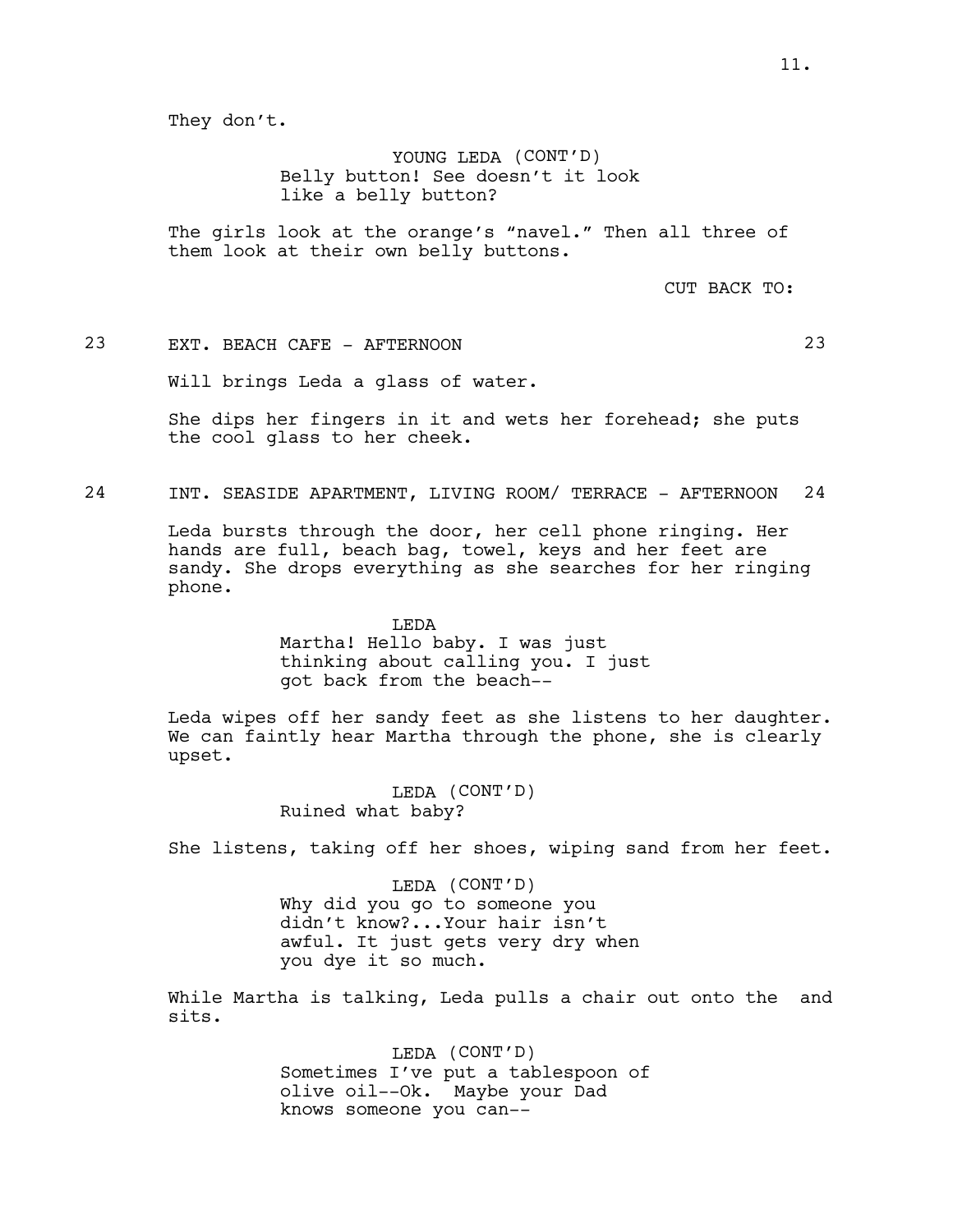CUT TO:

25 INT. YOUNG LEDA'S APARTMENT, BATHROOM - NIGHT 25

MEMORY:

Martha is in the bath crying; her hair is covered in shampoo and she's gotten some in her eyes.

Young Leda is frustrated; she can't find a towel. She pulls her shirt off and dips it into the water; she uses it to try to get the soap out of Martha's eyes.

> YOUNG LEDA (her hands on Martha's little face) Ok, blink blink blink.

Martha does. She looks in her mother's eyes; she stops crying.

CUT BACK TO:

26 EXT. SEASIDE APARTMENT, LIVING ROOM - AFTERNOON 26

Leda opens her eyes. Still on the phone with Martha.

LEDA I love you too, baby. I'm on vacation--...oh ok, I love you too.

Leda hangs up and looks out over her .

27 EXT. BEACH - DAY 27

Leda is swimming. She hears a loud honking. She raises her head out of the water to find a large MOTOR BOAT moving quickly towards her. She startles, and swims out of its way.

The boat, honking, playing music, continues over a line of red buoys, startling an old man swimming laps.

From the water, Leda sees Callie on the shore running towards Nina.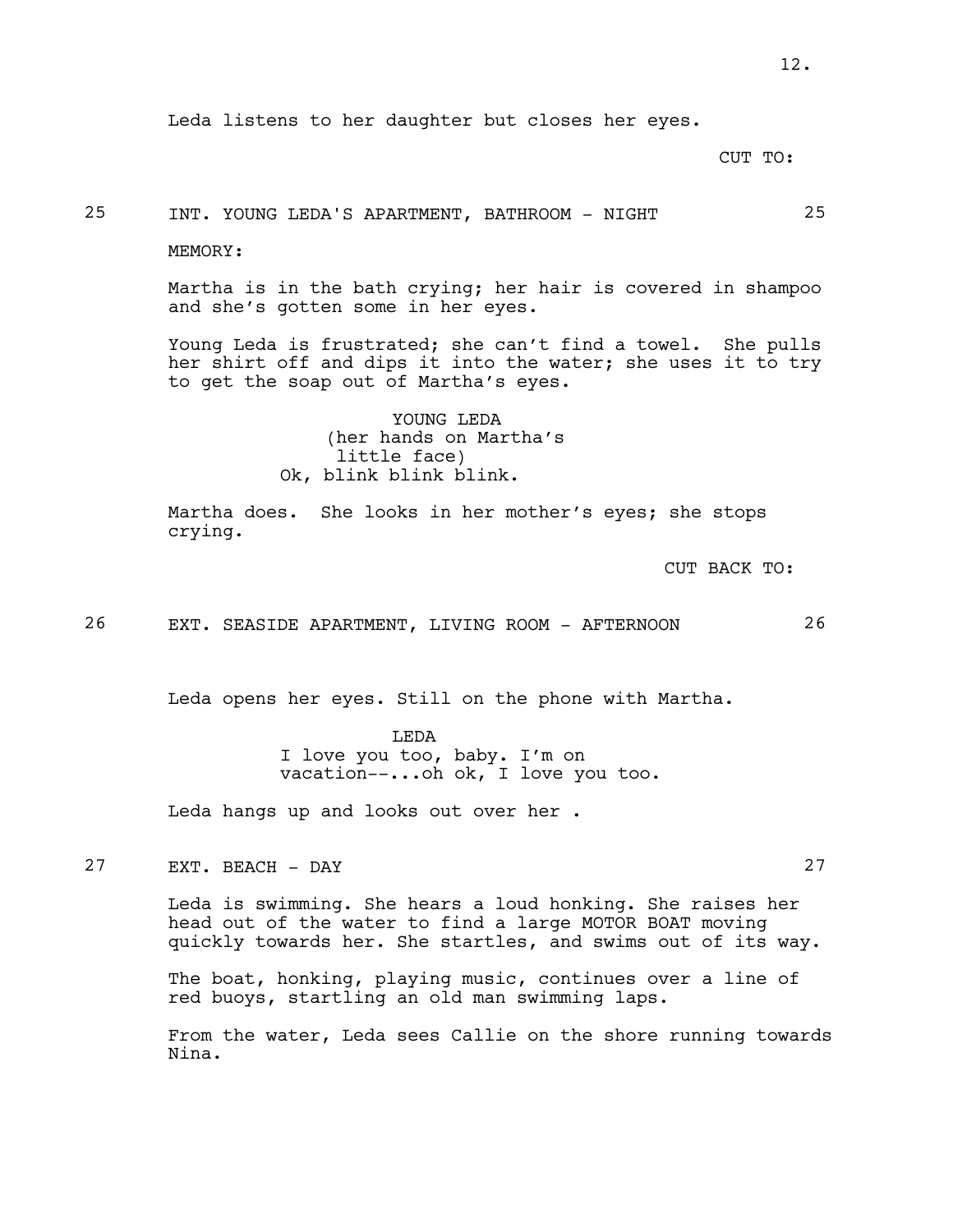Nina picks up Elena and points at the boat with exaggerated cheerfulness.

The boat then passes a line of white buoys where small children are swimming. A mother rushes in to move them out of the way.

On the shore, the big family group shout and wave their hands at the boat in greeting.

Finally the boat stops, almost at the shore, and a big group of heavy men, ostentatiously rich women, obese children pile out and onto the beach to greet the big family.

Leda turns to see a heavy, thickset man, shaved head, early 40s standing at the helm of the boat. He wears a black tee shirt that stretches over his belly and swim trunks. This is NINA'S HUSBAND, TONI (40s).

In no hurry, Toni steps out of the boat to meet Nina who waits at the shore. He is followed by an entourage of other large, jovial men carrying coolers, backpacks and some wrapped presents.

Toni takes Elena from Nina. The little girl hugs him and gives his cheek small anxious kisses.

He seizes Nina by the neck, almost forcing her to bend over and abruptly touches her lips to his. It's a little violent, and also sexy.

The big family group erupts into a kind of party. Opening presents. Nina tries on a BIG STRAW HAT.

Nina's hat is carried off by the wind. Her husband grabs it in one decisive motion, like an animal, Elena still in his arms.

Leda watches from the water.

# 28 EXT. BEACH - LATER 28

Leda struggles to read, surrounded by the large family crowd. Their music is blaring, they are calling loudly to one another, laughing, drinking.

She looks up from her work to find that a family with 3 small children, sitting near her are packing up their gear: towels, shovels, beach bags, hats and moving down the beach.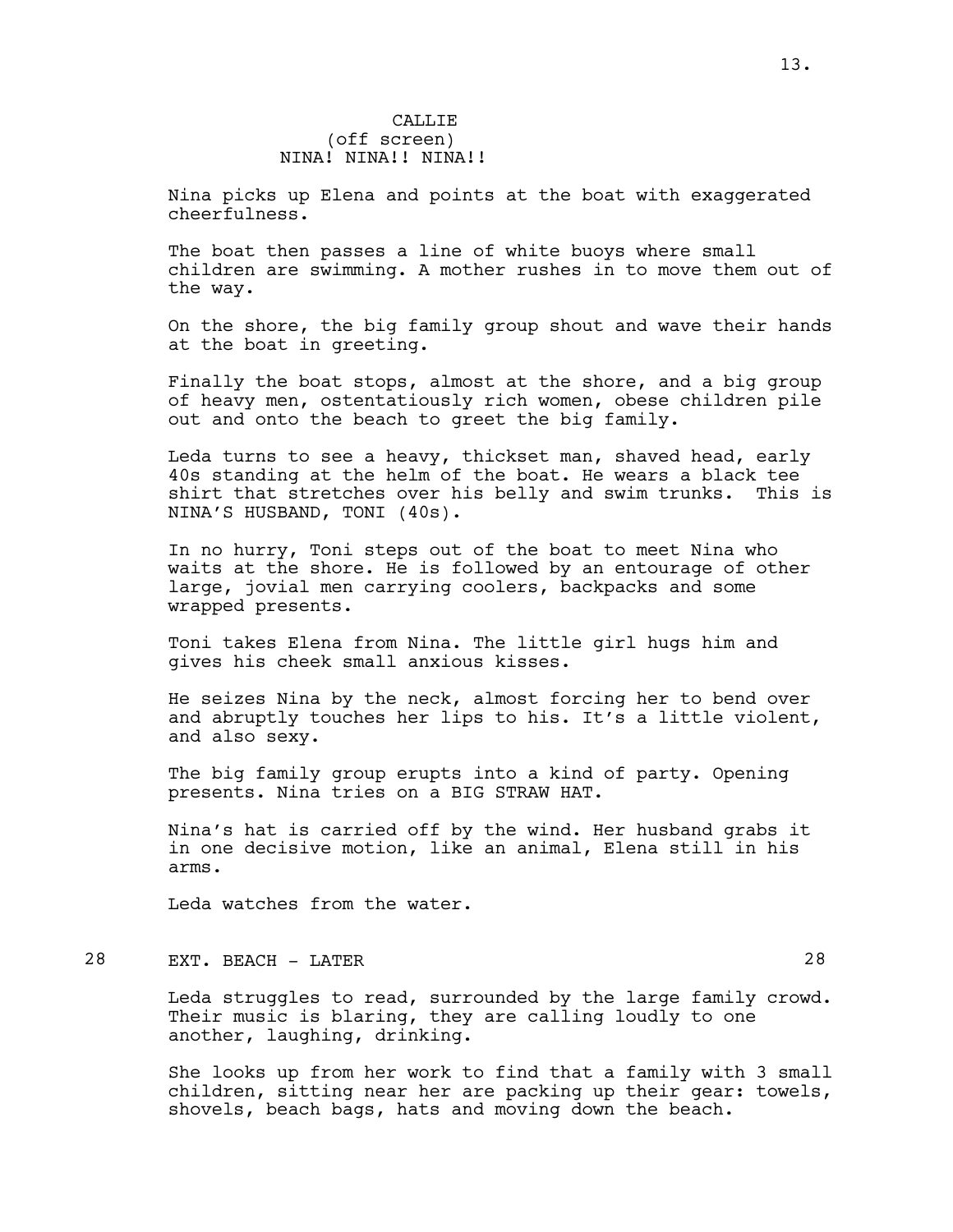Callie is talking animatedly to another couple, who also pick up their things, irritated, and move down the beach to another umbrella. Members of the big family take over their chairs and umbrellas as they go.

The Pregnant Lady has enlisted Will to help. They start to move in Leda's direction.

> CALLIE This lady also has to move. (rushing over to Leda's chair)

WTT.T. I'm sorry to bother you--

CALLIE Right? You don't mind moving.

A pause. Leda closes her book.

LEDA No, I'm fine here.

**CALLIE** It's just about switching umbrellas. So my family can be together.

Leda takes off her sunglasses, looks Callie in the eye.

**T.EDA** I understand, but I have no desire to move.

An old man, VASILI and a few of the rough boys from the family come over.

> CALLIE Really?? This is--

VASILI (smiling) Oh what's it to you, right? You do us a favor today, we'll do one for you tomorrow.

LEDA No, thank you.

Leda goes back to her book.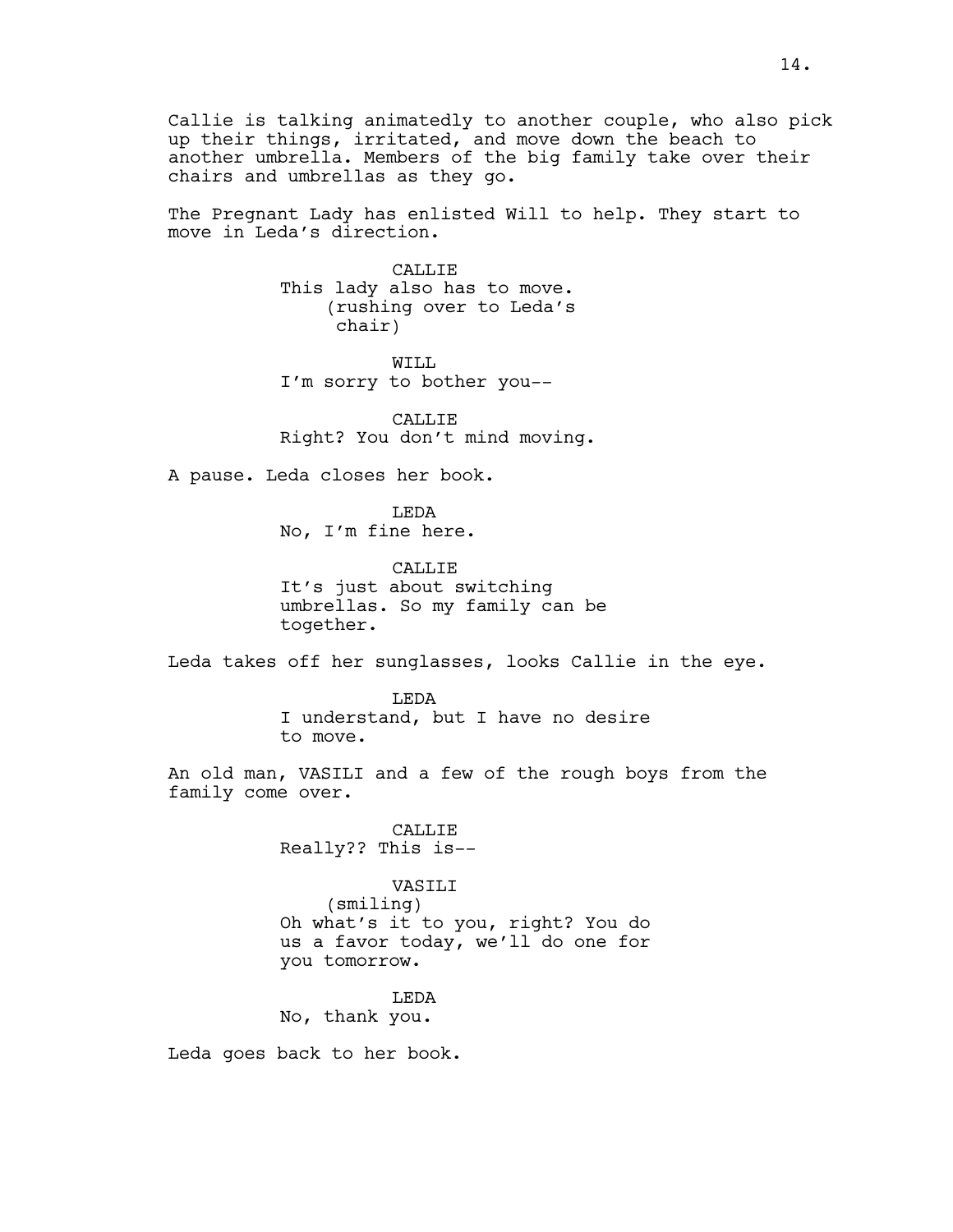ROUGH BOY (under his breath)

Cunt.

CALLIE Honestly I don't even know what to say to you. It's just moving down the beach a few feet--

NINA'S HUSBAND (from down the beach, WITH AN UNNERVING CALM) That's enough. We're fine like this. Leave the lady alone.

They do.

Leda continues to read but she is flushed and angry.

29 EXT. BEACH - EVENING 29

The sun is setting.

The family are finishing a party with beer, lobsters, a big store bought sheet cake.

Leda gets up to go, puts on her dress.

Callie approaches with a plate of cake.

CALLIE Would you like a piece of cake?

LEDA Thank you. No.

CALLIE I'm sorry about earlier. (as an explanation) It's my birthday.

She offers Leda the cake. Leda reluctantly takes it.

LEDA Happy Birthday.

A pause.

LEDA (CONT'D) How old are you?

CALLIE

42.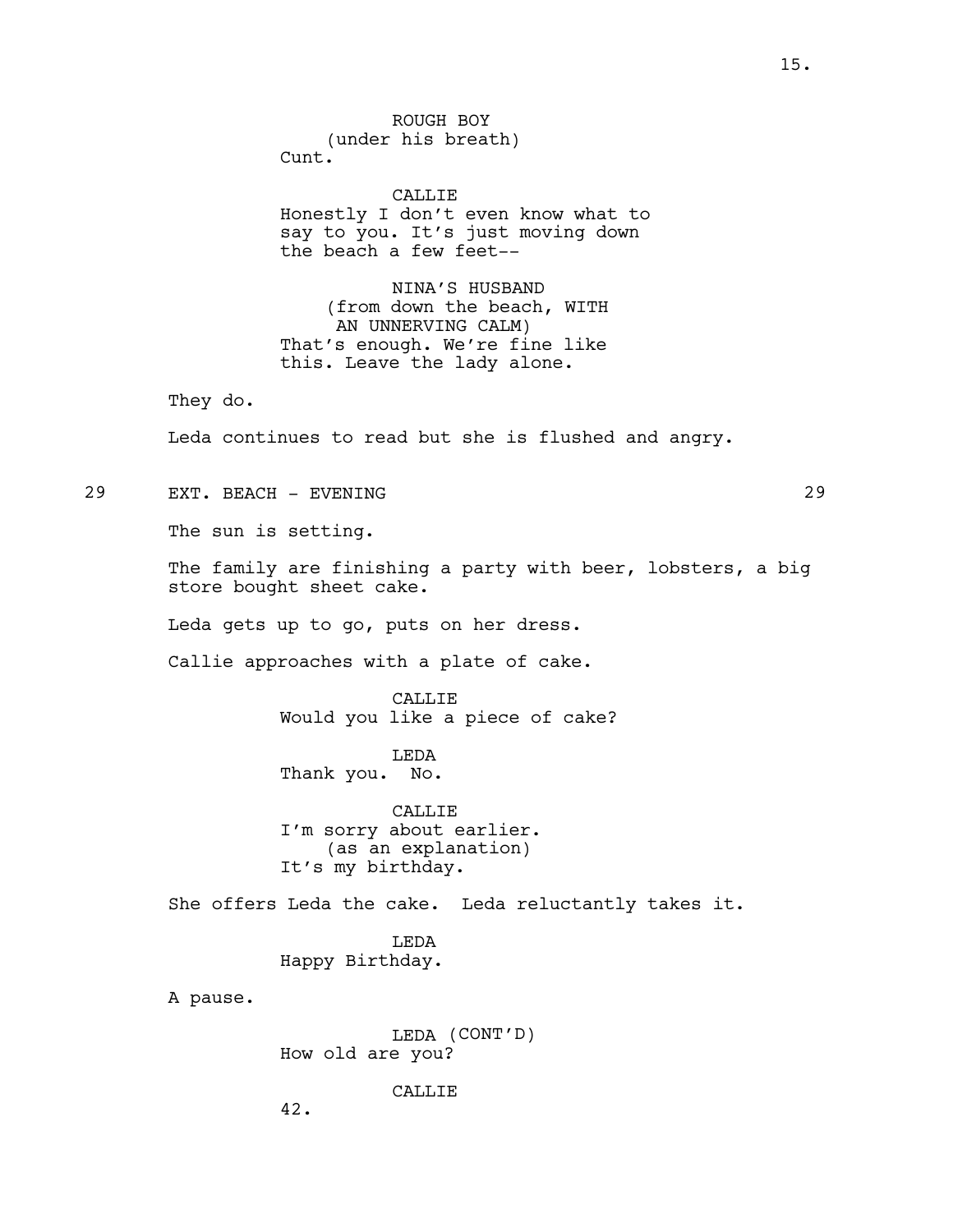LEDA You have a nice big belly.

CALLIE Well, it's a girl, so... My first.

LEDA How much longer?

CALLIE Two months. My sister in law had hers right away. Took me 8 years.

LEDA These things happen when they're supposed to happen. I hope you have a great birthday.

Leda tries to hand back the cake, but Callie doesn't take it. Leda takes a small bite.

> CALLIE Where are you from?

**T.EDA** I'm from Cambridge...near Boston.

CALLIE No, but where are your people from?

### A pause.

LEDA My people--are from Leeds. Shipley really.

CALLIE

Fancy.

LEDA No. Not fancy.

CALLIE I thought you were from Queens. Not that you talk like it. Just...something. That's where we're mostly from. And we've got family in this town for like 300 years. You don't have kids?

LEDA I have two girls.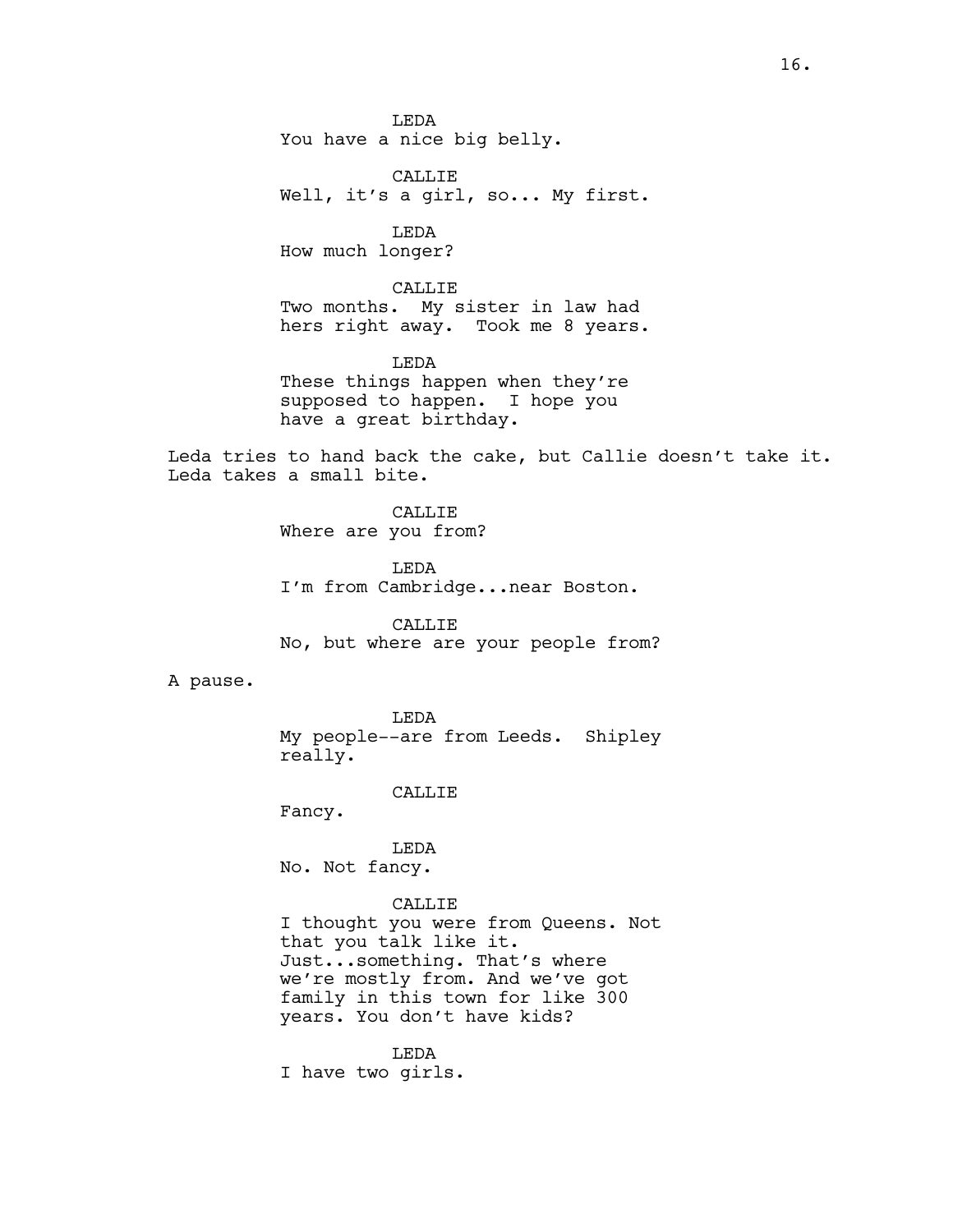Leda doesn't immediately answer.

```
CALLIE (CONT'D)
```
How old?

LEDA Bianca is 25 and Martha is 23.

CALLIE No! You look so young. You must have started really early.

LEDA

I'm 48.

#### CALLIE

No, shit you look amazing. We were saying you couldn't be more than 40. Damn, you're lucky. I'm like an old lady already. What's your name?

LEDA

Leda.

CALLIE

Neda?

LEDA

Leda.

CALLIE

Leda what?

A beat.

LEDA Leda Caruso.

CALLIE Ah. Caruso from Queens. I'm Callie. (She shrugs) Callista. It means the most beautiful.

They shake hands.

LEDA I'm also...sorry about earlier. I was feeling a little...anxious.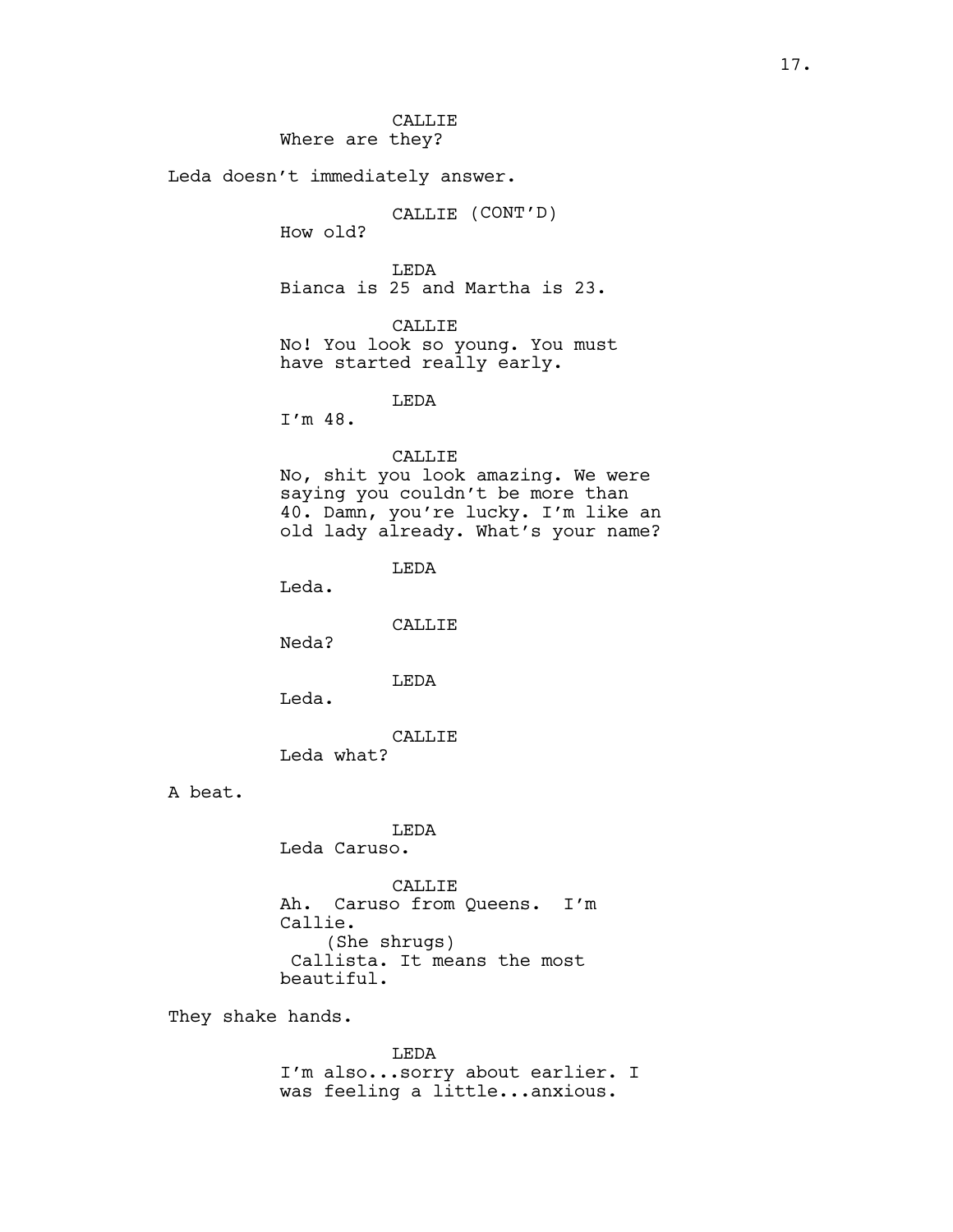**CALLIE** 

Yeah. The sun can do that. Or being away from your girls maybe.

LEDA (smiling) Yeah, well...you'll see. Children are...a crushing responsibility.

Callie looks a little shocked.

LEDA (CONT'D) Happy Birthday.

She gives the plate back and starts to go.

30 EXT. PINEWOOD PATH - EVENING 30

Leda walks down the beach path toward the parking lot. Pine trees on both sides.

There's a creaking behind her. A footstep?

She stops and turns. Silence.

Leda keeps walking. Suddenly she is hit by a VIOLENT BLOW to the back. She calls out in pain and surprise.

She turns again, breathless. There's no one behind her. Only a PINECONE rolling into the undergrowth.

She picks it up. She looks up to the tops of the pine trees blowing in the wind for the source of the blow.

# 31 INT. SEASIDE APARTMENT, BATHROOM - NIGHT 31

Leda takes off her shirt and examines her back in the mirror. There is a BIG, SWOLLEN, RED WELT between her shoulder blades. She tries to reach it with her fingers.

# 32 EXT. SEASIDE TOWN, BOARDWALK - NIGHT 32

Leda is cleaned up and beautifully dressed for dinner. She walks along the boardwalk checking out the cafes. It's quiet, ghostly.

Suddenly she stops and puts her hands on her knees, like she's dizzy or she might throw up.

She stands still like that in the empty street.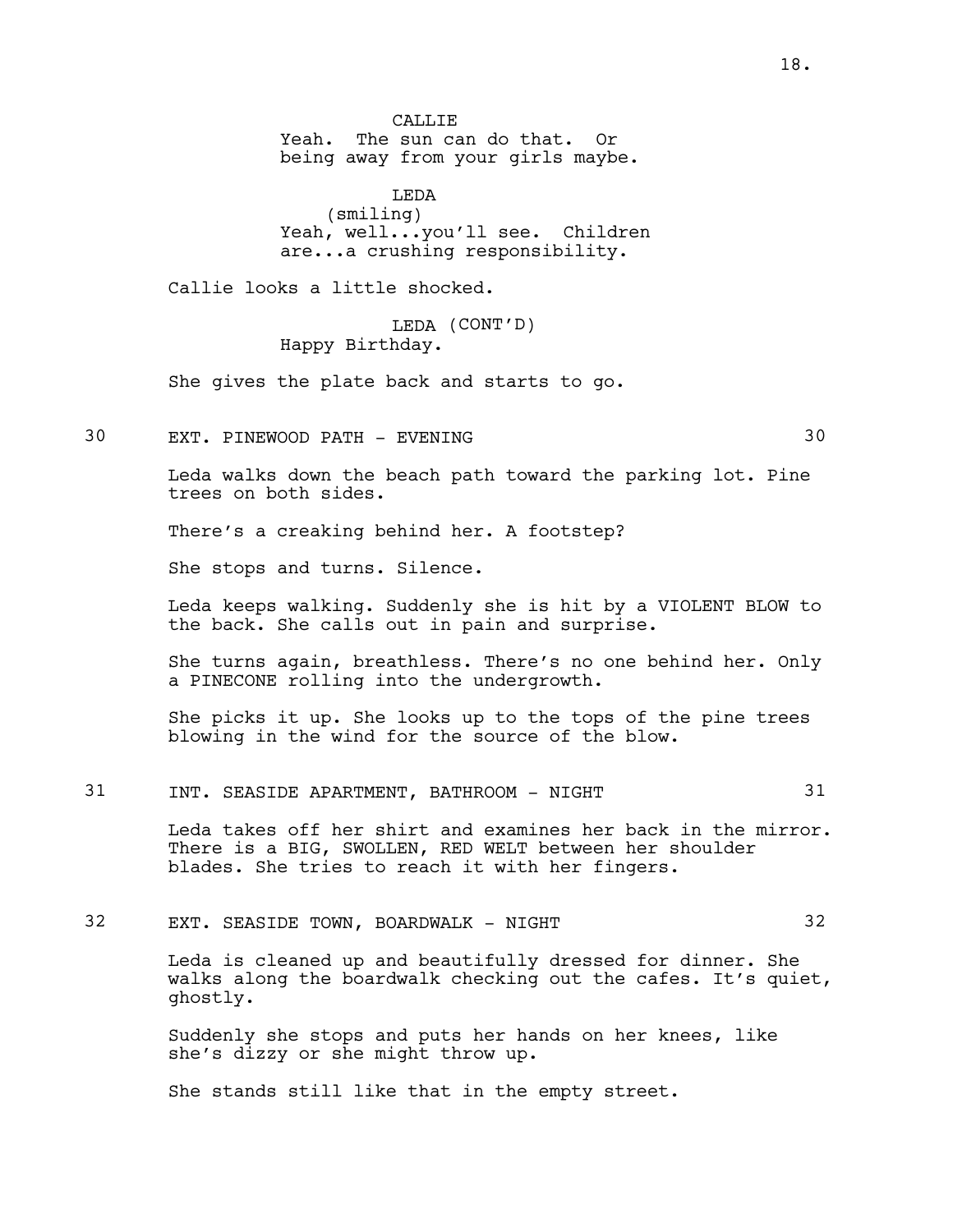A beat.

Leda, eats at the bar of the small cafe on the ground floor of her rented apartment.

A group of men laugh and play cards at a table behind her.

Someone touches her shoulder. She turns to find Lyle, the caretaker.

> LEDA Oh, hi. Hello. LYLE It's Lyle. From upstairs. LEDA Yes, of course. LYLE I'm glad you made it down here. It's not half bad, right? (signaling to his friends at the card table behind him) I hope we didn't disturb you. LEDA No, no. LYLE What are you drinking? LEDA That's ok. I'm still half full. LYLE It's nice to have a place like this just down the stairs. Especially when you're alone. Keeps you from eating canned beans. **T.EDA** Or rotten fruit! LEDA (CONT'D)

I forget to eat entirely sometimes.

LYLE That's not good. I saw you at the beach today...At Callie's birthday party.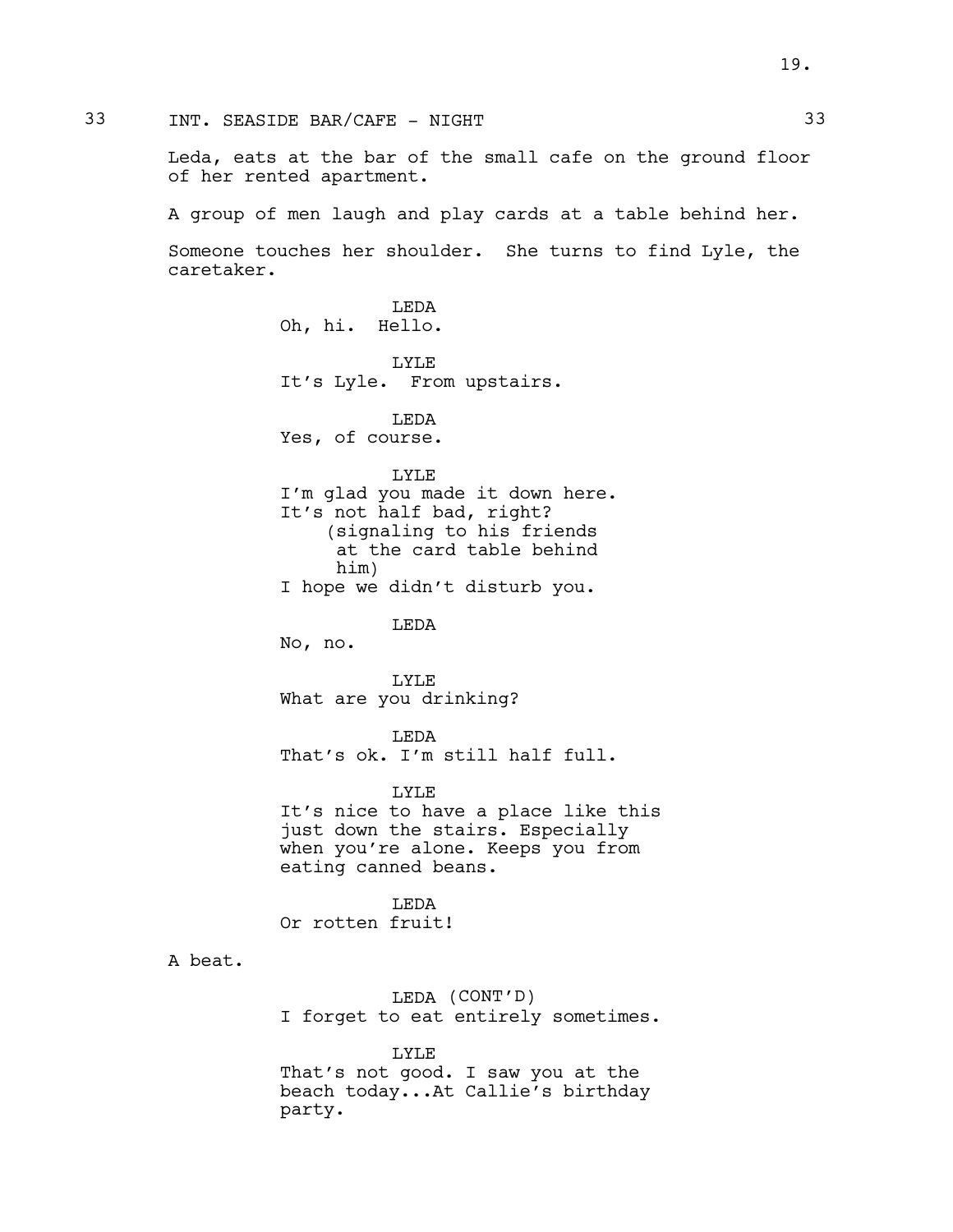**T.EDA** 

Well, I wasn't exactly at her birthday party...I didn't see you.

LYLE

I saw you.

A pause.

LYLE (CONT'D) Are you settling in then upstairs? Everything ok with the apartment?

**T.EDA** Yes. It's great. Thank you.

He lightly touches her hand.

LYLE Did you find that remote? For the fan?

LEDA No, I'm fine to just pull the string.

He smiles at her in a complicitous way, as if she's told a joke. It's strange. She turns to see Lyle's friends at the card table quietly watching them, like a show.

> LEDA (CONT'D) To turn it on. The fan.

He pats her hand again.

LEDA (CONT'D) The apartment is great.

LYLE It's a good one. Bright and white. Feels like you're on a boat almost.

# **T.EDA**

Yes.

Leda signals the waiter for a check. But Lyle nods to the man behind the counter in a way that means he's paying.

LEDA (CONT'D)

No really.

He waves her off.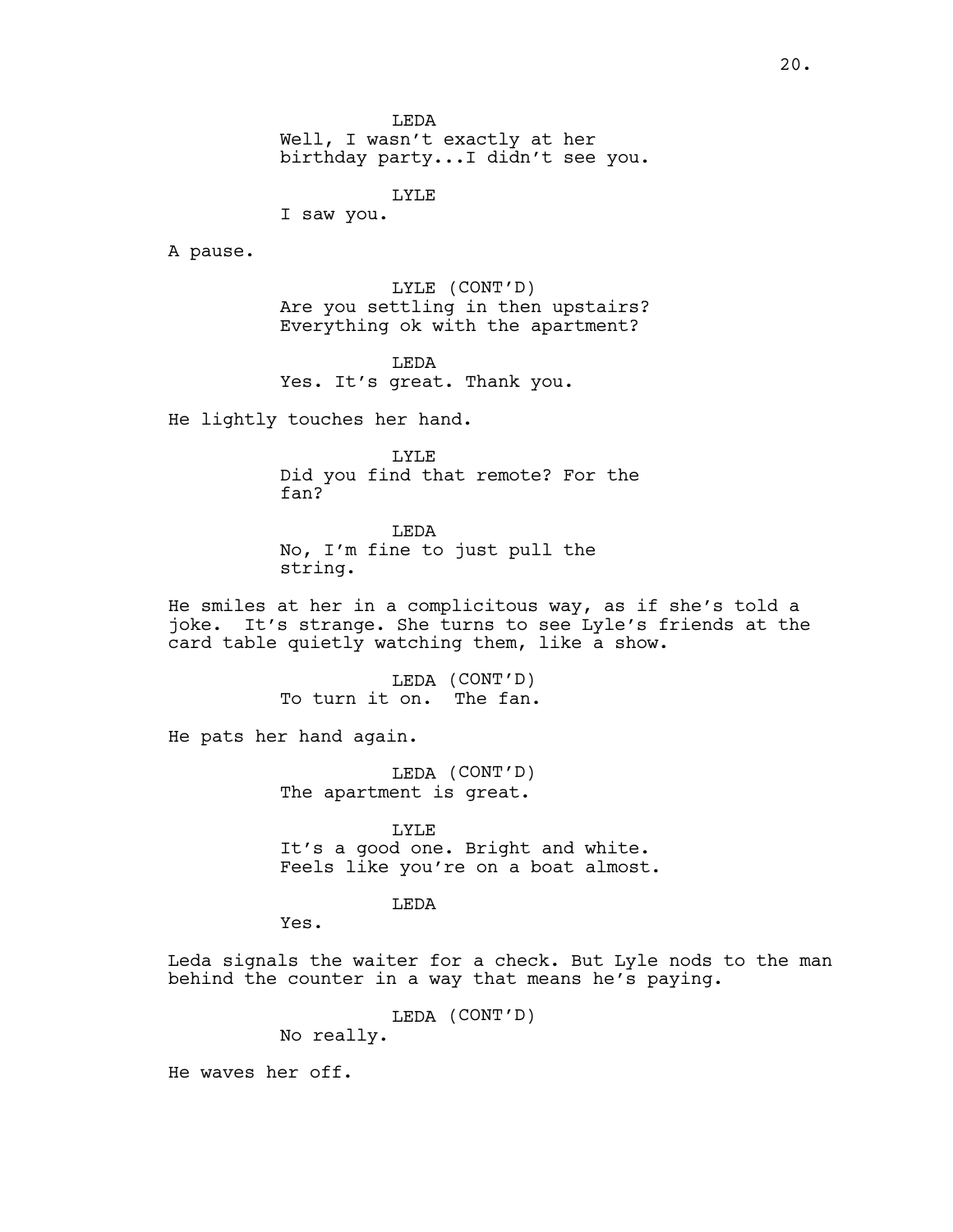LYLE Just let me know if I can do anything for you.

He is almost whispering in her ear.

LEDA Of course, I will. May I finish my dinner now, Lyle?

He's taken aback.

### LYLE

Oh, sure.

He moves back to his card game. Leda tries to eat another few bites.

Suddenly she gets up and walks to Lyle and his friends. She leans over him, looking at his cards, her breasts almost brushing his neck.

### LEDA

(IN ITALIAN) A beautiful game.

He turns to look at her, shocked, almost grateful for the attention. She looks loose and a little wild.

> LEDA (CONT'D) (embarrassed) Sorry.

### 34 INT. SEASIDE APARTMENT, BEDROOM - NIGHT 34

Leda tosses and turns in bed. There is a muted flash of light from the lighthouse through the closed curtains.

There is a faint clicking sound.

Leda turns over and her hand touches something on the pillow next to her. She startles.

She turns on the bedside light and finds a CICADA, 4 inches long sitting on the pillow. It is hurt, with a yellow ooze coming out of its abdomen.

Leda touches it with the sleeve of her nightgown. It moves a little and immediately stops its clicking.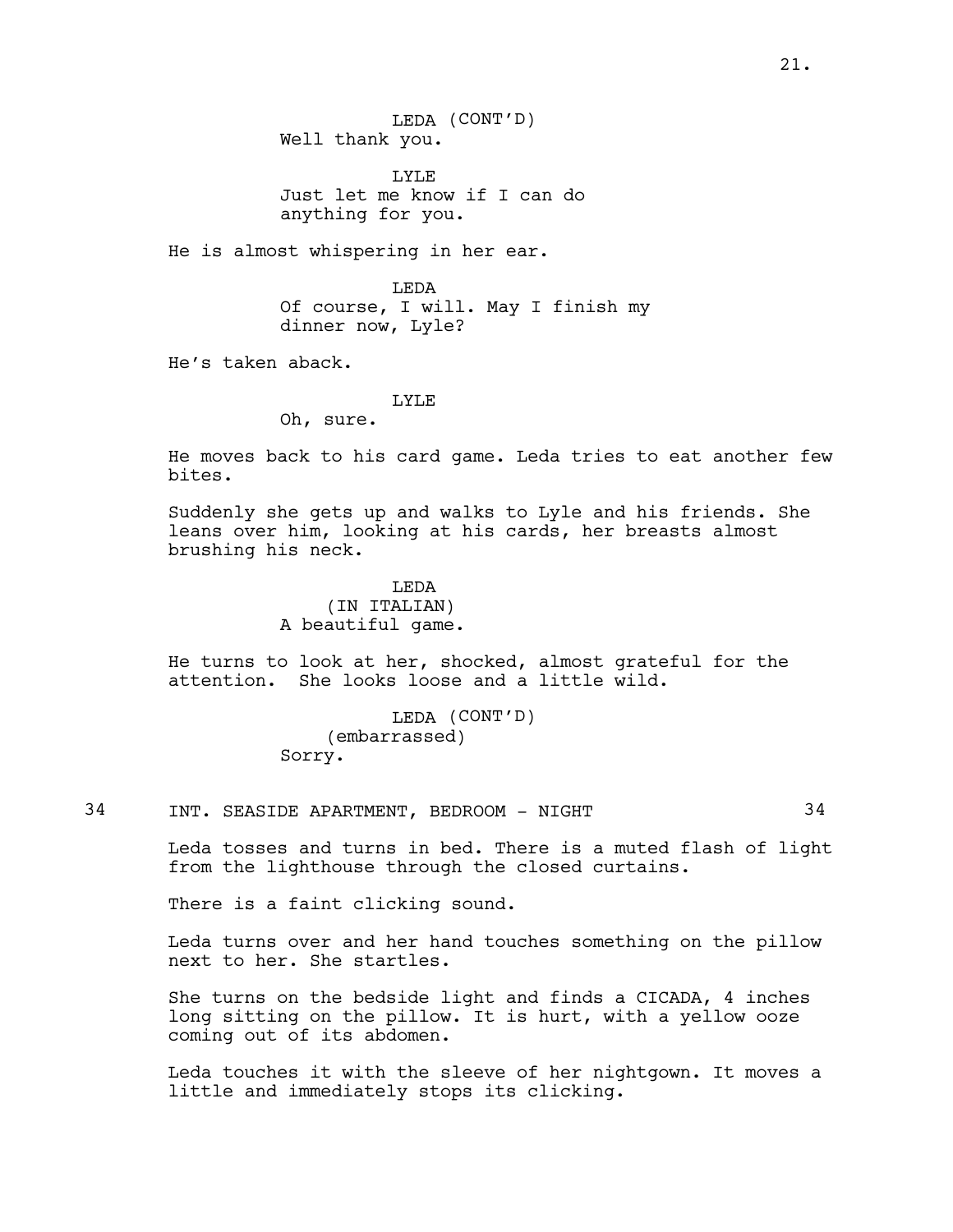Leda gets out of bed, picks up the pillow and tosses the insect out the window.

There is a yellow stain left on the pillow case.

35 EXT. BEACH - MIDDAY 35

Leda, wearing dark glasses looks for Nina and Elena.

She finds NINA AND HER HUSBAND ARGUING BY THE SHORE.

Her husband has a hairy chest and wears a cross with a gold chain. He has a deep scar, dissecting his protruding belly that runs from the top of his bathing suit to his ribs.

Nina gestures angrily at the family group on the beach. Her husband laughs.

She takes his hat, from the towel at their feet and throws it towards the shore, violently. It falls like a feather, lightly into the water. He walks calmly and picks it up.

LEDA LOOKS AROUND FOR ELENA.

She finds the child under a nearby umbrella, in the sand playing with her doll. She wears her mother's new straw hat.

LEDA GETS UP AND MOVES HER BEACH CHAIR A LITTLE CLOSER TO THE LITTLE GIRL. Closer than she's ever been.

Up close, THE DOLL is mangy, half bald. She has ballpoint pen marks all over her body. Leda notices that Elena's nose is red and runny.

> ELENA Neni we're gonna marry. Nena. Nannella.

Elena kisses the doll hard on the face.

FANTASY: The doll's head begins to inflate, like a balloon from the force of each kiss.

Elena kisses the doll's bare breast, her back, her stomach with her mouth open, almost like she wants to eat her.

Leda watches.

The child catches Leda looking. She smiles and presses the doll between her knees.

LEDA, DISCONCERTED, GETS UP TO GO FOR A SWIM.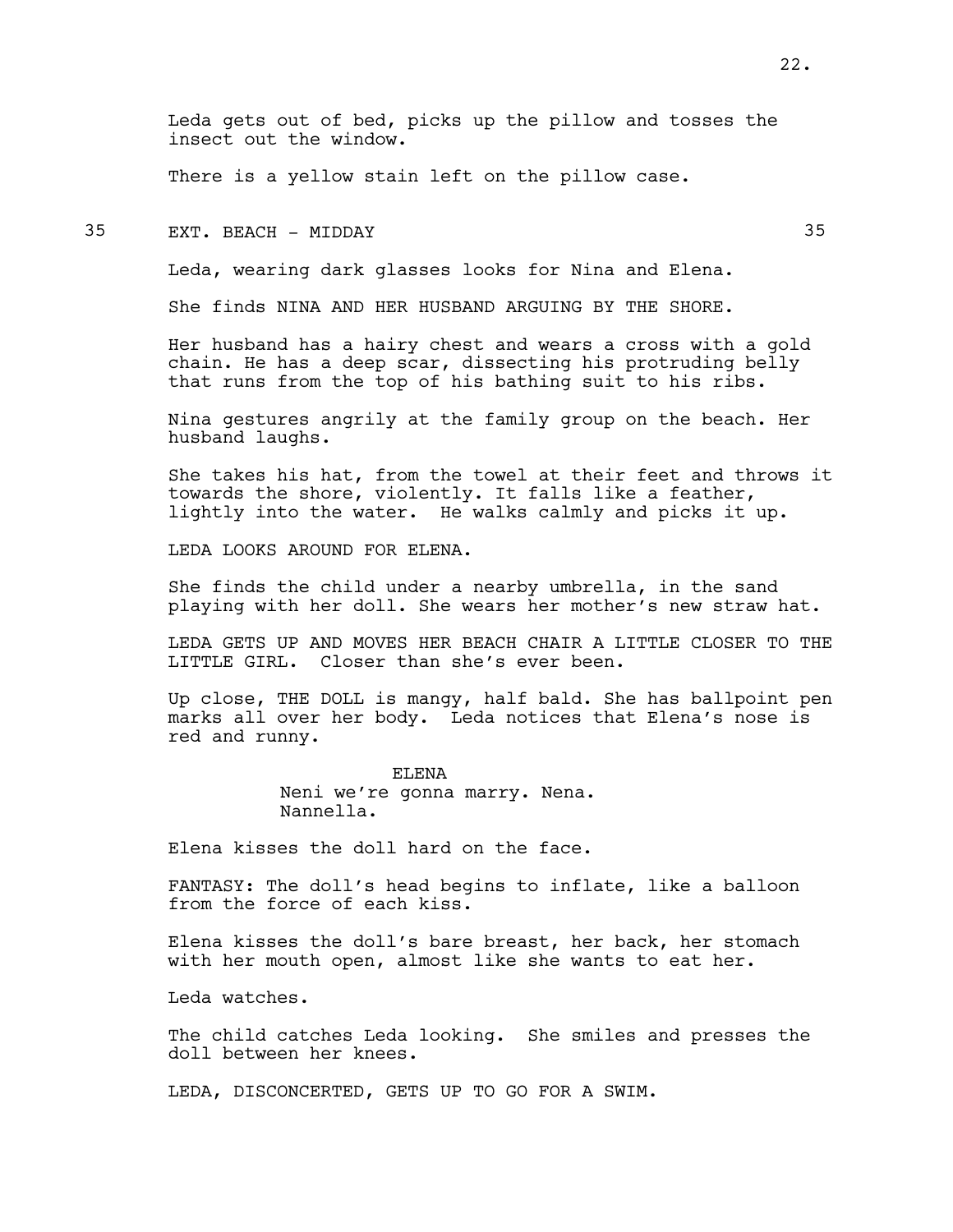On her way to the water, she sees Nina walk off down the beach. Up close she notices that Nina has an ugly tramp stamp tattoo on the small of her back, and one on her ankle. Her bikini wax is coming in, sweat beads on her forehead.

Leda's husband wades into the water to stand with a group of men, talking, drinking beer out of plastic cups.

36 EXT. BEACH - AFTERNOON 36

Leda wakes from a nap, sweating in the bright sun. The welt on her back is sore.

The first thing she sees is Nina. SOMETHING IS HAPPENING TO HER. She is moving slowly among the umbrellas. She turns her head to one side, to the other, mechanically. Then she runs to her husband.

Her husband jumps to his feet, looks around.

Soon the whole family is looking around.

VARIOUS FAMILY MEMBERS (calling) Elena!! Lena!!

Leda looks to where Elena had been sitting.

Only her Doll remains, its head half buried in the sand.

Nina starts to run along the beach.

CUT TO:

37 EXT. DIFFERENT BEACH - DAY 37

MEMORY:

Young Leda runs along the beach, scanning the umbrellas.

# YOUNG LEDA BIANCA!! BIANCA!!

She is frantic; She carries a crying Martha in her arms.

CUT BACK TO:

38 EXT. BEACH DAY PRESENT - DAY 38 Nina, frantic, searches the beach.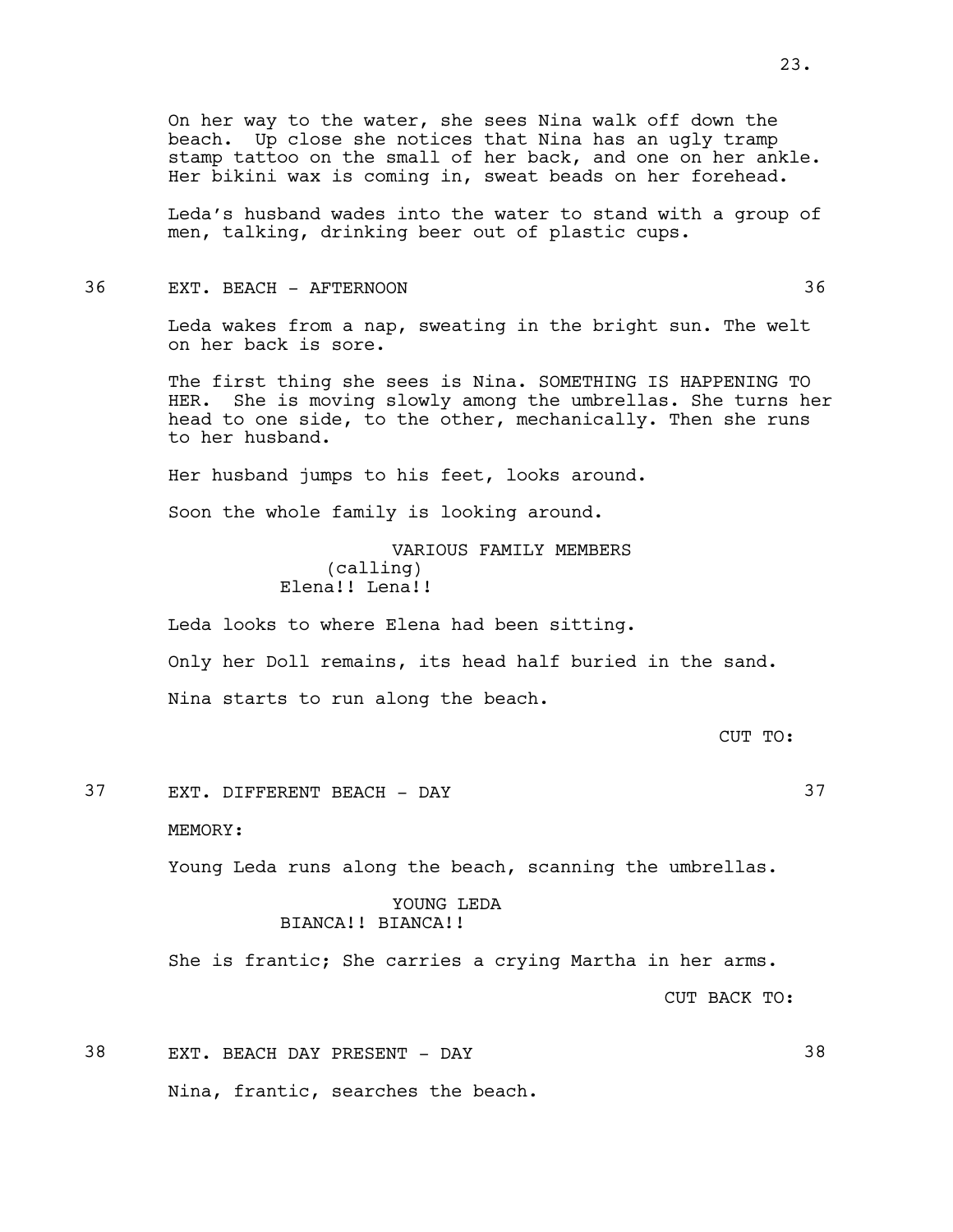Leda gets up and goes to her. She touches Nina's shoulder, tenderly. Nina spins around.

> NINA You found her!

LEDA No. She's wearing your big hat. We'll find her.

Nina nods, and runs off like an athlete. Leda turns in the other direction to look for Elena. She moves slowly through the umbrellas.

CUT TO:

39 EXT. DIFFERENT BEACH - DAY 39

MEMORY:

Young Leda, continues to search for Bianca with Martha in her arms. Now both mother and daughter are crying.

> YOUNG LEDA BIANCA! BIANCA!

> > CUT BACK TO:

40 EXT. BEACH PRESENT - DAY 40

Leda, searching among the umbrellas sees NINA'S BIG HAT up ahead. Under it is Elena.

As Leda gets closer she sees Elena is crying, a slow flow of silent tears.

Leda scoops her up.

LEDA Let's get you back to your mama, sweetheart.

ELENA (weeping) I lost my doll. I...Lost...My...Doll.

41 EXT. BEACH - DAY 41

Leda hurries down the beach with Elena in her arms. Callie sees her and tears the girl away in an enthusiastic fury.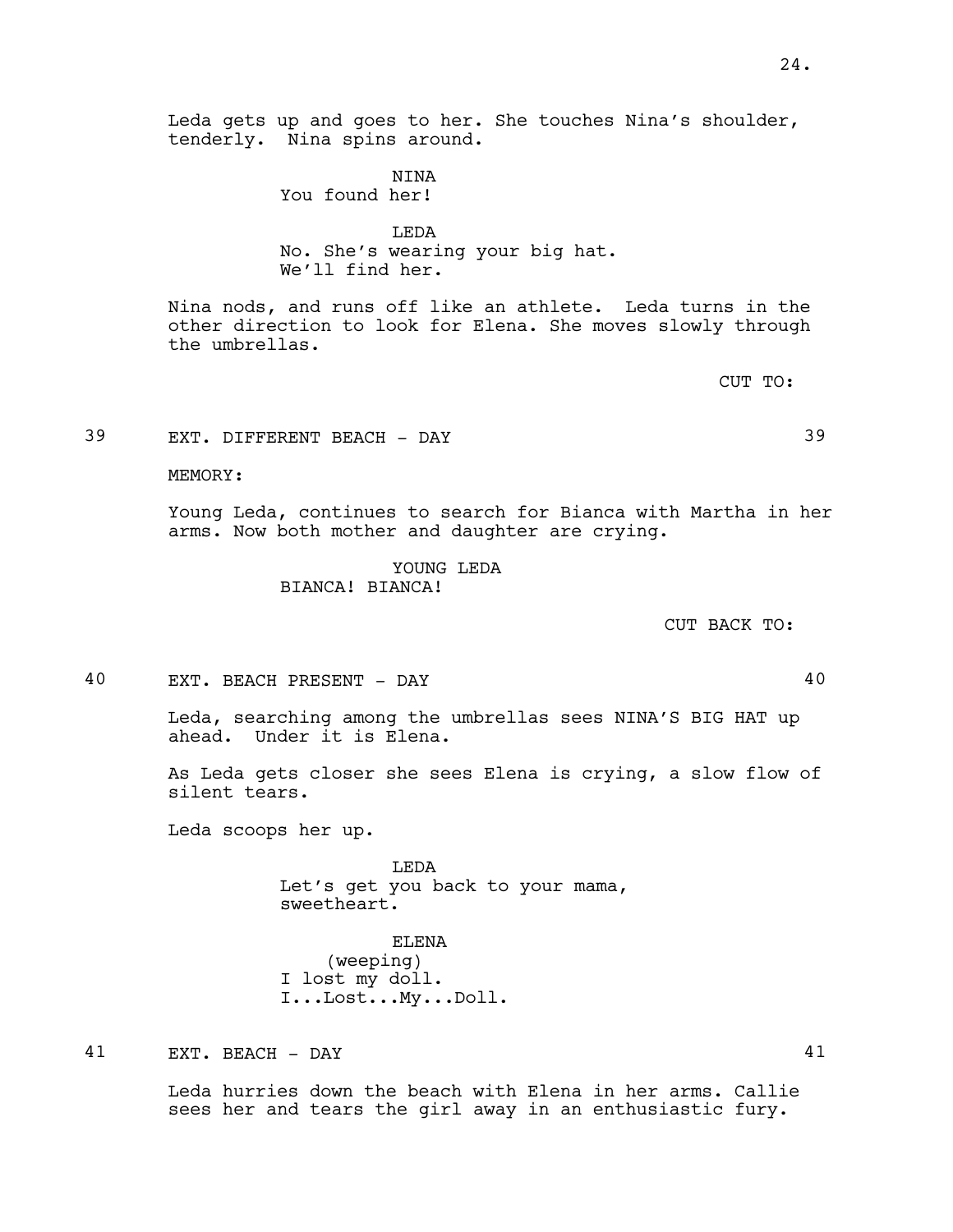Nina runs over. And Nina's husband. The whole family enveloping Elena. But the little girl continues to cry. Leda stands alone. 42 EXT. BEACH LATER - DAY 42 A little later, Leda starts to gather her things. Elena is now WAILING, loud. After a moment, Nina comes over. The child's crying plays over the whole scene. **NTNA** I just wanted to come say thank you. LEDA Yeah, it was scary. NINA I thought I was going to die. Leda nods. LEDA Yeah. Callie comes up. CALLIE Thank god you were here. LEDA Oh. Yes. Sometimes strangers are more useful in a situation like this. CALLIE I was so crazy I couldn't see right. So many awful things can

happen. People are so fucked up- oh my god, what happened there? To your back?

LEDA I think it was a pinecone. From the beach path.

CALLIE A pinecone?? It looks awful--did you put something on it?

25.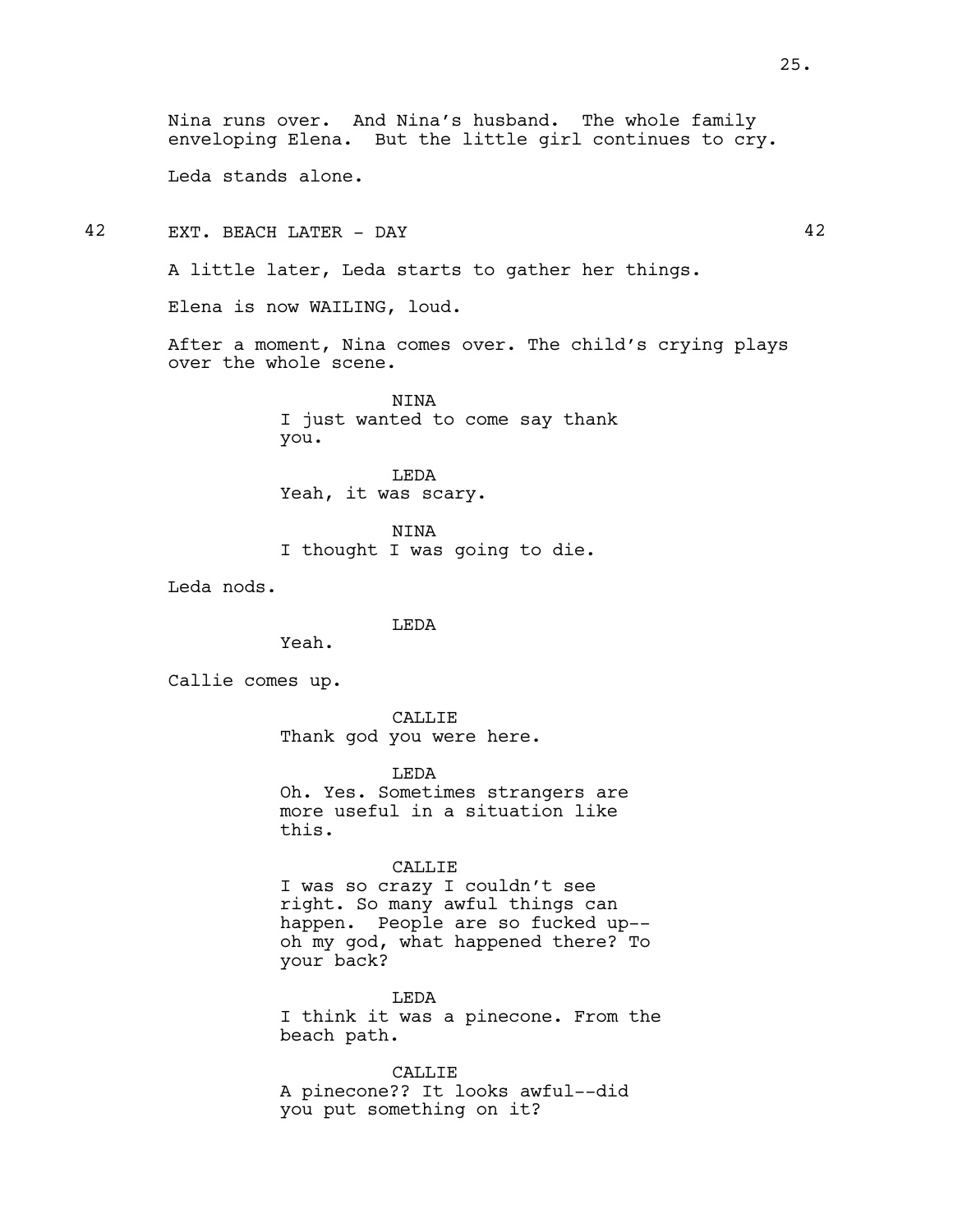**T.EDA** No. I didn't.

**CALLIE** Oh my god I have something for you. It's amazing. Hang on.

She runs off. Leda and Nina stand alone together. There's an intensity between them.

> NINA I like your bathing suit.

LEDA Oh. Thank you. (re: Elena who is still hysterical) She won't calm down.

### **NTNA**

(smiling) Yeah. It's a weird day: we found her and she lost her doll.

**T.EDA** I had a doll like that. Mina. My mother called her Mini-Mama...You'll find it.

### NINA

Yeah. If we don't...what are we gonna do? I think she'll get sick or something.

Leda gasps suddenly. She spins around.

Callie is putting cream on her back.

CALLIE How's that?

LEDA It's good. Thank you. Cold!

They stand quietly while Callie rubs in the cream. Down the beach, Elena wails. Calling alternately for her mother and her doll.

Leda puts on her dress, gathers her stuff.

LEDA (CONT'D) Ok. See you tomorrow.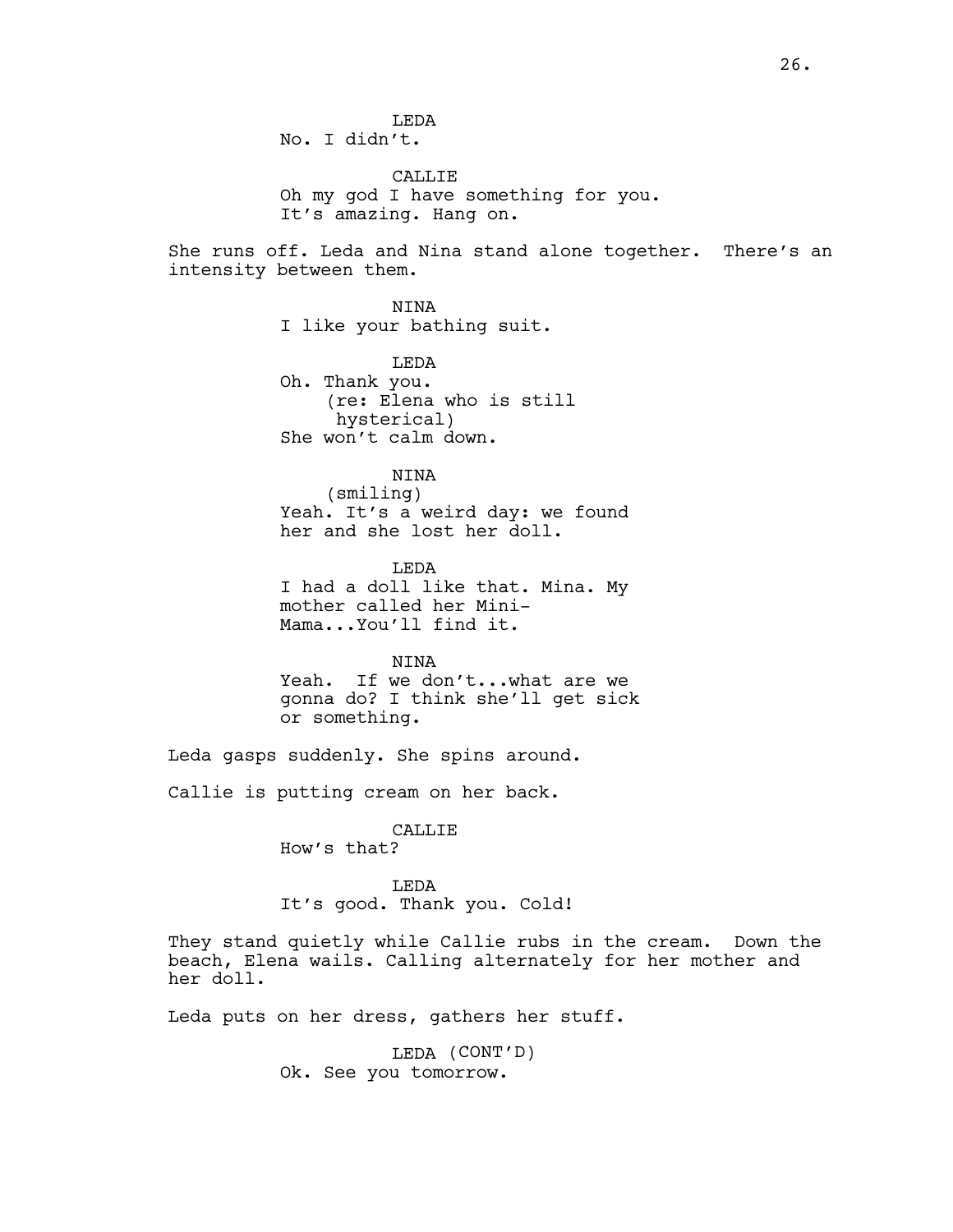NINA

Bye.

CALLIE You'll see, by tonight it'll feel better. It's really amazing stuff.

LEDA

Thank you.

CALLIE Alright, let's go. Let's find this doll. I can't stand hearing her scream anymore.

Nina nods farewell. She and Callie move off.

43 EXT. PINEWOOD PATH - DAY 43

Leda moves quickly through the pinewood path, almost out of breath.

44 INT/EXT. LEDA'S CAR/ BEACH PARKING LOT - DAY 44

Leda gets into her car, her beach bag in her lap, and sits behind the steering wheel. She puts her hand to her heart, closes her eyes, takes a deep breath.

Then she opens her eyes and opens her bag.

Inside is ELENA'S DOLL.

She looks almost surprised. She puts the bag in the passenger seat and starts the car.

On Leda's face as she pulls out.

CUT TO:

45 INT. YOUNG LEDA'S APARTMENT, KITCHEN/ LIVING ROOM - NIGHT 45 MEMORY:

> Bianca sits on the kitchen counter in her pajamas while Young Leda talks.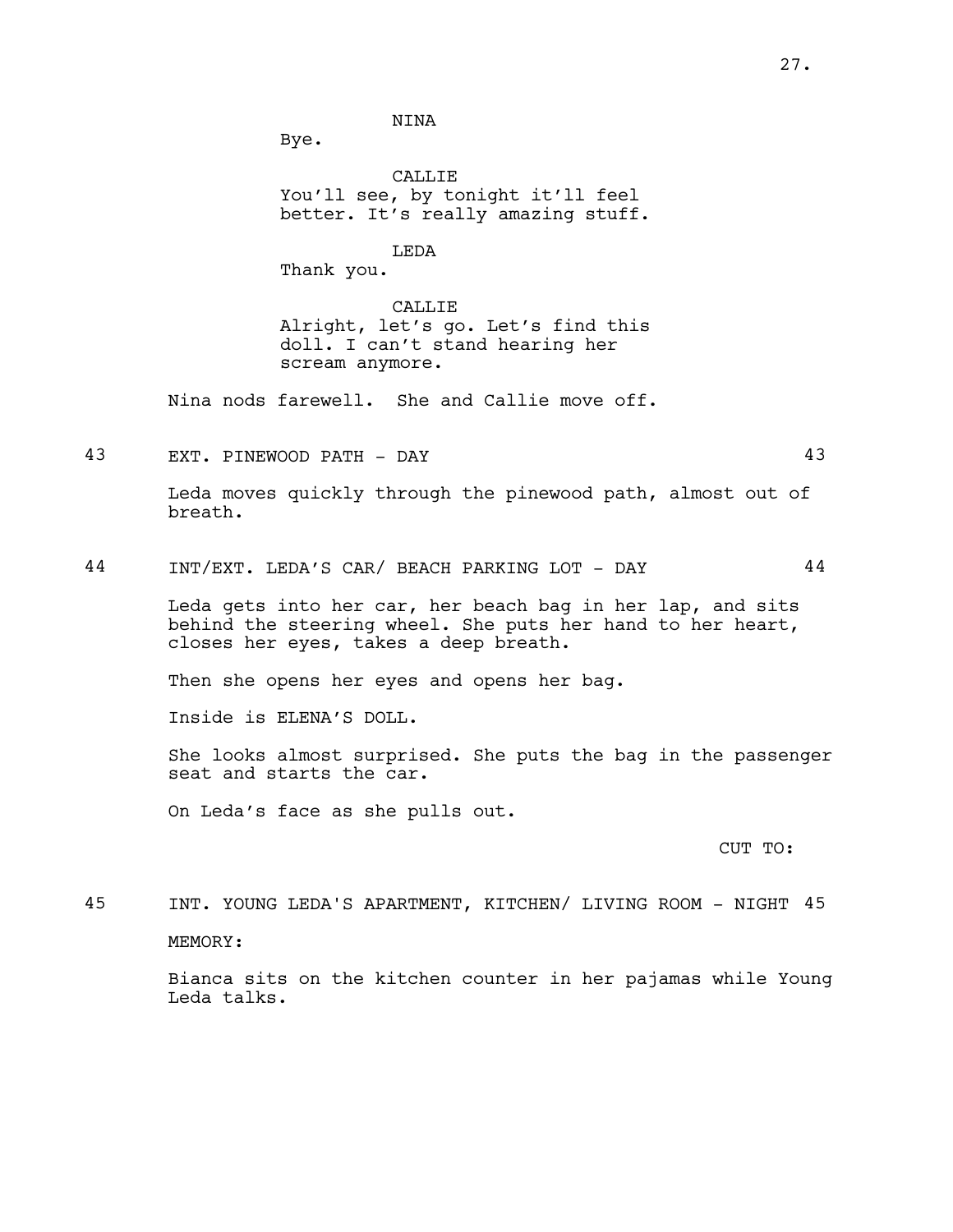# YOUNG LEDA

I'm sorry I lost my patience, baby. That was a very hot cup of tea and when it spilled it hurt me and it got all over my work and I got frustrated. But it's not your fault. Things spill.

### BIANCA

I know.

YOUNG LEDA And you know when you're sleeping, the whole time you're sleeping, Martha is awake.

BIANCA She's not good at going to sleep.

YOUNG LEDA

No, she's not.

### BIANCA

I am.

YOUNG LEDA I know. So mommy has to be awake all the time. In the night and in the day.

BIANCA She's like a baby. And you have to take care of both your babies.

YOUNG LEDA Yes. But I wanted to talk to you because I have a present for you. It's a very special present. It was mine when I was a little girl, as little as you.

Young Leda gives Bianca a worn doll.

YOUNG LEDA (CONT'D) Her name is Mina.

Bianca holds the doll to her chest. Young Leda is pleased.

CUT BACK TO: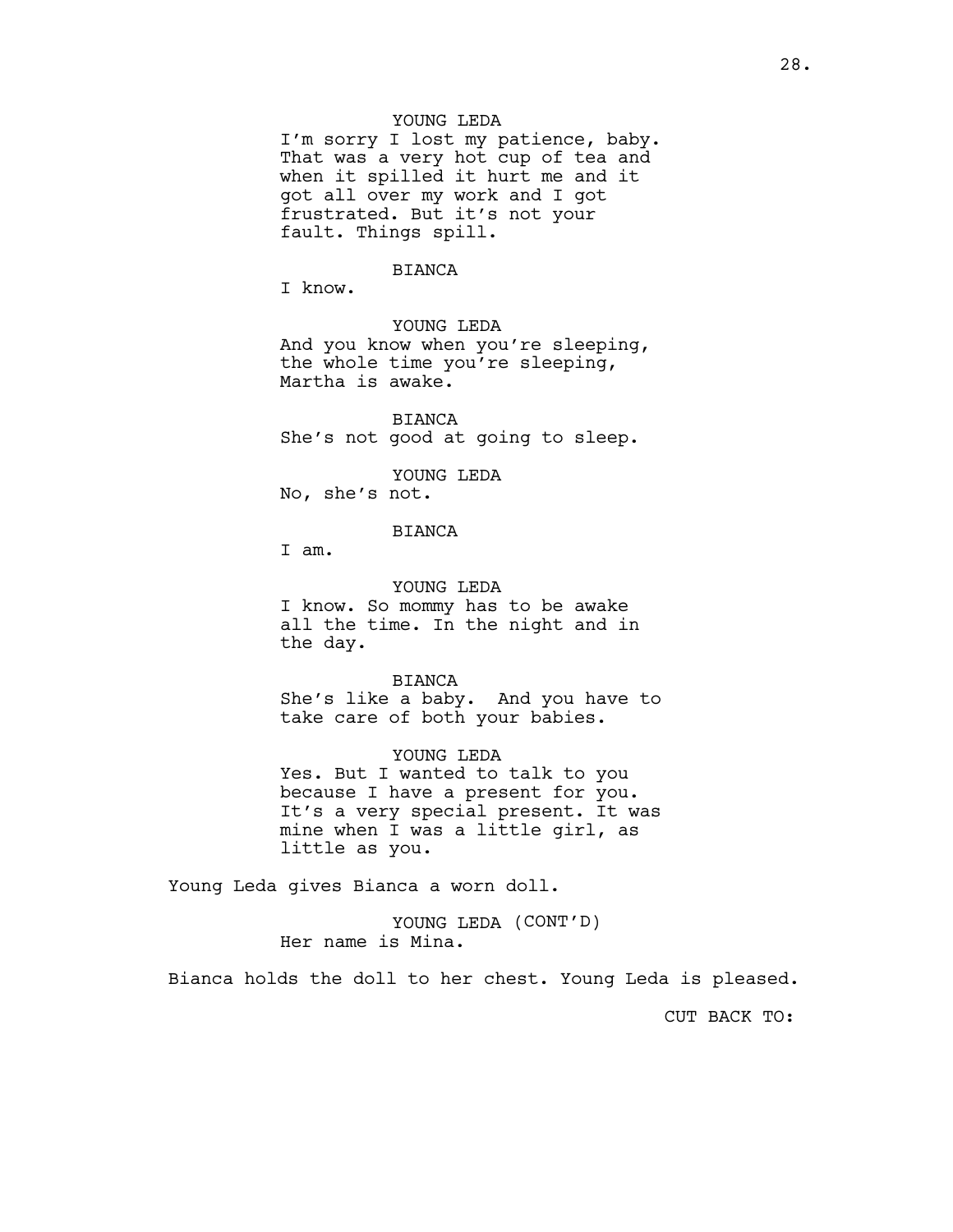The beach bag with the doll inside sits untouched, on the sofa.

Leda, hair washed and brushed eats a salad on her little terrace. The sky is darkening, the wind is picking up, a storm is coming.

Leda's paper napkin flies off in the wind.

CUT TO:

47 INT. YOUNG LEDA'S APARTMENT, KITCHEN/ LIVING ROOM - DAY 47

### MEMORY:

Young Leda lies under a table, toys scattered. Bianca feeds her "medicine" from a small pink plastic spoon. Young Leda's eyes are closed. She's almost asleep, exhausted from mothering two very small children.

> BIANCA I'm the doctor and that means you have to take lots of yucky medicine.

Young Leda opens her mouth obediently, for each spoonful, her eyes still closed.

> BIANCA (CONT'D) And you also have to have your hair brushed. And open your eyes. Because if you don't brush your hair, you'll be messy and you won't get better.

YOUNG LEDA Ok baby. I'm just gonna keep my eyes closed for a minute.

Bianca takes a plastic toy comb and tries to run it through Leda's hair. She doesn't know how to use the comb and it snags and pulls Young Leda's hair. She startles awake.

> YOUNG LEDA (CONT'D) FUCK. Ouch, Bianca no.

She pulls the comb roughly out of Bianca's hands. And out of her hair. She has tears in her eyes from fatigue and the sudden pain.

29.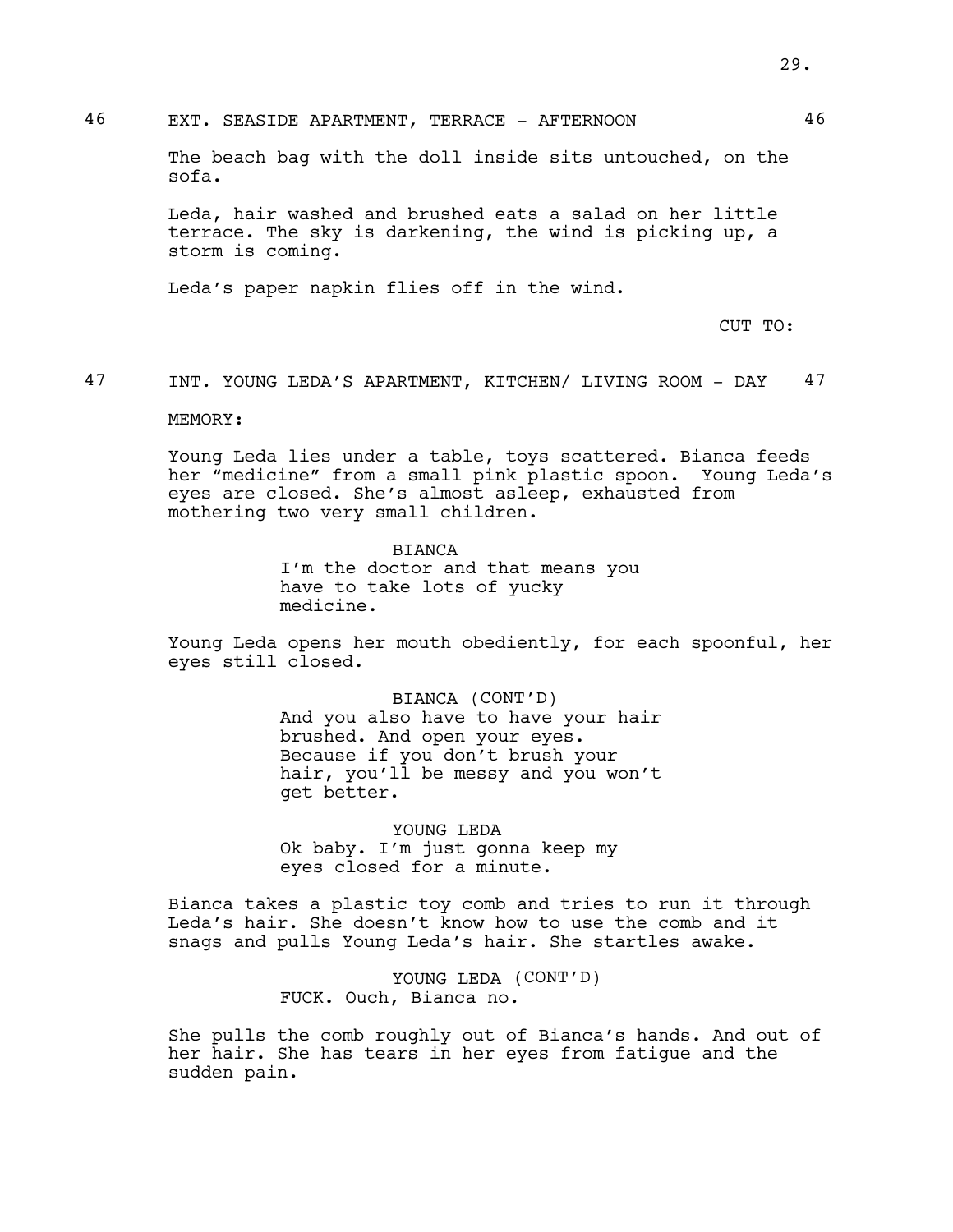In the next room Martha starts to cry, loudly. Young Leda gets up to go to her.

BIANCA

No!

YOUNG LEDA I can't just let her cry...

BIANCA She still has to have her nap! You said we'd have a date.

YOUNG LEDA I'll be right back!

Bianca starts to cry.

She spots Mina, her old doll on the shelf. She hands her to Bianca.

> YOUNG LEDA (CONT'D) Play with Mini-Mama. Brush her hair.

She rushes off.

CUT BACK TO:

48 EXT. SEASIDE APARTMENT, TERRACE/ LIVING ROOM - AFTERNOON 48

The wind is heavy and wild, blowing dust, dry leaves into the apartment. There's a loud thunder clap and it starts to rain.

Leda, a little wet, quickly grabs the salad bowl and her glass and runs inside, closing the French doors against the storm.

She looks at THE BEACH BAG, sitting on the sofa, untouched. She peeks inside.

THE DOLL IS IN THERE.

Quietly, she sits down next to it.

CUT TO:

49 EXT. YOUNG LEDA'S APARTMENT, BATHROOM - DAY 49 MEMORY: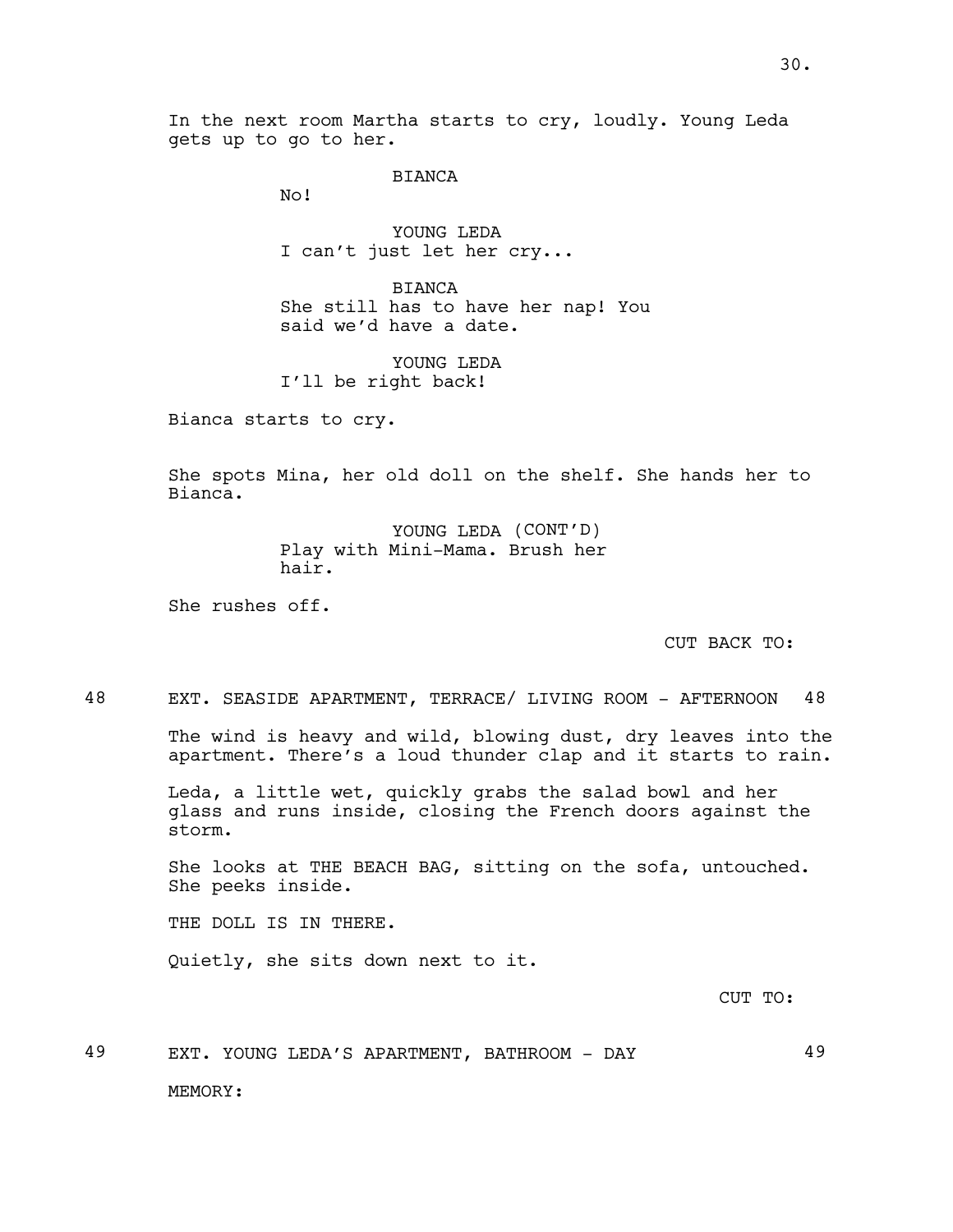Bianca plays on the floor in the corner of the bathroom. Young Leda can be heard coughing in the other room.

> YOUNG LEDA (off camera) Bianca! C'mon, dinner!

Bianca doesn't move. She's playing with a shiny barbie doll.

Young Leda comes out into the bathroom, clearly sick with an awful cold.

YOUNG LEDA (CONT'D)

Bianca.

Bianca doesn't look up. She keeps playing with the barbie doll.

> YOUNG LEDA (CONT'D) Are you ignoring me??

> > BIANCA (still not looking at her mother)

No.

YOUNG LEDA I have called you so many times for dinner.

BIANCA My doll is sick.

YOUNG LEDA No I'M sick--What are you sitting on? Bianca. Get up.

Bianca doesn't move. She is sitting on Mina, Young Leda's childhood doll, like a chair.

> YOUNG LEDA (CONT'D) You don't like her?

A pause, nothing from Bianca.

YOUNG LEDA (CONT'D) I gave Mina to you because I trusted you to take care of her.

Bianca keeps her eyes down, plays with the shiny barbie doll.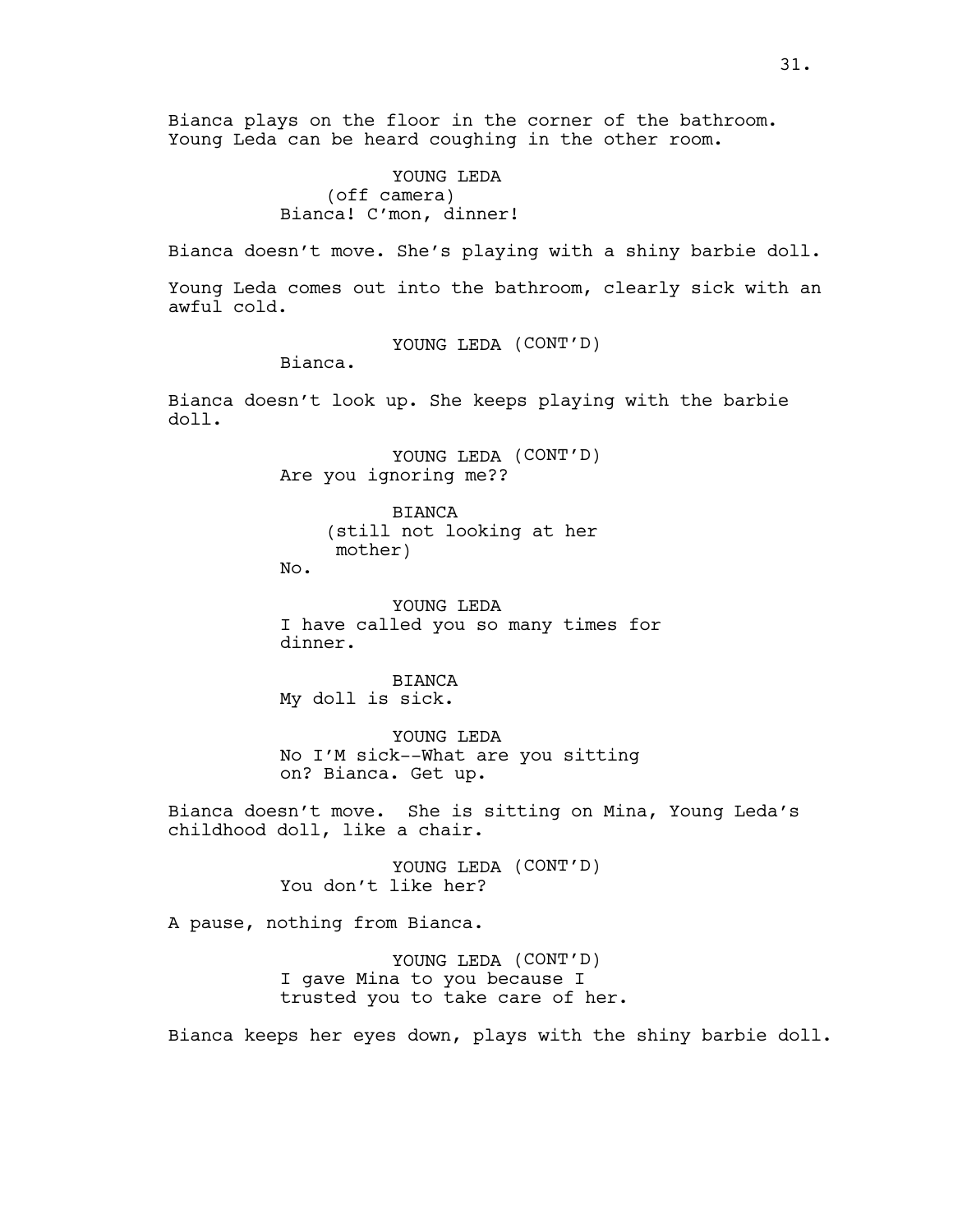YOUNG LEDA (CONT'D) You know...you can be very thoughtless. That is my doll. You can't treat her like shit.

BIANCA (very measured, and cool) No. She's mine.

Leda pushes Bianca out of the way and picks up the doll.

Bianca has taken off her clothes and scribbled all over her with markers.

> YOUNG LEDA Well, she's ruined.

And in a flash, without thinking, Young Leda opens the window and throws Mina out.

She falls through the air and lands in the street.

Young Leda and Bianca look out the window watching the cars pass over the doll, mutilating her.

After a few moments Young Leda picks Bianca up and hugs her very tightly. Bianca yields.

> BIANCA Mama, you're hurting me.

#### CUT BACK TO:

50 EXT SEASIDE TOWN, HORSESHOE BAY - EVENING 50

Leda, CARRYING THE BEACH BAG, walks the streets of the small town, dressed simply, beautifully. The extraordinary weekend flow has started to diminish.

She sees Will, the beach attendant walking towards her, still sandy from the beach in his bathing suit and tee-shirt, carrying a backpack.

He waves and is going to pass by, but Leda stops him.

**T.EDA** 

Hi.

WILL Hi. Oh you look like you stayed dry.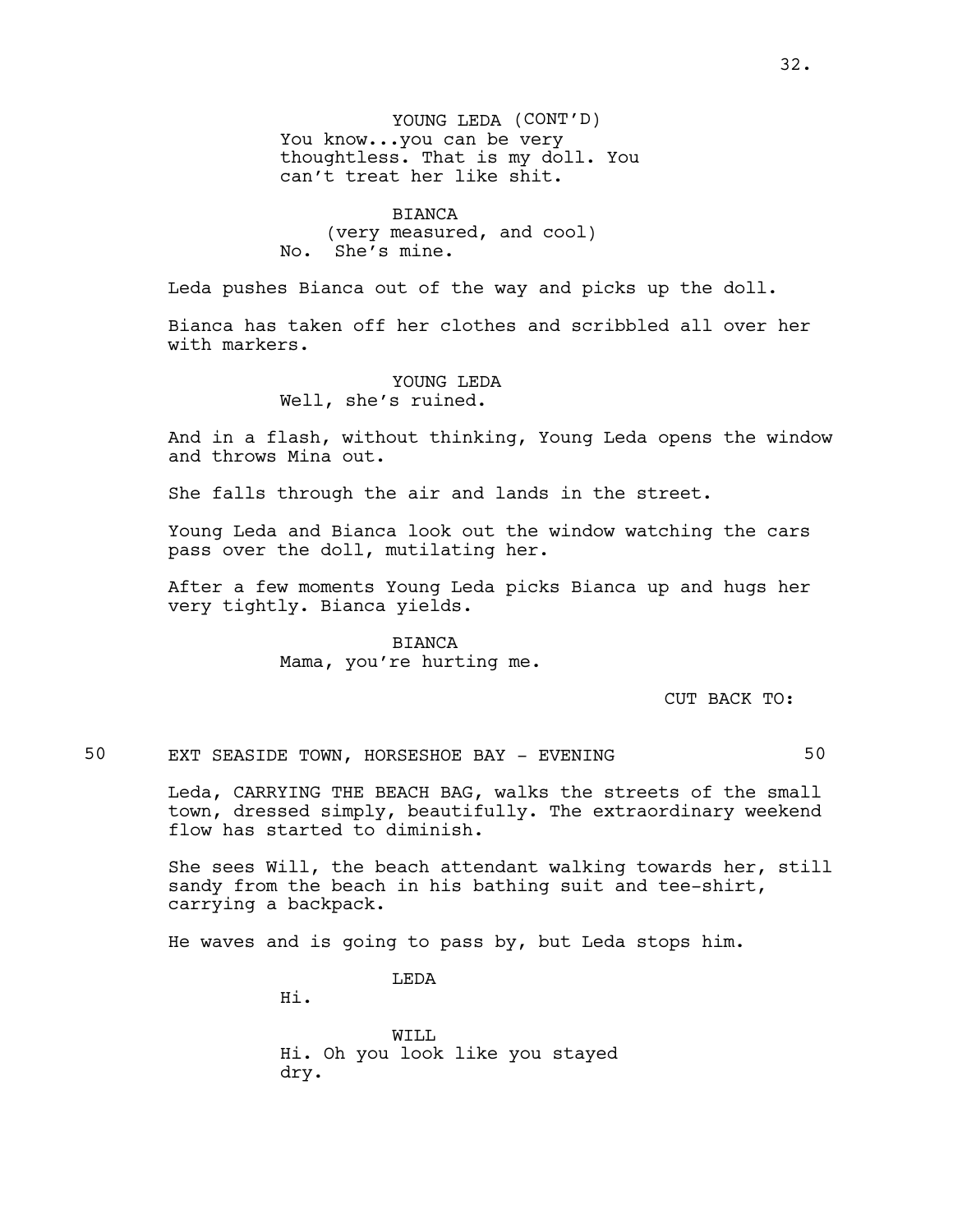LEDA

Mostly. Was it really bad?

WILL

It was crazy. Everybody ran to the cafe, but it got too crowded. The umbrellas started blowing away. And people's books and towels. Everybody was freaking out.

LEDA

Wow.

WILL And the little girl, Elena wouldn't stop crying. She lost her doll. Luckily you left early.

LEDA I like storms.

WILL All your books would have gotten ruined.

LEDA Did your book get wet?

WILL

Yeah.

LEDA What are you studying?

WILL

Business.

LEDA

In Greek?

WILL

No no. I'm on a D visa. From Dublin. I come every summer. (he makes a face.) Anyway, I'm way behind at school. I wasted a lot of time.

LEDA How old are you?

WILL

She smiles, nods.

24.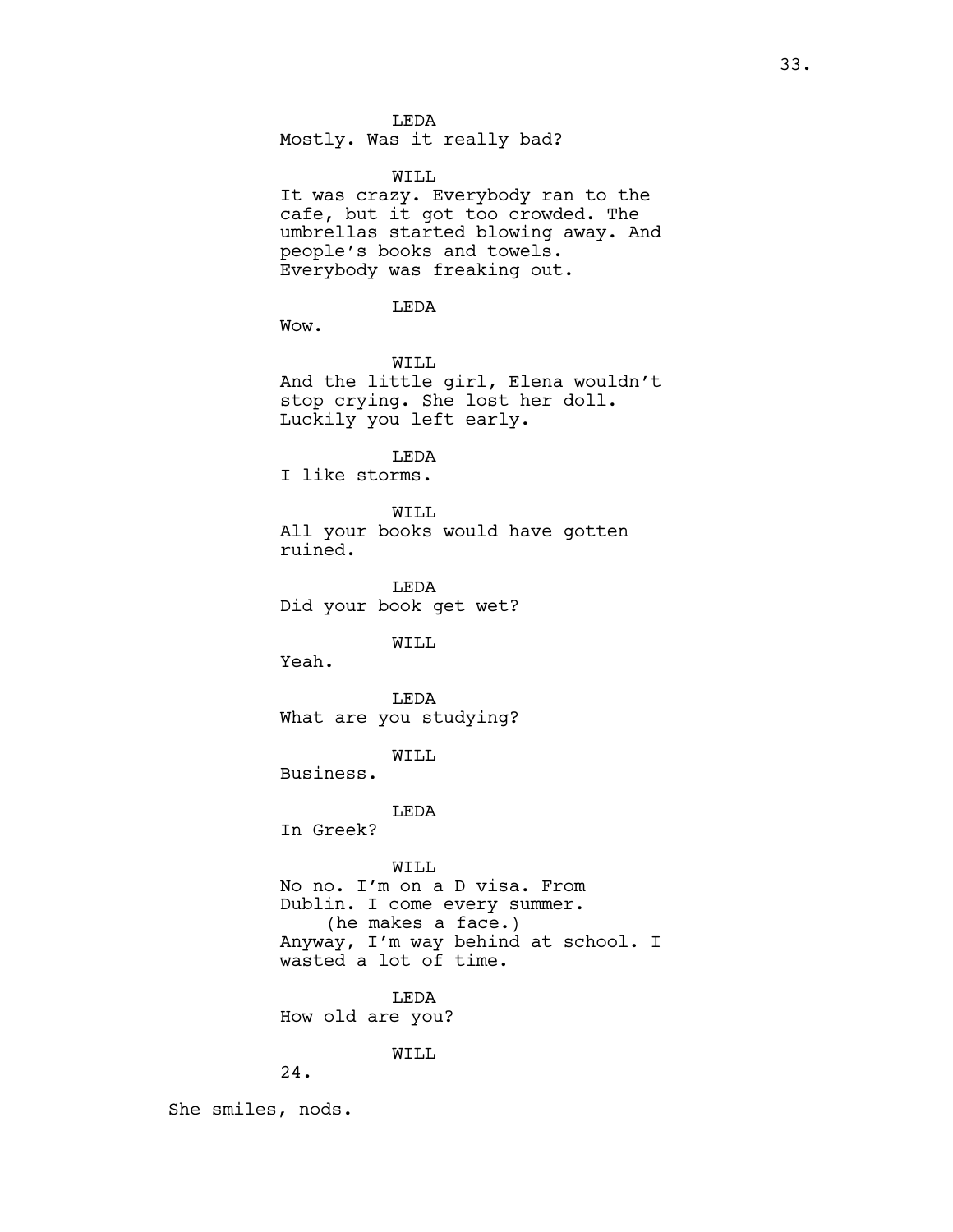LEDA Just between my daughters.

WILL I heard you're a professor?

LEDA I believe the correct response is, 'sounds like fun.'

WILL

What?

LEDA Sorry, yes, I teach Comp Lit. Mostly Italian literature. But I'm skiving off.

WILL Right. Comparative Lit. I saw you know a lot of languages.

LEDA I don't know anything really well. I also...wasted a lot of time.

A pause.

LEDA (CONT'D) Do you want to have dinner with me?

A pause.

WILL I should go and take a shower, change.

LEDA No, you're fine like that.

WILL I don't even have my wallet.

LEDA I'm inviting you.

51 EXT. SEASIDE TAVERNA - NIGHT 51

They are deep into dinner. They've had a few glasses of wine. Leda is flushed and laughing.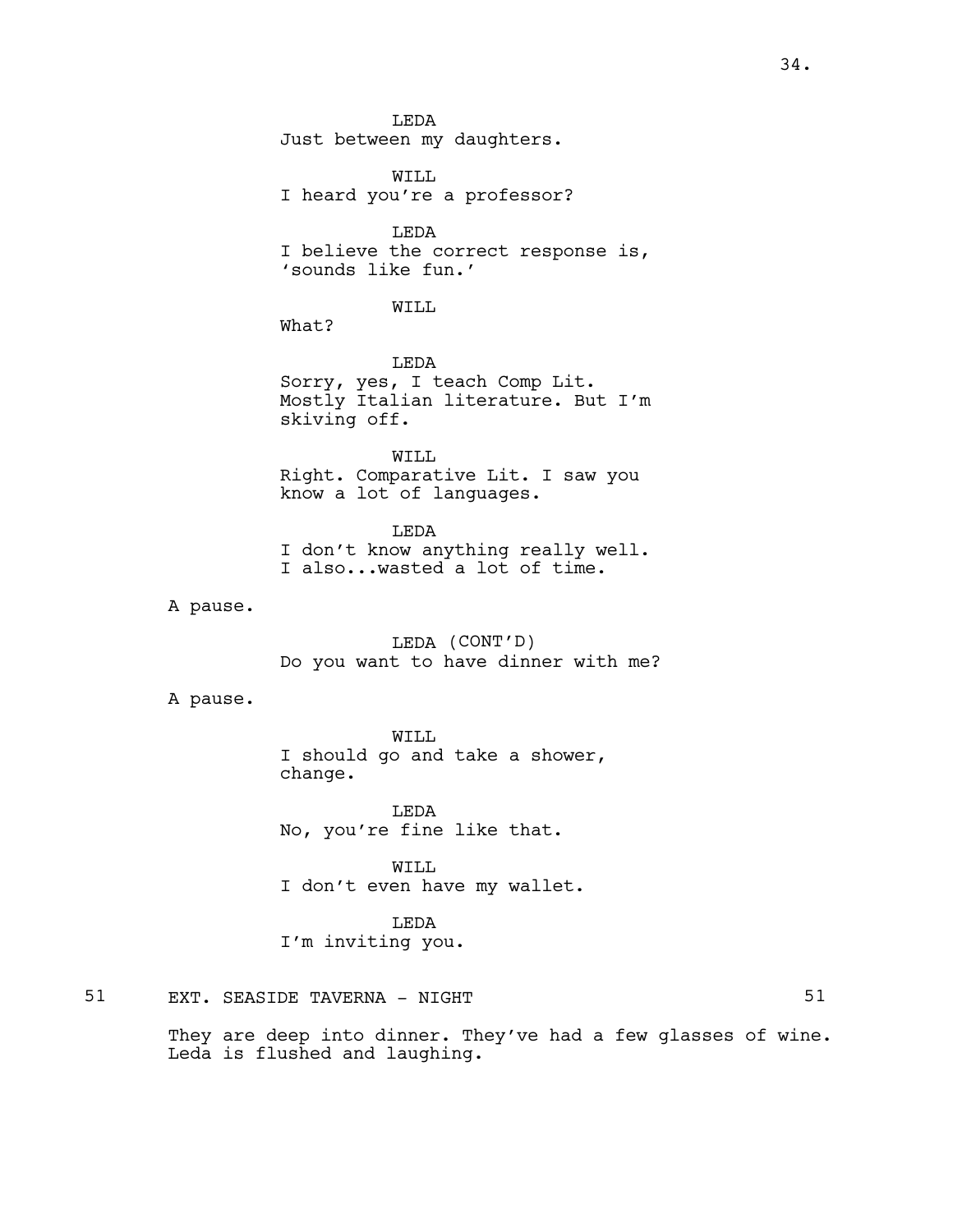LEDA Wow, I thought that was Nina's father. WILL No! That's so funny. Vasili is Callie's husband. LEDA OK, I thought he was married to the heavy-set older woman-- WILL Heavy-set? C'mon no, she's fat. That's Callie's aunt, I think. LEDA Right. And Lyle? He takes care of my place... WILL He's their lackey. LEDA I see. And Nina's husband is... WILL Toni. A pause. He doesn't offer any more about Toni. LEDA Toni?

WILL He mostly comes up on the weekends...He's got "investments" in Kalamata. They all rent one of the huge villas right behind the dunes, by the beach. It's pink.

LEDA

It's pink?

He nods. They laugh.

WILL Every year they rent the same one.

LEDA It's like talking about a film I saw in a language I didn't quite know.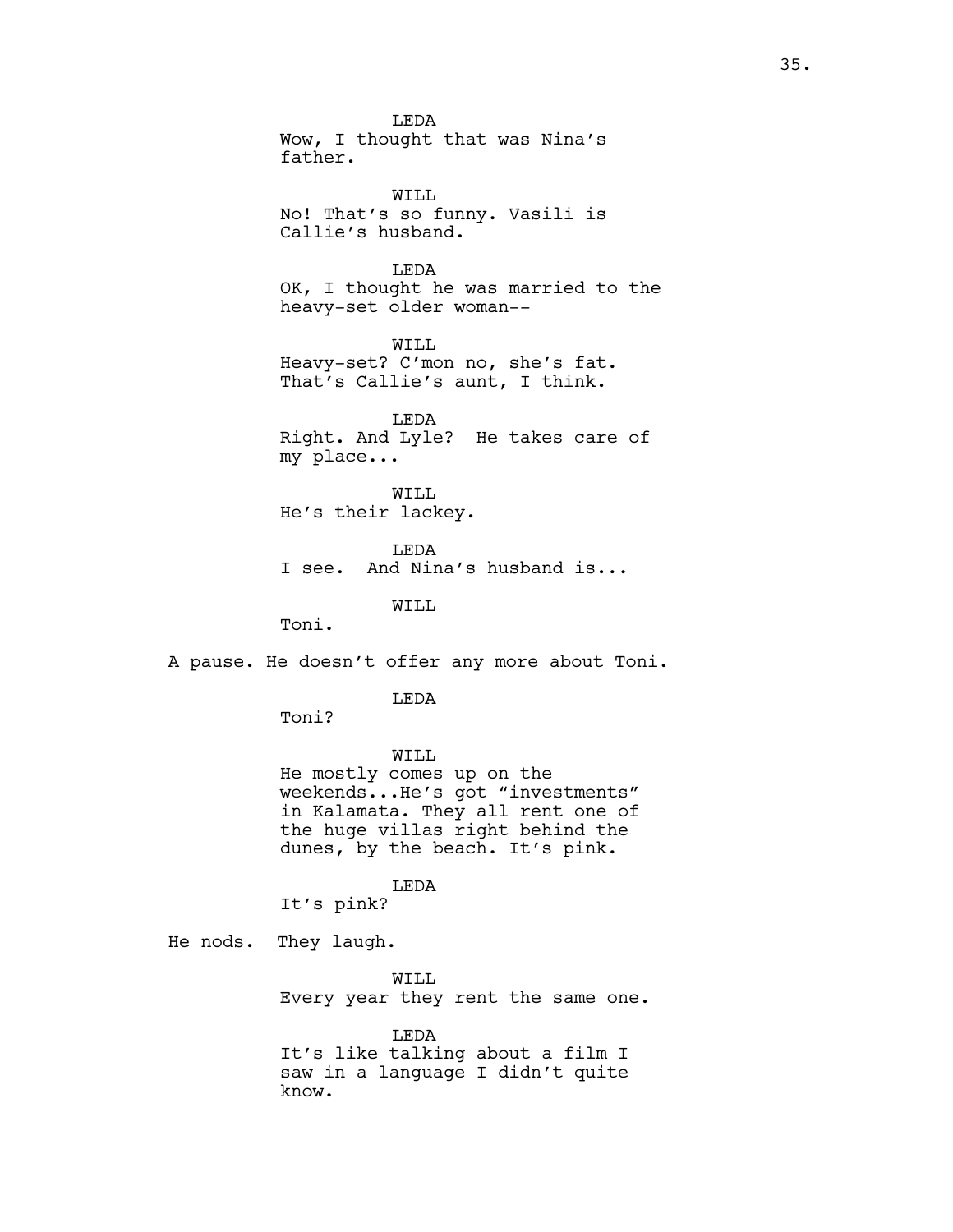WILL You watch movies in languages you don't know? LEDA Ha! WILL Without subtitles? They both laugh, tipsy. LEDA Hey Will, shouldn't you be back at school? WILL Shouldn't you? She smiles. WILL (CONT'D) So your children are my age you said? LEDA Yes. 25 and 23. Bianca and Martha. WILL You must have had them really young. LEDA I did. WILL Do they look like you? LEDA Well. It's hard to say. If I'm honest. They probably do. WILL Because you're beautiful. LEDA But, see...you're a smart boy. My mother was very beautiful. And I felt when I was Martha's age that she didn't share it. That she had...in creating me...she had separated herself from me...like pushing a plate away from you when the food is repulsive. I'm drunk.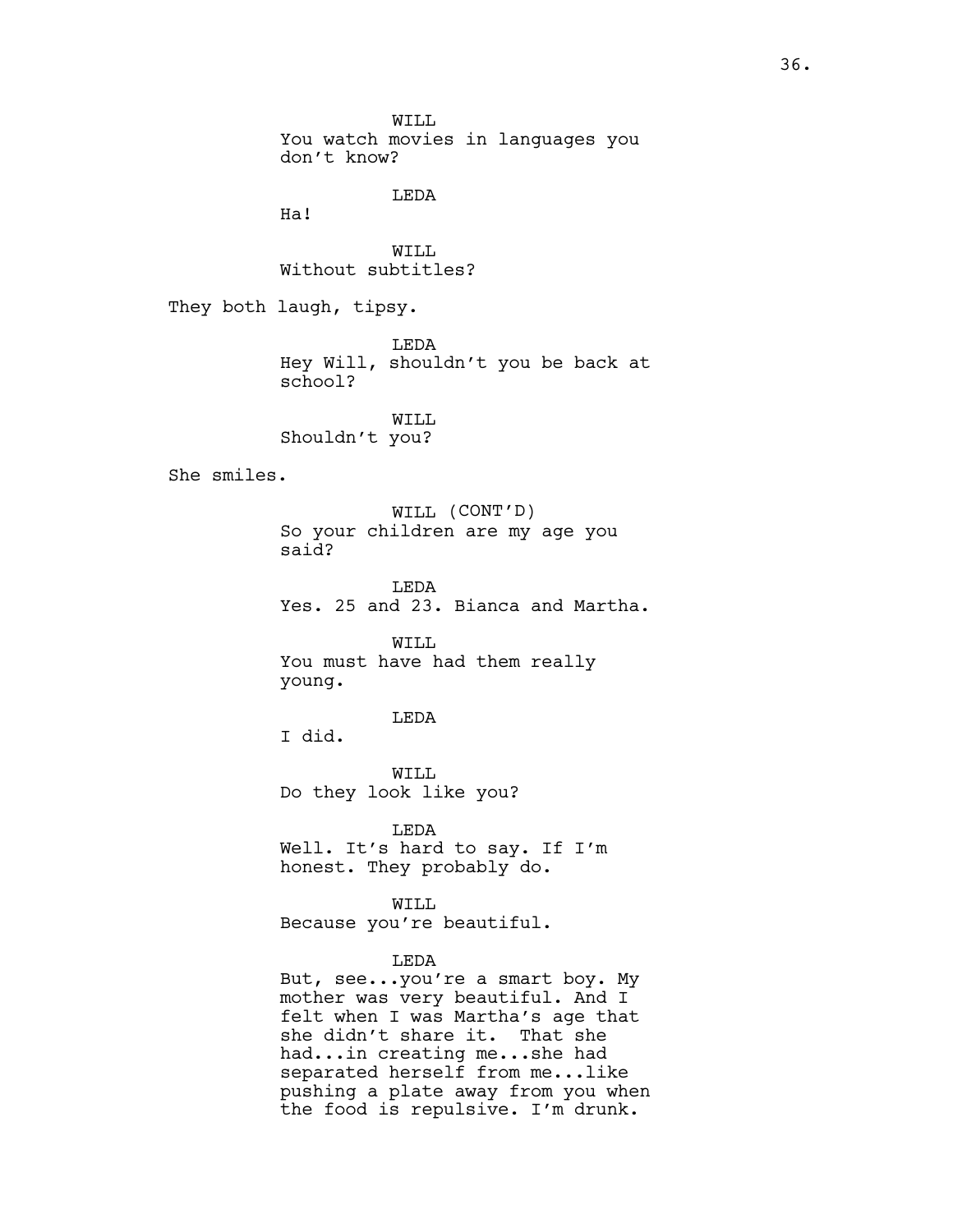LEDA (CONT'D) Martha and Bianca...it's funny...I mean as soon as you're born it's about deprivation, right? A separation. And anyway what's most interesting are the secret resemblances. What makes Bianca seductive and Martha not, or vice versa? Well, they blame me.

Leda waits for Will to respond, but he doesn't say anything.

LEDA (CONT'D) Like...when I was young I had large breasts. After I gave birth, no. Bianca has large breasts. And Martha has almost none, like a boy. She doesn't know how beautiful she is. She wears a padded bra; and it humiliates her. She thinks I gave the best of myself to Bianca. She feels deprived. I understand! And actually I even thought, only half seriously, about implants at one point. But...they come from nowhere...so what are they worth? And Bianca. Bianca is so different. She doesn't let herself feel deprived. She wants to suck everything out of me, all my *secret* skills. She's the one who...revealed to me that I'm finicky about peeling fruit. I like it when the peel doesn't break, when it stays in one long strip. I'm very very uptight.

She laughs, a pause.

LEDA (CONT'D) I didn't even know I did that.

CUT TO:

52 INT. YOUNG LEDA'S APARTMENT, BEDROOM/ STUDY - DAY 52

MEMORY:

Young Leda writes at a small desk pushed up against a window. Pieces of inspiration pinned to the walls, books open around her. It feels cramped and chaotic. She wears headphones.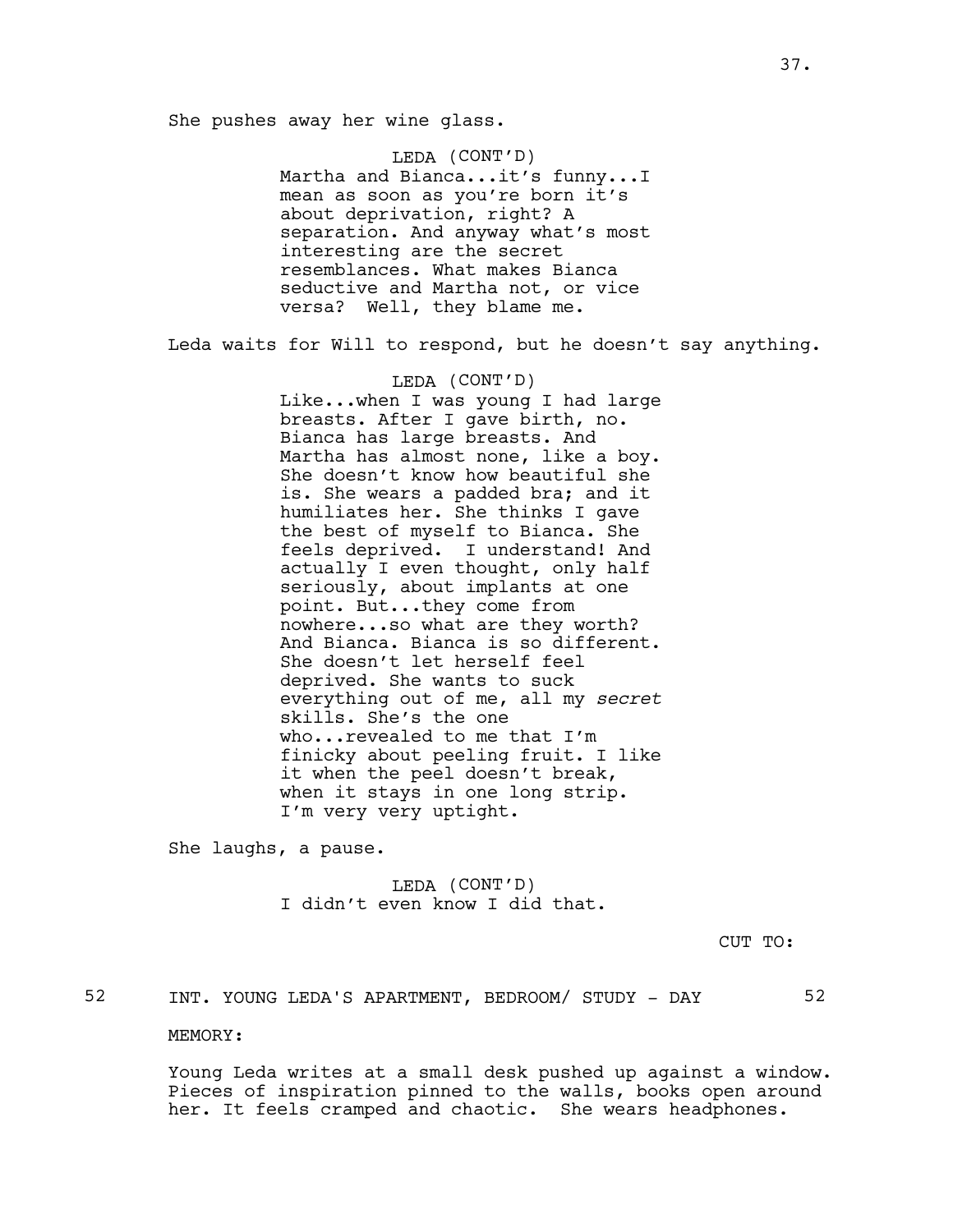JOE (30), Leda's husband has a larger desk in the center of the room. He talks on the phone.

JOE

Of course I understand, the problem for me is why did they schedule them so close together? There must be at least a few people presenting at both conferences...

Suddenly he's interrupted by a loud wail coming from another room.

Young Leda doesn't hear it with her headphones on.

Still holding the phone, Joe taps Leda to get her attention, gestures toward the crying in the other room. She listens. Bolts up. Then...

> YOUNG LEDA It's Sunday. You're on.

She sits back down. Joe gestures, a little violently toward the phone.

> JOE (silently, mouthing) It's Columbia!!

Leda goes back to work. The crying continues.

JOE (CONT'D) (begging Leda to go to the girls with his hands and body as he talks) I would love to be there, Spivak has always been so supportive but I'll need them to cover the travel costs. I wish I didn't--

Leda gets up suddenly to tend to the girls.

JOE (CONT'D) (mouthing his words, gesturing toward the phone) I'm working.

LEDA I'm suffocating.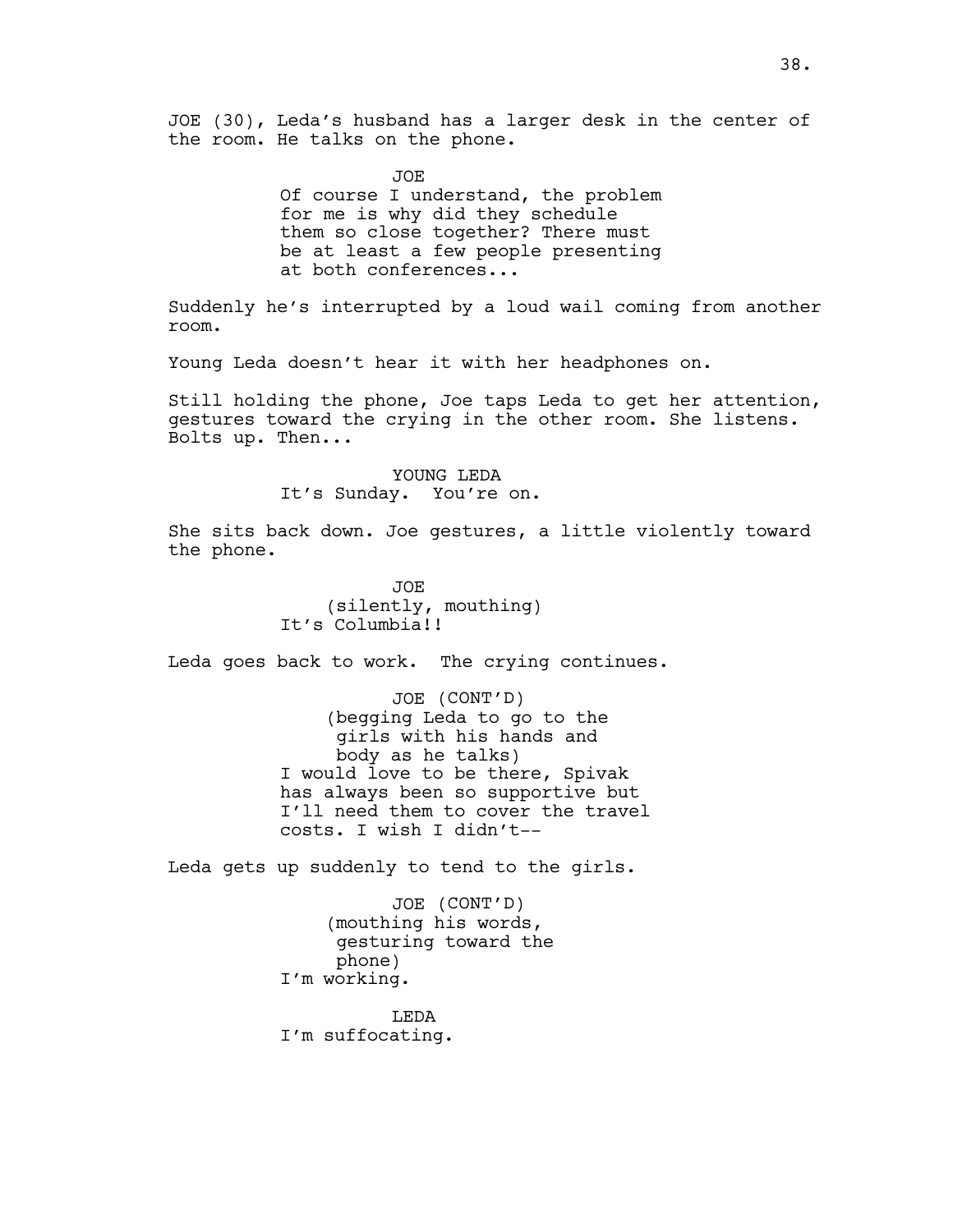53 INT. YOUNG LEDA'S APARTMENT, KITCHEN/ LIVING ROOM - DAY 53

Leda bursts into the kitchen to find a lot of blood. Bianca crying, Martha watching, scared. Bianca holds a kitchen knife. And a partially peeled apple.

Young Leda runs to the drawer for a band-aid, quickly starts to clean and bandage Bianca's finger.

# BIANCA

It hurts.

# YOUNG LEDA

I bet.

### BIANCA

Kiss it mama.

Young Leda doesn't kiss it; she keeps working to clean the wound. Bianca hiccups through tears.

> BIANCA (CONT'D) I want to peel it like a snake.

> > YOUNG LEDA

What?

BIANCA Kiss it mama! It hurts.

Leda doesn't. She struggles with the band-aid, focused.

BIANCA (CONT'D) I want to peel it like a snake. Like you do.

Leda doesn't answer. She finishes with the band-aid.

BIANCA (CONT'D) Mama!! Kiss it. Kiss it.

Bianca's crying has intensified.

Leda still doesn't kiss the wound. She gets up and goes to the sink, looks out the window. Bianca wails behind her.

> YOUNG LEDA (quiet, looking out the window) I can't leave you alone for one minute.

> > CUT BACK TO: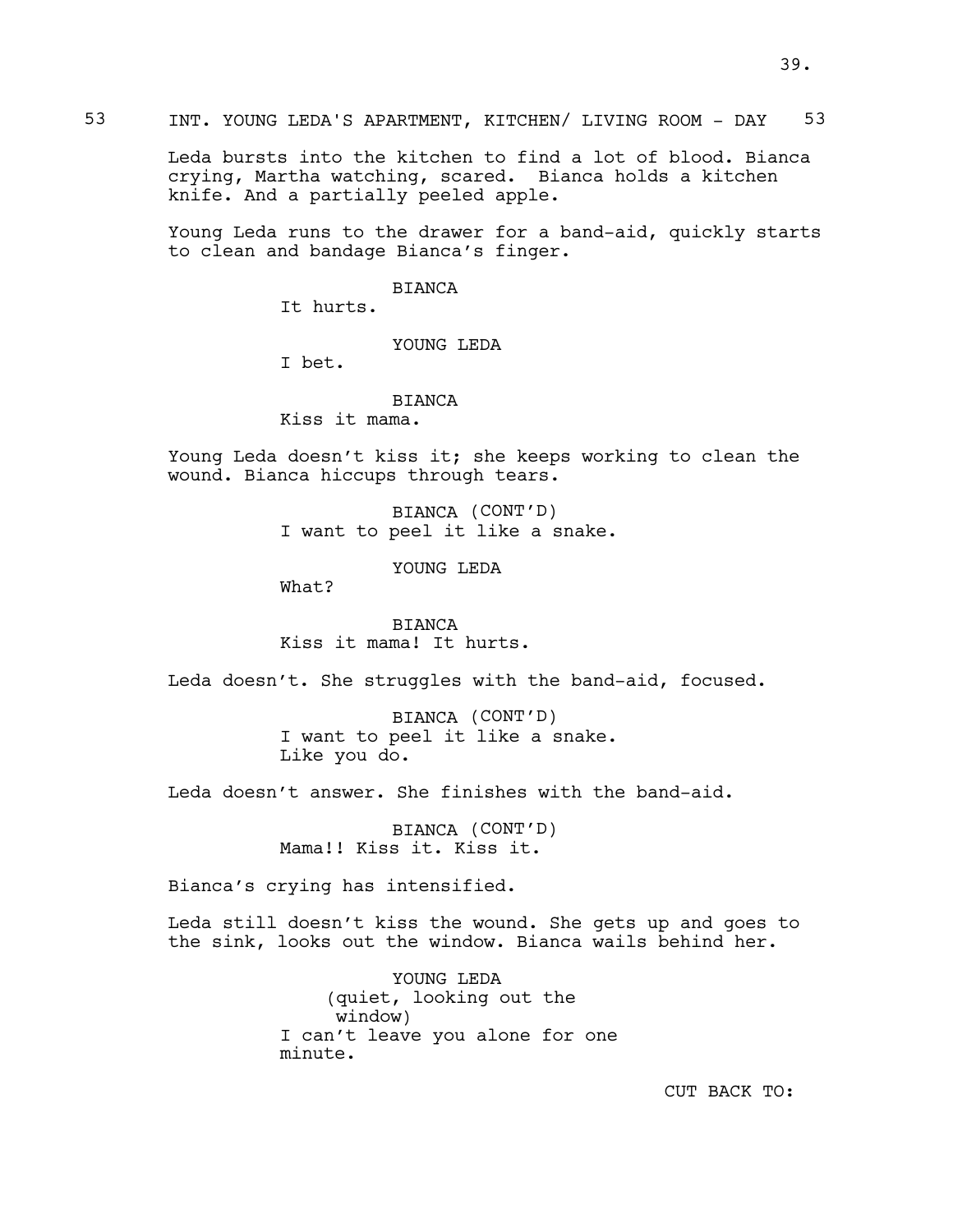#### **T.EDA**

...Actually, there's this great poem, by Maria Guerra 'Haciendo Serpentinas'...Or, have you read Leda and the Swan? That one's in English, my namesake..."the center cannot hold," but that's a different Yeats...yeah, I remember my mother getting dizzy all the time. Having to sit down. She said it was from standing up too fast...

CUT TO:

55 INT. YOUNG LEDA'S APARTMENT - NIGHT 55

Young Leda and Joe sit at the kitchen table; it's quiet, late.

> YOUNG LEDA Sometimes I get scared that I can't take care of them.

A pause. Joe listens.

YOUNG LEDA (CONT'D) I get dizzy...or, I get afraid of getting dizzy...It doesn't happen when you're here.

Another pause.

YOUNG LEDA (CONT'D) What if I passed out, alone with them when you're in Arizona?

He thinks. He takes her hand.

JOE You're ok. Of course you can take care of them.

CUT BACK TO:

56 EXT. SEASIDE TAVERNA - NIGHT 56

(MORE) LEDA Poor creatures who came out of my belly.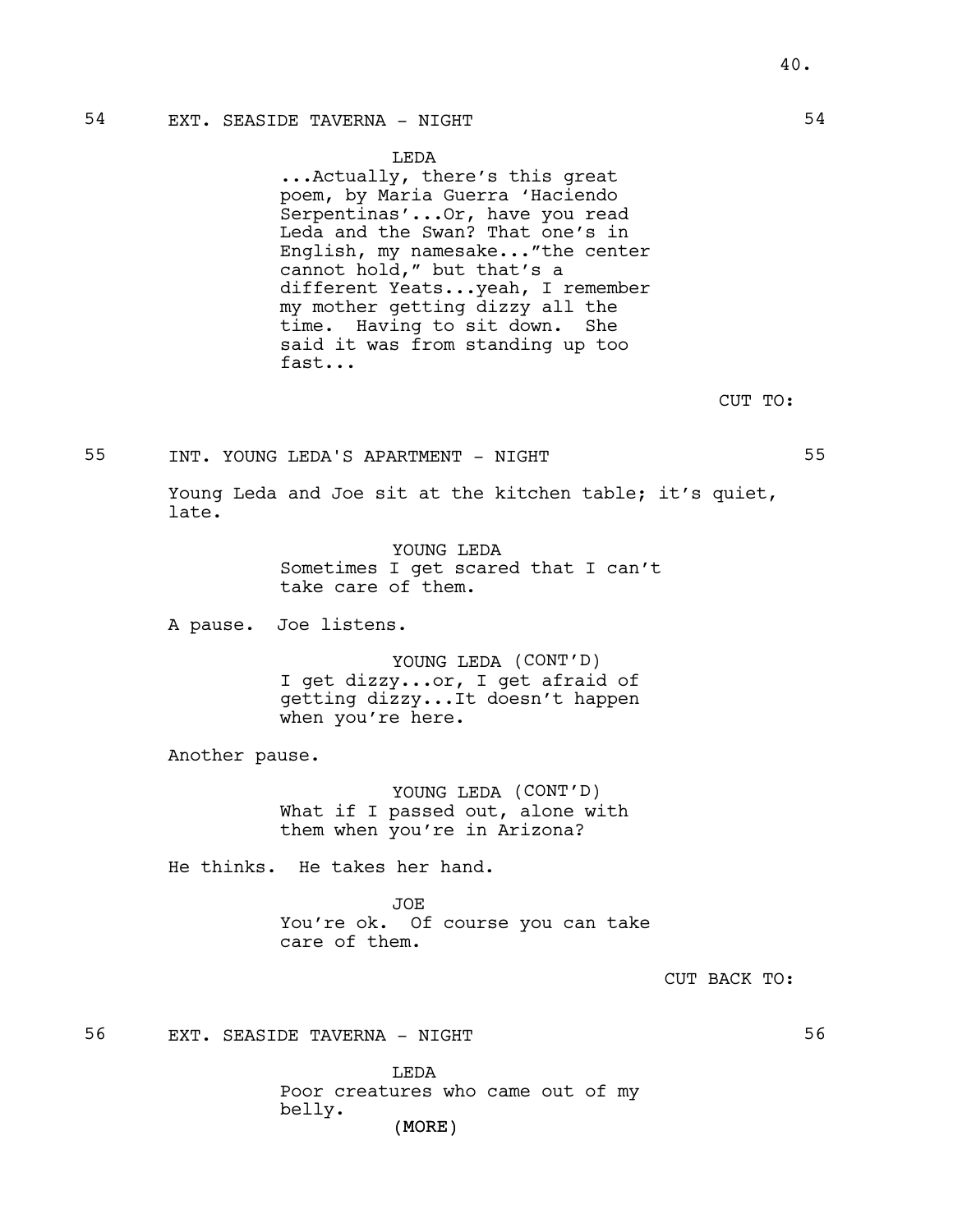#### LEDA (CONT'D)

What I love best in my daughters is what seems alien to me. I don't have to take responsibility for it.

Leda laughs. She sees that she's lost Will.

LEDA (CONT'D) Nina is very beautiful.

His face lights up.

WILL

Yeah. I hope they'll find that doll. Everyone's freaking out. I raked the whole beach.

LEDA

They will.

WTT.T. Can you imagine making one of your daughters marry someone like that?

LEDA Like Nina's husband? Why? What's wrong with him?

Will shakes his head.

WILL Everything. Him, his friends, his family. His sister, Jesus.

LEDA

Callie's his sister? The pregnant lady?

WILL She's not a lady. That was amazing yesterday when you wouldn't move from your umbrella. But don't do things like that anymore.

### LEDA

Why?

WTT.T. They're bad people.

57 INT. SEASIDE APARTMENT, BATHROOM - NIGHT

Leda sits on the edge of the bathtub and opens her beach bag.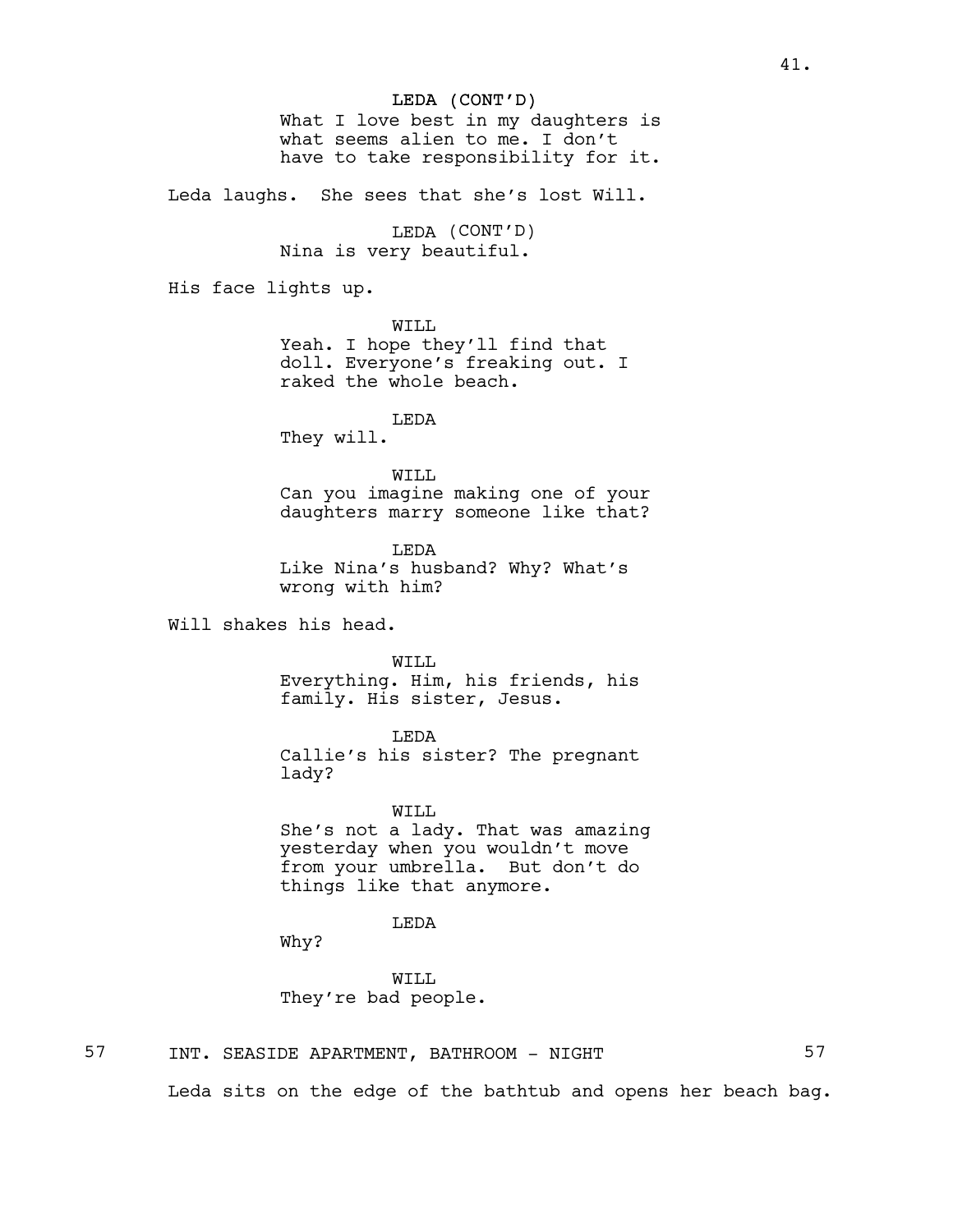She takes the doll out and places her on her knees, looking into her face.

She brings the doll briefly to her breast, then gingerly, she kisses its face, its lips. She gives the doll a squeeze which pushes out A JET OF DIRTY BROWN WATER FROM THE SMALL HOLE IN ITS MOUTH. It squirts on Leda's blouse and face.

She quickly gets up to clean off.

### 58 INT. SEASIDE APARTMENT - MORNING 58

Leda wakes on the sofa in her bra and skirt, cold without a blanket.

She feels for the doll, but can't find it. She looks between the pillows, under the sofa.

Then she goes out to the and looks down at the street below. Nothing.

She wanders into the kitchen. The doll is sitting on the table. In the shadows, next to her soiled blouse from the night before.

She climbs onto the counter and HIDES THE DOLL HIGH UP IN A KITCHEN CABINET.

59 INT. TOY STORE – DAY 59

Leda stands at the cash register with DOLL'S CLOTHES in front of her: a blue dress, socks, shoes, a little jacket.

> LEDA You know, actually I'm not going to take the jacket. Just the dress and the socks and shoes. No...actually I will.

The sales woman smiles. Leda pays and starts to put the doll's clothes into her purse.

> LEDA (CONT'D) I don't need a bag.

She's packing up when Vasili enters the shop, followed by Callie. Vasili doesn't seem to recognize Leda.

> CALLIE Leda! Hi! How are you? (re: the toy store) You can't have grandkids already?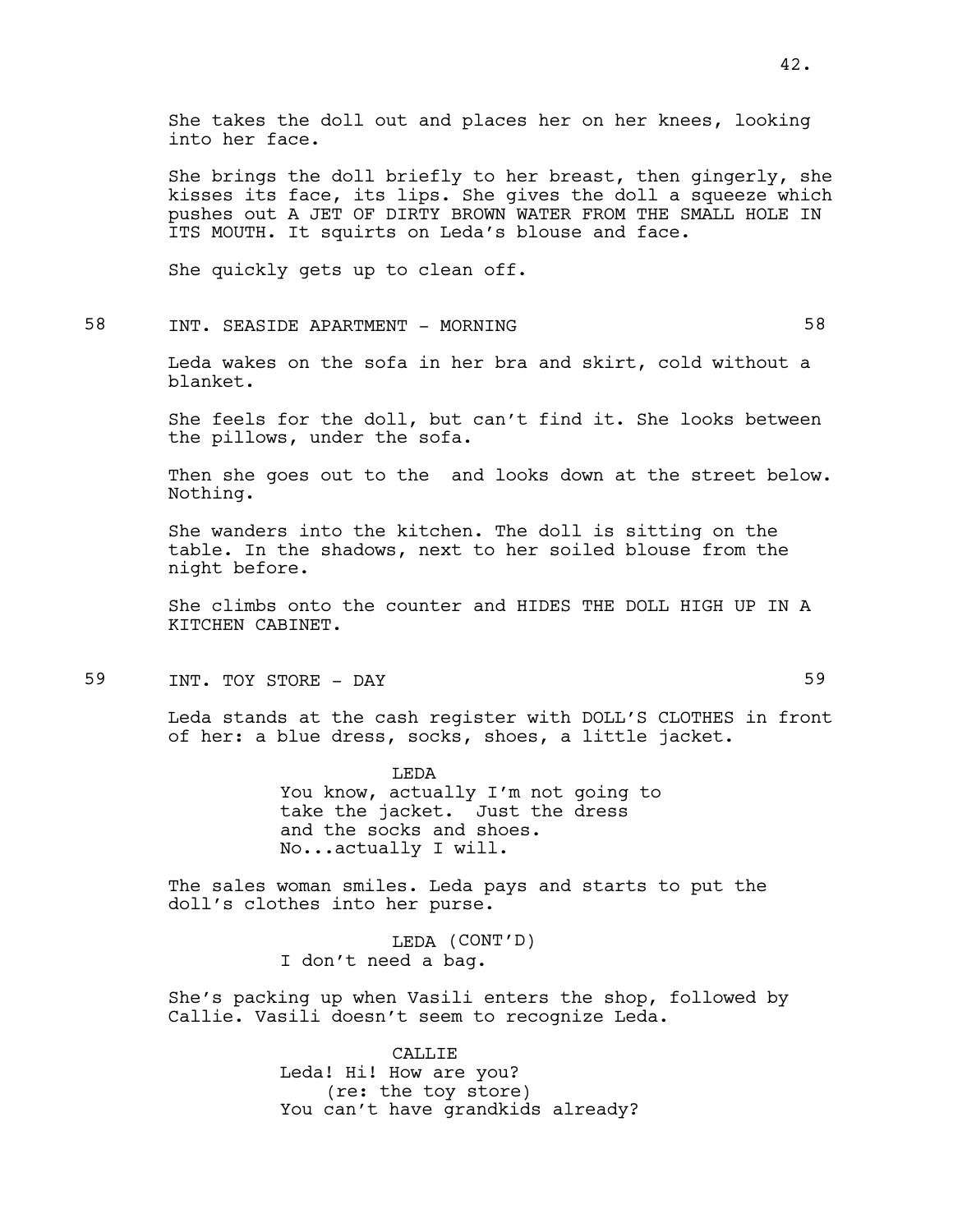LEDA

No.

CALLIE Did the ointment help?

LEDA Oh for my back, yes. I'm feeling much better. Thank you.

Nina enters the shop, holding Elena. Nina looks dressed up, in a lovely dress, her hair pulled back, earrings. Elena wears a fancy white dress with chocolate stains down the front, her thumb in her mouth with a sticky line of chocolate saliva on it. Her head lolls on her mother's shoulder, her nose is running.

Leda looks at the girl for a moment. Then,

LEDA (CONT'D) How are you sweetie, did you find your doll?

Elena gives a kind of shudder of rage, she takes her thumb out of her mouth and tries to hit Leda with her fist.

Leda swerves. Elena hides her face against her mother's neck.

NINA Elena, no! C'mon baby, don't be like that. She's super tired. Tell the lady we're gonna find Neni tomorrow, when it's not raining. Today we're gonna get a doll for a big girl.

Elena shakes her head.

CALLIE Whoever took her should get brain cancer.

VASILI Oh come on, it's kid's stuff. They like a toy, they take it.

**CALLIE** Arruno's children aren't like kids.

NINA (quietly) It was their mom. She's a cunt.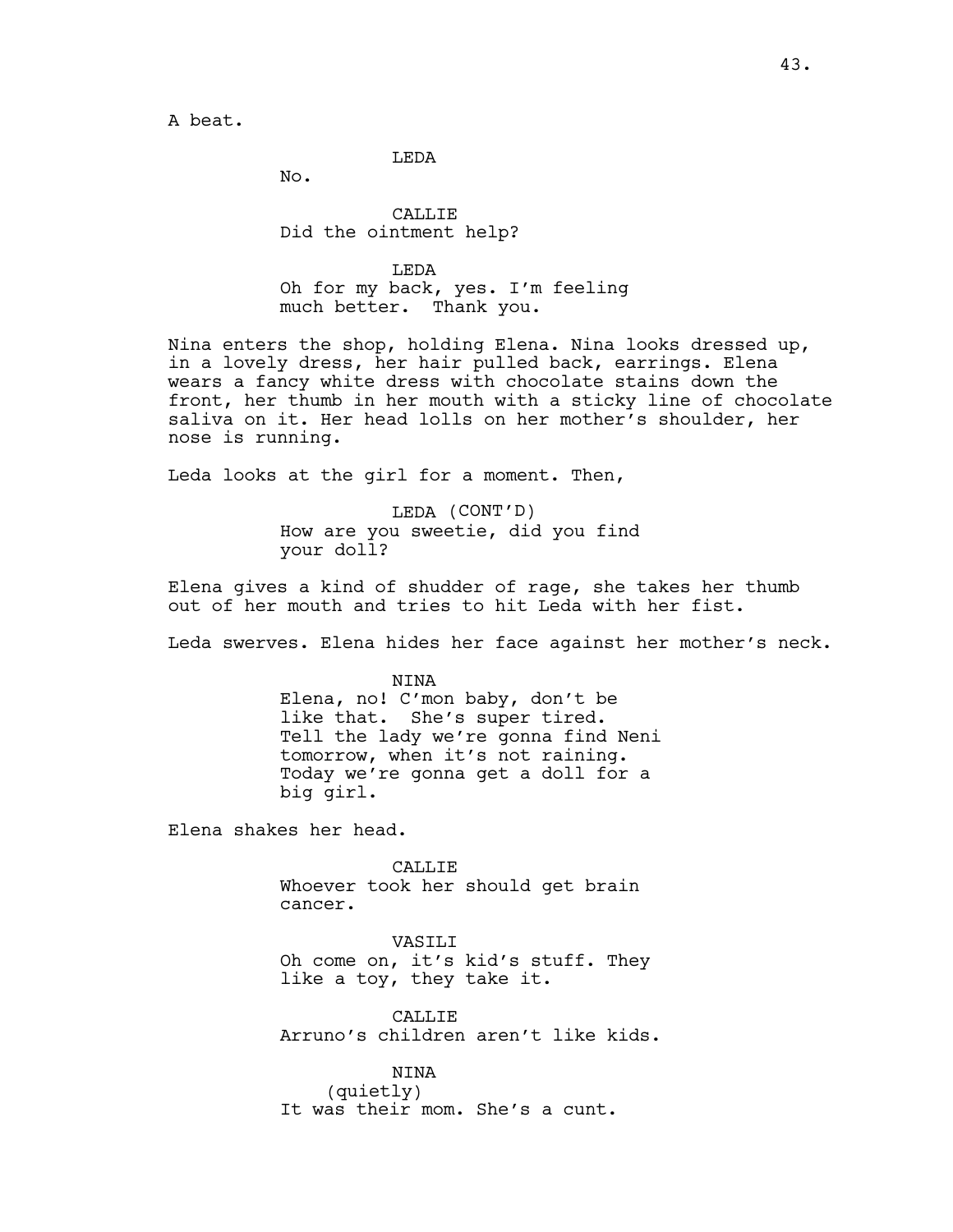**VASTLT** I spoke to Toni, the children didn't take anything. NINA He's lying. VASILI Don't say that. NINA It's true. **VASTLT** Even if it's true. CALLIE (to Leda) You don't know how upset this child has been. She's had a fever. We're furious. She's having trouble breathing. Blow your nose Elena. (to Leda) Do you have a Kleenex?

Leda starts to unzip her bag. But freezes, the doll's clothes inside.

> LEDA Sorry, I don't.

Vasili gives Callie a handkerchief and she cleans the girl's nose as she wriggles and kicks.

Leda zips her purse up, looks at the salesgirl apprehensively.

> LEDA (CONT'D) Is the fever high?

NINA Not really, barely 100. She's ok.

Nina goes to put Elena down but the child refuses with great energy. She clings to her mother's neck as if suspended from an abyss, pushing off the floor at the slightest contact, kicking.

Nina seems frozen for a moment, bending forward, her hands around her daughter's hips trying to detach her, but careful to avoid her kicks.

Abruptly, Nina resettles Elena in her arms with a violent jerk.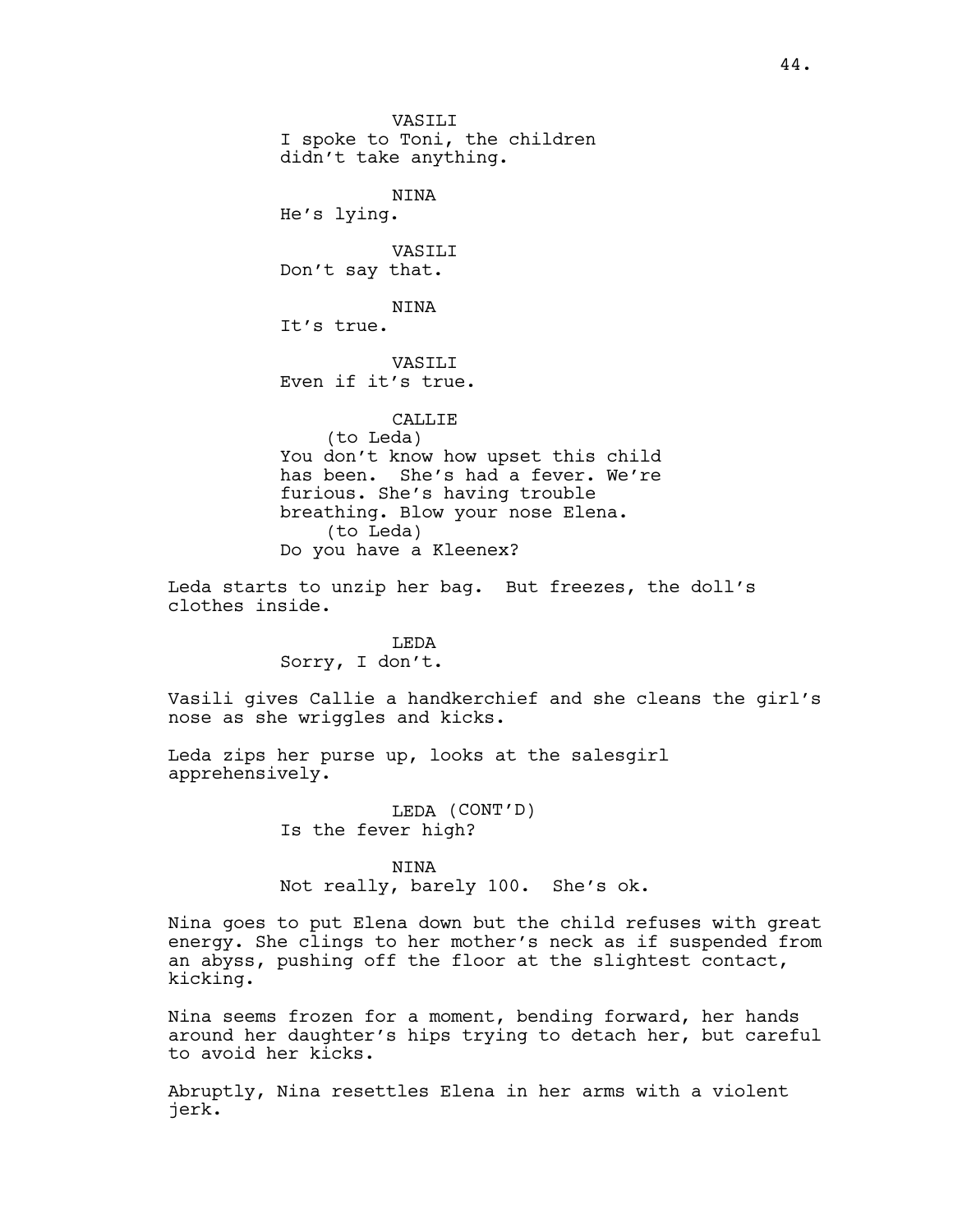She pulls Elena's dress down hard over knees.

NINA (CONT'D) I don't want to hear anymore from you. Do you understand? Enough. Fuck. (to Leda) I'm sorry. She's driving me crazy. Her Dad's away and...now she's taking it out on me.

CALLIE Come to auntie, baby.

Callie takes Elena who, this time puts up no resistance, throwing her arms around her aunt's neck.

> NINA There, great, go, so I can have a minute. (to Leda) Sometimes you just can't...handle it anymore.

LEDA (pointedly, to Nina) That's true.

CALLIE (kissing Elena, noisily, in Greek) Pretty girl, pretty pretty girl. Pretty girl.

Callie sets Elena down on the ground. This time, the girl complies.

> CALLIE (CONT'D) Let mama and the lady see what a good girl you are. (to Leda and Nina) They put us through so much.

Leda studies Callie.

LEDA I thought you said you were pregnant with your first?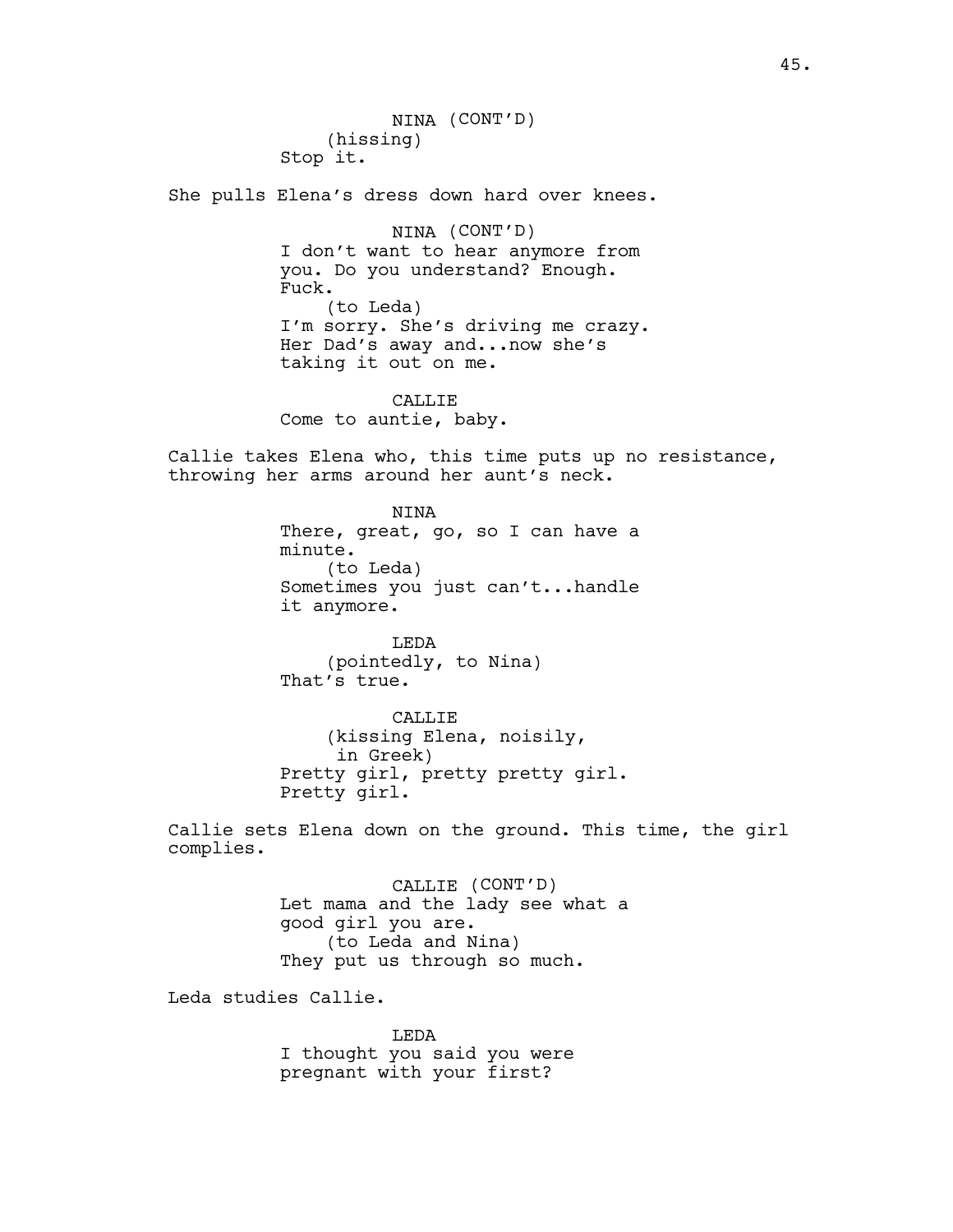CALLIE

I am.

A pause.

CALLIE (CONT'D) What were your daughters like when they were little? Were they like this little, willful treasure?

A pause.

LEDA

I remember almost nothing actually.

CALLIE What, No. You don't forget anything about your own children.

LEDA Is that your experience?

CALLIE I just mean did they give you a hard time when they were little?

LEDA I don't know...I don't remember.

A pause. LEDA LEANS ON THE STORE COUNTER, LIKE SHE'S DIZZY.

CALLIE

You ok?

NINA She doesn't remember.

Leda looks at Nina.

LEDA I was very tired.

Another pause.

LEDA (CONT'D)

Excuse me.

Leda starts to go. ON HER WAY OUT SHE KNOCKS INTO A DISPLAY OF PLASTIC TEA SETS. SOME OF THEM FALL TO THE GROUND.

She stops to pick them up. She's shaking a little. Nina goes to help.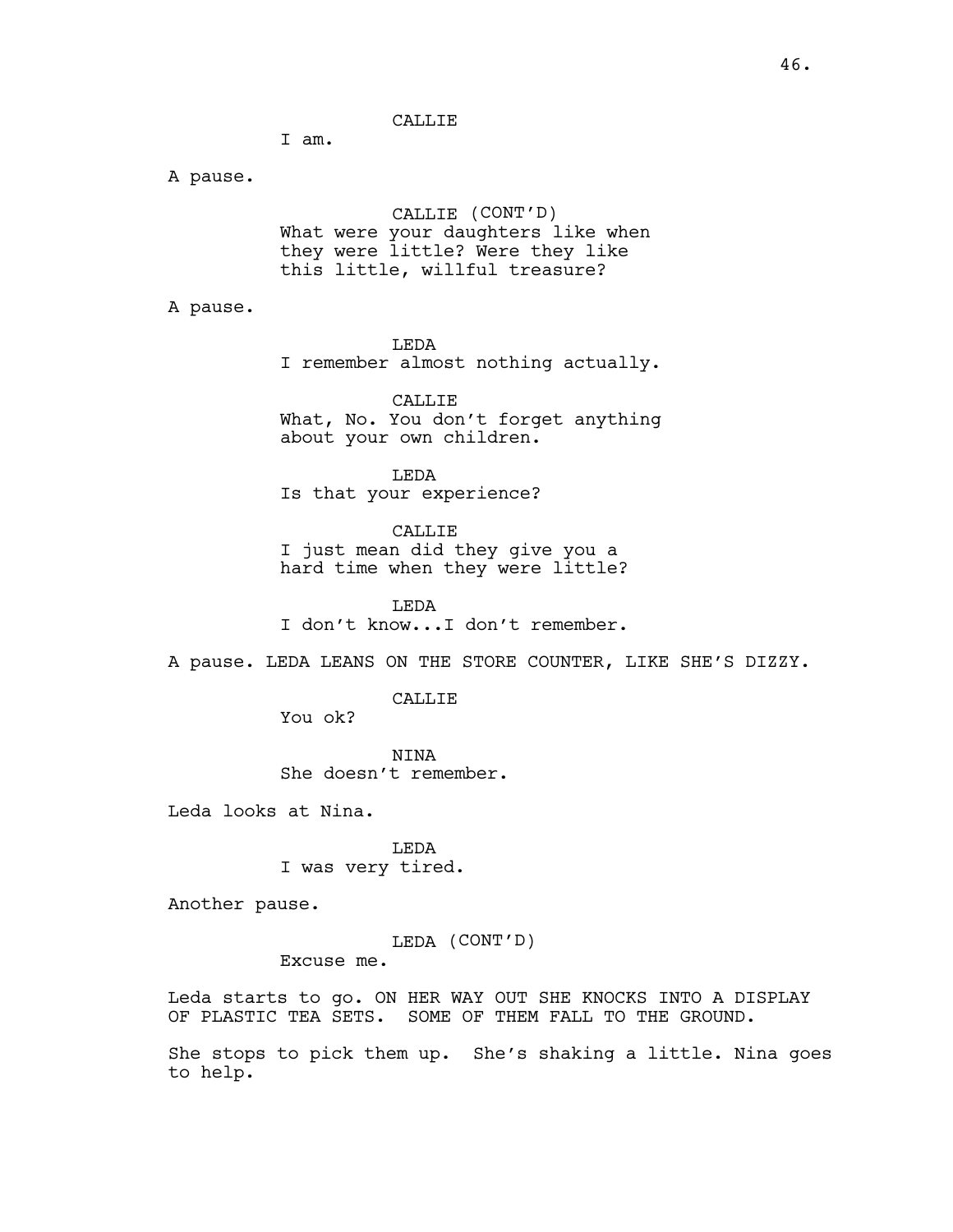47.

LEDA (CONT'D) (to the room) Don't buy her anything. It won't help. She'll find the doll.

Leda walks out.

60 EXT. TOY STORE - DAY 60

Lyle is standing in front of the shop, holding some shopping bags. He smiles at her as she rushes by.

61 EXT. FISH MARKET - DAY 61

Leda walks quickly. The streets are lined with food vendors in a small outdoor market.

It has started to rain.

Leda covers her head with her purse, looking for shelter. She makes her way under a makeshift tent that houses some of the food stalls.

She walks along the aisles, fish and fried dough, dried octopus, candy.

CUT TO:

62 INT. YOUNG LEDA'S APARTMENT - DAY 62

MEMORY:

Young Leda sits at a table, writing. Books, notebooks and her computer spread out. She is struggling over something in her work.

As she writes SHE TALKS TO HERSELF IN ITALIAN, almost singing. She is translating poetry.

Martha plays under the table. Bianca sits next to Young Leda pretending to read and write, imitating her mothers' gestures and frowns, talking quietly to herself. Sauce bubbles on the stove for dinner.

CUT BACK TO:

63 EXT. FISH MARKET - DAY

The tent is getting crowded with people seeking shelter from the rain.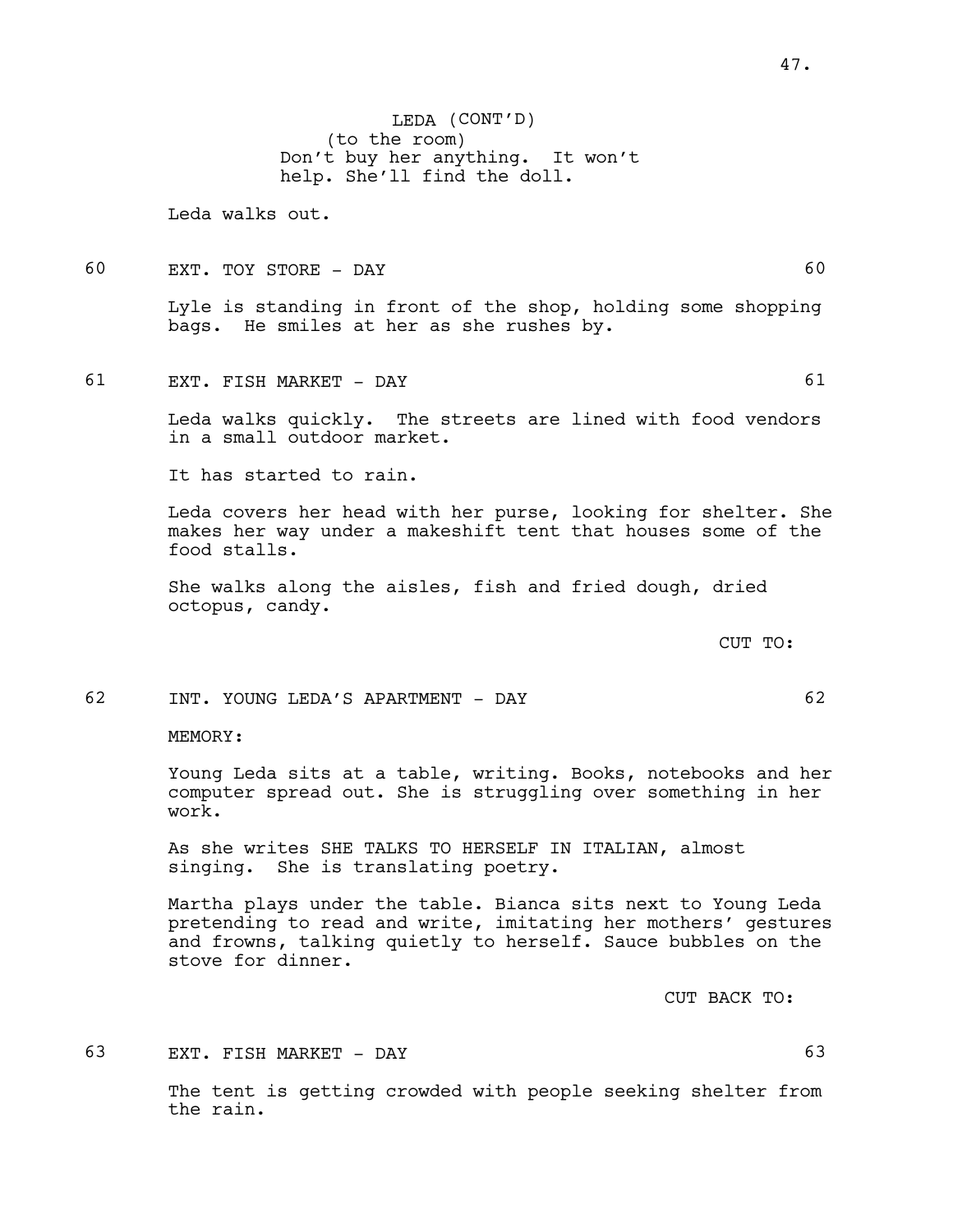Leda leans up against a column in the tent, the smells and crowd overwhelming her, making her nauseous.

> BIANCA (v.o., pre-lap) Mama is this how you write volcano? Mama mama mama mama??

> > CUT TO:

64 INT. YOUNG LEDA'S APARTMENT - DAY 64

MEMORY:

Young Leda, deep in thought and work doesn't respond to the question.

Suddenly, out of nowhere, Bianca slaps Young Leda's ear, hard. Young Leda gasps and puts her hand to her face.

Without thinking, she slaps Bianca back, softly, her fingers barely grazing the little girl's arm.

YOUNG LEDA

Don't do that.

Bianca smiles. Then tries to hit Young Leda again, thinking a game has finally started.

Young Leda dodges the blow and slaps Bianca's bare arm again. Still gently, but a little harder. She's angry, but controlled.

> YOUNG LEDA (CONT'D) Don't you dare, ever again Bianca.

Bianca laughs, bewildered.

Young Leda hits her again, still lightly, with the tips of her fingers. Contained, but real.

> YOUNG LEDA (CONT'D) You don't hit Mama. You can never ever do that.

Finally, Bianca realizes Young Leda isn't playing and bursts into tears.

Then Leda takes Bianca by the arm calmly and starts to pull her into the next room.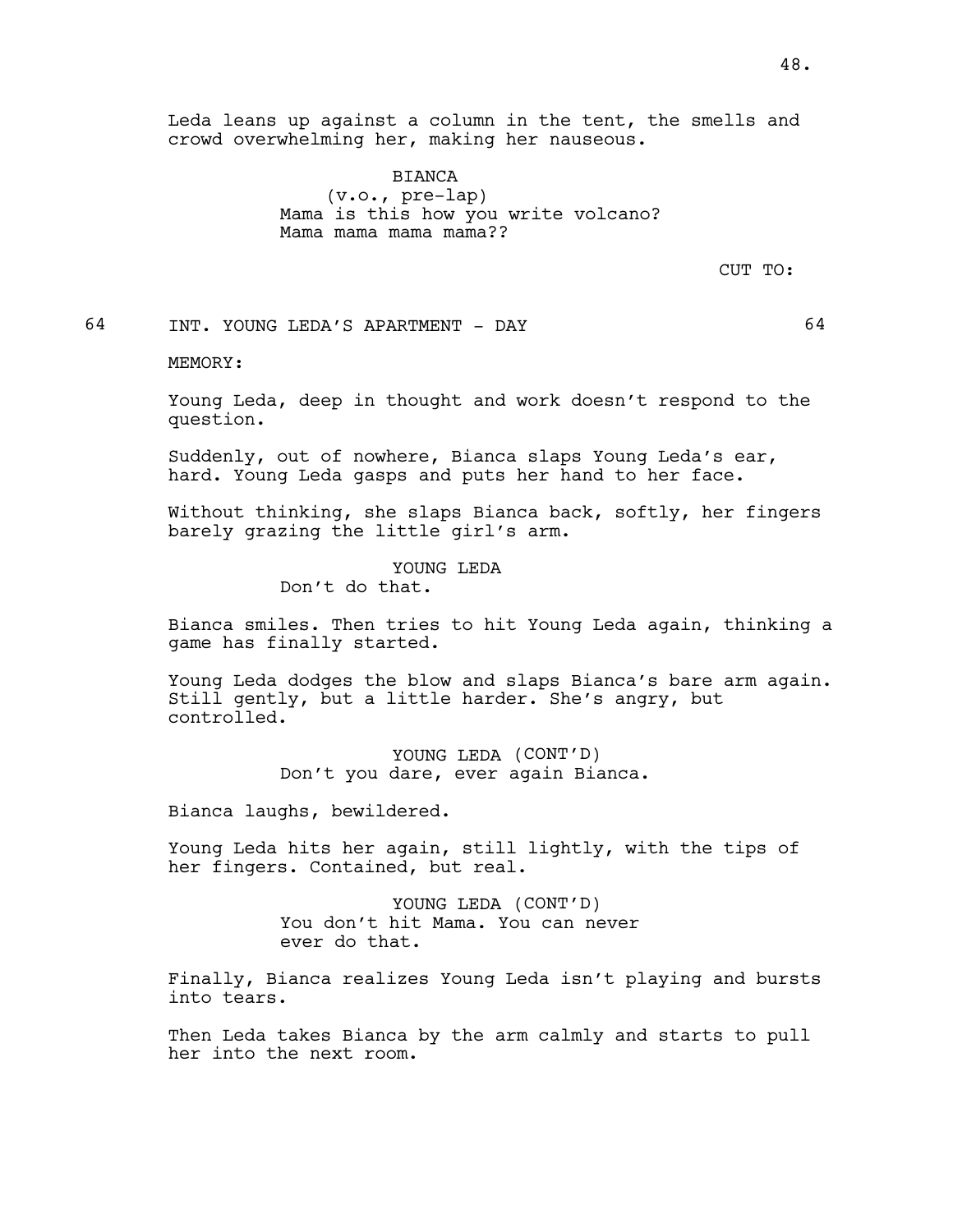YOUNG LEDA (CONT'D) (without raising her voice) Out. Mama has to work. I need 15 more minutes.

Bianca screams and cries, tries to hit Young Leda again.

YOUNG LEDA (CONT'D) I don't want to see you right now.

Young Leda manages to get her into the other room. Then closes the door decisively.

The door has a BIG PANE OF FROSTED GLASS. As it slams, the glass SHATTERS.

Bianca appears in the empty space where the glass was, wide eyed, small, tears flowing, but silently.

Martha pulls at Young Leda's skirt.

Young Leda puts her hand over her mouth, her breath taken away.

CUT BACK TO:

# 65 EXT. FISH MARKET - DAY 65

Leda pushes her way through the crowd that has formed under the tent. She moves to the edge, where gusts of rain and wind blow against her. She breathes in the air.

She is about to cross the street when she sees: Vasili, Lyle, Callie and Nina, carrying Elena, a light scarf draped over her. Callie holds a big plastic package at her waist, inside is a new doll that looks like a real child.

Leda freezes till they've passed.

66 INT. LEDA'S CAR/ COASTAL ROAD - DAY 66

Leda drives fast down the coastal road.

CUT TO:

67 INT. YOUNG LEDA'S APARTMENT, BEDROOM - DAY 67 MEMORY:

Young Leda and Joe make love.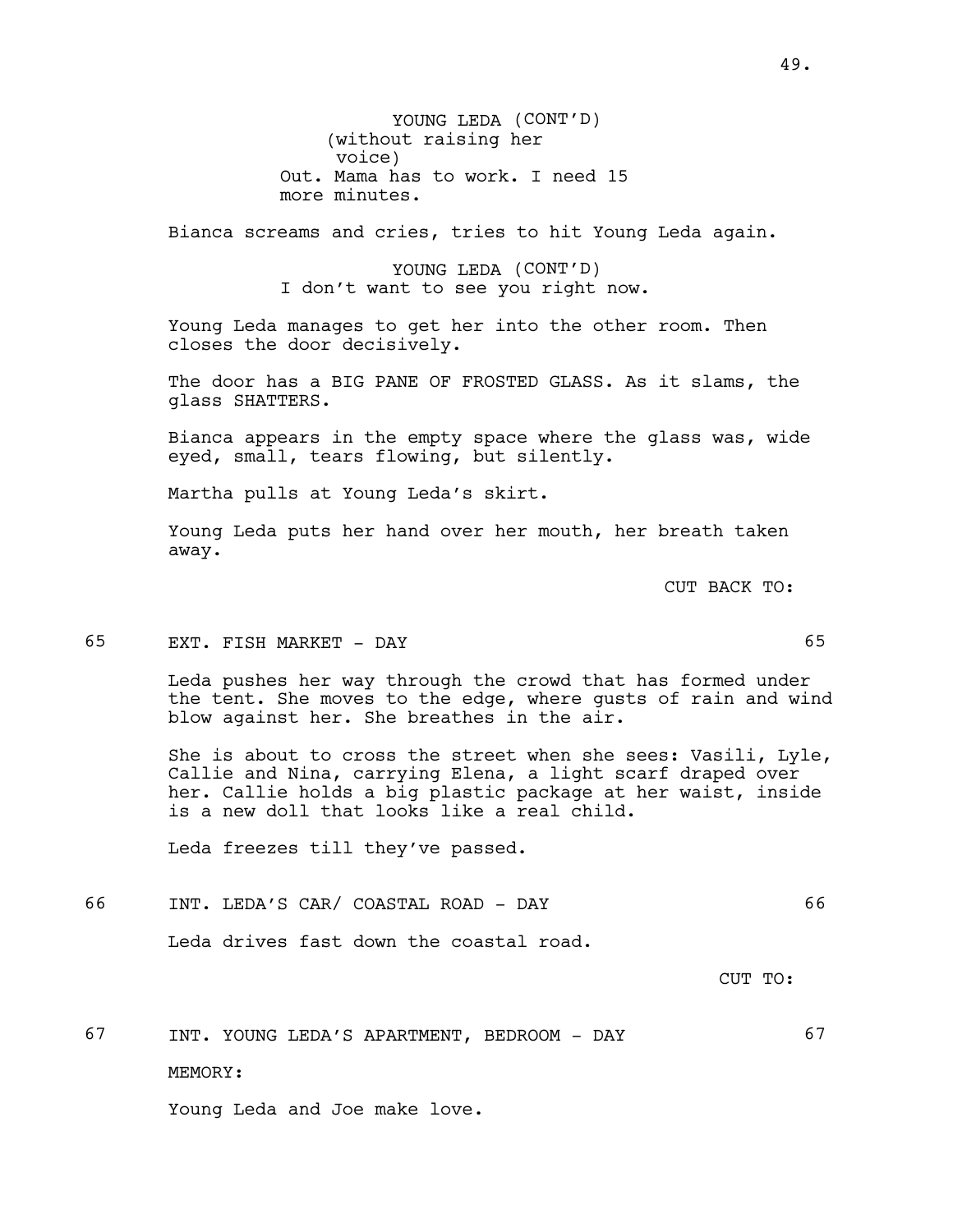JOE

I love fucking your wet pussy. You're so wet. And tight. My cock  $is--I'm so...I'm...$ 

YOUNG LEDA Your cock is pushing me open.

He stops.

JOE I'm sorry.

YOUNG LEDA You're not hard?

JOE I sort of am.

A pause.

YOUNG LEDA I'm just going to the bathroom.

JOE When you get back I'm gonna make you come.

CUT BACK TO:

68 INT. LEDA'S CAR/ COASTAL ROAD - PRESENT DAY 68 Leda drives, fast. She hits a puddle on purpose.

CUT TO:

69 INT. YOUNG LEDA'S APARTMENT (MEMORY) - DAY 69 The girls are wild, in dress-up clothes playing charades with their parents. Young Leda and Joe laugh so hard they can barely speak, tears stream down their faces. CUT BACK TO:

70 INT/EXT. LEDA'S CAR/ BEACH PARKING LOT - DAY 70 Leda pulls fast into the beach parking lot.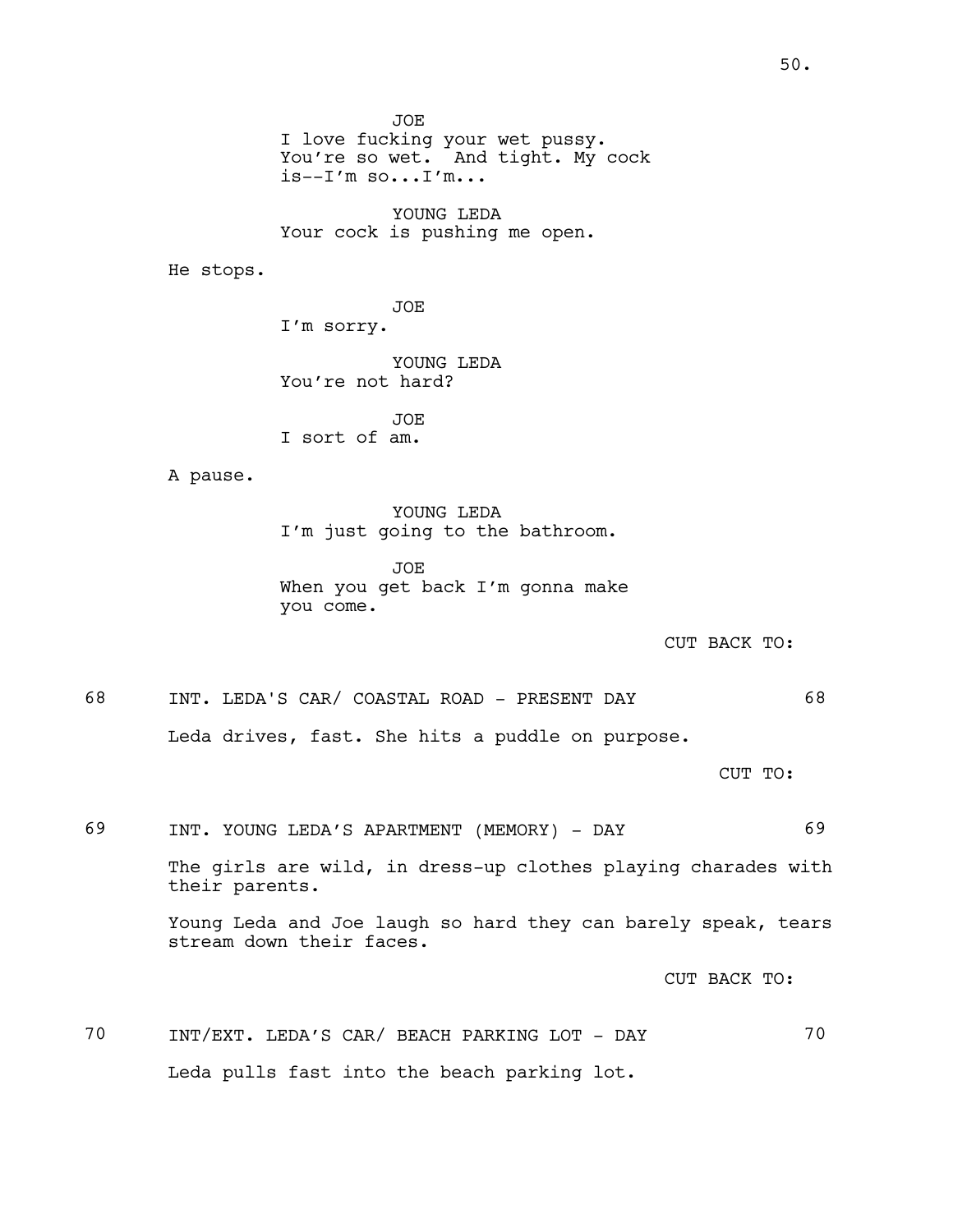# 71 EXT. PINEWOOD PATH - DAY 71

Leda walks through the pinewood path. It drips with rain left on the branches.

72 EXT. BEACH - DAY 72

Leda arrives at the beach. It's wet and deserted from the rain. The beach cafe is closed up.

Leda goes to Nina and Elena's umbrella. Under the beach chairs is a pile of Elena's toys, some stuck into an enormous plastic bag.

Leda sits in their spot, spreads out her body on their beach chair.

She sees NINA IN THE DISTANCE, walking towards her down the beach, alone. Leda watches Nina coming closer, then jumps to her feet, waves her arms over her head.

> LEDA (calling to her, waving) Nina! Hello! It's me.

The woman doesn't respond at first, then looks behind her, confused. As Leda watches it becomes clear that the woman walking towards her is NOT Nina. She's imagined it.

Embarrassed at the mistake, Leda starts to walk down the beach in the other direction.

CUT TO:

73 INT. JOE'S PROFESSOR'S FARMHOUSE - AFTERNOON 73

#### MEMORY:

Joe stands at the counter of a funky, old country kitchen making peanut-butter and jelly sandwiches with Saltines, eating most of them as he works. He drums along to the Jazz on the crackling radio.

It's a stormy day. The windows are dripping with rain.

Leda pulls the cabinets and drawers open, rummaging inside.

JOE (mouth full) You know...Judy Garland was a fucking genius.

51.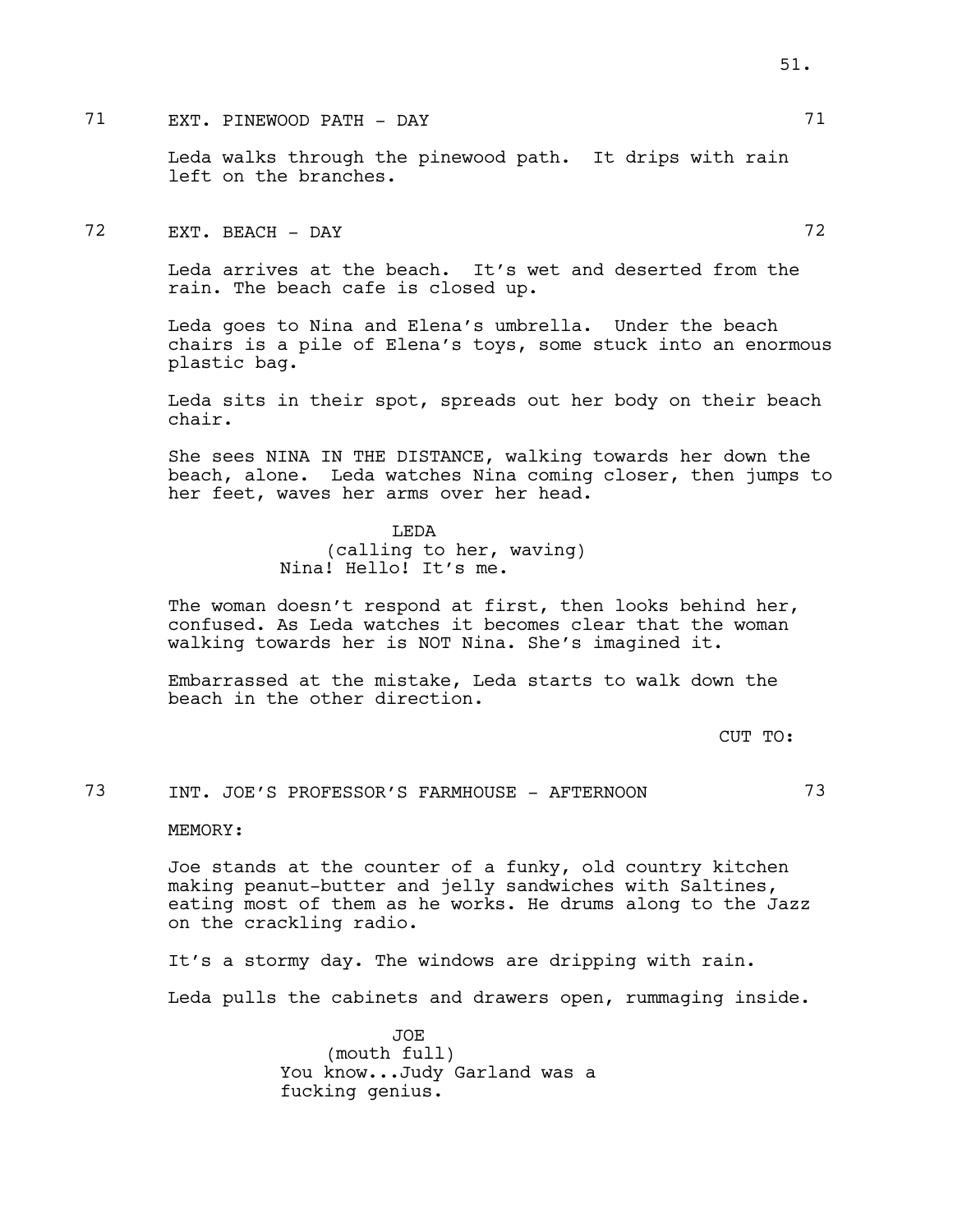YOUNG LEDA (re: Saltine sandwiches) Those are for the girls.

Her head buried in a low cabinet.

YOUNG LEDA (CONT'D) Fuck. What does Dr. Williams make coffee in? Or does she just drink green tea?

JOE Didn't you just have one in Great Barrington?

YOUNG LEDA

Fuck you.

JOE (offering a saltine dripping with peanut butter and jelly) Have one of these. They're incredible.

He pops one in her mouth; she lets him. It's dripping and sticky; some jelly gets on her tee-shirt.

The girls come bounding into the room, wet and very muddy.

YOUNG LEDA Jesus. You're soaking wet. This is Daddy's teacher's house. We have to be really careful. No shoes. Off, off.

MARTHA (smiling and happy) There were big, big puddles. They're not dirty!

YOUNG LEDA Off! Martha I can't get your shirt off without your help.

MARTHA It feels sticky.

The girls start to pull their muddy shoes off. Leda gets down on the floor to help them with their wet clothes.

> BIANCA I'm hungry.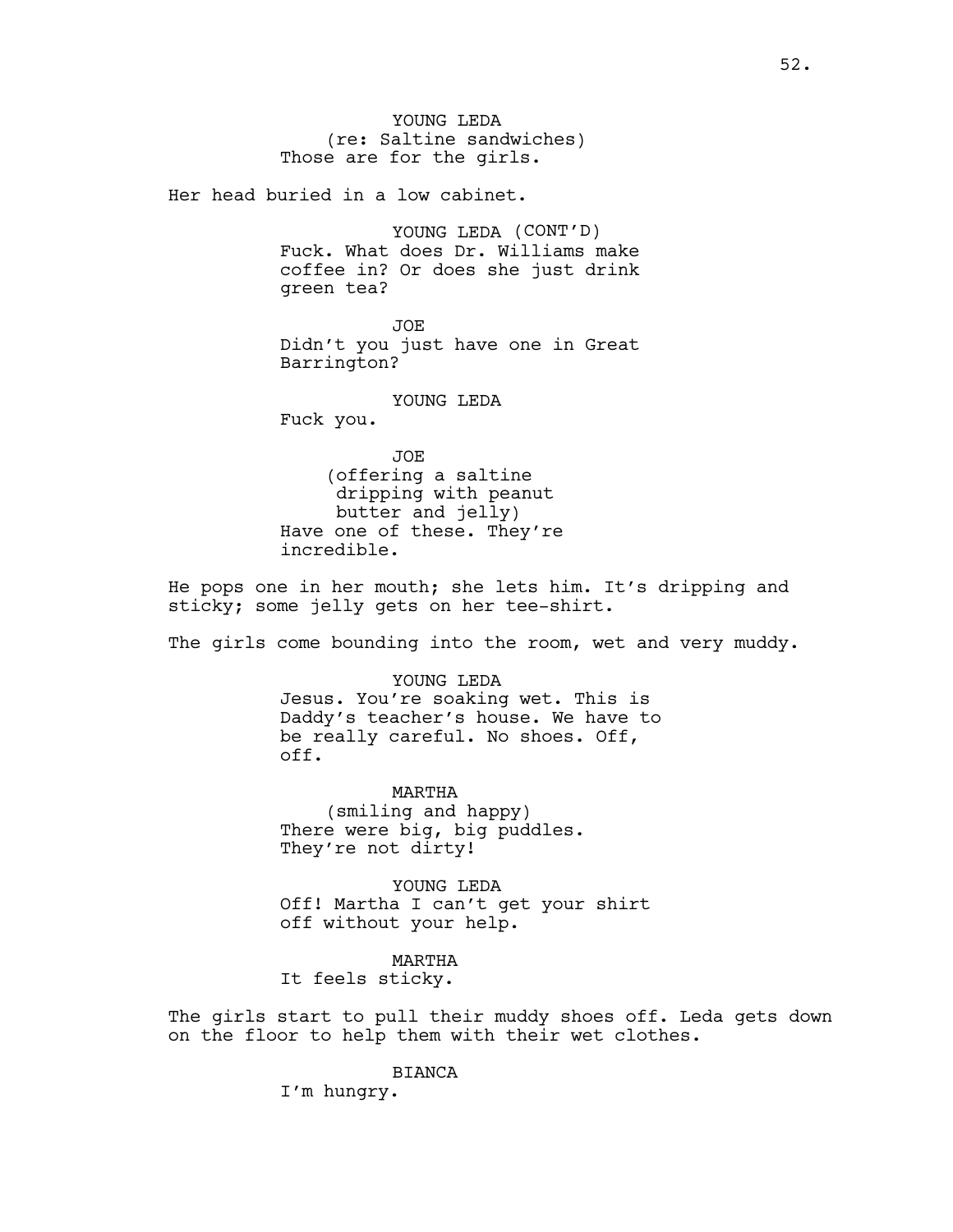53.

YOUNG LEDA Daddy ate your snack.

BIANCA Daddy, you said we'd make Blitzes so the sun would come out.

JOE Later we will.

Leda stands and suddenly GASPS. Everyone turns to look.

She's looking out a big picture window to see TWO BACKPACKERS standing at the edge of the woods, on their property. They are very still, drenched with water, looking at Leda's family inside the house.

> JOE (CONT'D) Oh, hikers. They must be doing the Catamount Trail.

He goes to the window and waves.

YOUNG LEDA Are you kidding me?

JOE It goes all the way to Quebec, they could have been out for weeks. (to the girls) Exciting!

YOUNG LEDA Joe, it's not 1985.

JOE Leda, they're soaking wet.

He's opening the back door and calling to them. The hikers wave, making their way towards the house. Drenched, but smiling and bright.

He is mid-40s greying but handsome and fit. She is late twenties, luminous. He's English. She's Italian, with an accent.

She is limping slightly, holding onto him for support. As they move towards the house.

MALE HIKER

Hello!

FEMALE HIKER

Ciao!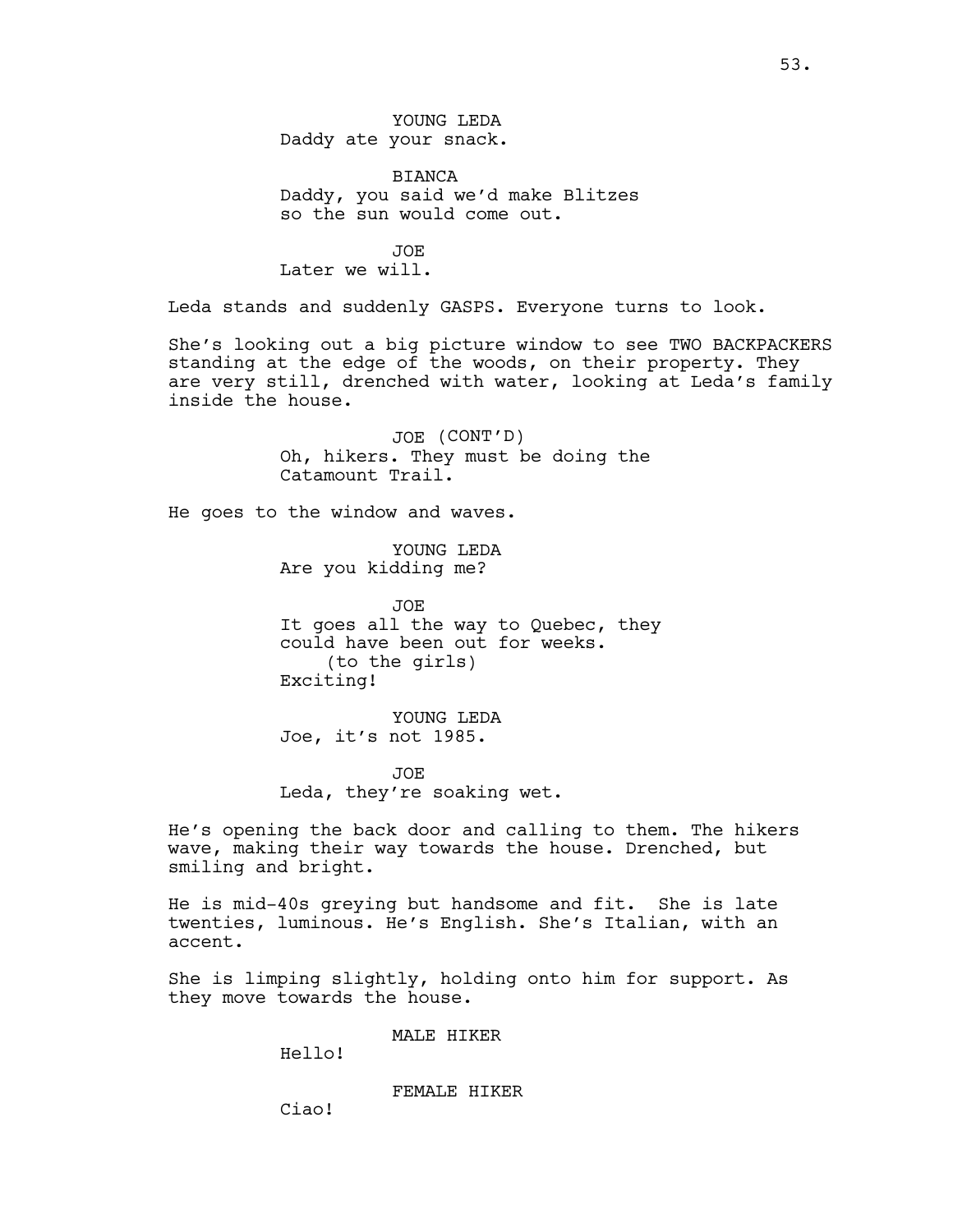CUT BACK TO:

74 EXT. BEACH PRESENT - DAY 74

Leda walks down the beach. She stops to take her sandals off.

CUT TO:

# 75 INT. JOE'S PROFESSOR'S FARMHOUSE - EVENING 75

MEMORY:

The hikers sit in the kitchen, still in their wet clothes. She has a bag of ice on her ankle; her foot resting in his lap.

Leda is cold; and the girls are stiff and careful with the strangers. Martha sits in Young Leda's lap, Bianca stays close. Joe makes tea.

The sun is starting to set.

MALE HIKER Actually there was a theater company for a while called Mabou Mines, after the town. Robert Frank and Richard Serra and a whole bunch of artists still live there, I think. Robert Frank's wife is an artist too. What's her name? The light is incredible.

FEMALE HIKER (to the children) And they have a funny accent. And whales swim by all the time.

MARTHA I know about whales.

FEMALE HIKER What do you know?

MARTHA I know they have babies named calves, like cows.

FEMALE HIKER

Yes!

54.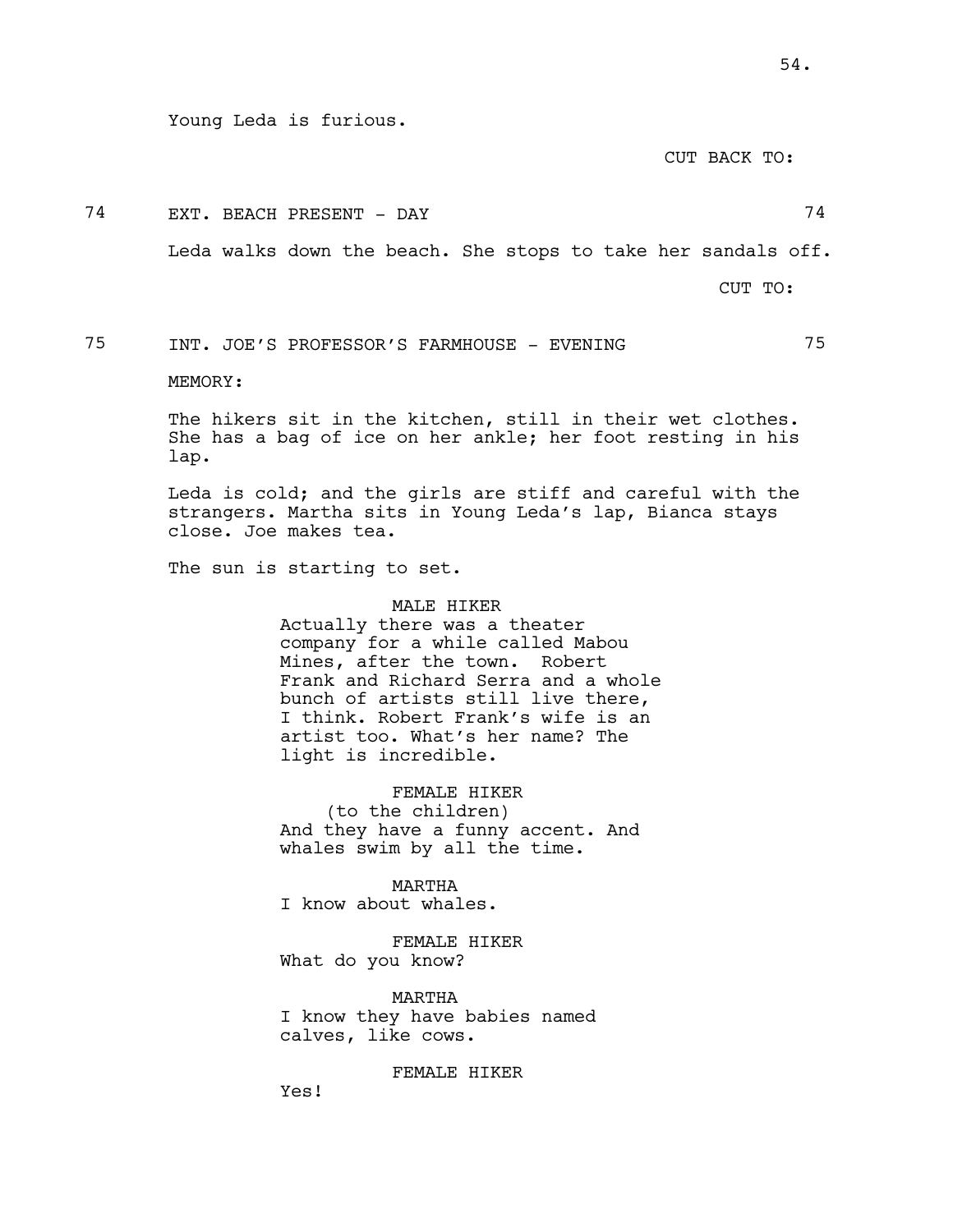Bianca gets up and brings the Female Hiker the tea that Joe has made.

> JOE You look like you've been going a long time?

MALE HIKER Yes. Since April.

JOE

Amazing.

A pause.

JOE (CONT'D) Can I ask how old you are?

#### MALE HIKER

46.

JOE Life is so different without kids.

MALE HIKER I have kids. I have 3 kids.

A pause.

MALE HIKER (CONT'D) 12, 9 and 7. They're in London. With their mother.

JOE

Ah.

A pause.

YOUNG LEDA So...you ran off together?

MALE HIKER Yes. I guess we did.

# FEMALE HIKER Yes. We did.

A long silence. The children study the strangers.

FEMALE HIKER (CONT'D) We are...obliged to do so many stupid things, from childhood even.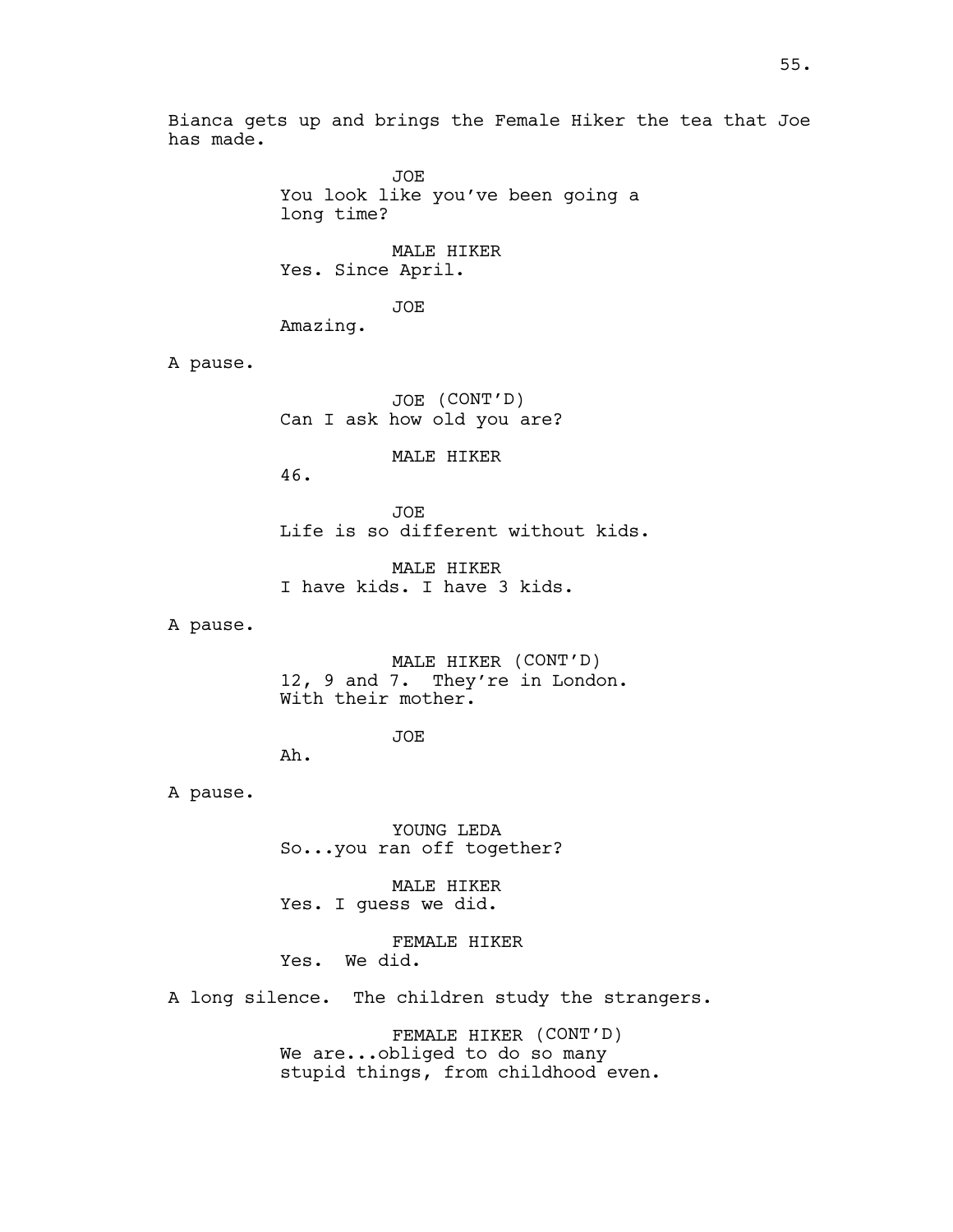#### YOUNG LEDA

Obliged?

FEMALE HIKER Yes...What happened to us is the only thing that's happened to me since I was born that makes sense.

ON YOUNG LEDA, struck by this.

76 INT. JOE'S PROFESSOR'S FARMHOUSE - NIGHT 76

Young Leda's family finish a spaghetti dinner with the hikers, two wine bottles open.

Young Leda and the FEMALE HIKER sing a dirty Italian folk song together, almost like a limerick. They laugh as they crescendo and finish.

> FEMALE HIKER Amazing! Bene, Bene! Your Italian is so beautiful. So feminine.

JOE Leda is an extraordinary scholar of Modern Italian literature!

FEMALE HIKER

Ok!

YOUNG LEDA No. Jesus, Joe. I study translation really. Comparative literature.

FEMALE HIKER What are you working on?

YOUNG LEDA I'm barely working.

JOE Yeats. She's working on a Yeats translation.

MALE HIKER Yeats in Italian! That's...like chocolate on chocolate!

YOUNG LEDA

Well, no.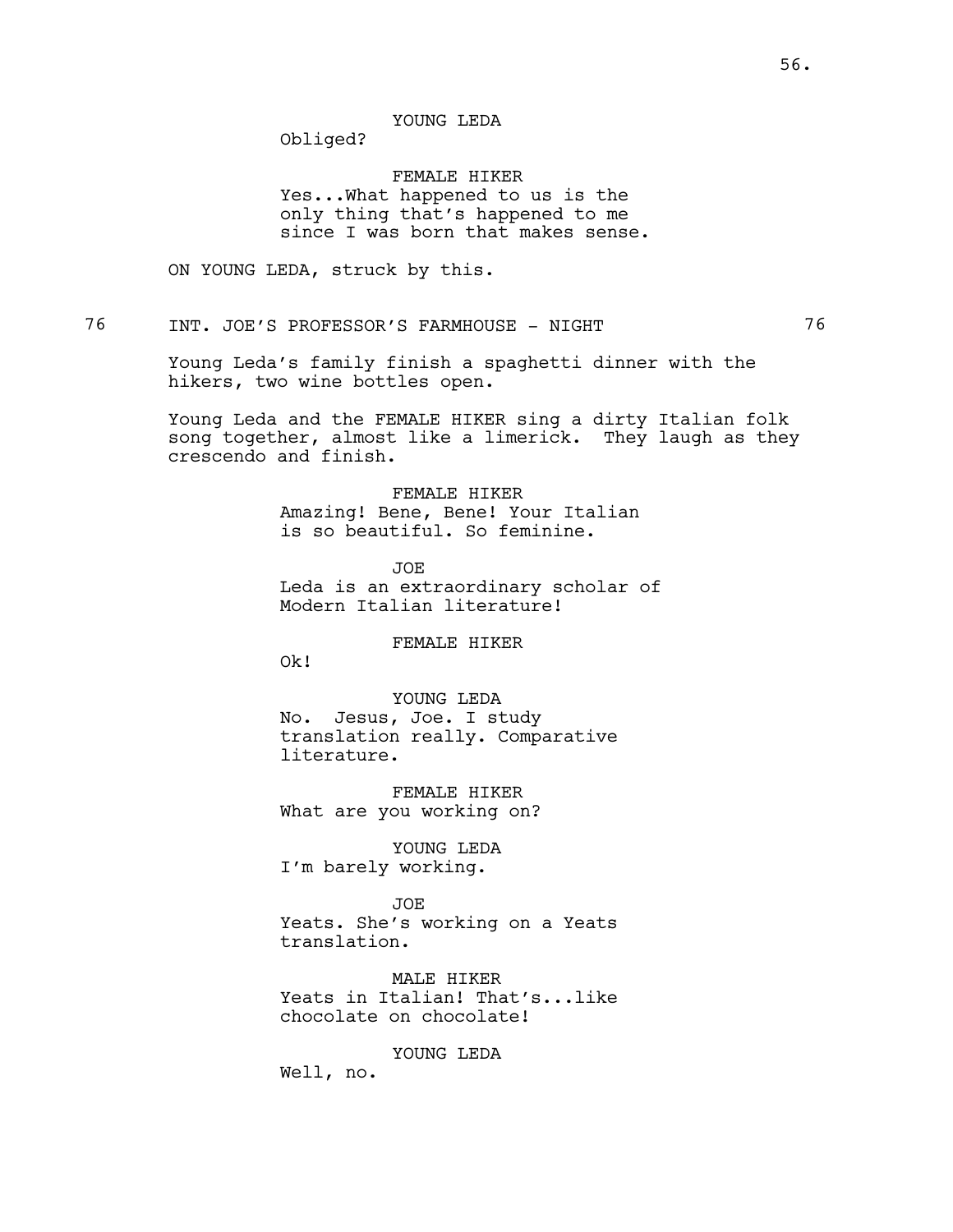BIANCA (in Italian) "The chill of the crooked wing falls down along my body."

FEMALE HIKER

Wow. Wow.

YOUNG LEDA

No.

MALE HIKER What is that?

YOUNG LEDA It's Auden. "The chill of the crooked wing falls down along my body." It's ridiculous, it's something I taught them. From "The Crisis." It's an inside joke.

There is a flushed silence at the table. Bianca is embarrassed.

# FEMALE HIKER

Bene.

77 INT. JOE'S PROFESSOR'S FARMHOUSE - DAY 77

The hikers are all packed up. They stand by the door, saying goodbyes, children loud and excited around them.

As the FEMALE HIKER embraces Leda:

FEMALE HIKER (in Italian) Would you give me something of yours to read?

YOUNG LEDA (in Italian) Something of mine?

FEMALE HIKER (in Italian) Yes. Your work.

A pause.

YOUNG LEDA (in Italian) I will, yes.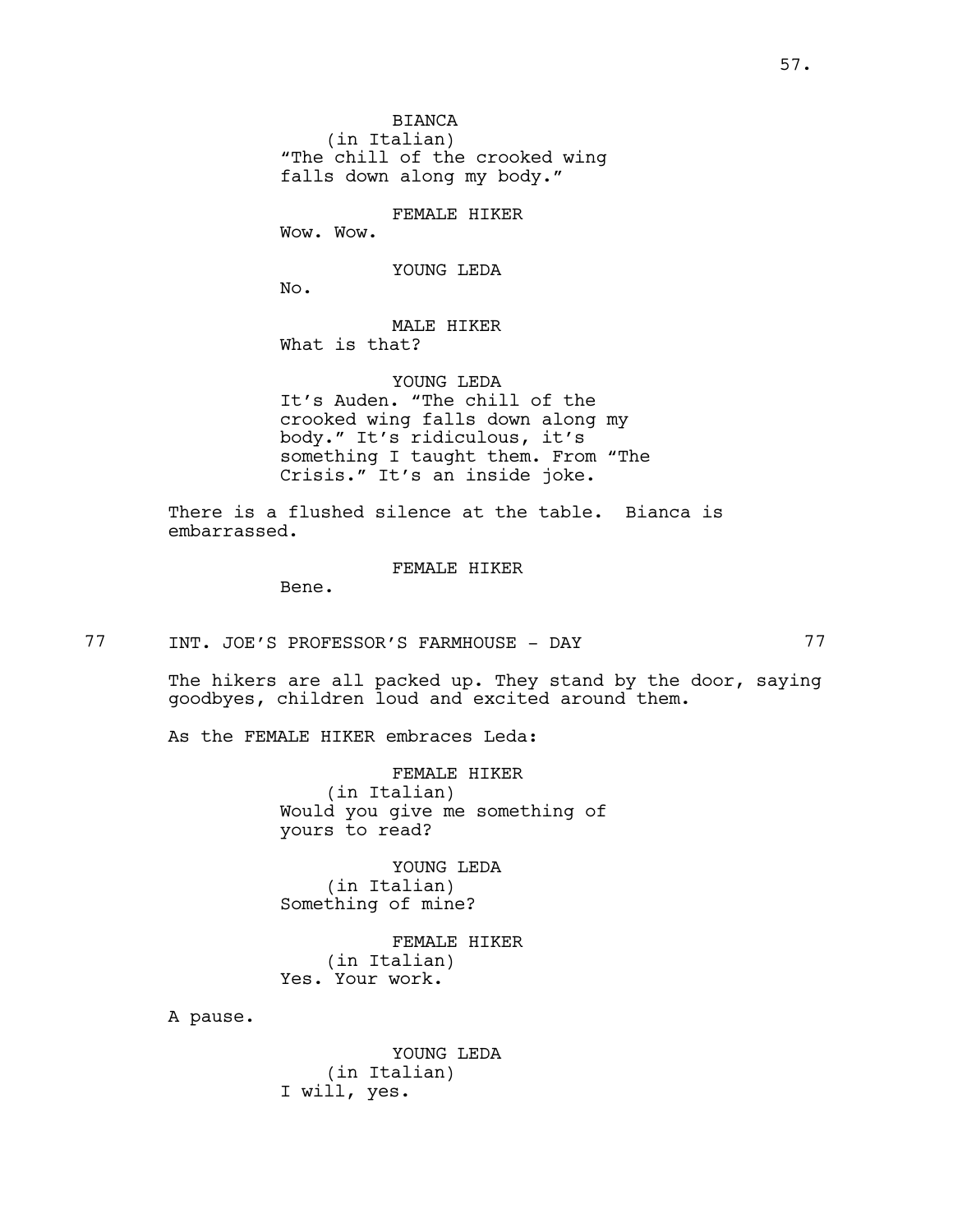YOUNG LEDA (CONT'D) (in Italian) How are his daughters doing? Are they ok?

FEMALE HIKER (in Italian) Not daughters. They're boys actually.

# 78 INT. JOE'S PROFESSOR'S FARMHOUSE - DAY 78

Young Leda cleans up from the night before. She unmakes the fold-out sofa bed where the hitchhikers slept, taking off the pillow cases.

She starts to strip the sheets, but stops and gets into the bed instead. She pulls the sheets around her, smells them.

CUT BACK TO:

79 EXT. BEACH - DAY 79

Leda stops walking and looks around her. The sun has started to come out and people are returning to the beach.

She turns back the way she came, stretching her ankles. She's walked a long way.

Up ahead she sees a group of kids, Nina's family from the beach, DISTRIBUTING FLYERS TO THE BATHERS. They each hold a sizable packet of them. They're making a feverish game out of handing them out.

As Leda approaches, all the children rush to her, offering flyers. One of the children recognizes her.

> CHILD (to his friend) Don't give her one.

> > CHILD 2

Why?

But the children offer their flyers anyway. She takes one. The children bound off down the beach.

At the center of THE FLYER is an ugly photograph of Elena with her doll. In big bold letters is a cell phone number.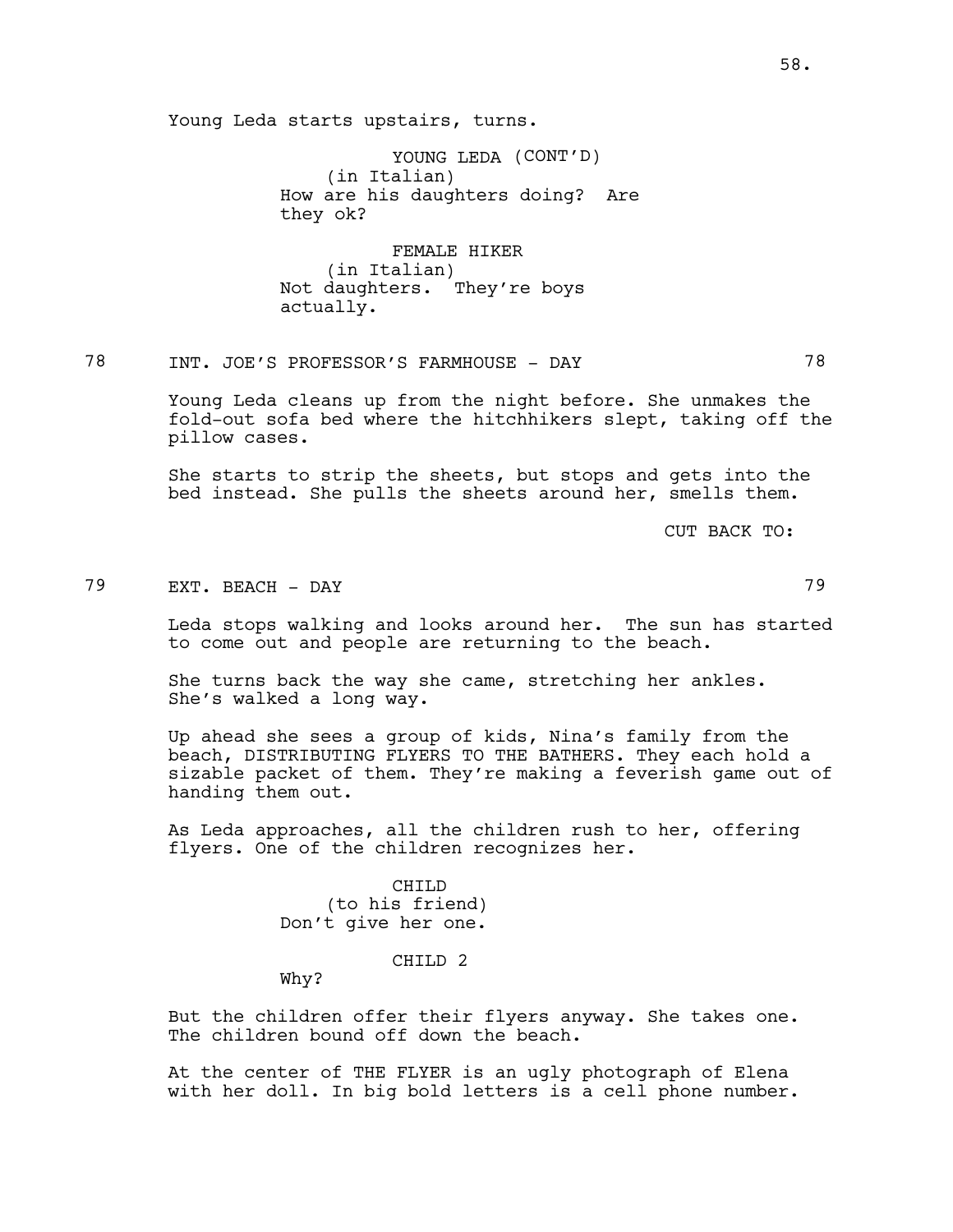And a few lines offering a reward and saying the child is "grieved by her loss."

Leda carefully folds the flyer and puts it into her purse, next to the doll's new dress.

## 80 EXT. SEASIDE APARTMENT, STAIRS - DAY 60

Leda opens the door and runs up the staircase. Specters of her two daughters, Bianca and Martha (6 and 4) sit on the steps. Leda lightly touches their hair with her fingertips as she walks quickly past them.

## 81 INT. SEASIDE APARTMENT, HALLWAY/ KITCHEN - AFTERNOON 81

Leda walks straight into the kitchen. She climbs onto the counter to retrieve the doll from its hiding place in a top cabinet.

She opens the door, but THE DOLL ISN'T THERE.

She rummages around in the cabinet, pulling out paper towels, cleaning supplies etc...still no doll.

She starts to get frantic.

Then she opens another top cabinet. THE DOLL IS INSIDE.

She pulls her down. She looks at her for a while.

## 82 INT. SEASIDE APARTMENT, - AFTERNOON 82

Leda, sits on the terrace with THE DOLL. She uses a cloth and a bottle of rubbing alcohol to clean the pen marks off THE DOLL.

### LEDA Oh little thing--

She covers her mouth. Shocked at hearing her voice talk to the doll.

Suddenly, the sound of a door BUZZER is deafening. Leda startles. IT BUZZES AGAIN.

LEDA LEAVES THE DOLL ON THE TERRACE AND GOES TO ANSWER.

She presses the intercom and speaks into it.

LEDA (CONT'D) Who is it?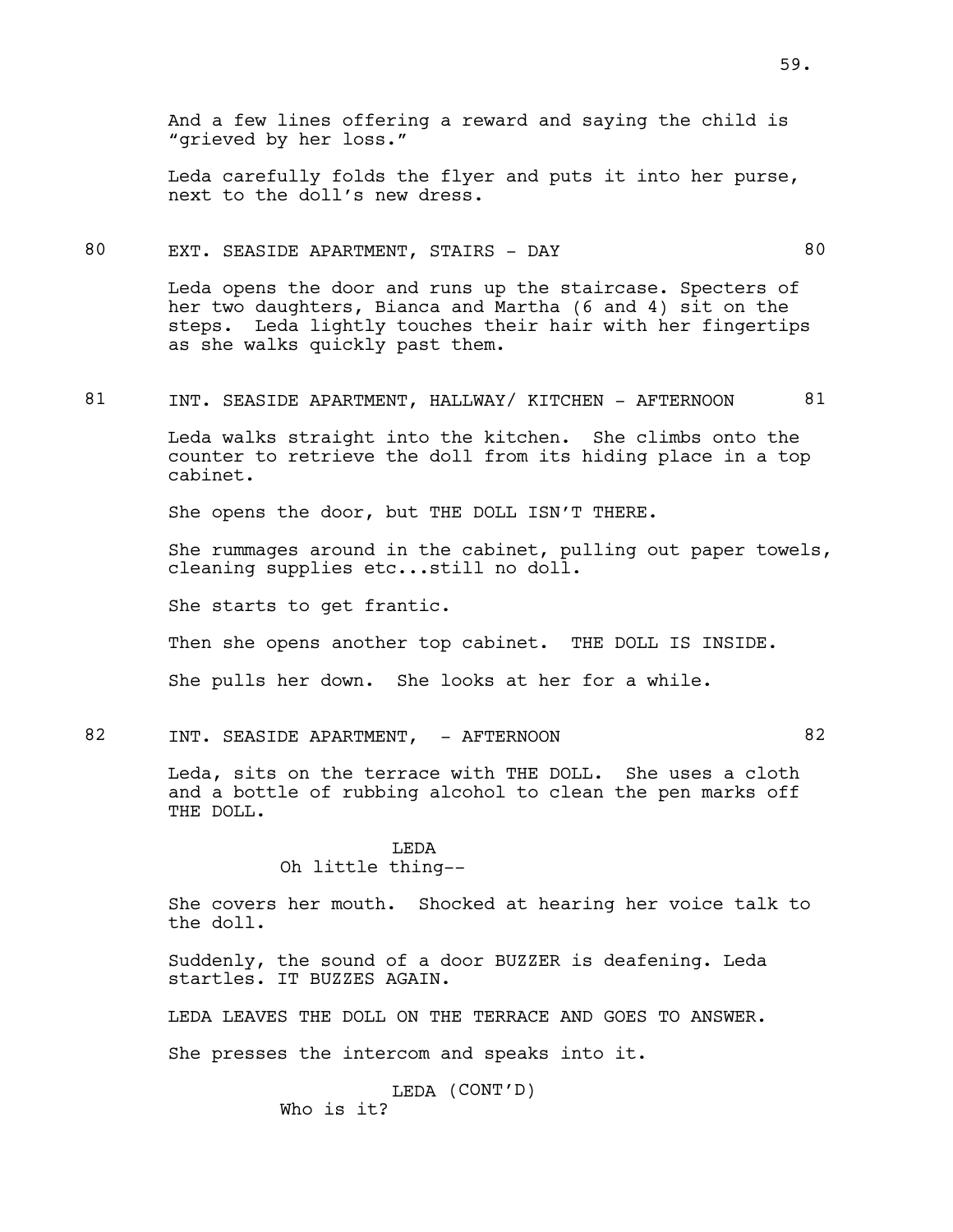#### LYLE Hi it's Lyle.

His voice is right outside her apartment door. She opens it.

Lyle, the caretaker stands, sunburned, hair carefully combed, with a package in his hands.

> LYLE (CONT'D) I used my key downstairs. I didn't mean to disturb you.

> > LEDA

That's ok.

LYLE I saw the car, I thought hey, she's back from the beach already.

LEDA

Yes.

She looks at the open doors to the terrace, THE DOLL LIES ON THE TABLE.

> LYLE I don't want to bother you, but if you like octopus, this was literally swimming an hour ago.

LEDA Oh. Octopus.

LYLE

Chtapodi!

LEDA You speak Greek.

LYLE Some yeah. I've been here a long time...

A beat.

LEDA Do you want to come in?

LYLE

Great.

He walks in and hands her the package. She takes it, makes an effort to smile.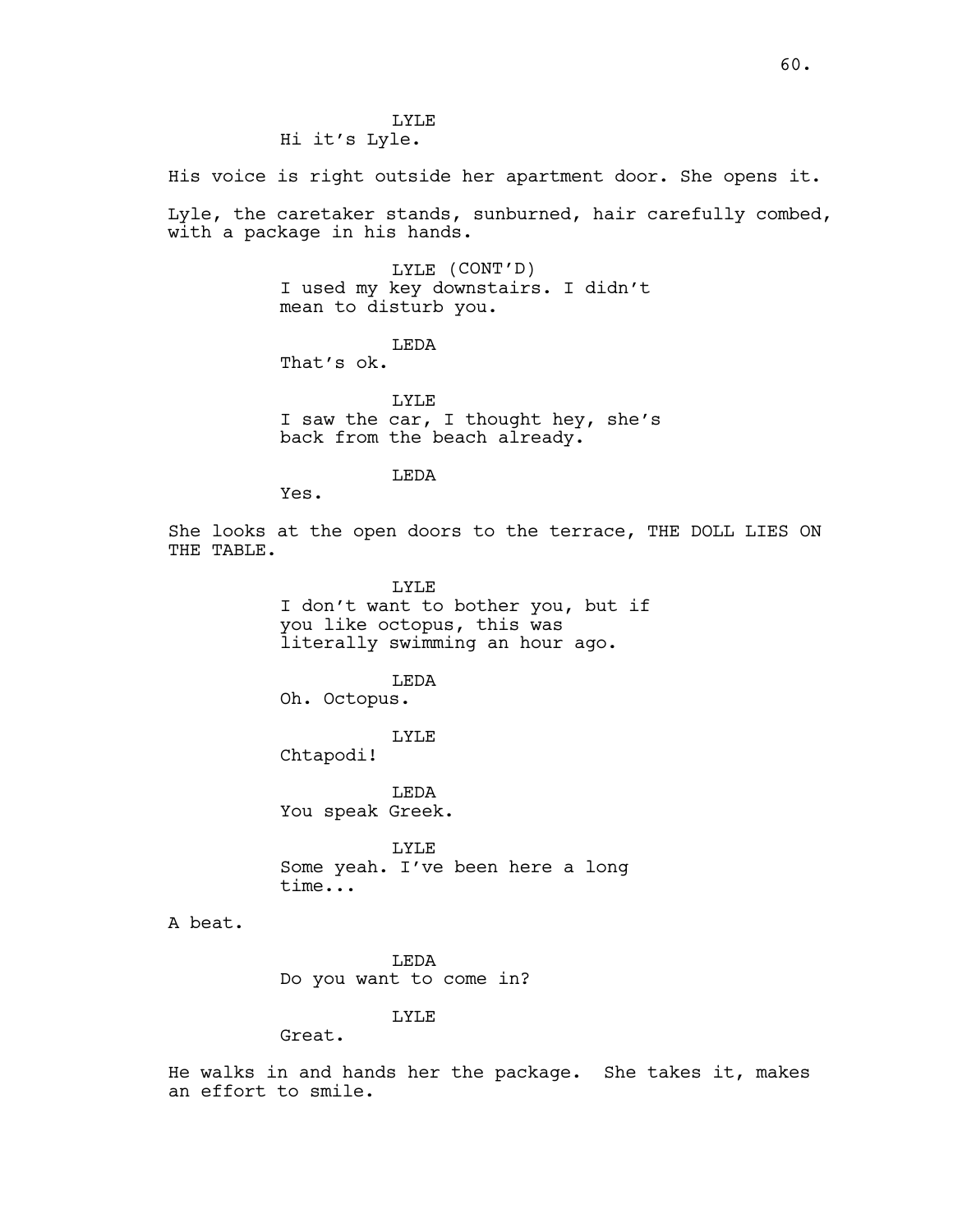LEDA LYLE Have you had dinner? LEDA I didn't have lunch. LYLE It's almost 5. LYLE (CONT'D) This is so fresh you could even eat LEDA I think I would find that disgusting...or was that a dirty LEDA (CONT'D)

LYLE

Thank you.

it raw.

joke?

Sorry.

How about fried?

**T.EDA** I don't even know how to clean it.

LYLE I cleaned it! It'll take two minutes.

Suddenly he's taken over the kitchen. He reaches for a pan; he knows the place.

> LYLE (CONT'D) Where do you keep the oil?

Leda points.

She nods.

A beat.

LYLE (CONT'D) I remember when I first got here you could pick octopus off the rocks with your hands. We'd hang them from our clotheslines! Like the old ladies do. Now you've got to know a guy just to get a fresh fish.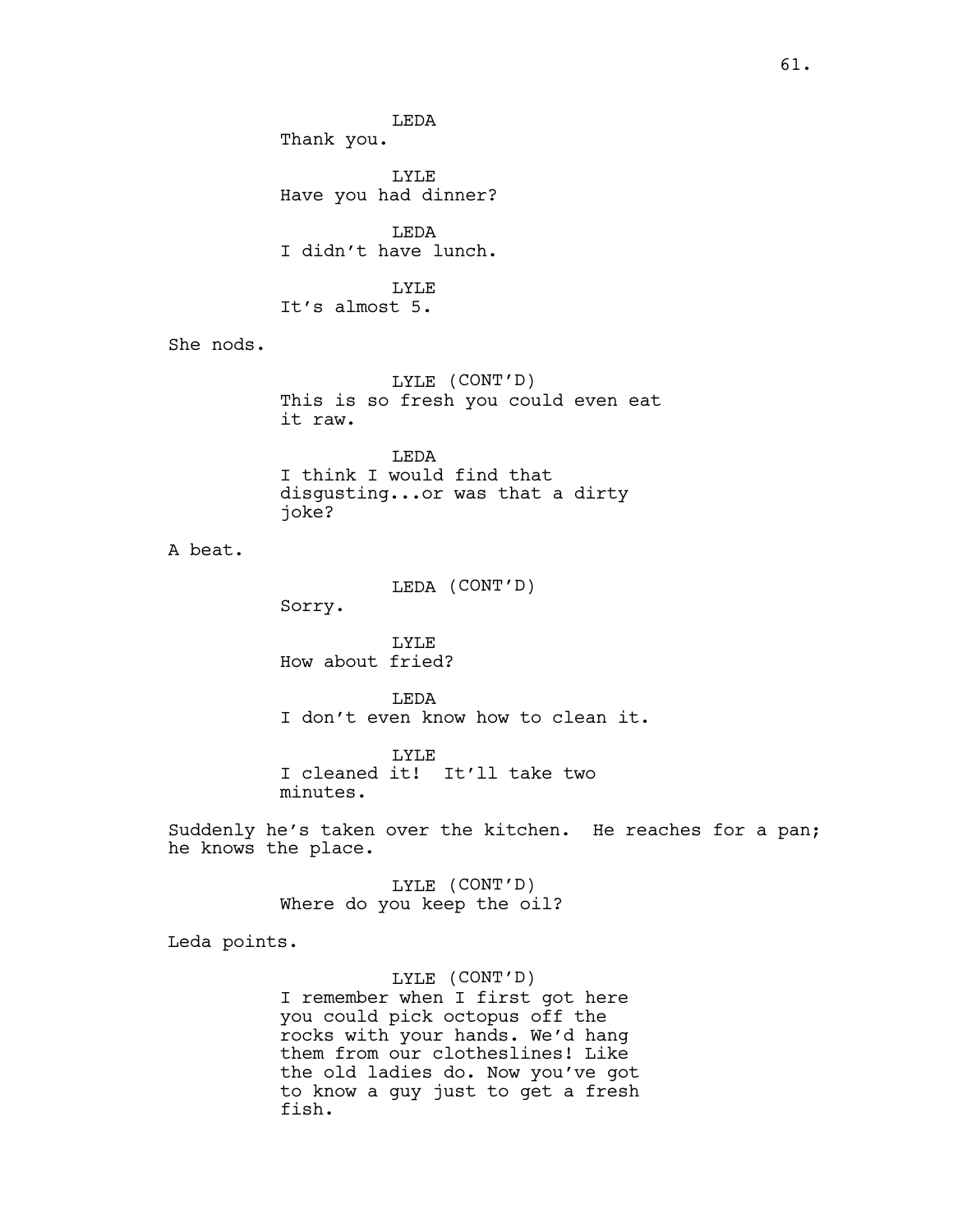He laughs.

### LYLE (CONT'D)

But it's all dying down now, not just here. You know my father-inlaw used to say there was a time you could have walked from Martha's Vineyard to Nantucket on the backs of whales.

LEDA You're married?

LYLE Not since the 80s.

He laughs.

LEDA Was your wife Greek?

#### LYLE

No. She was a Mayflower Mainer. That's a tough breed. Everyone she ever knew was a fisherman, or married to a fisherman. I was a sore thumb up there...She's dead three years now. My oldest son's much older than you.

#### LEDA

I don't think so--I'm old.

LYLE

What do you mean old? At the most you're 40.

LEDA

Nope.

### LYLE

42, 43?

#### LEDA

I'm 48, Lyle, and I have two grown up daughters. One is 25 and the other is 23.

LYLE Well, my oldest is 50, actually 51! So I win. I had him at 19 and my wife was 17.

A pause.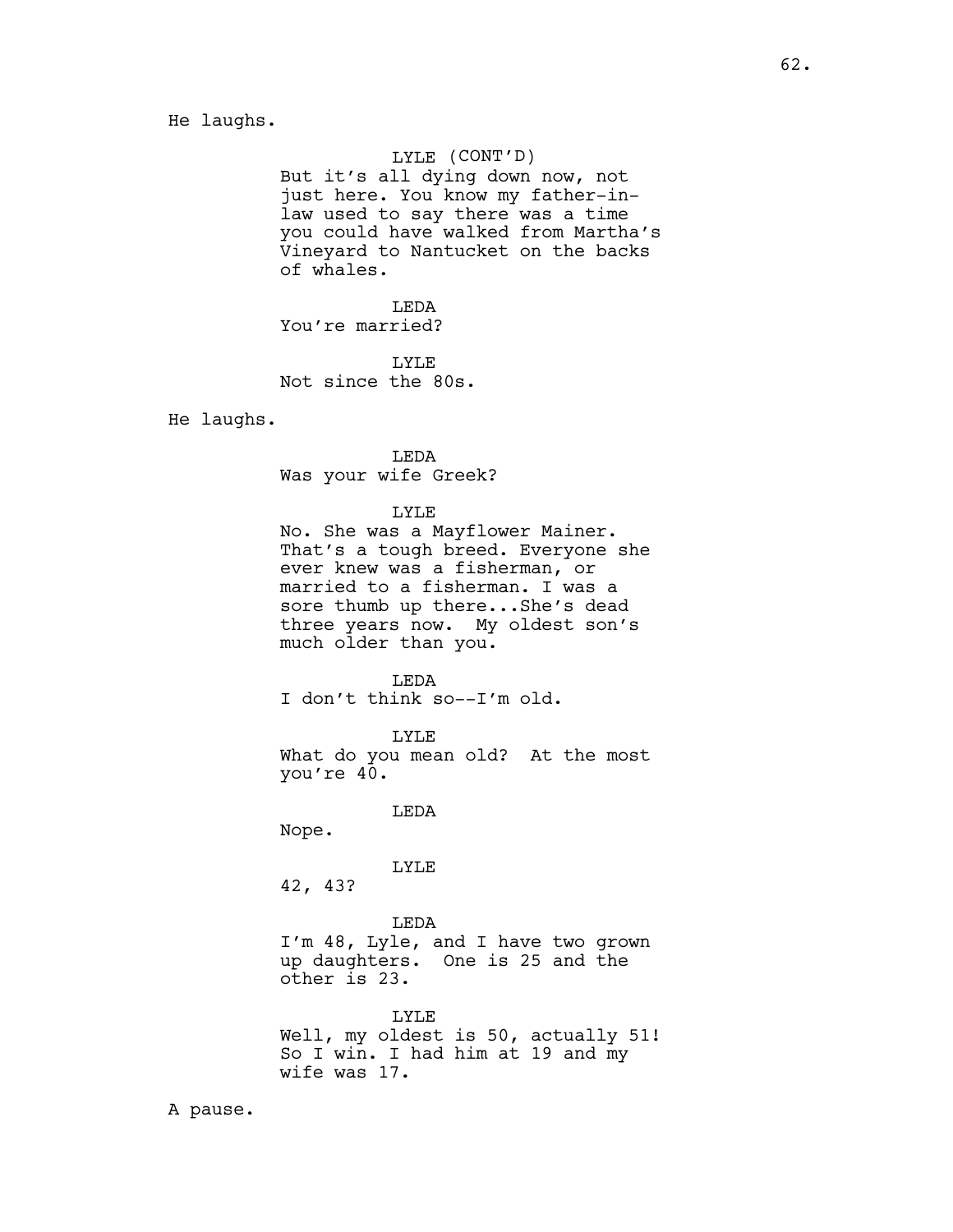LYLE (CONT'D) You didn't want to bring them on vacation with you?

LEDA They're up in Canada with their father. He's a brilliant scientist. And it looks like they're going to be brilliant scientists too.

A pause. Leda looks again out the open French doors at THE DOLL lying on the outside table.

> LEDA (CONT'D) Are your kids here? On the island?

> > LYLE

Nah.

Leda nods, looks at him.

LEDA So, you're 69?

LYLE Yep, and three times a grandfather.

LEDA

They're so soft when they're very young. Their little bodies. You don't look it, like a grandfather.

## LYLE

All show.

He's finished the cooking. He hands her a plate. The fried fish shimmers beautifully.

CUT TO:

83 INT. YOUNG LEDA'S APARTMENT - DAY 83

MEMORY:

Young Leda plays with Martha and Mini Mama, her doll.

MARTHA She wants Mama's milk.

Martha brings the doll to her breast and pretends to nurse her.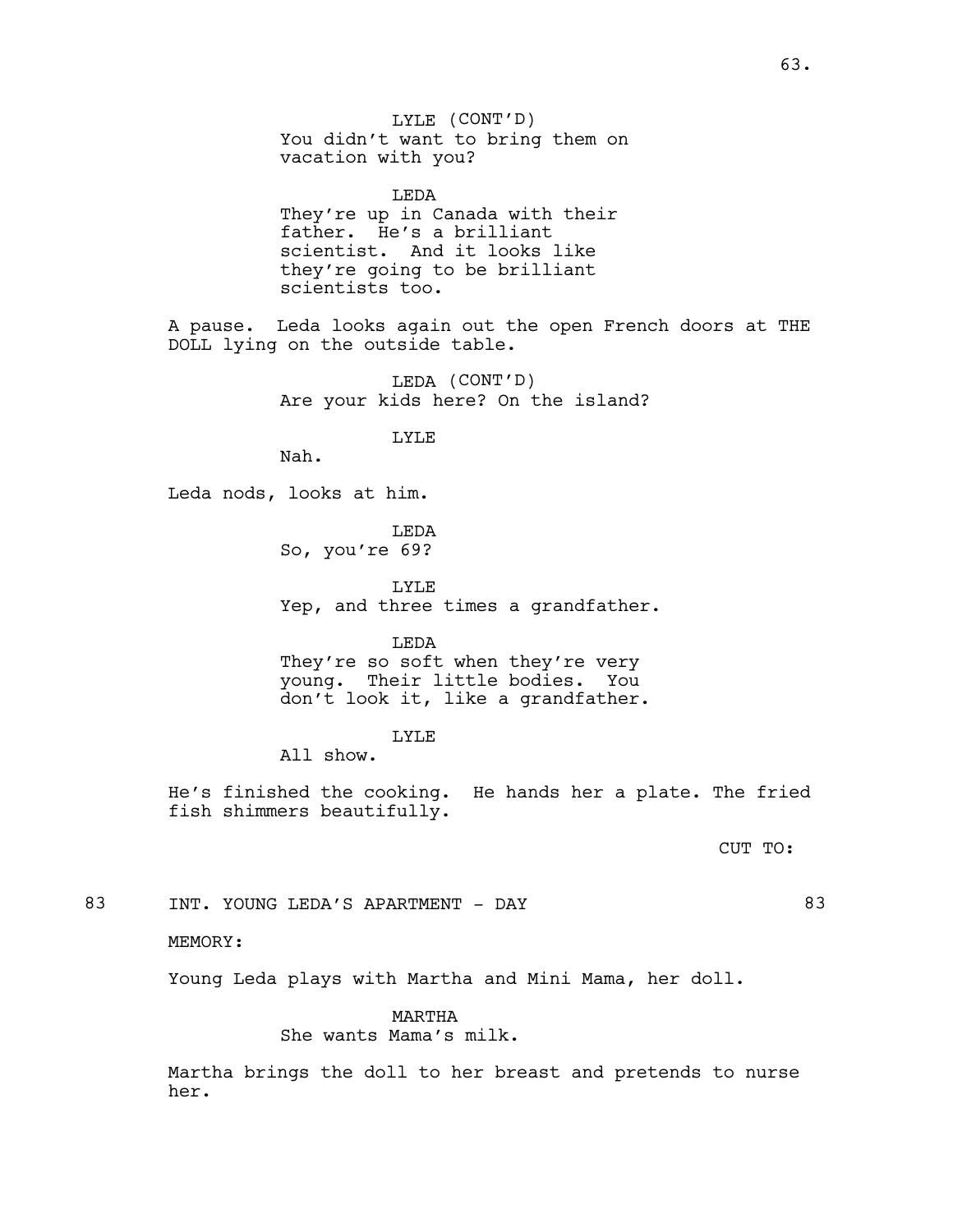# YOUNG LEDA Is the milk yummy?

Martha thinks for a moment, the doll at her breast.

MARTHA

(speaking in Nani's voice) It's sometimes yummy. And sometimes yucky. Like yours.

Young Leda takes this in.

CUT BACK TO:

84 INT. SEASIDE APARTMENT, LIVING ROOM/ TERRACE - EVENING 84

A while later...they've nearly finished a bottle of wine; she and Lyle sit side by side on the sofa, almost finished eating, leaning their plates on the coffee table.

The doors to the terrace remain open, revealing THE DOLL, untouched sitting on the table.

> **T.EDA** It's funny how little food you need to actually survive...but how nice it is to feed yourself!

A pause.

LEDA (CONT'D) ...I think Martha grew up worried about me, poor thing. It's too much, making sure I ate and that I didn't die at night, like a little mama.

LYLE That's not good.

She really looks at him.

LEDA No...That's what made her so...aggrieved. Little thing. But actually, I don't know. These are things I'm not sure about. (re: the wine) Have some more.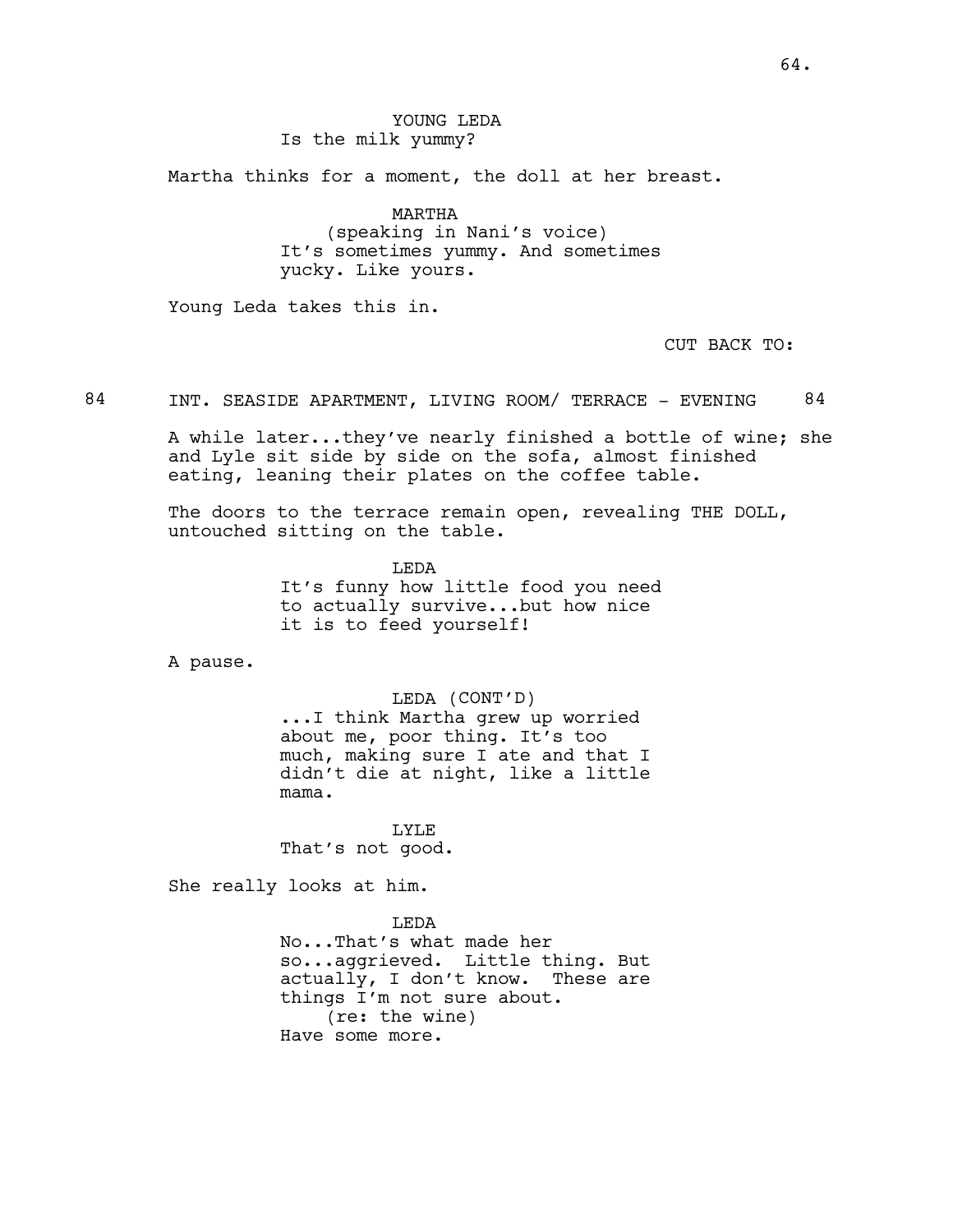LYLE I better not. If I really get started it's not easy for me to stop.

He laughs.

#### LEDA

Ah. Me, I only talk when I drink wine. Otherwise I just...Bianca see, is like her father. She makes me feel, well she's often made me feel that she wants to...re-make me. Like her viciousness was for my own good. Ha! Makes me sad...

# A pause.

#### LEDA (CONT'D)

I bet your kids liked that, with the octopus'? Sounds like a nice way to grow up.

LYLE They grew up with their mom in Philly.

## LEDA

Ah.

LYLE But yeah, that's the kind of thing a kid likes...

#### A pause.

#### LYLE (CONT'D)

You know Leonard Cohen used to come over here, from Hydra. We used to write songs together. My kids liked that, when I told them. Not real songs, just messing around...They liked that. And you know those uni shells?

She shakes her head.

#### LYLE (CONT'D)

No? Sea urchin? They come in those purple, beautiful shells? I'd fill them up with cotton balls and send them out to Philly for their birthdays...I'll look out for some for your girls.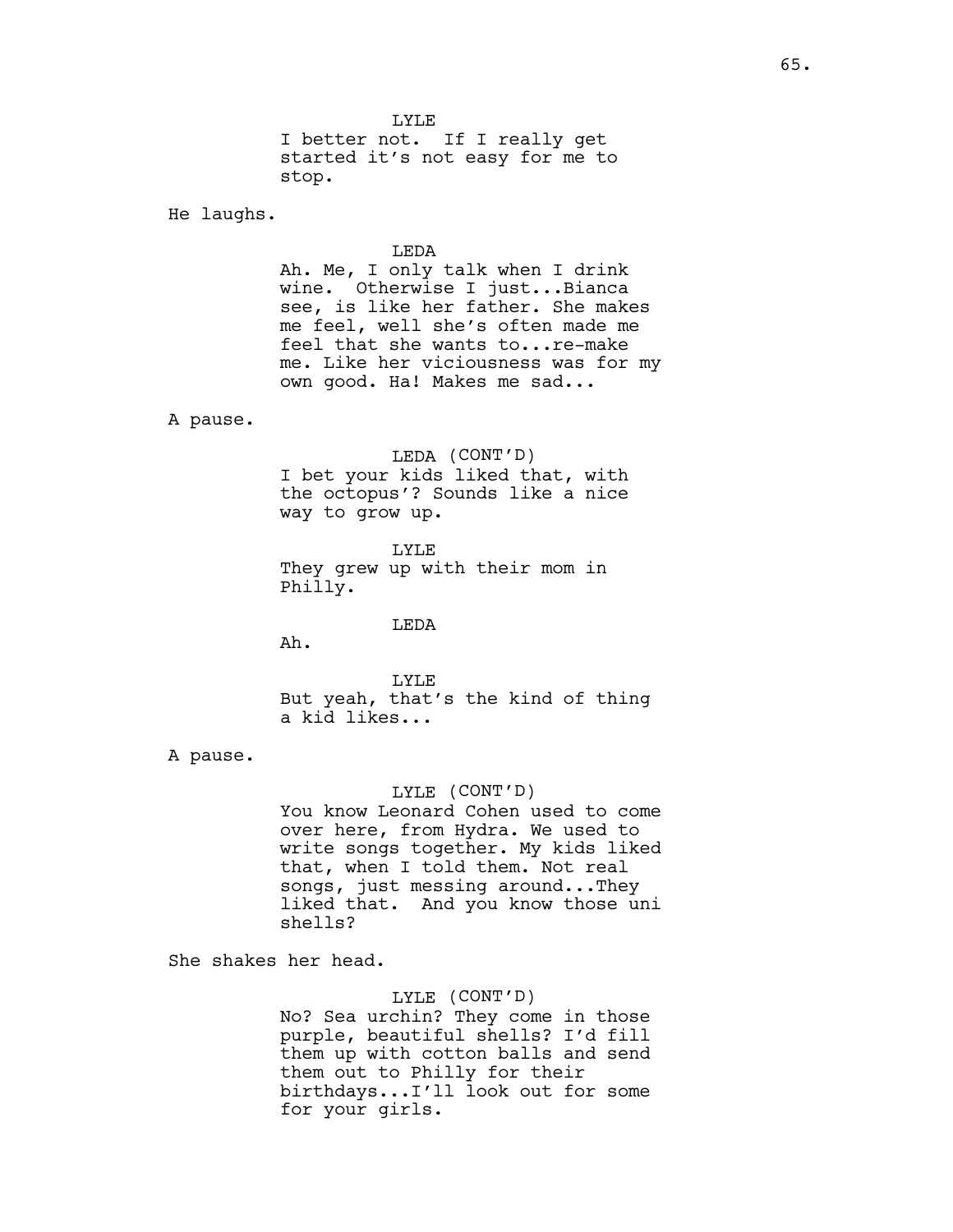**T.EDA** You sound like a real family man. Lyle doesn't know what to say. He shakes his head. LYLE I taught them all how to swim...except the littlest... He pours a little wine into his empty glass. She watches him. LEDA I'm so mean. I'm sorry. LYLE Fuck, Lady. Say what you like...I'm mean too. LEDA Well, you're in good company. She raises her glass. They toast. LYLE Sklirotita. LEDA That sounds like the loveliest thing in the world. What am I toasting to? LYLE It means, mean. Cruel. A pause. They drink. There's an intimacy between them. LEDA It must have been lonely here. A beat. LYLE It was a real party. Leda puts her head on Lyle's shoulder. LYLE (CONT'D) Do you feel sick? LEDA No I'm fine.

> LYLE Lie down for a minute.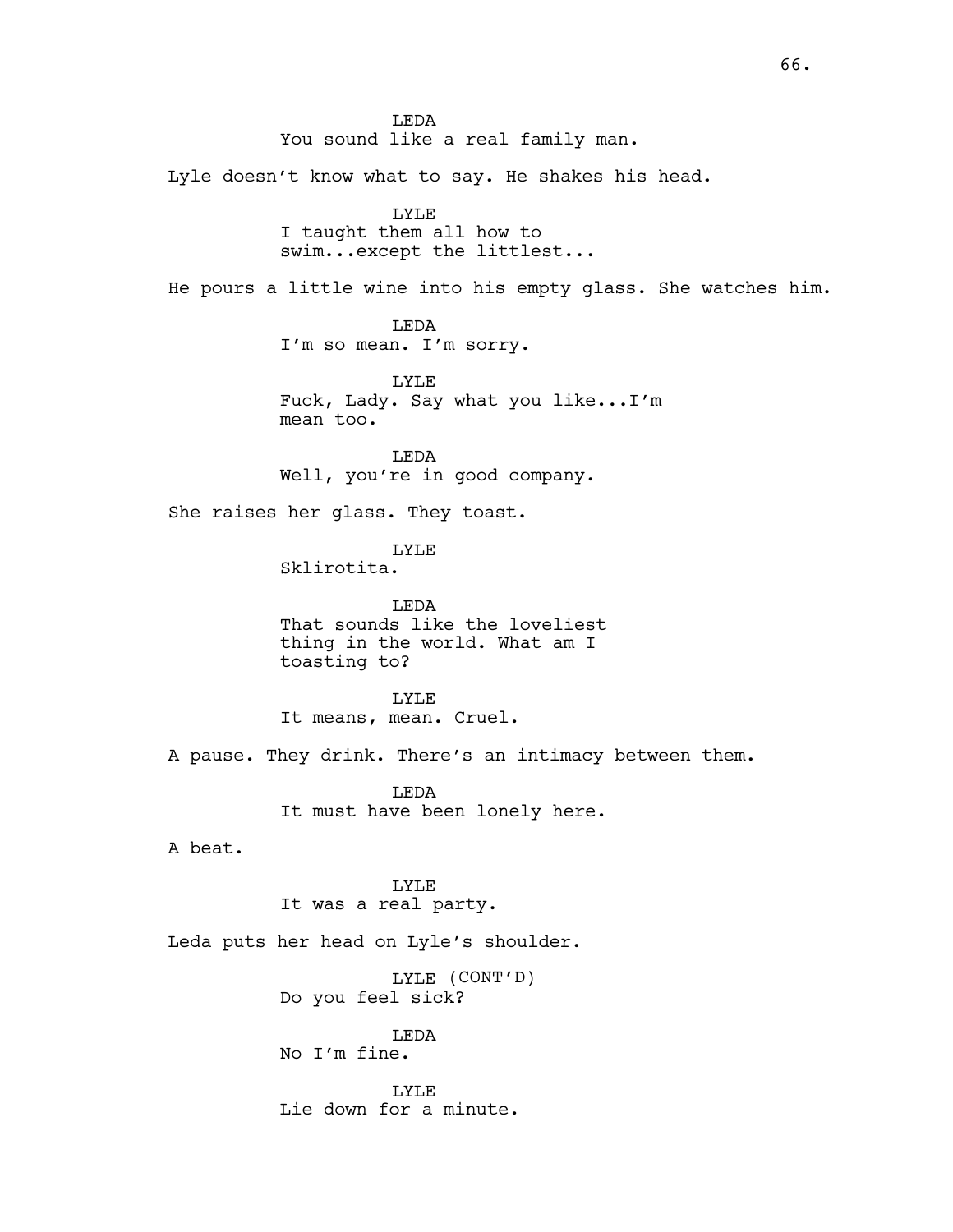Leda lies on the sofa. Lyle remains sitting next to her.

LYLE (CONT'D) Now it'll pass.

LEDA Nothing has to pass, Lyle, I feel fine.

Leda, her head on the sofa, looks out the open door again to the terrace where THE DOLL LIES ON THE TABLE.

> LYLE Do you want some coffee?

LEDA No, thank you, stay there, don't move.

A long pause.

Leda opens her eyes, sits up.

LYLE There you go. You've got your color back. You went totally pale.

LEDA Yeah. You know, I studied Homeric Greek? But it doesn't do me much good here.

Lyle gets up, indicates the terrace.

LYLE Would it be ok, if I had a smoke?

She nods. He goes out to the ; she follows.

He sees THE DOLL, half dressed on the outside table. But he looks away, smoking.

After a long beat, he picks up the doll by the chest, then, disconcerted, puts her down.

> LYLE (CONT'D) There's water in there.

A long pause. Leda doesn't answer. Lyle smokes.

85 EXT. SEASIDE APARTMENT, TERRACE - MORNING 85 THE DOLL LIES ON THE TABLE, WET FROM THE MORNING DEW.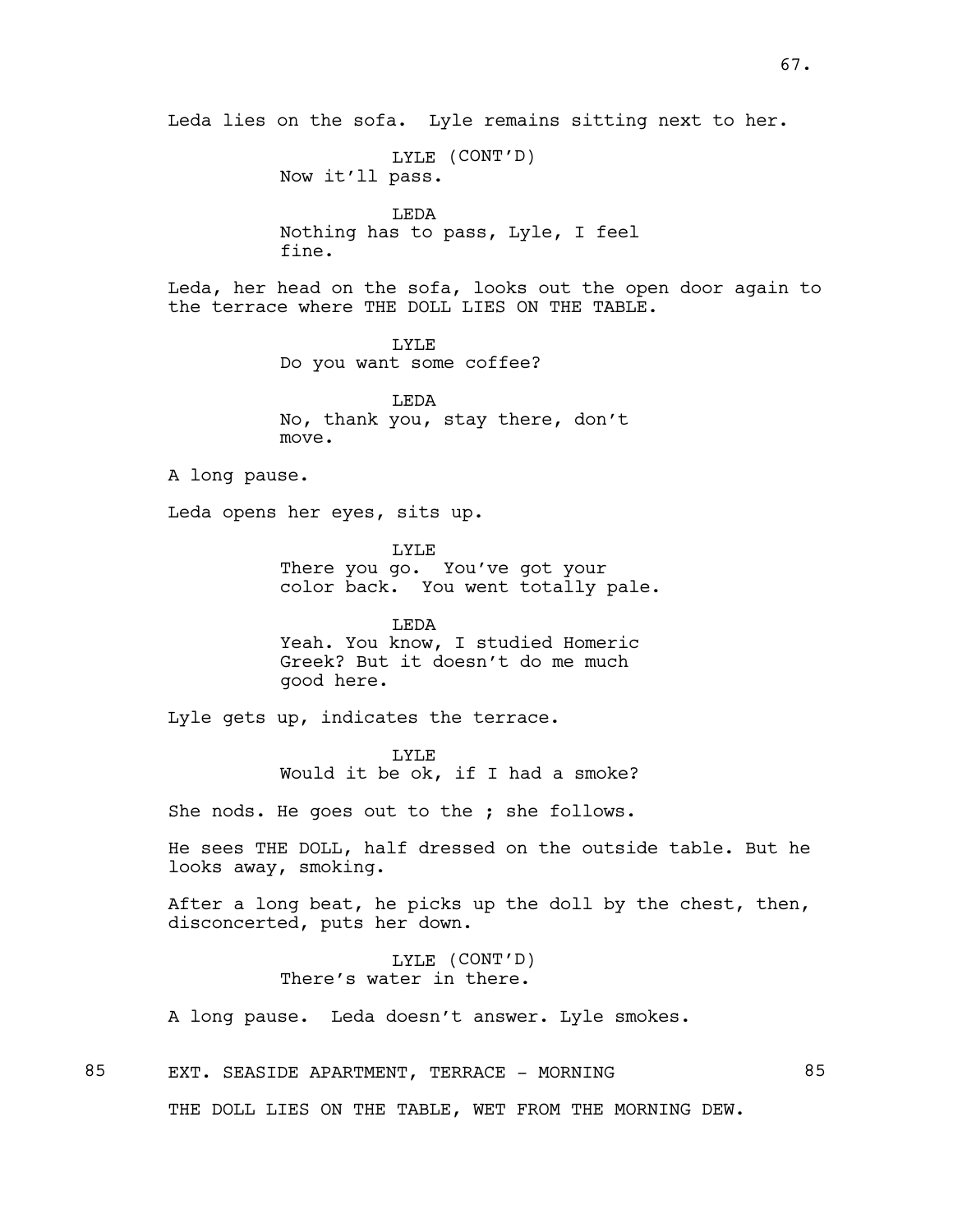Leda sips a cup of coffee on the terrace, as if the doll weren't there.

86 INT/EXT. LEDA'S CAR/ COASTAL ROAD - DAY 86

The sun is hot and bright. Leda listens to PEOPLE LIKE US by Talking Heads as she drives. She sings along, loud and wild:

> LEDA People like us! Do-do-do-do-do Who will answer the telephone... People like us! Growing big as a house! We don't want freedom. We don't want justice. We just w-a-a-a-a-nt someone to love.

87 EXT. PINEWOOD PATH - DAY 87

Leda makes her way down the pinewood path. It's cool and wet from the previous day's rain.

There are leaflets of Elena and her doll posted on many of the trees.

Leda stops to look at one.

88 EXT. BEACH - DAY 88

Leda lies on her beach chair, looking around at the usual suspects.

The pack of teenage rough boys play in the water, wrestling, holding each other's heads down, loud, violent.

One of the boys, 19, beautiful, eyes Leda. He flicks his head in a threatening way. Leda looks away.

Callie stands with her feet in the water, her enormous pregnant belly protruding in front of her.

Elena and Nina are not there. Their beach chair is empty, toys still piled underneath.

Finally, Leda gets up and joins Callie at the water's edge.

LEDA

Hello.

Callie nods a little coldly, looks out at the water.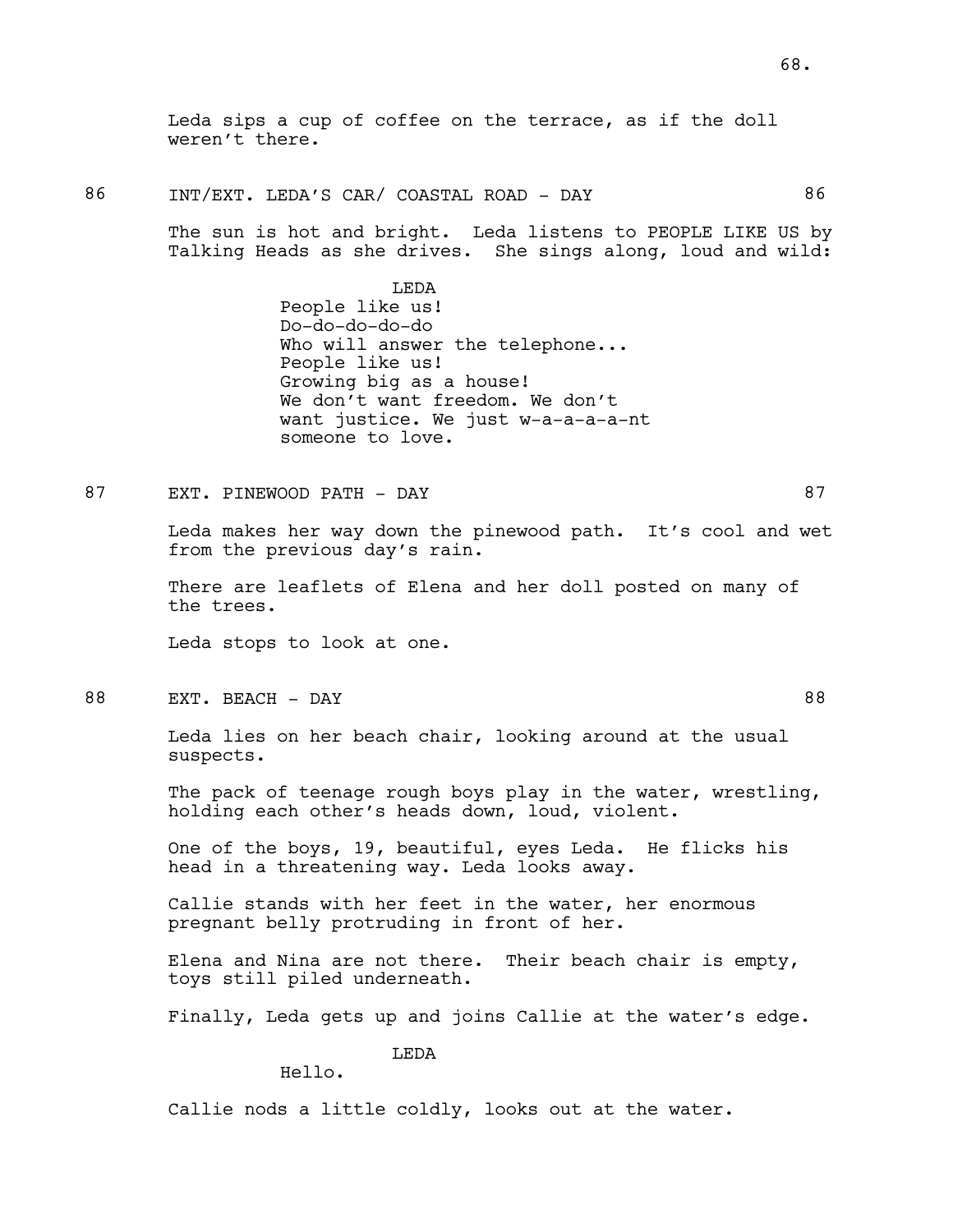LEDA (CONT'D) How's Elena? CALLIE She has a cold. LEDA Still? Does she have a fever? CALLIE Barely. LEDA How's Nina? CALLIE Nina is fine. She's with her daughter. A pause. LEDA In the pink villa? Callie looks at her. CALLIE In the house. Yes. They stand with their ankles in the water. LEDA You don't swim? CALLIE What? LEDA I never see you swim. CALLIE Yeah. I don't like it. LEDA My mom was afraid of the water too. Leda smiles at her. Callie doesn't smile back. LEDA (CONT'D) Is everything ok?

> CALLIE No. Everything's not ok.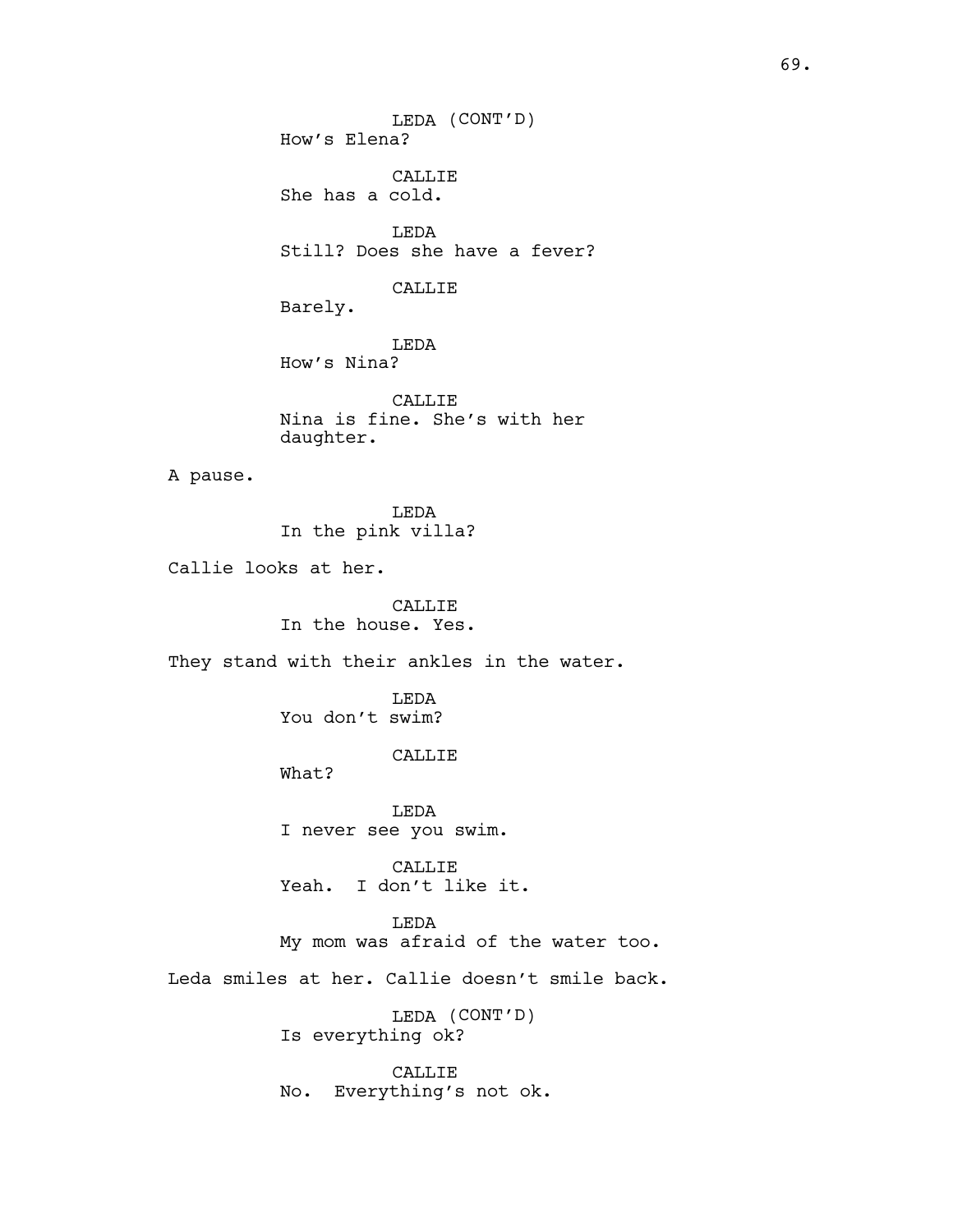LEDA I mean did I do something?

CALLIE Did you do something? I don't know. Did you?

Leda doesn't answer.

The two women stand together, not talking, their ankles in the water.

> LEDA I saw the flyers.

**CALLIE** It's ridiculous. I told my brother, fucking waste of time.

A pause.

LEDA Yeah. Fucking waste of time.

Finally Leda walks away.

She grabs her purse and walks down the beach.

89 EXT. PINK VILLA, COVE - DAY 69

Leda struggles along the dunes, looking at the houses set off from the beach.

The sun is extremely bright. The sound of the cicadas is deafening.

Finally she sees a GARISH, PINK STUCCO VILLA.

#### LEDA The pink house.

She looks around for a path that leads to the house.

90 EXT. PINK VILLA, OLIVE GROVE - DAY 90

Lyle waters a small garden in the distance. He hears something and looks in her direction. Leda avoids him. DID HE SEE HER?

She takes out her cell phone and fishes out THE FLYER from her purse. She dials the number on it.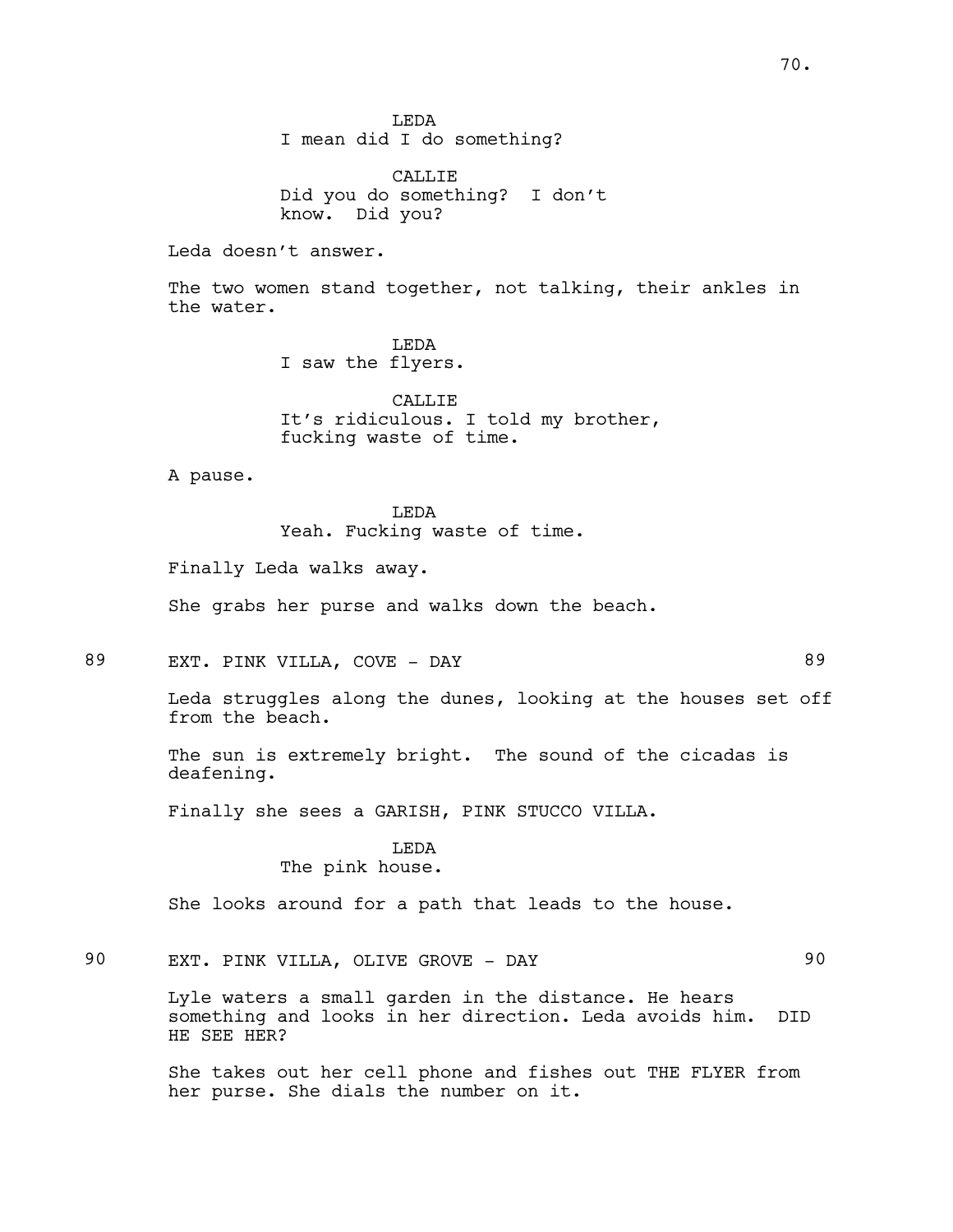From the thick beach shrubs Leda can hear the phone ringing. Then Nina's voice.

> **NTNA** C'mon, stop, stop it. Let me answer.

Leda abruptly hangs up.

She looks in the direction of Nina's voice and sees:

Nina in a thin dress, leaning against a tree. WILL, THE YOUNG BEACH ATTENDANT, IS KISSING HER.

She accepts the kiss but with her eyes open, amused, alarmed. She gently pushes Will's hand away from her breast.

Leda turns and walks quickly back toward her umbrella.

CUT TO:

91 INT. YOUNG LEDA'S APARTMENT, OFFICE - DAY 91

MEMORY:

Young Leda writes at her small desk, headphones on. We pull back to see that A MAN, early 50s is on the ground, head between her legs GOING DOWN ON HER AS SHE TYPES. We watch her for a moment, her breath quickens.

Then Bianca and Martha burst into the room. We see them silently at first, then they pull Young Leda's headphones off.

> BIANCA AND MARTHA Mama Mama Mama Mama Mama.

She jumps. THE MAN IS GONE FROM BETWEEN HER LEGS: a fantasy.

BIANCA Professor Cole is on the phone.

YOUNG LEDA

What?

**BIANCA** Professor Cole.

A pause.

MARTHA Is on the phone.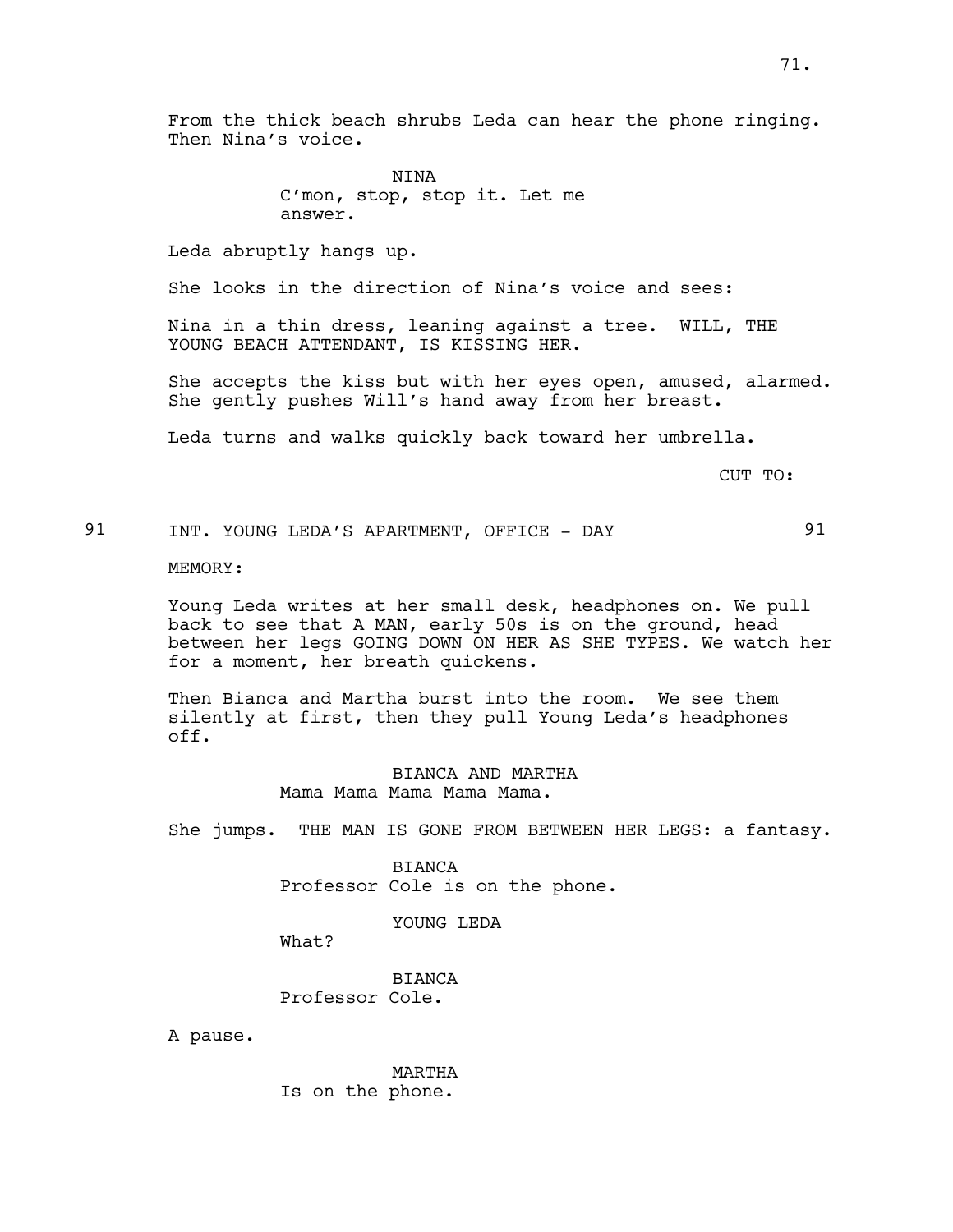## 92 INT. YOUNG LEDA'S APARTMENT, KITCHEN - DAY 92

Young Leda talks on the phone, the girls listen.

YOUNG LEDA Ok, wow, is she ok?...ok, Good. But, I'm not sure I'll be able to afford a ticket on such short notice...Oh my goodness, ok!...And should I prepare a paper to present?...Ok, no no that's ok. Thank you for the opportunity...That's fine...

93 INT. YOUNG LEDA'S APARTMENT, KITCHEN - DAY 93

Young Leda bustles around the kitchen, the girls, hold onto her or play at her feet. A young college student/babysitter follows behind her.

#### YOUNG LEDA

So I wrote down my number and Joe's number and Bianca's school and Martha's daycare. Also here's their pediatrician (Martha has a little cold, it's nothing but she should have a teaspoon of elderberry in the morning, also there's a humidifier I left by her bed, you just have to plug it in). And here's Joe's mom's number- I'll call at dinner time, every night- and here's my mom's number, but only call her if you can't reach anyone else.

She opens the refrigerator.

YOUNG LEDA (CONT'D) I made dinners for Wednesday, Thursday and Friday. I marked which is for which day. I soaked a bunch of black beans which I didn't get a chance to cook, do you cook at all? I taped the recipe to the front of the fridge if you get a chance, it's really easy, I don't want them to go bad--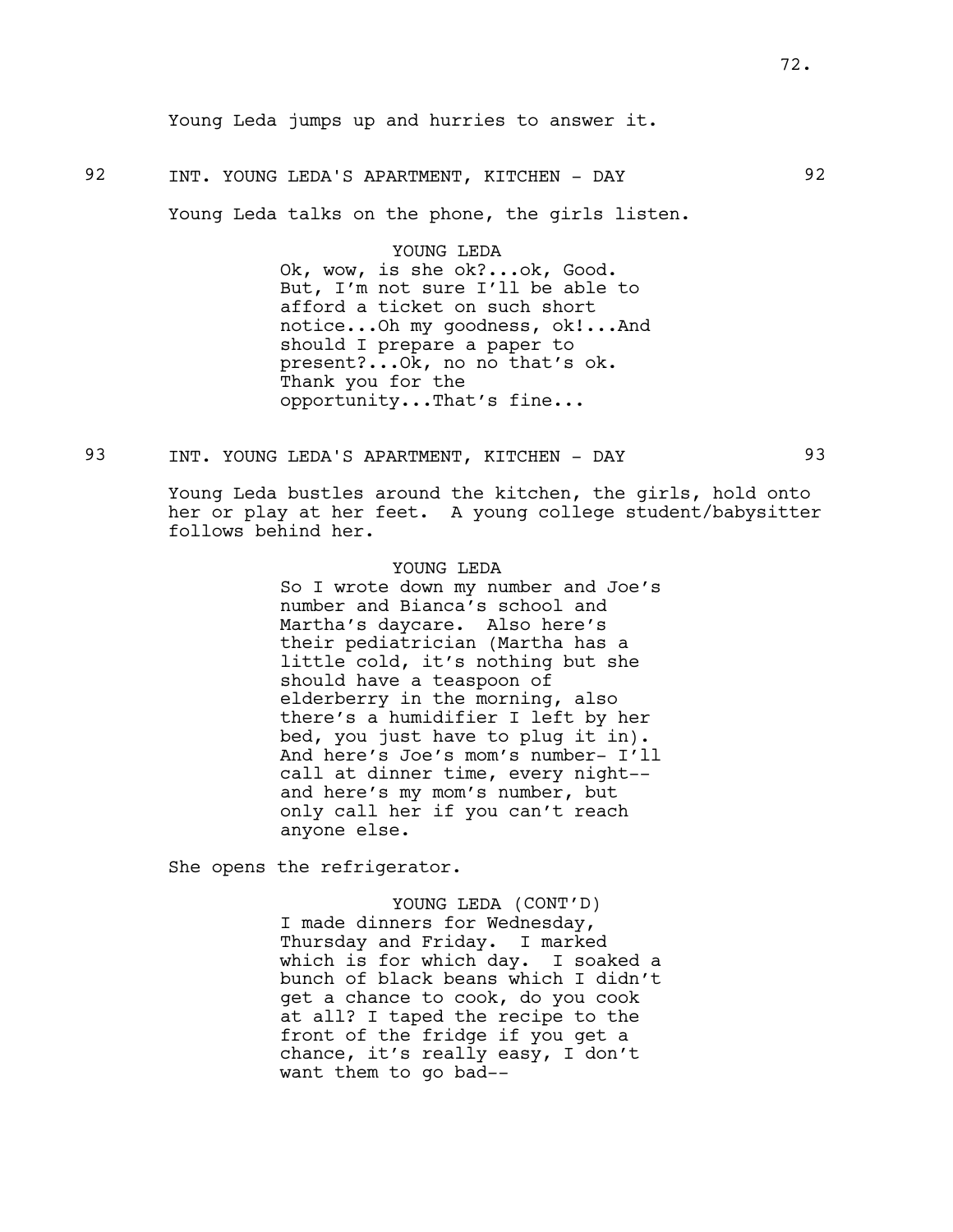Young Leda stands in a small hotel room, with two single beds. It's still and quiet.

She pushes open the curtains, tries to open the window but it only opens a crack.

She sits on one of her beds and kicks off her shoes, bounces a little.

She reaches for the phone.

YOUNG LEDA Hi, um...could I order up some wine?...no, no just a glass would be perfect...Actually, sorry do you happen to have any champagne?...Oh, right, yeah that's ok...Actually how much *is* the bottle? I'm celebrating.

There's a knock at the door; she jumps and abruptly hangs up the phone.

She answers the door.

PROFESSOR COLE Hi, Leda. This is the paper I'm giving.

He hands it to her.

A pause.

PROFESSOR COLE (CONT'D) I'm not sure it's...persuasive.

A pause.

YOUNG LEDA You want me to read it?

PROFESSOR COLE

Please.

He walks away, embarrassed, back down the hallway.

YOUNG LEDA (calling after him) I'm sure it's wonderful.

She closes the door, looks at the phone, but instead sits down at the small desk to work.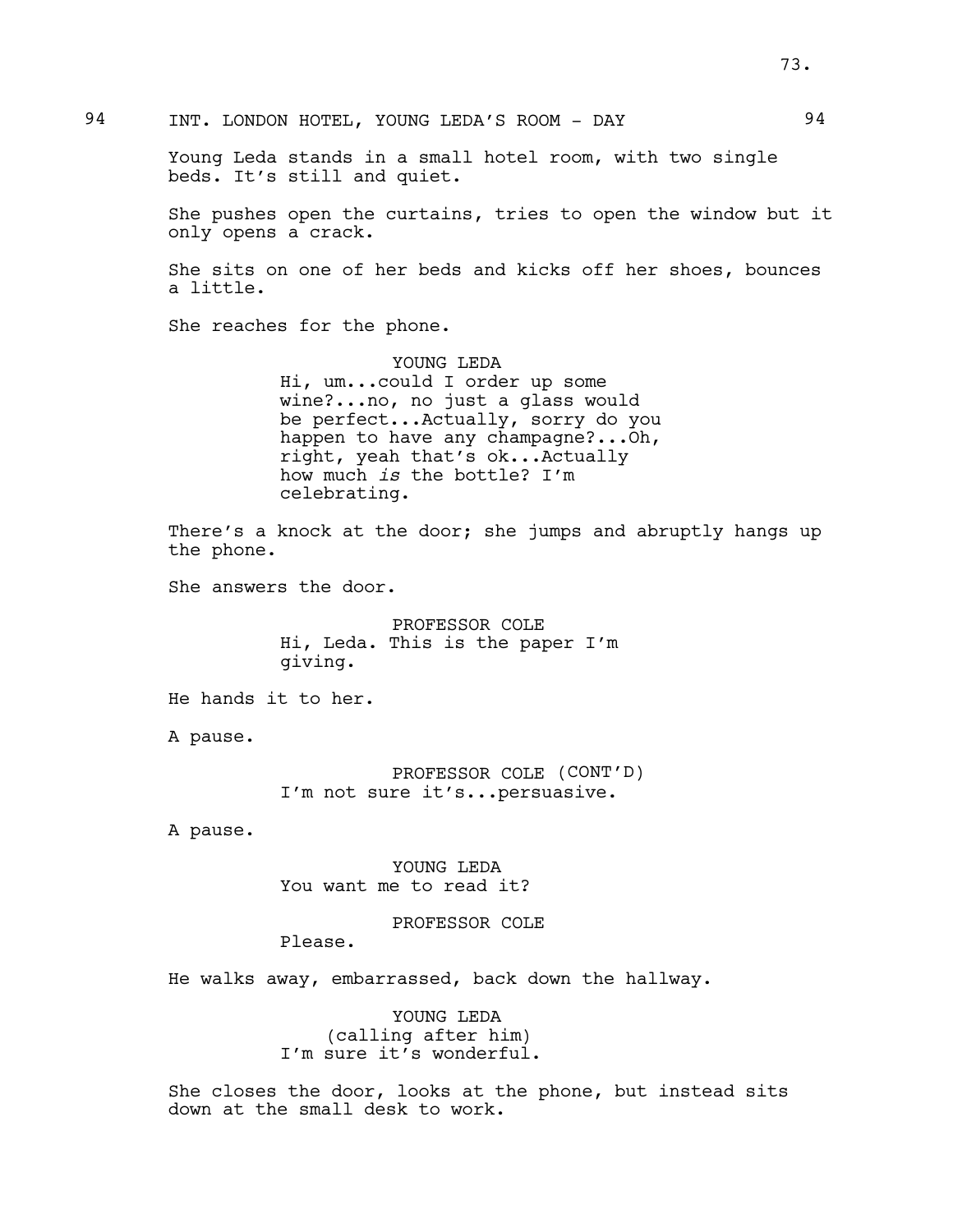# 95 INT. LONDON HOTEL, CONVENTION ROOM - DAY 95

Young Leda sits, listening to Professor Cole give his paper on the stage. It's in Italian. He reads directly from the page, stiff and nervous. The room is half full, with academics.

Young Leda studies the faces of the people in the room.

## 96 INT. LONDON HOTEL, YOUNG LEDA'S ROOM -DAY 96

Young Leda sits on her bed, crossed legged, reading a book and eating room service french fries. She dips them in ketchup.

97 INT. LONDON HOTEL, CONVENTION ROOM - DAY 97

Young Leda is back in the convention room, but this time it's packed. Young Leda stands at the back with other young grad students. All the seats are taken.

Professor Cole arrives with a group of other professors and is rushed to a reserved seat.

He sees Young Leda; she waves, but he doesn't acknowledge her.

Suddenly the room quiets as PROFESSOR HARDY (late 40s) walks onto the stage. A few people applaud.

He begins. A skilled speaker, using the written text as a guide, then improvising.

> PROFESSOR HARDY (low, into the mic) Bourdieu's mistake was that he often forgot the first part of his own name.

The room erupts in laughter.

PROFESSOR HARDY (CONT'D) Sorry Walter, I couldn't help myself...But what I really want to consider, and I promise I'll bring this back to Auden, is that which is not only ineffable but *unthought* in our paradigm.

Young Leda watches him. The sound shifts and his voice goes into deep background. Young Leda studies the faces in the room, laughing, rapt.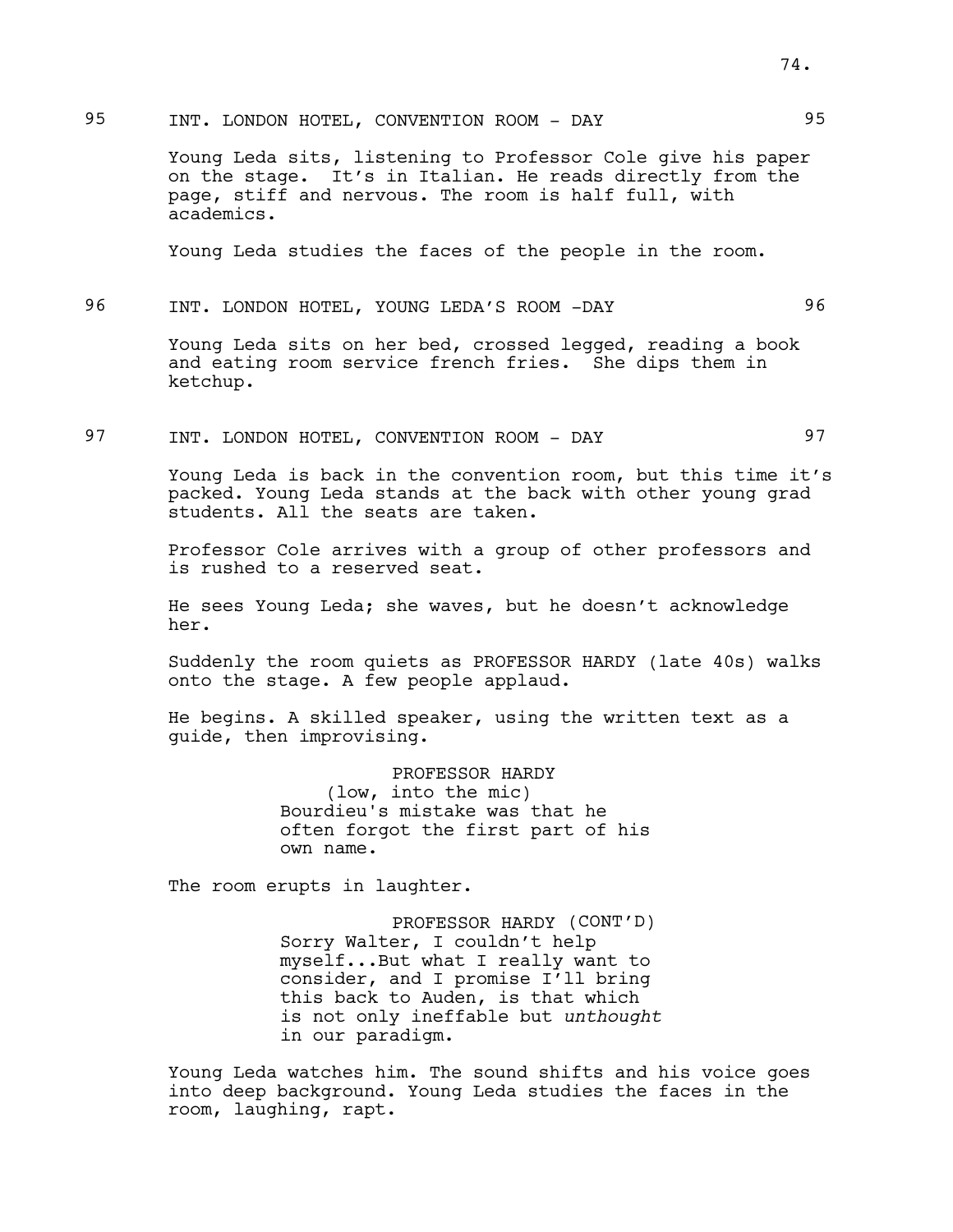PROFESSOR HARDY (CONT'D) I've been really turned on by Ricoeur's recent work on linguistic hospitality, and ha!...what about his name?? Ricoeur! Let's really lean into that second syllable because he *is* coming from the heart.

Then she focuses again on Professor Hardy. Studies his face, his deep green eyes, as he speaks.

We continue to hear his muffled voice but we...

CUT TO:

98 INT. LONDON HOTEL, YOUNG LEDA'S ROOM - DAY 98

FANTASY:

Professor Hardy grabs Young Leda's hair pulling her neck back. He gently pushes her against the door to her room.

> PROFESSOR HARDY (O.S.) "Translation sets us not only intellectual work, theoretical or practical, but also an ethical problem. Bringing the reader to the author, bringing the author to the reader, at the risk of serving and of betraying two masters." An ethical problem...Of course that's where the life is.

He pulls her skirt up, her coat still on, and reaches his hand inside her underwear.

> PROFESSOR HARDY (CONT'D) In her astonishing piece on Auden's The Crisis, **Leda Caruso** seems to me to have anticipated Ricoeur in this recent thinking on "linguistic hospitality." For her, the "hospitality" comes in holding one's attention, even in crisis. As Simone Weil says, "attention is the rarest and purest form of generosity."

Young Leda breathes deeply. Turned on as he touches her.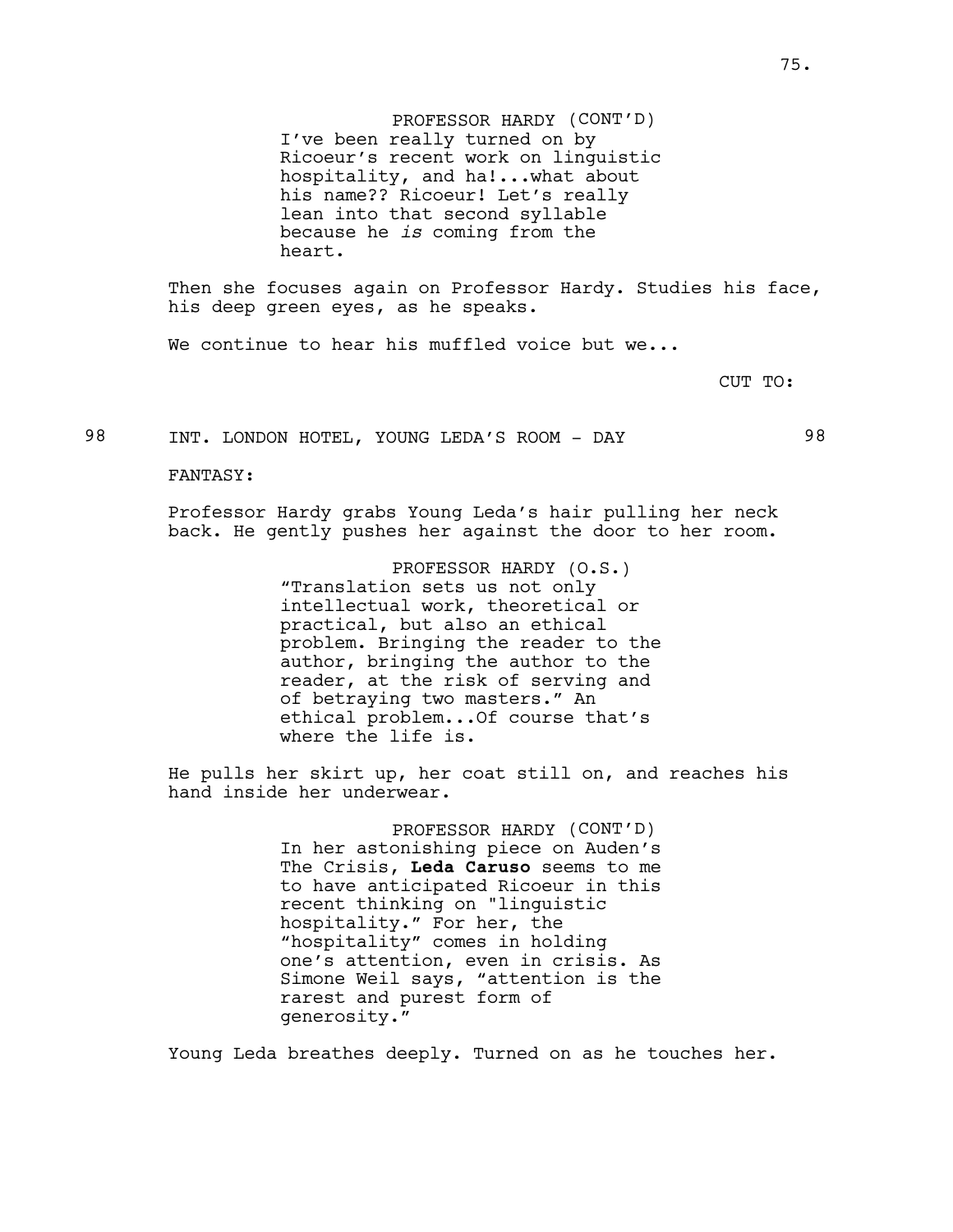76.

PROFESSOR HARDY (CONT'D) It could be said that **Leda Caruso** is finding and *receiving* "linguistic hospitality" in her reading of Auden.

CUT BACK TO:

99 INT. LONDON HOTEL, CONVENTION ROOM - DAY 99

Young Leda is jolted back to reality. Her face is flushed and glowing.

Professor Hardy is quoting her text. People around the room are turning to look at her.

Even Professor Cole turns slowly to look at her.

PROFESSOR HARDY **Leda Caruso** is *inside* Auden's private mythology. And, thank god. Because...and I'm quoting Vey again here, "Whenever one tries to suppress doubt, there is tyranny."

He has finished. The applause is wild and uproarious.

People start to make their way out of the hall.

Students, colleagues of Young Leda's are turning to look at her, shocked, with admiration. Someone touches her shoulder.

> GRAD STUDENT Congratulations.

Stunned, she makes her way to the door.

100 INT. LONDON HOTEL, YOUNG LEDA'S ROOM - NIGHT 100

Young Leda sits on her single bed, on the phone. As she talks, she takes her shoes off and tights; she undoes her bra and slips it off from under her blouse, finally alone.

> (MORE) YOUNG LEDA (talking very quickly, almost shouting with excitement) He was just suddenly, suddenly he was saying my name. It was, Joe it was crazy....no no he was quoting the Auden publication. He was saying I had *anticipated* Ricoeur.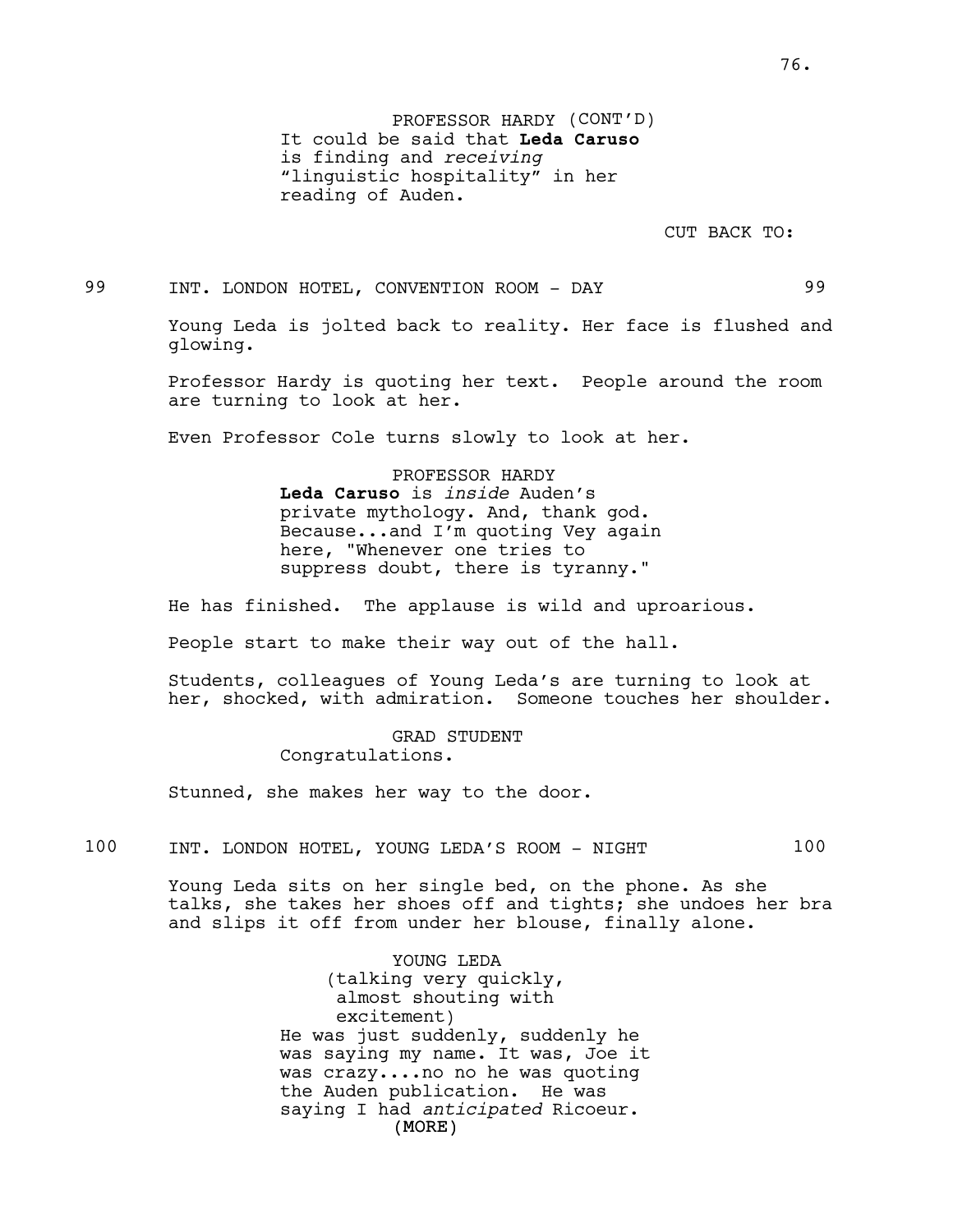#### YOUNG LEDA (CONT'D)

It was...I'm sorry, I'm...yes, that I *anticipated* his work on translation. It was wild and Cole looked like his eyes were going to-- I mean he turned in slow motion to look at me...what? Chicken pox?? That's crazy. She just had a little cold...Does she have fever?...that's not really a fever...I haven't even read Ricoeur's recent work; it was...my own thinking...Yes, sure, put her on the phone...Hi baby! How are you feeling?

There's a knock at her door.

YOUNG LEDA (CONT'D) Aw sicky, I'm sorry baby. I know it's itchy. Did Daddy give you a DVD?...yeah just don't forget it gets a little bit scary when the mama elephant gets--

Another knock.

YOUNG LEDA (CONT'D) Yes baby, hang on, I know, I know hang on one minute sweetheart. Hang on...

Young Leda puts the phone down and runs to the door. It's Professor Cole.

> PROFESSOR COLE Sorry to disturb you.

YOUNG LEDA No that's fine. PROFESSOR COLE (CONT'D) I came by to...congratulate you on your success tonight.

YOUNG LEDA (CONT'D)

No.

PROFESSOR COLE You'll have to get the Yeats piece finished now, another publication is important.

YOUNG LEDA Yes, for sure.

PROFESSOR COLE I'll tell Hardy how we're working.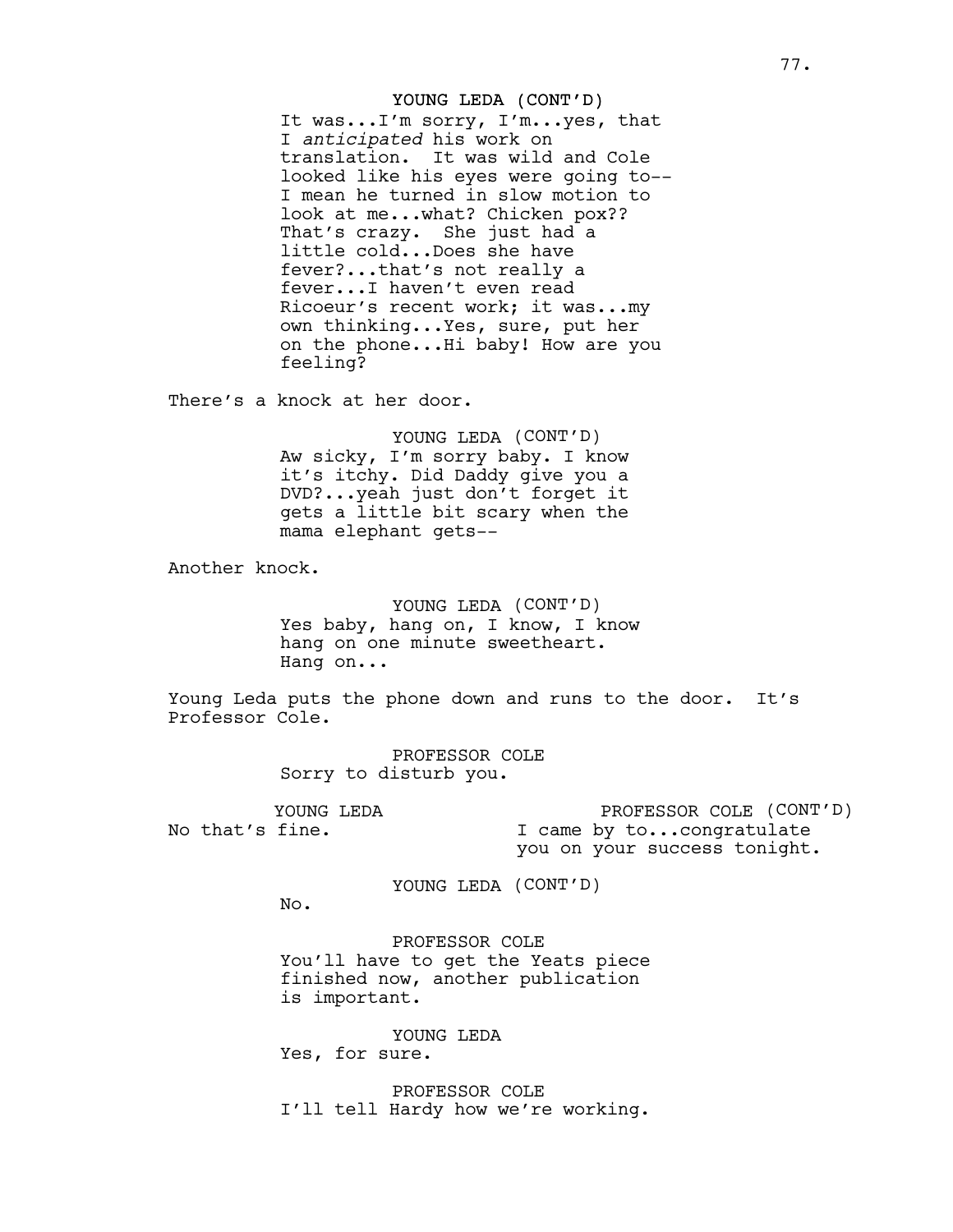She nods. A pause.

PROFESSOR COLE (CONT'D) Dinner is in 20 minutes. In the Dining room. I've arranged a seat for you.

YOUNG LEDA Great, yes, thank you.

Professor Cole nods and moves off down the hallway.

Young Leda closes the door and goes immediately to her suitcase to look for something to wear. She finds a wrinkled dress, grabs a hanger and goes into the bathroom. She hangs the dress from the shower door and turns on the water to try to steam it out. Suddenly she runs back to the phone on the bed.

> YOUNG LEDA (CONT'D) Hello?? Martha??

The line is dead.

101 INT. LONDON HOTEL, DINING ROOM - NIGHT 101

A buffet dining room, full of scholars.

Young Leda sits in her slightly wrinkled dress next to Professor Cole. He eats, barely acknowledging her. Mostly she drinks wine.

People keep coming up to congratulate her.

Finally Professor Hardy comes into the room. Someone whispers to him and gestures towards the table where Young Leda is sitting.

He looks at her for a moment, heads to his table, stops and turns back towards Young Leda.

He approaches her, she stands.

PROFESSOR HARDY (offering his hand) I didn't realize you would be here. It's great to meet you. Your work is thrilling.

YOUNG LEDA

Thank you.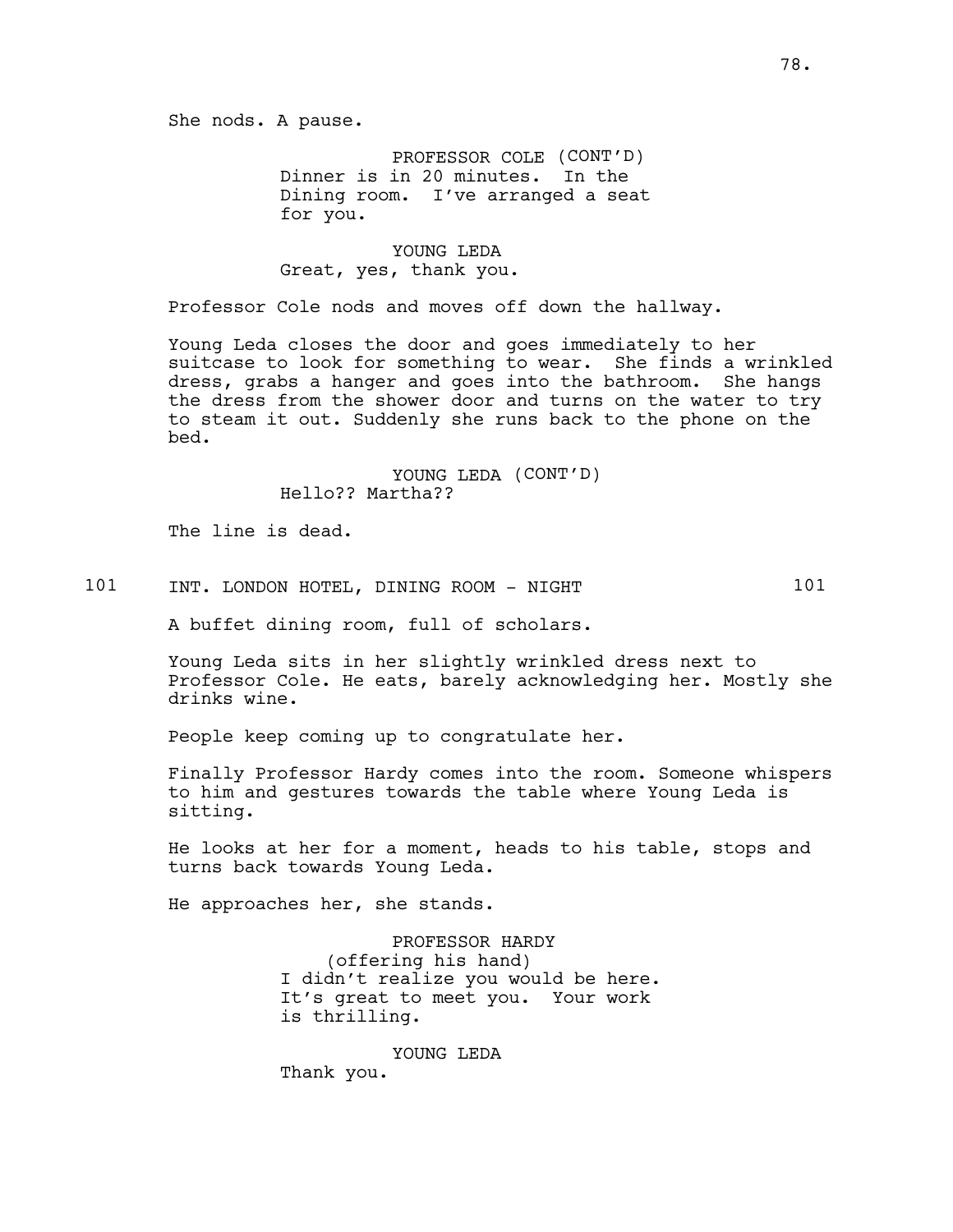PROFESSOR HARDY It's thrilling.

A pause.

YOUNG LEDA

Thank you.

He moves away; she sits.

Professor Cole starts to laugh quietly.

PROFESSOR COLE (turning to whisper in Young Leda's ear) He's a serious scholar, but...it's amazing to see. Amazing...

YOUNG LEDA

What is?

PROFESSOR COLE Well...it will be interesting to see his tactics as he renews his pursuit this evening.

Young Leda starts to speak but stops herself.

From across the room, Hardy and a few young students at his table wave to Young Leda, gesturing towards a chair they've pulled up to their table for her.

YOUNG LEDA

Excuse me.

Young Leda crosses the room to them.

CUT BACK TO:

102 EXT. BEACH PARKING LOT/PRESENT - DAY 102

Leda emerges from the pine path to the parking lot. Two men talk very close to Leda's car, smoking. One of them leans on her hood. She can only see them from behind.

Leda slows as she approaches them.

LEDA

Hello?

The men turn towards her. ONE OF THEM IS TONI, NINA'S HUSBAND.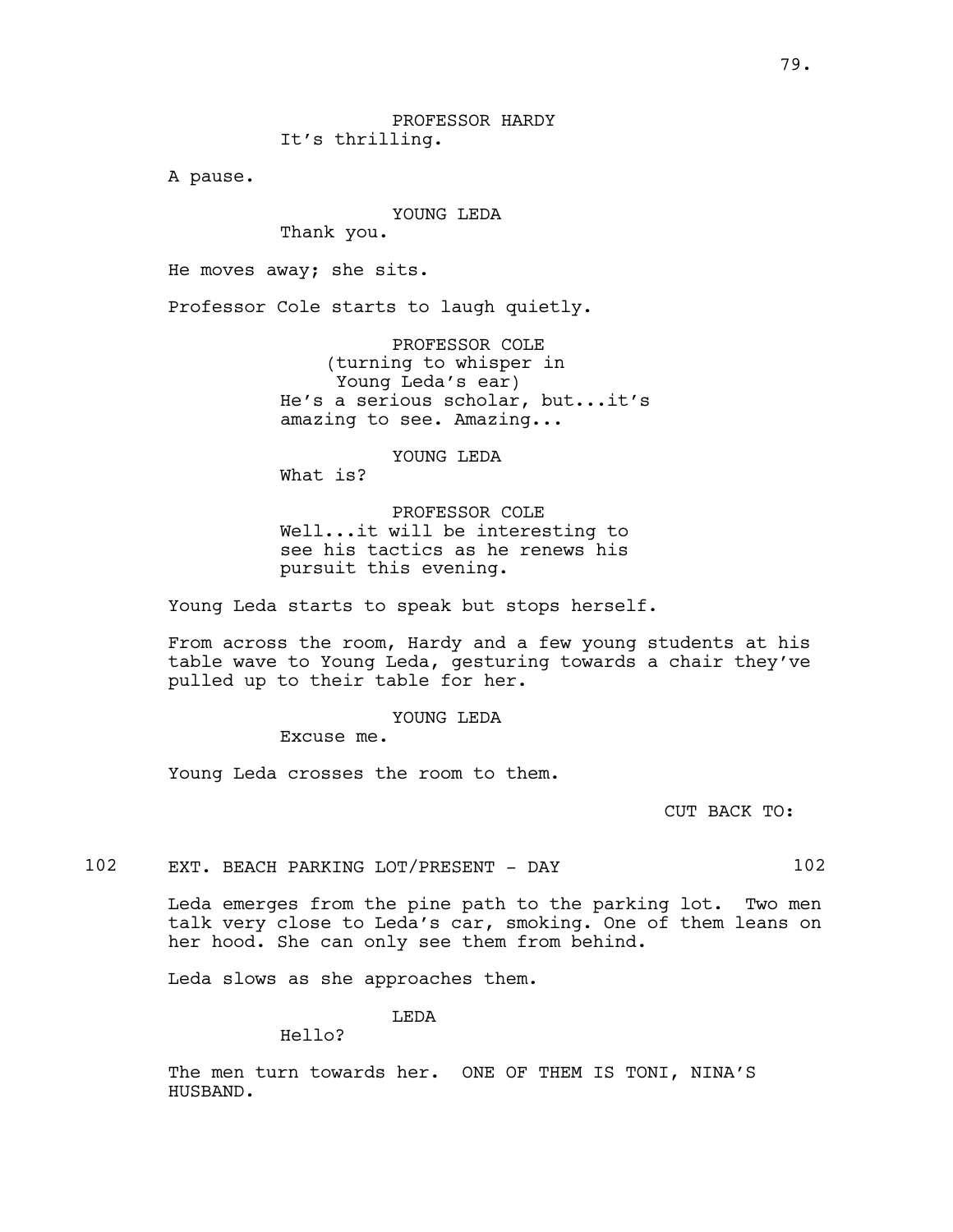LEDA (CONT'D) I think...that's my car.

TONI You think it's your car?

LEDA It's a rental.

They still haven't moved.

After a beat...

#### **TONT**

Excuse us.

Toni's friend gets up from leaning on her hood, but they remain standing very close to the car.

> TONI (CONT'D) Lyle tells me you're renting his place?

#### LEDA

He did?

TONI Teachers get to take the whole summer off. Nice.

LEDA (indicating her bag of books) Well, it's a working vacation.

#### **TONT**

Ah. Me too.

They are standing very close to each other. Toni and his friend are almost blocking her way into the driver's side door.

> TONI (CONT'D) Thanks for helping with Elena the other day. And with Nina, she can get spacey.

LEDA Oh sure. Excuse me.

They move out of the way and she puts her key into the lock. It doesn't fit. She struggles with it, tries again. They watch her.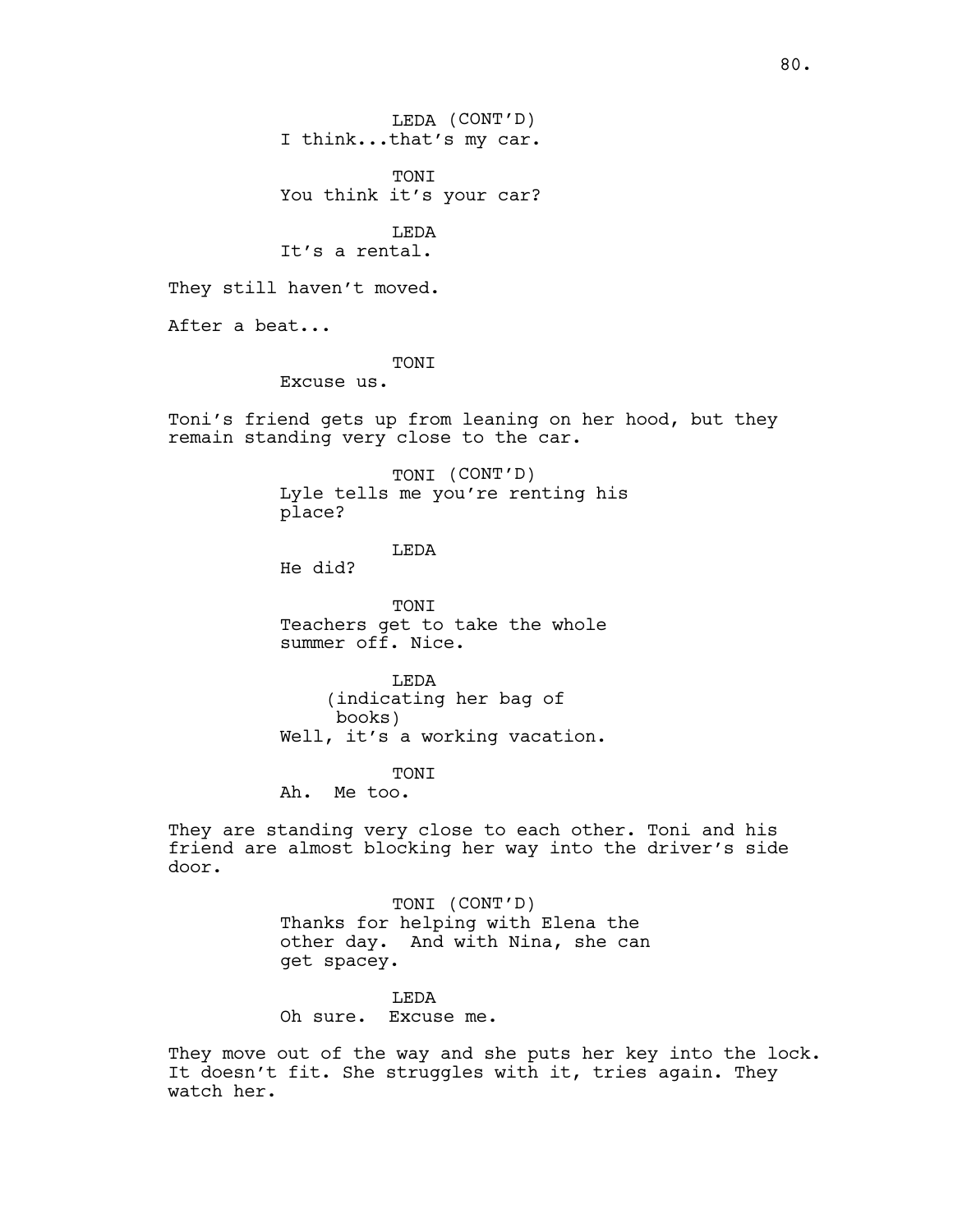LEDA (CONT'D) (looking into the car window) Oh no, whoops, this one isn't mine.

They watch her, silently, as she moves to another car, similar make and color.

LEDA (CONT'D)

Bye!

A beat.

**TONT** (with an unnerving calm) Bye.

On her face as she drives away.

CUT TO:

103 INT. LONDON HOTEL, DINING ROOM - NIGHT 103

MEMORY:

The dinner is almost over. The room has emptied out; only a few small groups remain, finishing coffees and dessert.

Professor Hardy and Young Leda are alone at their table, deep in conversation. We find them, laughing.

> YOUNG LEDA No! I loved the jokes about their names. It made you seem...human.

They burst out laughing again.

PROFESSOR HARDY Human! As opposed to?...

YOUNG LEDA Instead of a god.

A pause.

PROFESSOR HARDY Your name. Leda...It's very provocative.

YOUNG LEDA Are you thinking of the poem? The Yeats?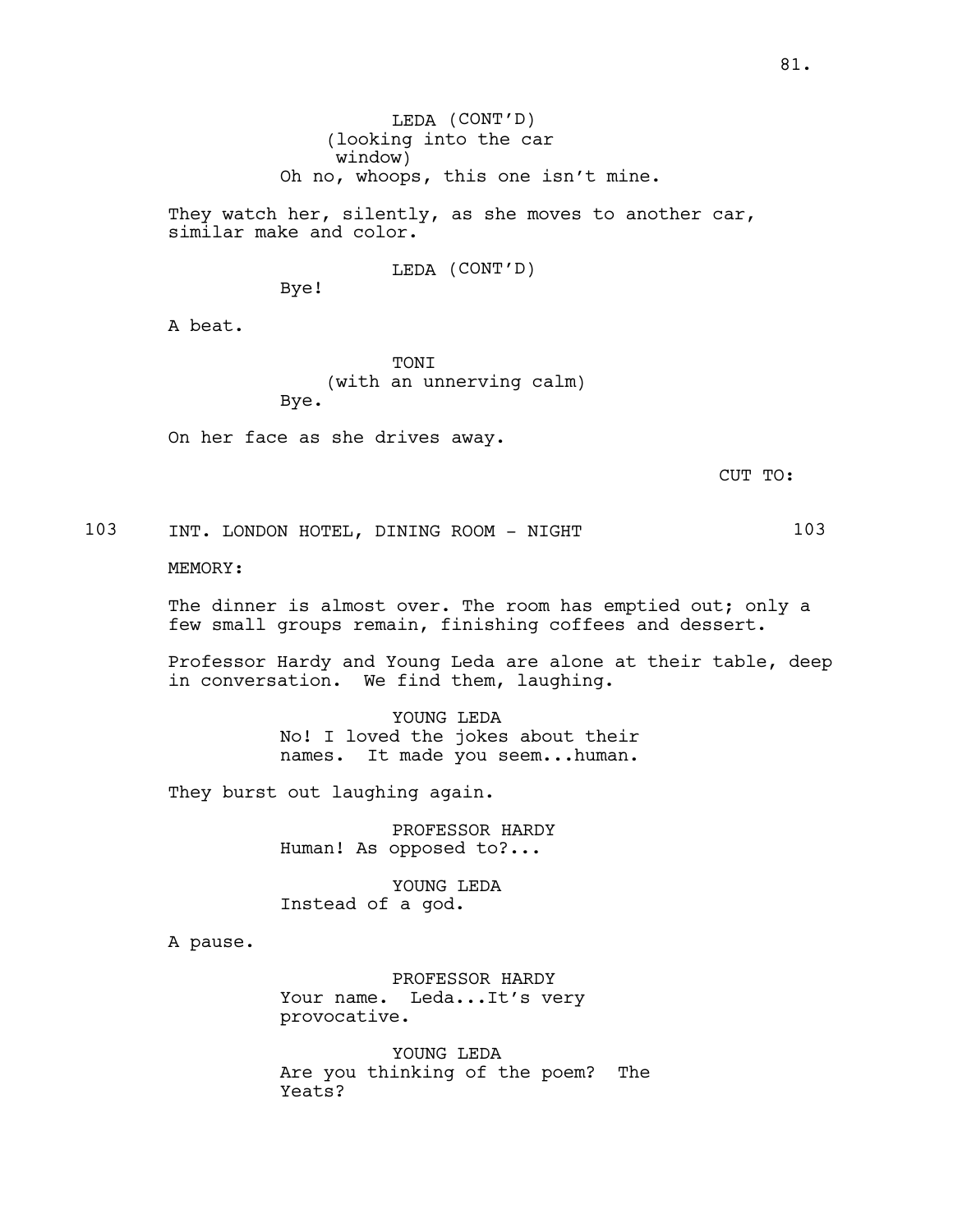He nods.

YOUNG LEDA (CONT'D) Yeah. For the very high minded it always brings rape to mind.

PROFESSOR HARDY

Jesus.

YOUNG LEDA I bet you know it by heart.

Professor Hardy smiles. He does.

YOUNG LEDA (CONT'D) How about in Italian?

He looks at her and accepts the challenge.

PROFESSOR HARDY (in halting, drunken Italian) A sudden blow: the great wings beating still, Above the... (in English) Staggering girl??

YOUNG LEDA Sconcertante??

PROFESSOR HARDY Si, ragazza sconcertante.

He's looking at her.

PROFESSOR HARDY (CONT'D) Then what?

YOUNG LEDA

Really?

Yes!

PROFESSOR HARDY

YOUNG LEDA Her thighs caressed...hang On... Le sue cosce accarezzarono.

He watches her. A pause.

PROFESSOR HARDY

Oh fuck.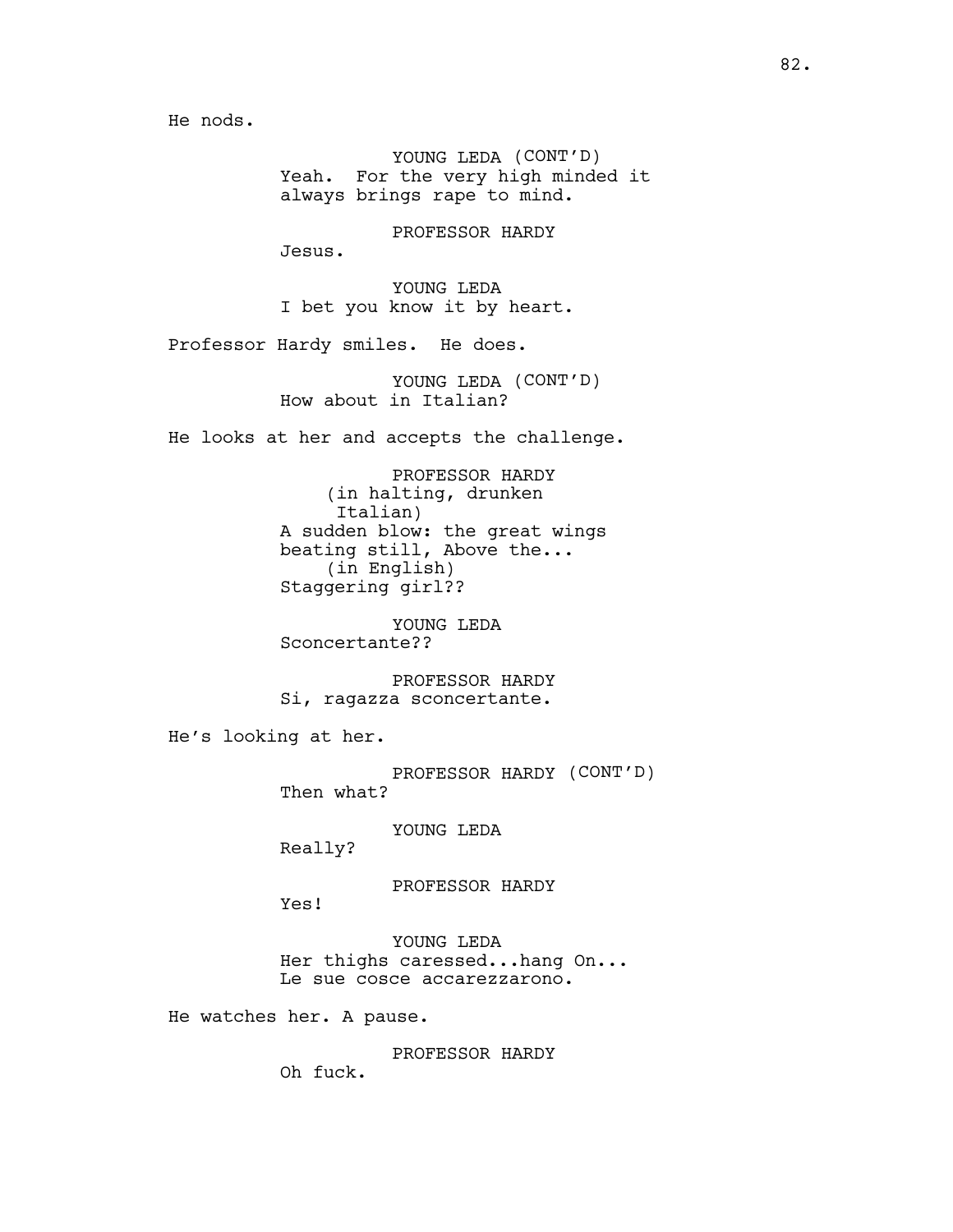104 EXT. LONDON HOTEL, STAIRS - NIGHT 104

It's very late. Professor Hardy and Young Leda sit on the floor of the hotel hallway, a bottle of wine next to them.

> PROFESSOR HARDY I want to go to bed with you.

Leda can barely look at him.

PROFESSOR HARDY (CONT'D) It looks like you're married.

She nods.

PROFESSOR HARDY (CONT'D) ...So you have to start this.

She looks at him and slowly puts her hands inside his sweater.

She pulls his shirt up, untucking it and puts her mouth on his nipple.

105 INT. YOUNG LEDA'S APARTMENT, LIVING ROOM/ KITCHEN - DAY 105

Young Leda keys into her apartment carrying her heavy suitcase.

> MARTHA AND BIANCA  $(0.S.)$ Mama mama mama mama mama

They run into the room, toward YOUNG LEDA. She kneels and they literally tackle her to the ground.

She lets them.

CUT BACK TO:

106 INT. SEASIDE APARTMENT, HALLWAY/ KITCHEN - AFTERNOON 106

## PRESENT:

Leda keys in and enters her apartment. She throws her purse on the couch and goes straight into the kitchen, where she pours herself a glass of wine, filling a tall water glass.

As she drinks, she climbs onto the counter and retrieves the doll from its hiding place.

She looks at the doll for a while.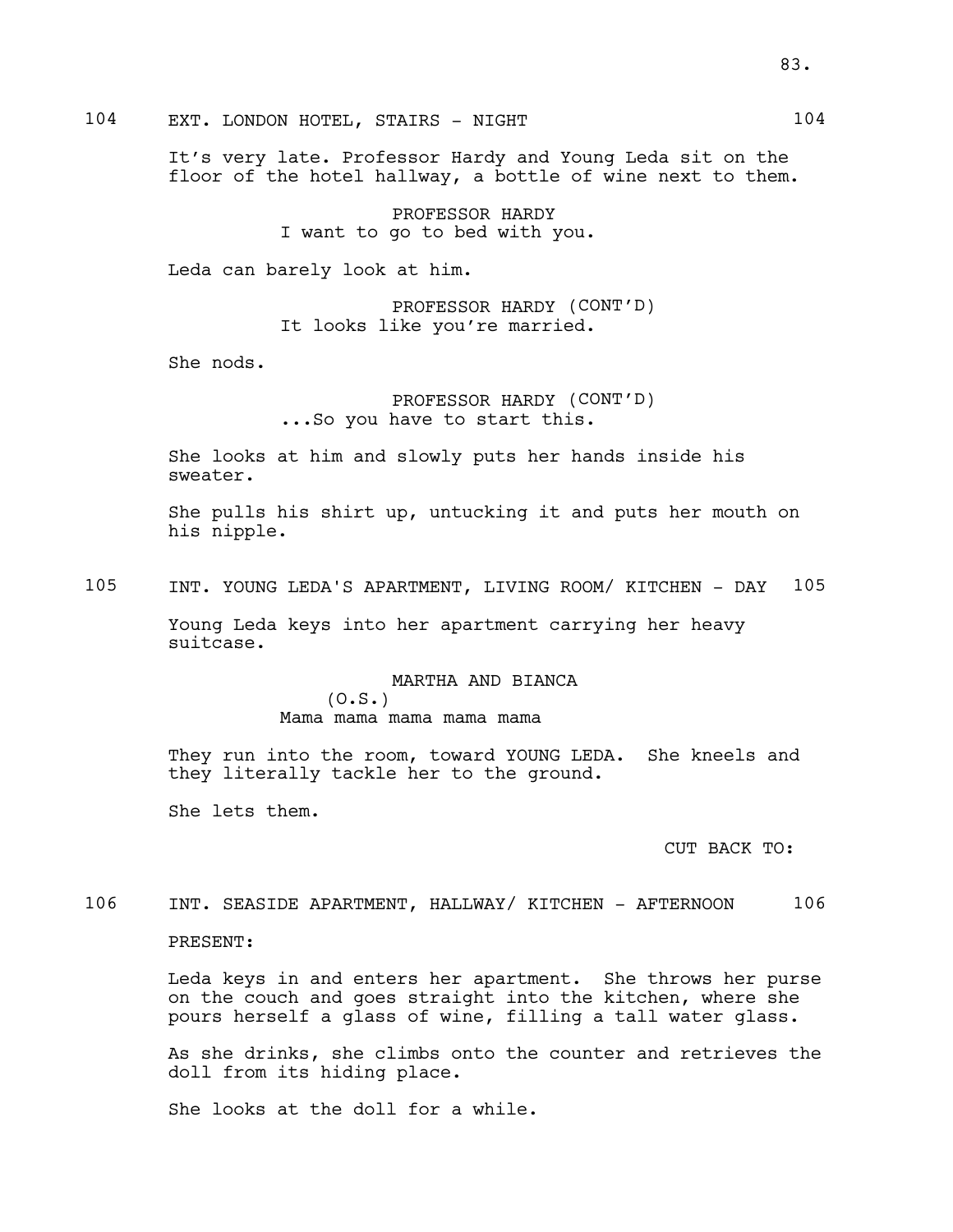107 INT. ITALIAN DINNER PARTY - NIGHT 107

#### MEMORY:

Young Leda sits with Professor Hardy and three Italian scholars. They are drinking, smoking and talking over each other in Italian: loud, elated, happy, high. Leda says something in Italian and everyone laughs.

One of the Italians is much older (70s) bearded. He takes Leda's face in his hands.

> OLDER ITALIAN SCHOLAR (In English, with a thick accent) You are brilliant. Brilliant! You have a brilliant mind.

He kisses both her flushed cheeks. The other tipsy men raise their glasses in agreement.

THE GROUP

Salute!!

THEN:

108 EXT. PLAYGROUND - DAY 108

MEMORY:

Young Leda arrives at a playground with Martha and Bianca.

MARTHA Do you have snacks?

YOUNG LEDA Oh shit. Later we'll get some. Go. Play.

The girls run off and she immediately pulls out her phone.

She reads a text and smiles, then makes a call. She speaks in Italian.

> (MORE) YOUNG LEDA (CONT'D) (in Italian) I don't want to cum in your mouth.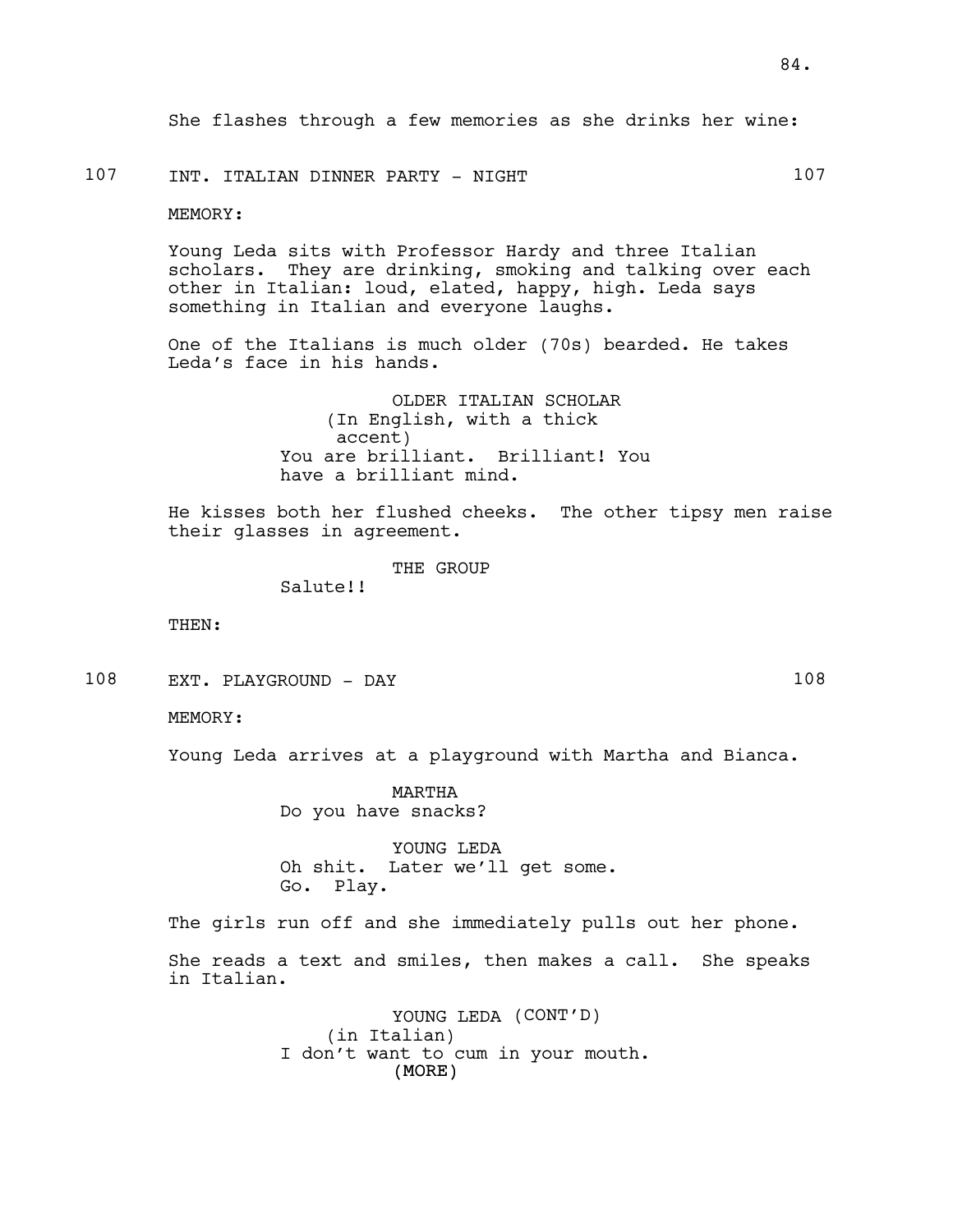#### YOUNG LEDA (CONT'D)

I want to save it till you're inside me...well, it might be interesting for you not to get *exactly* what you want.

She listens. Martha comes over.

#### MARTHA

(excited, pointing!) Mama! The balloon man!!

There is a man sitting on a bench twisting balloons into animals.

> MARTHA (CONT'D) I think he can make a whale!

Young Leda waves her away, gestures that she's on the phone.

Martha sits down by the balloon man watching him make balloons for a line of kids.

THEN:

109 INT. PROFESSOR HARDY'S LONDON APARTMENT, BEDROOM - DAY 109

MEMORY:

Young Leda is naked in bed, on the phone. Professor Hardy, half dressed moves in and out of the room.

> YOUNG LEDA (into the phone) Yes baby AND candy from London...you hang up first...what?...I, Bianca can you flip the phone around for Martha?? I can't hear her...Ok babies I love you. You hang up first, it feels better like that. I love you. (she kisses a few times into the phone) Bye-bye. You hang up first.

Leda lies back in bed.

A pause.

YOUNG LEDA (CONT'D) I hate talking to my kids on the phone.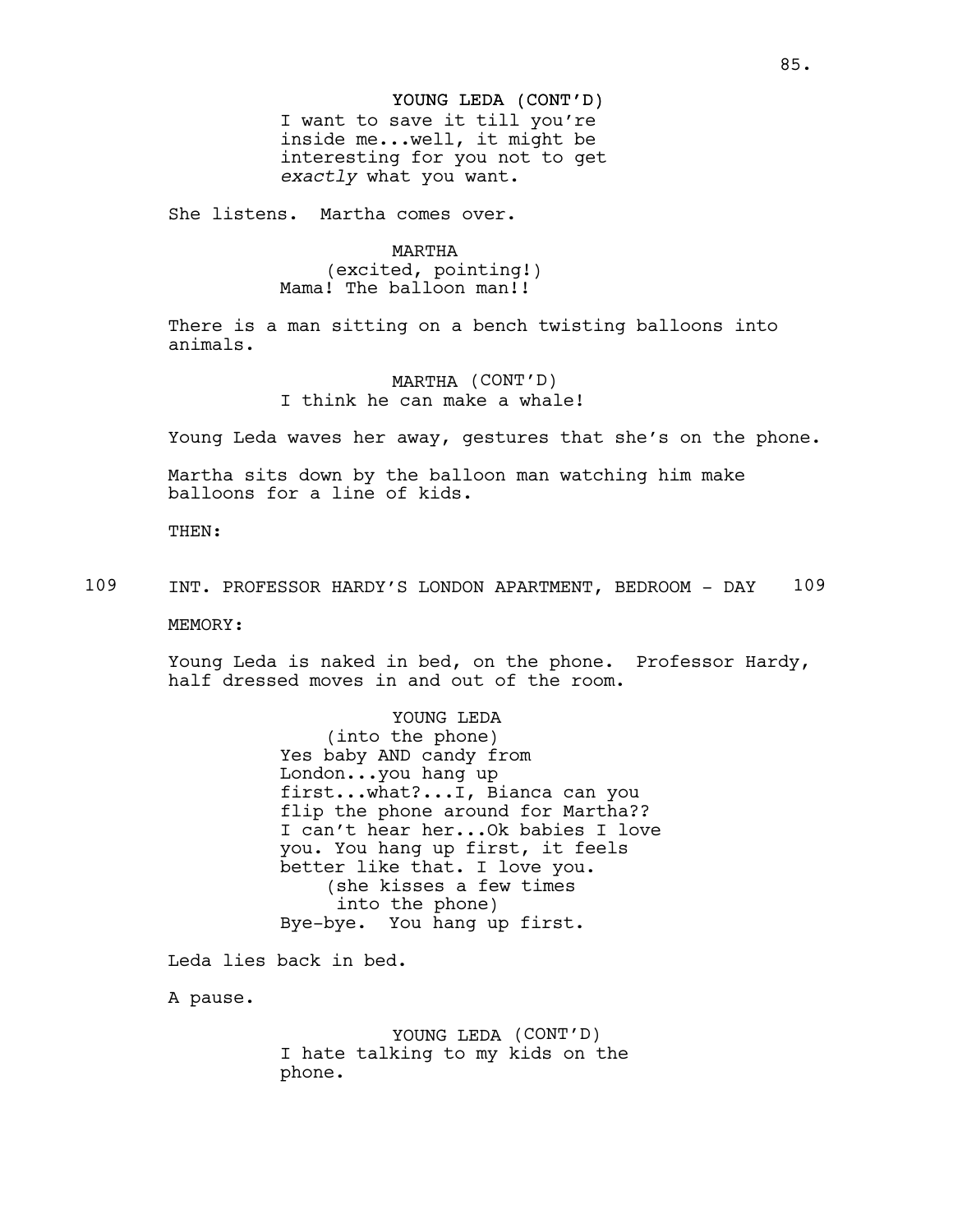# PROFESSOR HARDY

What?

YOUNG LEDA I hate talking to my kids on the phone. They don't like it either.

PROFESSOR HARDY Don't say that.

A pause.

YOUNG LEDA

Ok.

CUT BACK TO:

## 110 INT. SEASIDE APARTMENT, KITCHEN - AFTERNOON 110

PRESENT:

Leda finishes her wine and puts it in the sink.

SHE PICKS THE DOLL UP BY HER HEAD AND THROWS HER IN THE TRASH.

111 INT. SMALL TOWN MOVIE THEATER - NIGHT 111

Leda sits in an old time summer movie theater; a few couples sprinkled around. An ordinary summer romantic comedy is just starting.

Suddenly a group of about 10 teenage boys comes into the theater, loud, rambunctious, rude. They throw a few pieces of popcorn at the screen as they sit down. They are THE ROUGH PACK OF BOYS FROM THE BEACH.

To the lead actress, on the screen:

BOY 1 (loud) I'd fuck that hole.

BOY 2 Nah, she's too old yo.

Another boy starts trying out different ring-tones on his phone. His friends laugh.

> BOY 1 I'd let her suck my cock if I didn't have to look at her face.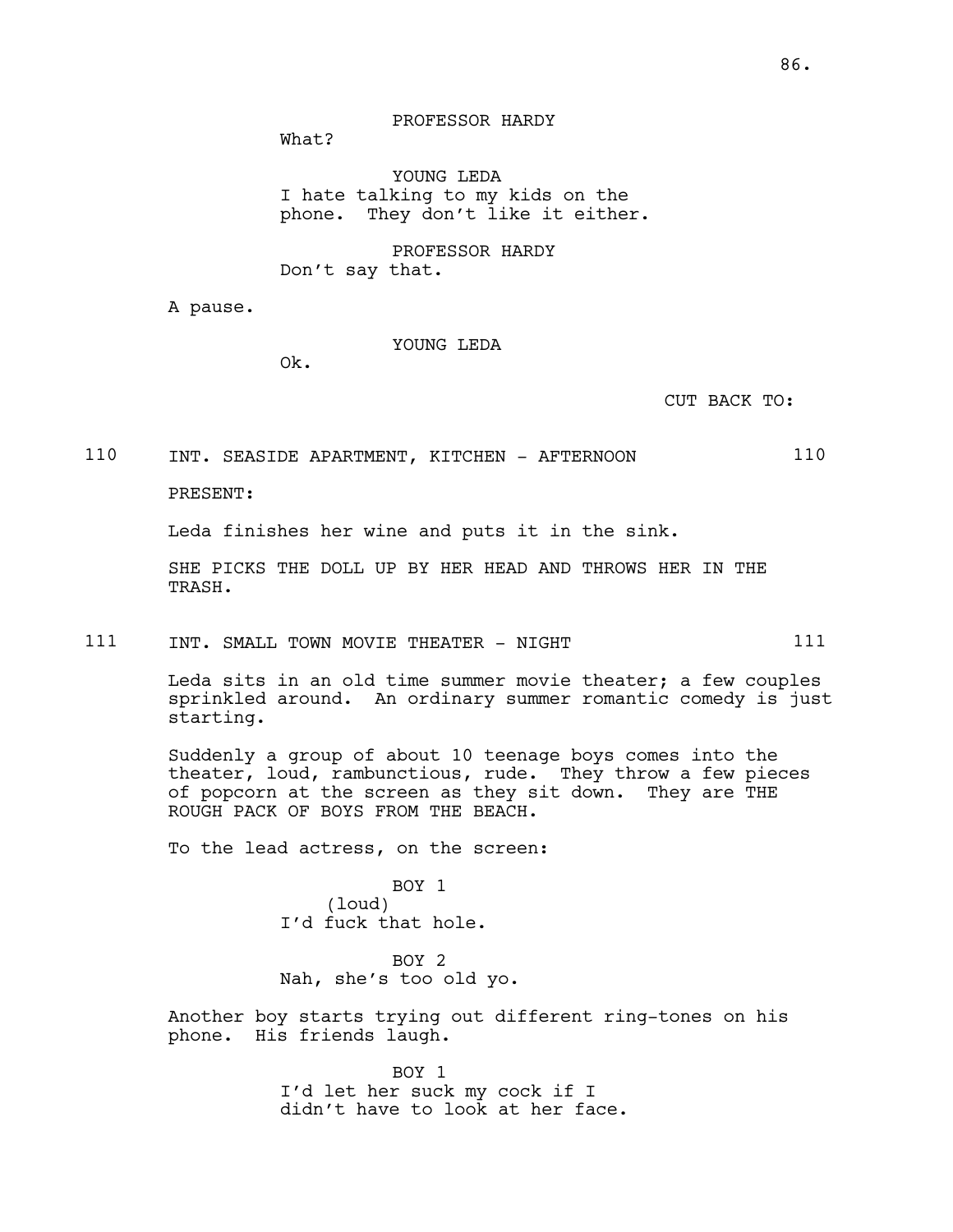All the boys laugh.

Leda shushes the boys, imperiously.

LEDA

Shhhhhhh.

They ignore her.

Leda looks around at the other people in the audience. They look upset by the noise and a little scared.

> LEDA (CONT'D) Excuse me, please. We are trying to watch this movie.

The boys quiet for a minute then burst out laughing.

LEDA (CONT'D) If you can't control yourselves I'm going to call the usher.

This just riles them up more.

BOYS The usher! The usher! She gonna call the usher, yo.

BOY 2 (standing up and thrusting at her) Yeah bitch! Call the usher. Call that cocksucker.

Leda, furious, gets up and leaves the theater.

112 EXT. SMALL TOWN MOVIE THEATRE/ TICKET OFFICE - NIGHT 112

Leda storms up to the man at the ticket counter. He's Greek and struggles with her English.

> LEDA Excuse me, there are a group of boys in theater 2 that are being extremely disruptive.

MAN AT THE TICKET WINDOW (sleepily) Disruptive?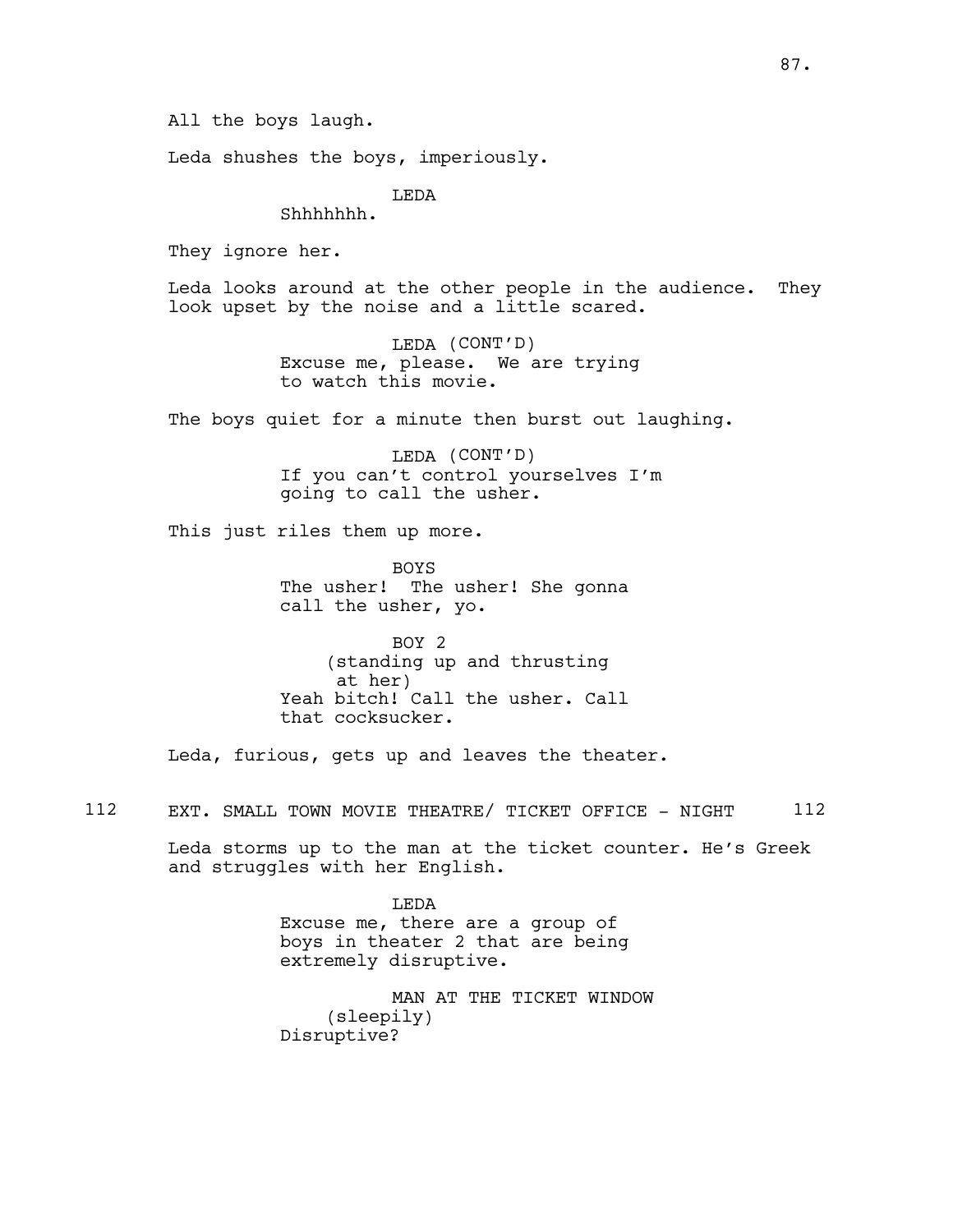**T.EDA** Throwing popcorn, yelling at the screen and at the people in the theater. Yes. Disruptive.

MAN AT THE TICKET WINDOW Do you want your money back?

LEDA No. I want you to do something about it.

MAN AT THE TICKET WINDOW Ok, I'm sorry. I'll take care of it. Give me a minute here.

113 INT. SMALL TOWN MOVIE THEATER - NIGHT 113

Leda storms back into the theater and sits down.

The boys continue to laugh and jeer, louder now. They are hysterical; like a pack of wolves.

After a minute the ticket man opens the door, light from the hallway shines onto the screen.

SILENCE. The boys are totally quiet.

The ticket man stands there for a few beats then leaves, light shining onto the screen again as the door opens.

Immediately the boys start up again. Louder even, like an explosion.

> LEDA (rising, hysterical) I'm gonna cut your little dicks off and feed them to you like peanuts!!

It's strange. Almost funny. The boys erupt in laughter.

LEDA (CONT'D) This is unacceptable. I'm calling the police!

BOYS (turning into a chant) Call the police, bitch! Call the police. Blue Lives Matter! Blue Lives Matter!!

We hear Vasili's voice from the back of the theater: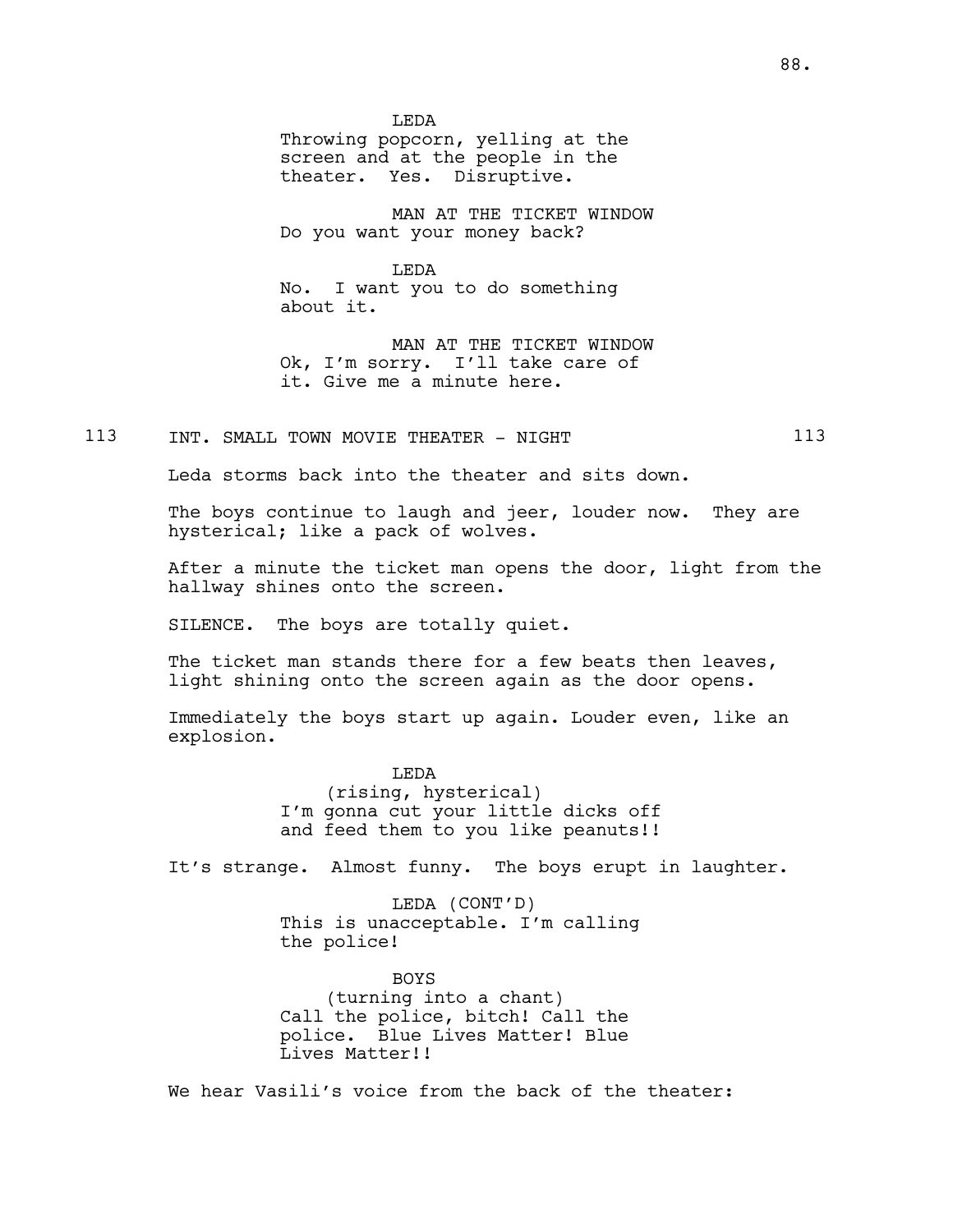## **VASTLT** (calm and clear) That's enough.

The boys quiet. Leda turns to see Vasili sitting in the shadows, alone.

Leda, disconcerted, embarrassed gets up and leaves the theater.

# 114 INT. SEASIDE APARTMENT, KITCHEN - NIGHT 114

Leda fishes the doll out of the trash.

## 115 INT. SEASIDE APARTMENT, BEDROOM - NIGHT 115

Leda lies in bed, eyes open. The doll lies next to her, dressed perfectly in the new clothes Leda bought for her at the toy store.

She shakes the doll.

LEDA Little thing. You've got water in your belly.

Leda cuddles the doll tenderly.

The lighthouse flashes its light at them. Leda gets up and closes the curtains.

116 EXT. FLEA MARKET - DAY 116

Leda walks through the streets of the town. They've been transformed into a flea market.

She mingles with a crowd of mostly women, rummaging through old coats and dresses, teapots, marine paintings etc...

She stops to dig among the jumble. She's holding a hat pin, dangerously long and sharp with a beautiful black amber handle when her phone rings.

She doesn't recognize the number.

LEDA Hello?...yes, this is she...Oh. Is everything ok?...I'm right near the fountain, at a stall selling vintage clothes and jewelry, I won't move from here.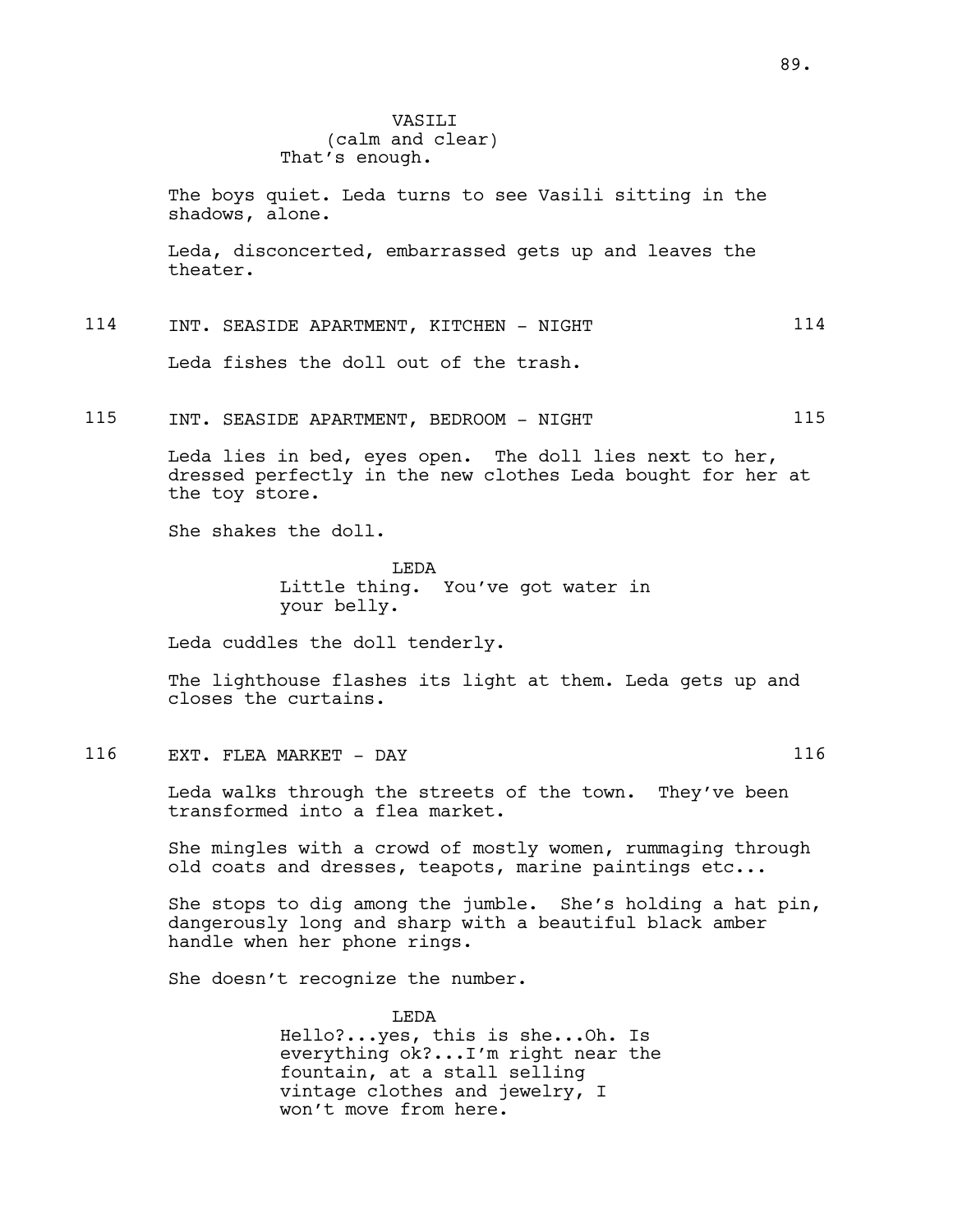Finally Nina appears, wearing the big hat her husband gave her. She's holding it on with one hand to keep it from flying away while struggling with her stroller through the crowd.

Leda waves her arms.

NINA (laughing) I've been following you for like 10 minutes...

LEDA Yes, you said. Is everything ok?

NINA

What, yeah. But it was too hard in this crowd...with this hat...Your number came up on my phone, from yesterday. You called me?

## LEDA

I did.

Leda squats down to see Elena in the stroller.

LEDA (CONT'D) Hello...Are you feeling a little better?

Elena has a pacifier in her mouth.

NINA She's fine. But she won't get over it. She wants her doll.

Elena takes the pacifier out of her mouth.

ELENA

She has to take her medicine.

## LEDA

Your doll? Is she sick?

Elena nods.

Nina's hat flies off. Leda picks it up for her.

NINA Sorry, it won't stay on.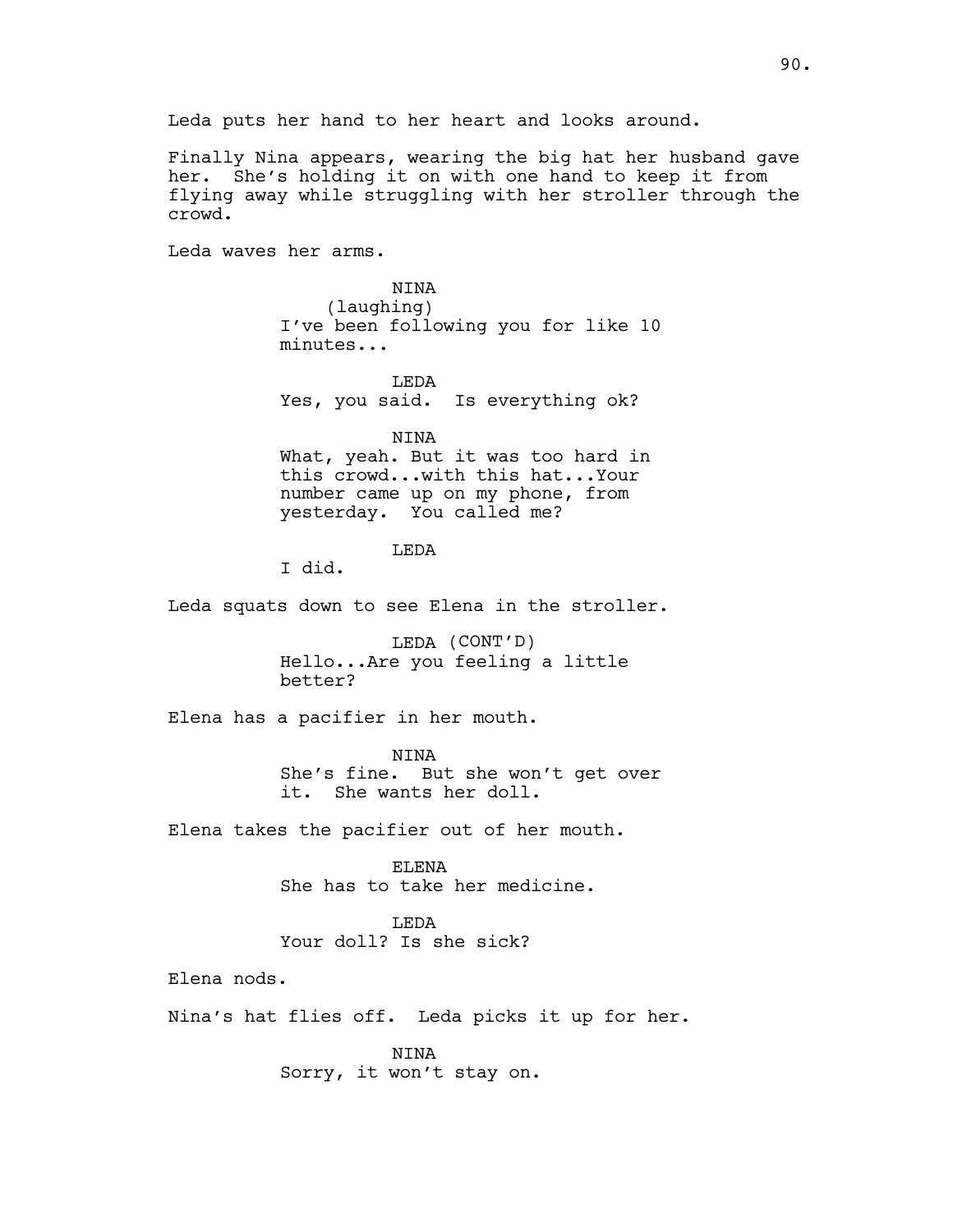LEDA

Oh, wait.

Leda arranges the hat carefully and uses the long, beautiful hat pin she was examining to fix it in Nina's hair.

> LEDA (CONT'D) There you go. My grandmother used to use hat pins. It won't fall off.

VENDOR (in halting English) That's 55 Euro. It is amber, for real.

NINA

I got it.

## LEDA

(paying him) No, no. It's a gift. But disinfect it when you get home. It's very sharp, I remember getting really bad scratches when I was little.

NINA

Thank you...C'mon baby, let's put the pacifier away. We don't want to make a bad impression on Leda.

Elena refuses. Nina gives up.

LEDA

Fuck it.

They start to walk out of the crowd.

NINA

She's been...ever since the doll was stolen...she's been like actually driving me crazy. There's something wrong with her. She won't sleep unless I'm in her bed with her...and the binky, it's like...I'm...I'm really tired. Like scary tired.

LEDA

I remember, yeah.

Suddenly Nina laughs.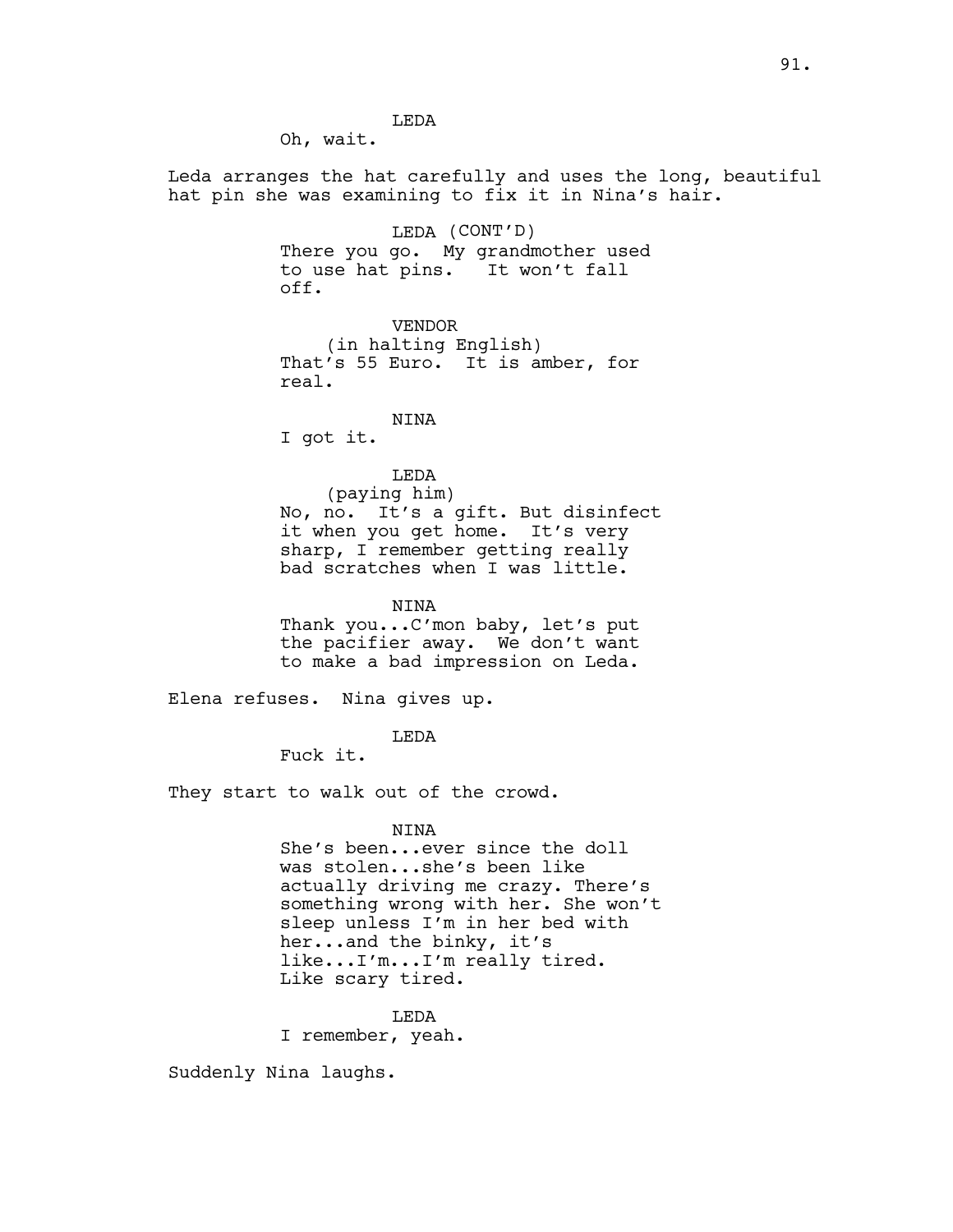NINA I know you saw me and Will...I don't want you to think badly about me.

LEDA I don't think badly about anyone.

NINA

Yes! See I KNOW that. As soon as I saw you I thought...I wish I could be like that lady.

Leda smiles.

NINA (CONT'D) You're...I don't know how to explain it. It's all over you.

LEDA

Thank you.

They walk a little.

NINA It doesn't mean anything...what you saw.

LEDA Oh really?

NINA Yeah, it doesn't! I don't let it go anywhere. I just want...He wants me so bad, you know. I'm just letting it go for a little while...I want to.

A pause. They walk. Elena has fallen asleep. Nina takes the pacifier out of her daughter's mouth and wraps it in a Kleenex.

> NINA (CONT'D) But I'm happy with Elena, I'm happy with everything. It's just...I met my husband really young so...He's fucking crazy about me. And Elena. He says my breasts are exactly the size of his hand.

> LEDA What would he do if he saw you with Will?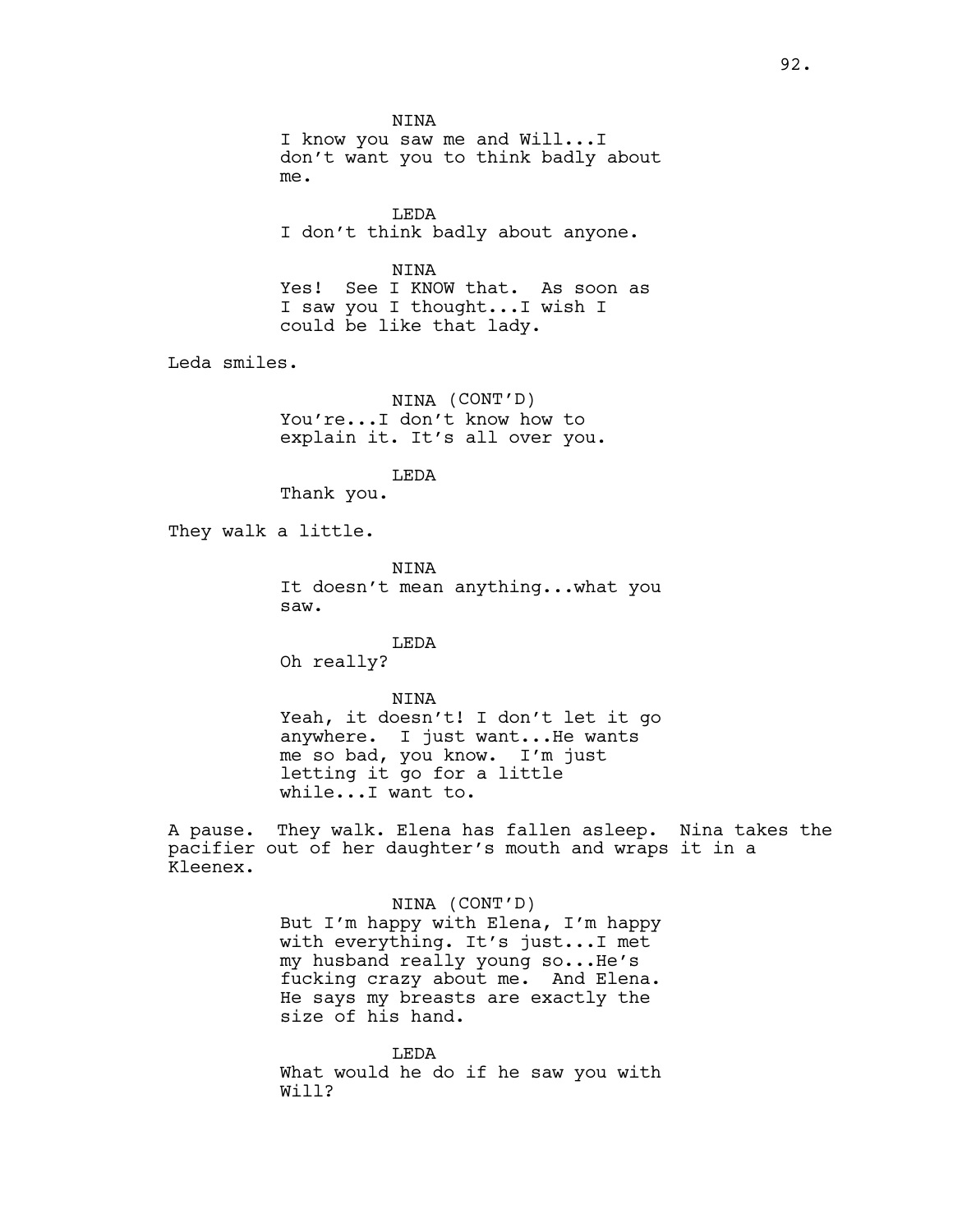NINA Oh, he'd cut my throat.

A pause. It's not clear if she's joking.

NINA (CONT'D) It's just me really. I'm like..If I find whoever is making my child suffer...

A pause.

LEDA What will you do?

**NTNA** I know what I'll do.

Leda lightly touches Nina's arm.

LEDA

It's ok.

NINA What do you mean?

LEDA I mean...you're not gonna go to hell.

Leda smiles. Nina does too. A beat.

NINA

Yeah. I just wanted to talk to you. When I see you at the beach I just want to sit under your umbrella and talk to you all day...I don't know if you'd be bored. Will told me you're a professor...

LEDA What do you do?

Nina laughs again.

LEDA (CONT'D) You don't work?

NINA My husband works.

LEDA What does he do?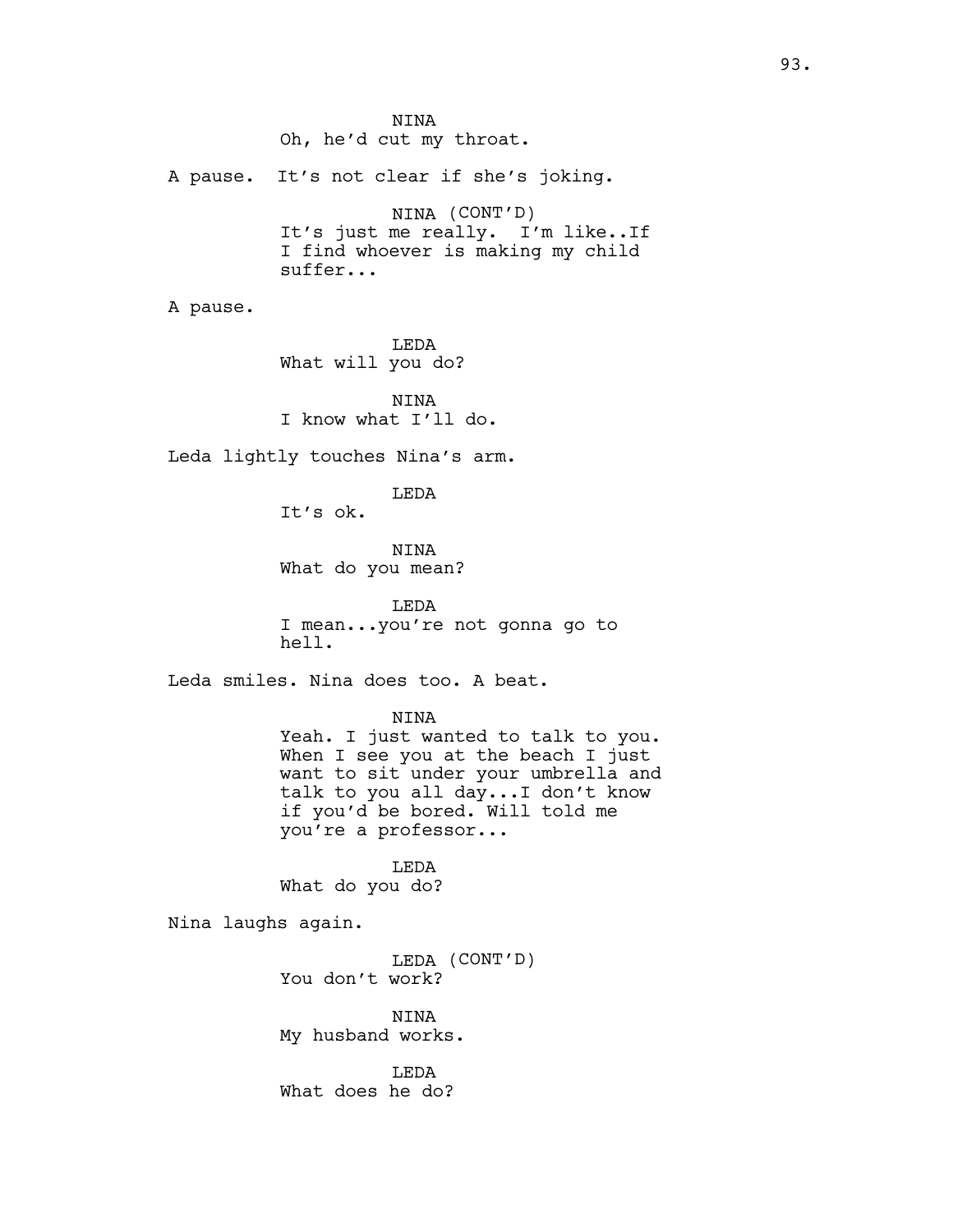Nina shrugs, annoyed.

NINA

I don't want to talk about him. I have like 5 more minutes till Callie finishes shopping.

LEDA

She doesn't want you to talk to me?

NINA

Who gives a fuck. She doesn't want me to do anything. Can I ask you a question?

LEDA

Sure.

A pause.

NINA What happened in the toy store?...You were talking about your daughters...and something happened. Do you know what I'm talking about?

A pause.

LEDA

Yes.

A pause.

LEDA (CONT'D)

I left.

NINA

Oh.

LEDA When the oldest was six and the youngest was four.

NINA What do you mean?

LEDA I left...I abandoned them. I didn't see them for three years.

A pause. Nina studies Leda.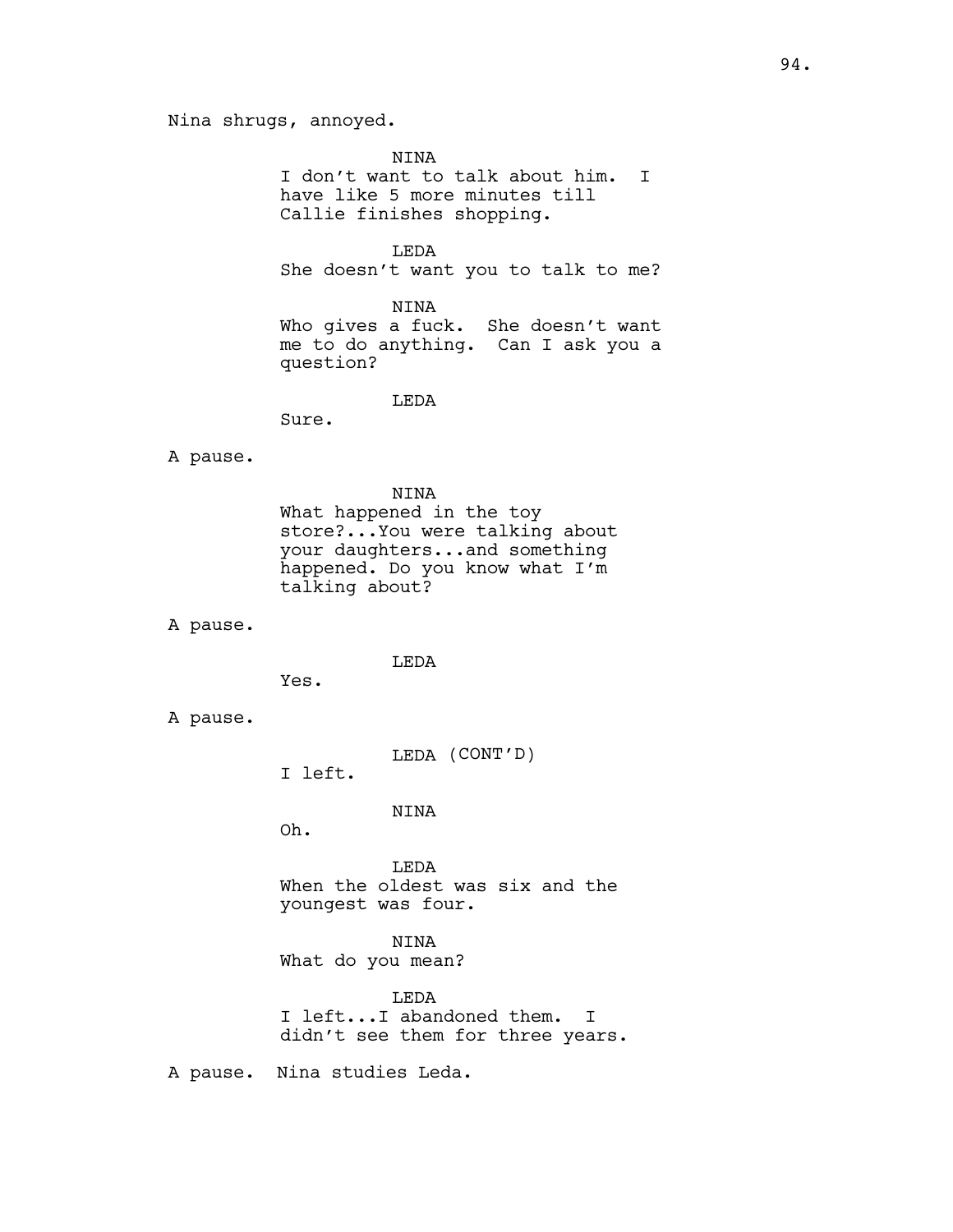NINA You didn't see your daughters for three years?

LEDA

Right.

NINA Who took care of them?

LEDA Their father, my mom...After that I took them back.

Nina considers this.

A pause.

NINA What did it feel like...without them?

LEDA What did it feel like? It felt amazing...Like I had been trying not to explode, and then I exploded.

NINA That doesn't sound amazing.

#### LEDA

Okay.

A pause.

LEDA (CONT'D) (looking over Nina's shoulder.) Your husband and Callie are here.

#### NINA

My husband?

Nina turns to see Toni and Callie standing at the entrance to the market, a hundred feet away.

> NINA (CONT'D) What the fuck is he doing here? He was supposed to come back tomorrow. Fuck...I have to go.

She quickly kisses Leda on the lips.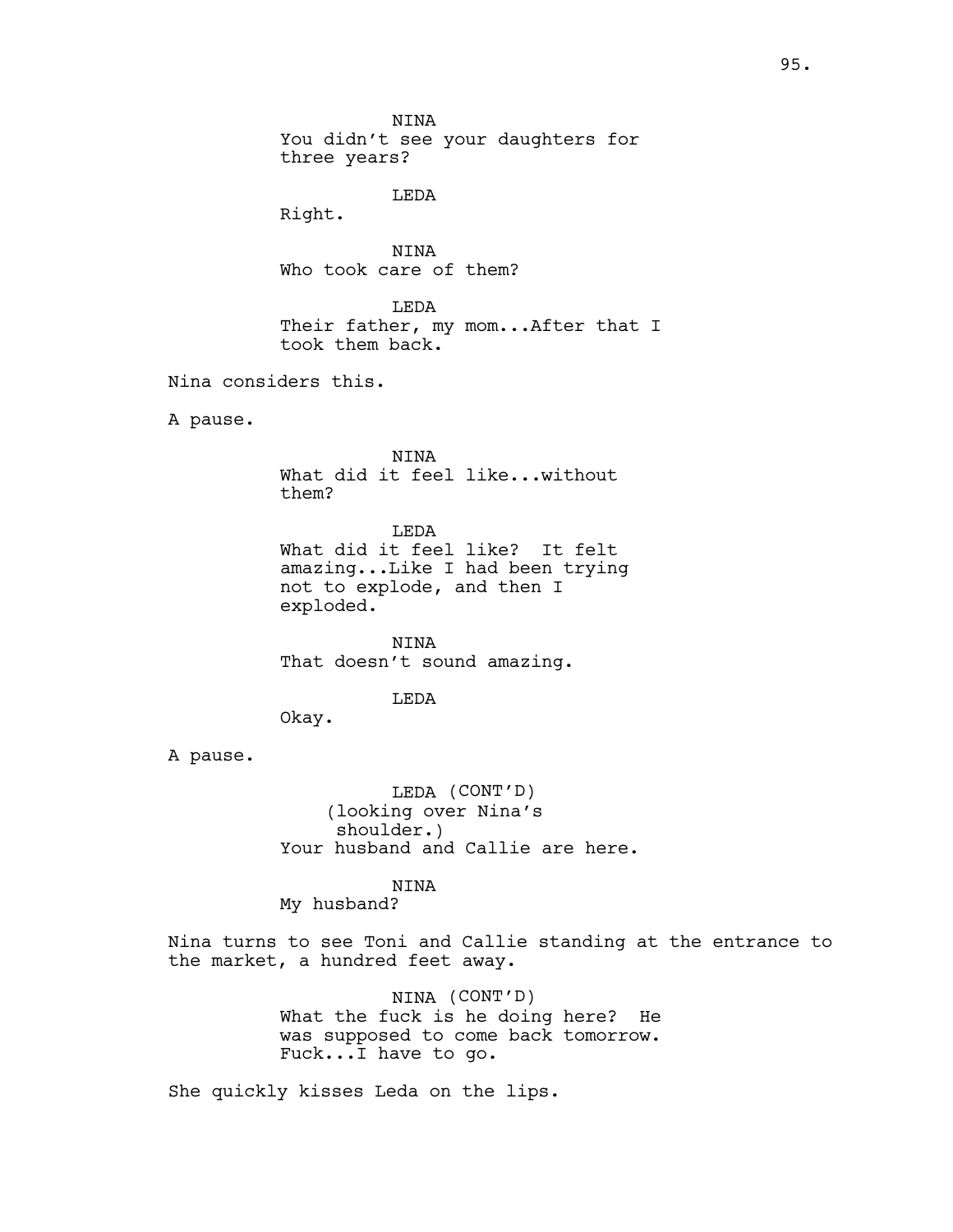NINA (CONT'D) Can I call you?

LEDA

Yes.

Leda watches Nina hurry off to her family, link arms with her husband, kiss him, laugh.

# 117 INT. SEASIDE APARTMENT, BATHROOM - DAY 117

Leda holds the doll in the sink, face down. She pushes on its back; a stream of dark, slimy liquid mixed with sand sprays out her mouth and down the drain.

Leda shakes the doll, there's still liquid inside, but there's something keeping it from coming out.

Leda examines the doll's mouth; she squeezes: a soft, reddish engorgement.

She puts the doll down and goes to the medicine cabinet for some tweezers. Her face in the mirror...

CUT TO:

## 118 INT. YOUNG LEDA'S APARTMENT, LIVING ROOM/ KITCHEN - DAY 118

MEMORY:

Joe opens the door for Young Leda. Martha and Bianca hide behind him.

A quiet moment.

YOUNG LEDA (to the girls) Hi, guys.

Martha looks out a little from behind Joe's legs.

JOE

Hi Leda.

YOUNG LEDA

Hi.

He kisses her cheek.

MARTHA Are you home now Mommy?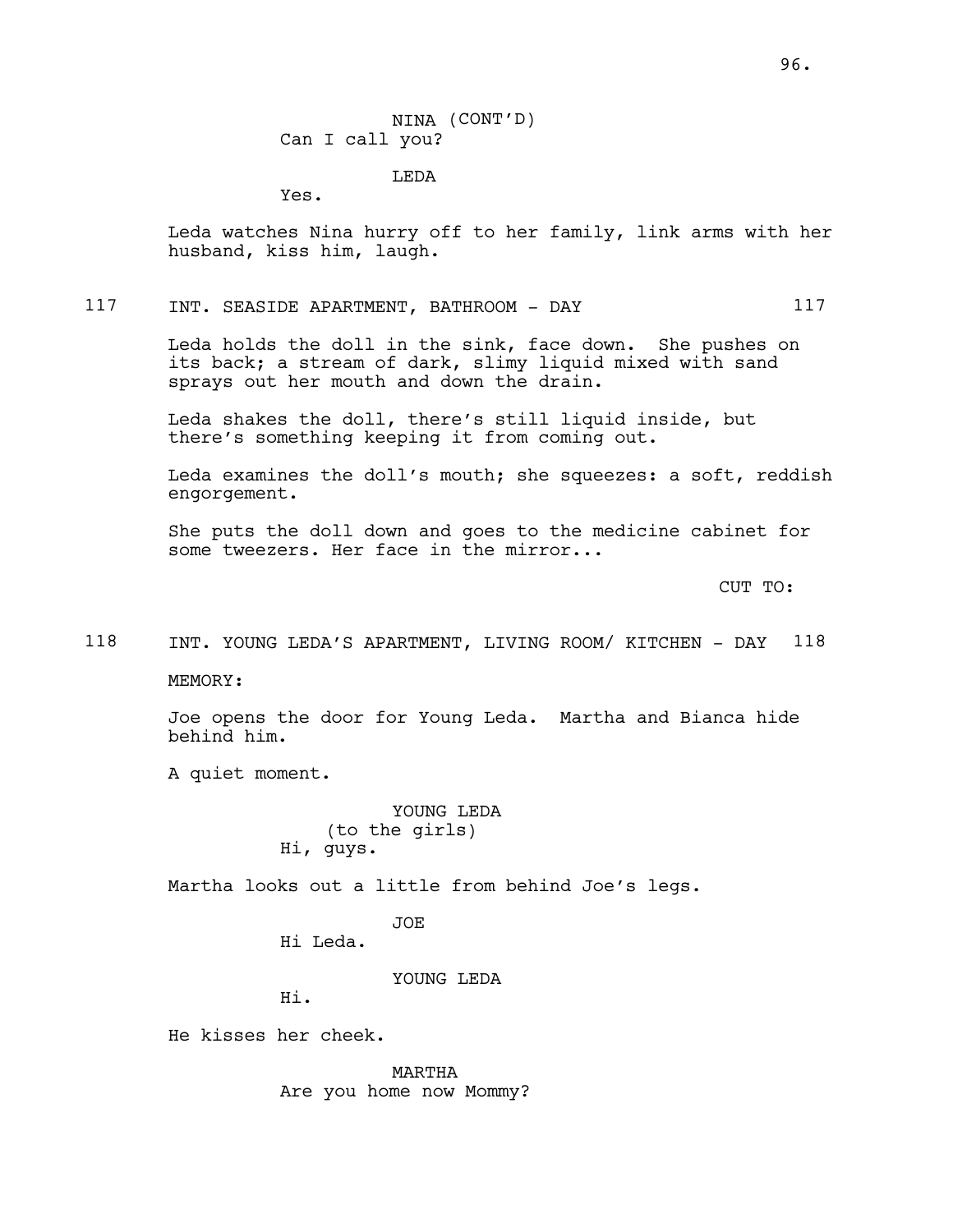MARTHA After dinner, can you wash my hair?

A pause.

YOUNG LEDA I can't stay for dinner tonight, baby. I have to get on an airplane.

A pause.

#### MARTHA

Ok.

Young Leda leans down to the girls. Bianca looks away.

YOUNG LEDA I brought you a present. Fancy dresses!

119 INT. YOUNG LEDA'S APARTMENT/BIANCA AND MARTHA'S ROOM- DAY 119

Young Leda helps Martha into an exquisite, starched, pearlbuttoned little girl's dress. Bianca puts her own dress on. The girls are small and tender.

> MARTHA (trying to please her mother) Oh pretty!

Bianca struggles with some buttons in the back.

YOUNG LEDA Bianca, can I help you with the buttons in the back?

## **BTANCA**

No.

Joe comes to the door.

JOE Leda. Can I talk to you?

A pause.

YOUNG LEDA

Sure.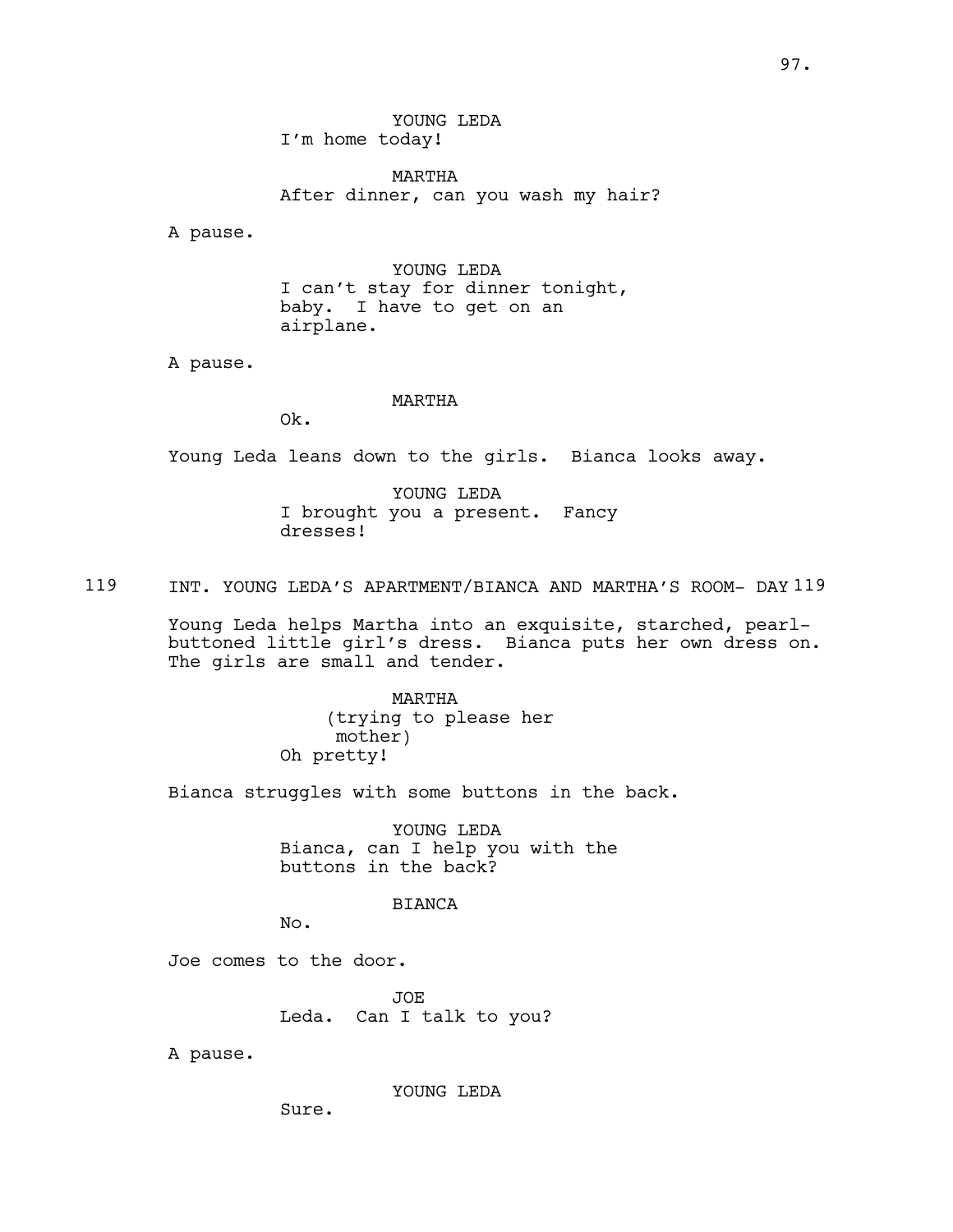She gets up to go to him.

120 INT. YOUNG LEDA'S APARTMENT, BEDROOM - DAY 120

Young Leda and Joe are midway through this conversation. Joe is weeping. They are both trying to whisper so the kids don't hear.

> JOE Please please don't do this.

YOUNG LEDA Please, Joe...

JOE Do you need me on my knees?? Do you need me to cut my fucking balls off?

He drops to his knees, ironic, angry.

JOE (CONT'D) Leda??...You've got your professor's cock in your mouth? You can't even answer me?

YOUNG LEDA Fuck you. This has nothing to do with that.

JOE

Fuck me??

YOUNG LEDA I left him. That isn't why.

JOE Oh good. Leave Everybody! Queen of the fucking world! You think I'm an asshole?

Still on his knees, he wraps his arms around her legs.

JOE (CONT'D) Oh Leda. Leda baby....They're just little girls. How am I supposed to do this? I love you. Oh I love your ass.

He buries his face in her belly. He puts his hands on her ass, up her skirt.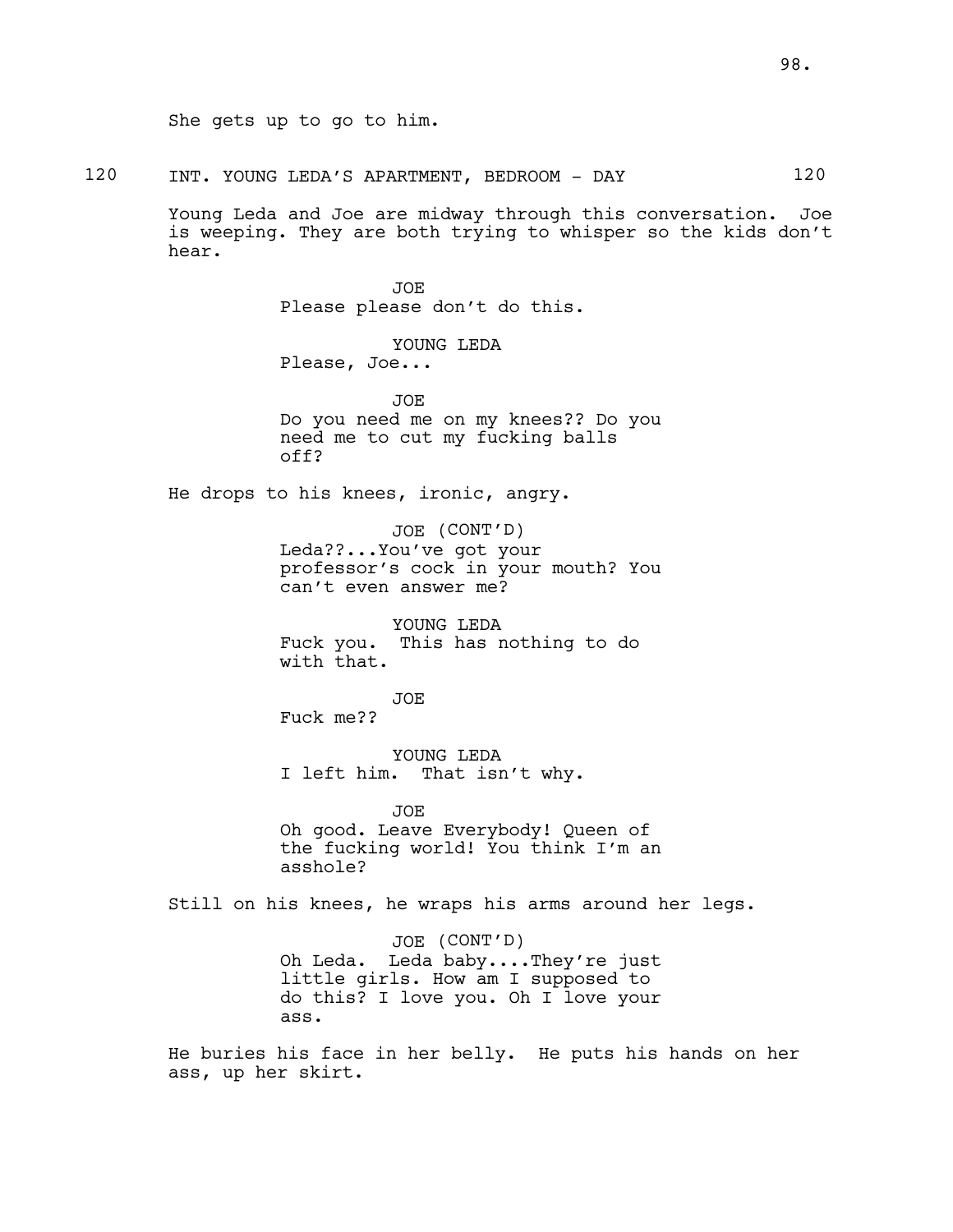99.

YOUNG LEDA I can't...Joe. I'm dizzy...

She separates herself from him. She is very still and stoic. It infuriates him.

> JOE I'm gonna take them to your mom's. I can't handle this.

Suddenly she's not whispering anymore.

YOUNG LEDA

NO.

JOE

Yes.

YOUNG LEDA

YOU'RE THREATENING ME. Please don't do that. THAT IS REVENGE. Or laziness. They will sink into that black shit hole, all the shit I came from. I DO think you're an asshole. My mother didn't finish HIGH SCHOOL!

JOE And so what she's not a human being??

She storms out of the room and into the kitchen.

121 INT. YOUNG LEDA'S APARTMENT, KITCHEN - DAY 121

Young Leda closes the kitchen door and pours herself a glass of water, upset.

A timid knock at the door.

YOUNG LEDA

Yes...

The girls come in, in their new dresses, not quite buttoned up. Martha first, then Bianca. Bianca closes the door.

> MARTHA (to Young Leda) Mama, can you... (to Bianca) I forgot.

Martha looks to her sister. Bianca whispers in her ear.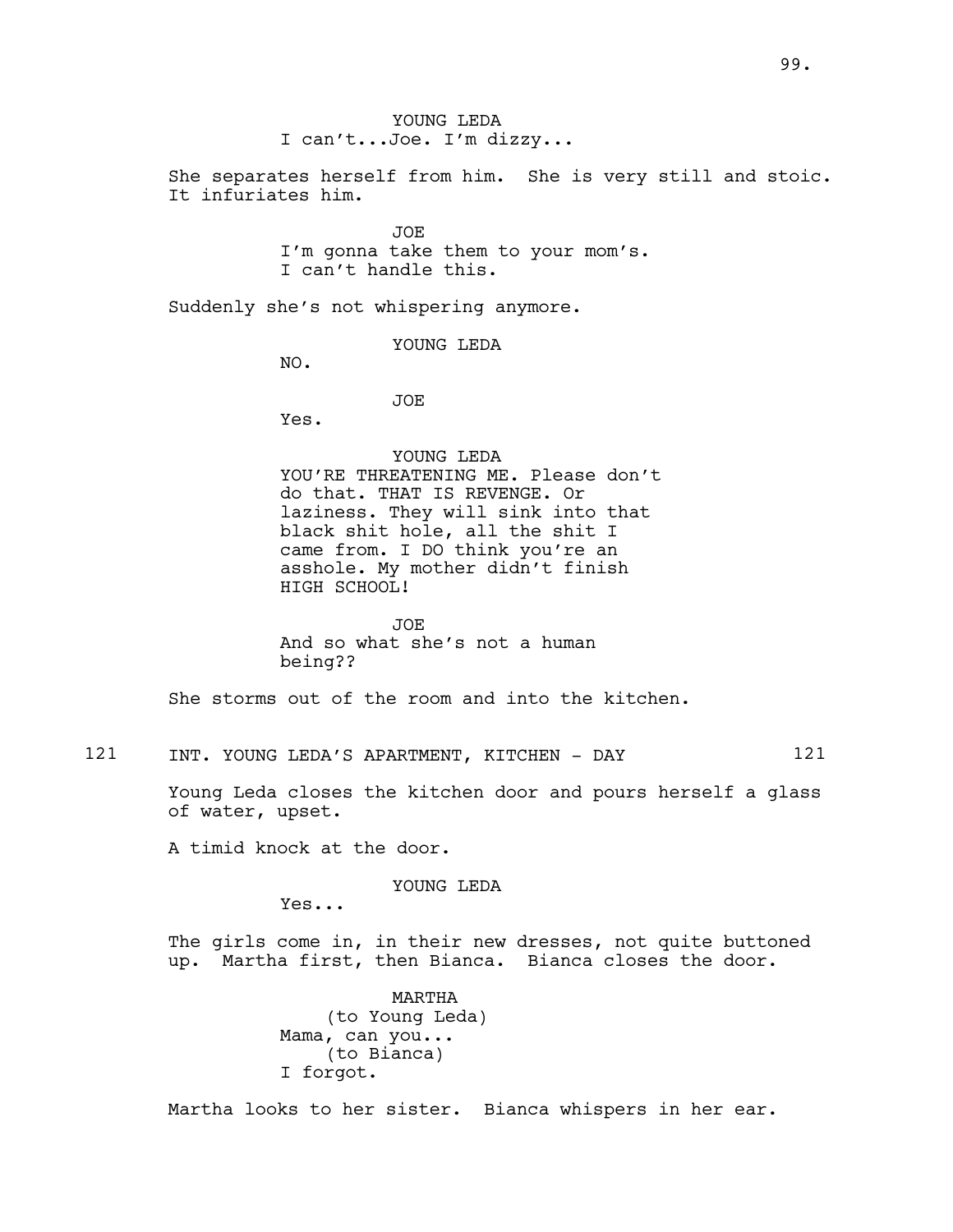MARTHA (CONT'D) (to Bianca, whispered) You say.

BIANCA Will you make a snake for us?

YOUNG LEDA

What?

MARTHA Will you make a snake for us, mama?

Young Leda understands. She gets an orange and a knife.

She sits at the table, the girls across from her. SHE PEELS THE ORANGE IN ONE LONG PIECE, LIKE A SNAKE.

Then she gets up and walks out the door.

CUT BACK TO:

122 INT. SEASIDE APARTMENT, BATHROOM - DAY 122

Leda comes back to the doll, tweezers in hand. She uses the tweezers to pull the doll's lips apart.

The reddish engorgement seems to move. Something starts sliding out of the doll's mouth.

Leda, scared, drops the doll.

A LONG WORM slides out of its mouth.

Leda watches as it slithers down the doll's body.

123 EXT. BEACH - DAY 123

It's the crowded weekend scene at the beach. Loud, bright.

Leda watches, all her books spread around her.

Elena is screaming that she wants to go in the water. Nina is frustrated. She meets eyes with Leda.

> CALLIE I'll take her.

NINA Will you lay off?? Fuck. I'm going.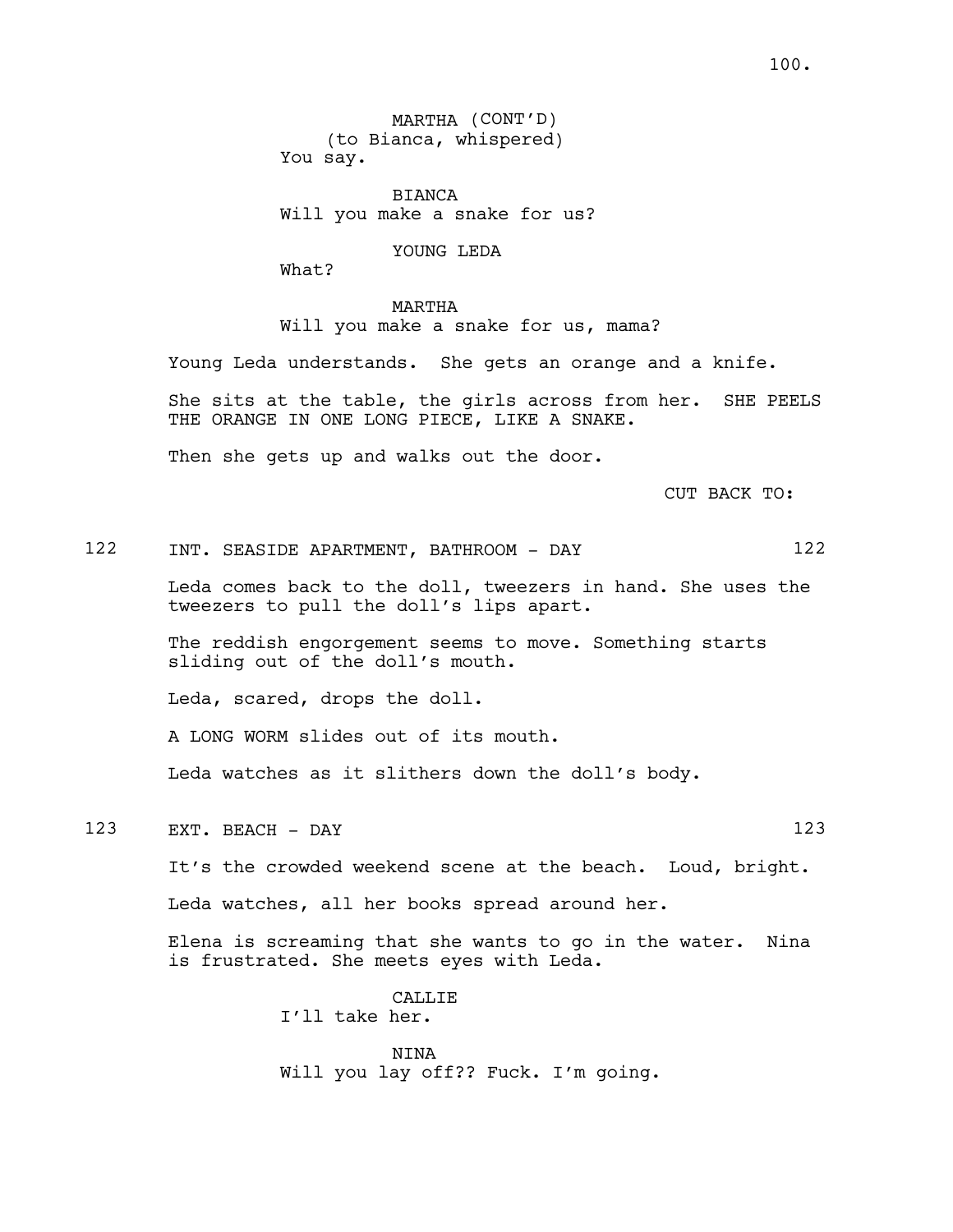Leda starts to gather her things.

One of the rough boys from the movie theater runs up to her, startles her from behind.

> ROUGH BOY (smiling) Do you need a hand with your bags?

#### LEDA

What?

ROUGH BOY Do you need a hand? My aunt asked me to ask you.

Leda looks over at Callie who is looking at her, but looks away.

#### LEDA

No. Thank you.

124 EXT. PINEWOOD PATH - DAY 124

Leda walks through the deserted pinewood path.

She hears A SCUFFLING SOUND BEHIND HER, and turns to look, scared.

She starts to walk faster. The noises get louder, the cicadas, the far off voices, maybe even footsteps? She's sweating.

LEDA STARTS TO RUN, as fast as she can through the pinewood.

## 125 INT. SEASIDE APARTMENT, LIVING ROOM - AFTERNOON 125

Leda sleeps deeply on the sofa, head back, mouth open, snoring. She's still in her wet bathing suit, and holding the doll.

## 126 EXT. SEASIDE TOWN, BOARDWALK DANCE PARTY - NIGHT 126

Leda walks, eating an overfilled Greek sandwich. She's enjoying it, sauce seeping out; it's dripping and she licks her lips and fingers.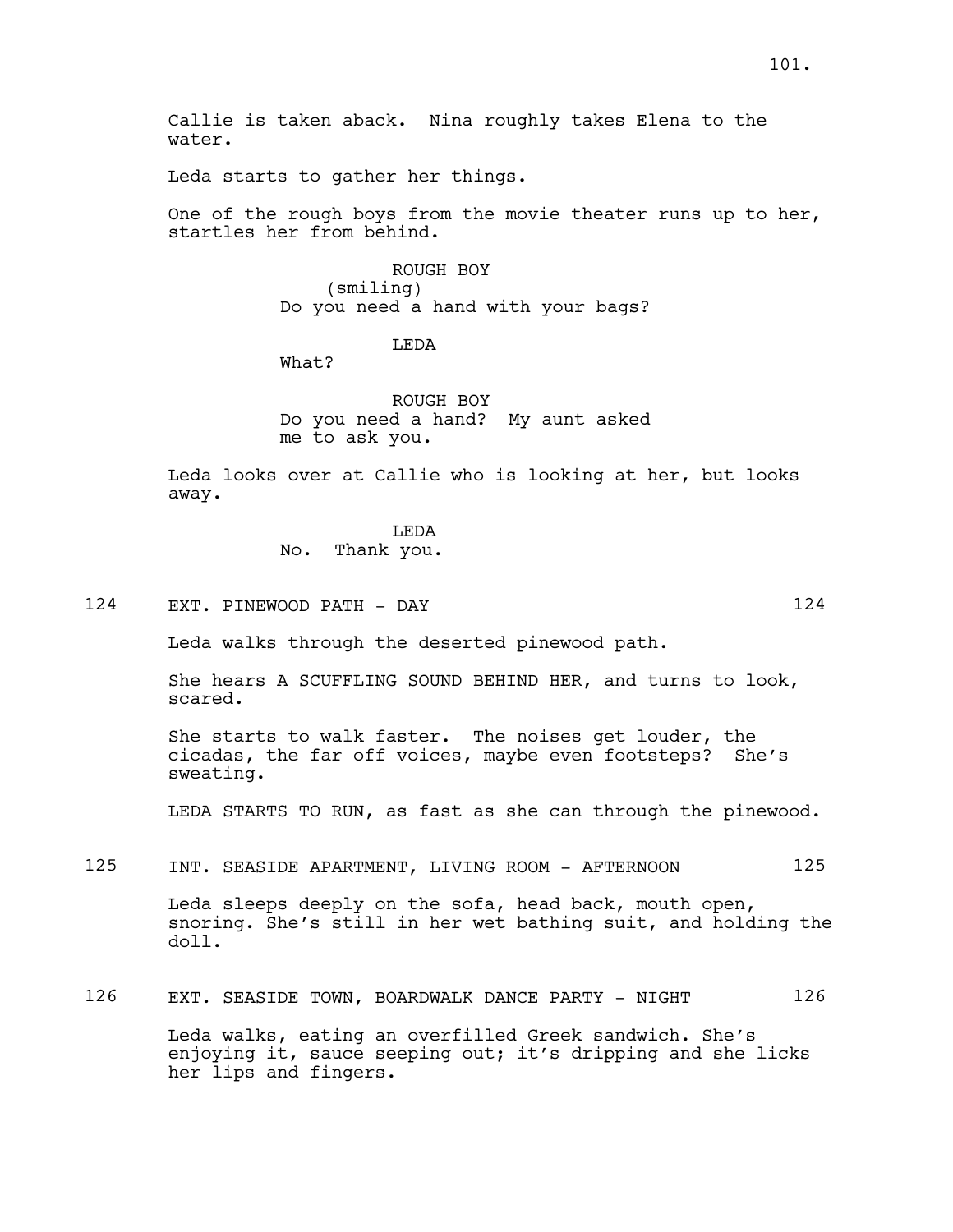## YOUNG CHILD'S VOICE

Mama!

Leda turns out of habit, thinking she's being called.

She turns to see a little girl and her mother waiting in line for a clown, knotting long colored balloons into animal forms.

It's not her child of course.

She continues on...

127 EXT SEASIDE TOWN, BOARDWALK DANCE PARTY - NIGHT 127

Leda sees a small crowd gathered on the boardwalk.

A dance floor has been laid; there are a few couples dancing to a rock n roll cover band. Among them is Lyle; he has serious dancing style. Leda watches.

128 EXT SEASIDE TOWN, BOARDWALK DANCE PARTY - NIGHT 128

LATER

The crowd has multiplied, now many more people are dancing: grandmothers and their grandsons, a father with his 10 year old, old women with old women, children, locals, tourists.

Lyle emerges from the crowd, sweating, happy, bright.

LYLE (offering his hand to dance) What do you say?

LEDA No. Thank you.

LYLE Oh, say yes.

Leda looks at him.

LEDA

Ok, yes.

LYLE Here, leave your purse with Kyra Nitsa.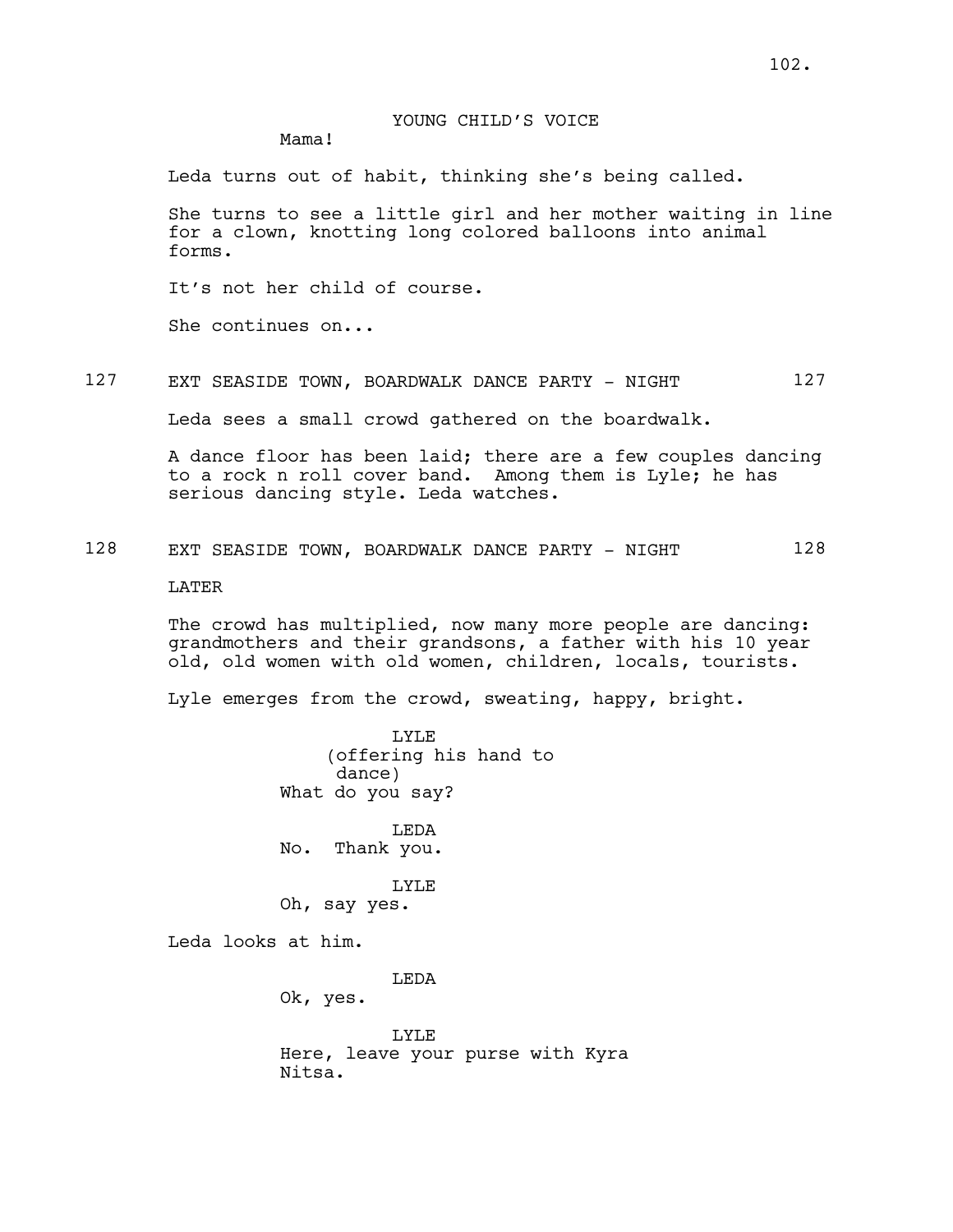He hands Leda's big beach bag to an old lady standing by; she smiles.

Leda and Lyle dance.

129 EXT. SEASIDE TOWN, BOARDWALK DANCE PARTY - NIGHT 129

LATER

Lyle and Leda are still dancing, sweaty, deep into conversation.

> LYLE The full moon in September, Jesus!...

Leda laughs, spinning.

LYLE (CONT'D) And the mussels! They're flourishing!

The cover band starts playing Bon Jovi's LIVIN' ON A PRAYER.

LEDA Oh shit. I love this song.

She starts to really dance. Wild, sexy, strange. Singing along to the music; she knows all the words.

> LEDA (CONT'D) (really singing along) Tommy used to work on the docks, union's been on strike. He's down on his luck, it's tough, so tough...

SHE'S WILDER THAN ANYONE THERE. People start to notice.

NINA AND HER HUSBAND TONI AND CALLIE AND ELENA (WITH A MASSIVE ROLL OF COTTON CANDY) ALONG WITH THE ROUGH BOYS AND THE REST OF THEIR FAMILY APPEAR AT THE EDGE OF THE DANCE FLOOR.

Lyle notices them. He looks embarrassed. He stops dancing.

LYLE Excuse me. Thank you. (motioning to Nina's family) You should go home.

Is he warning her?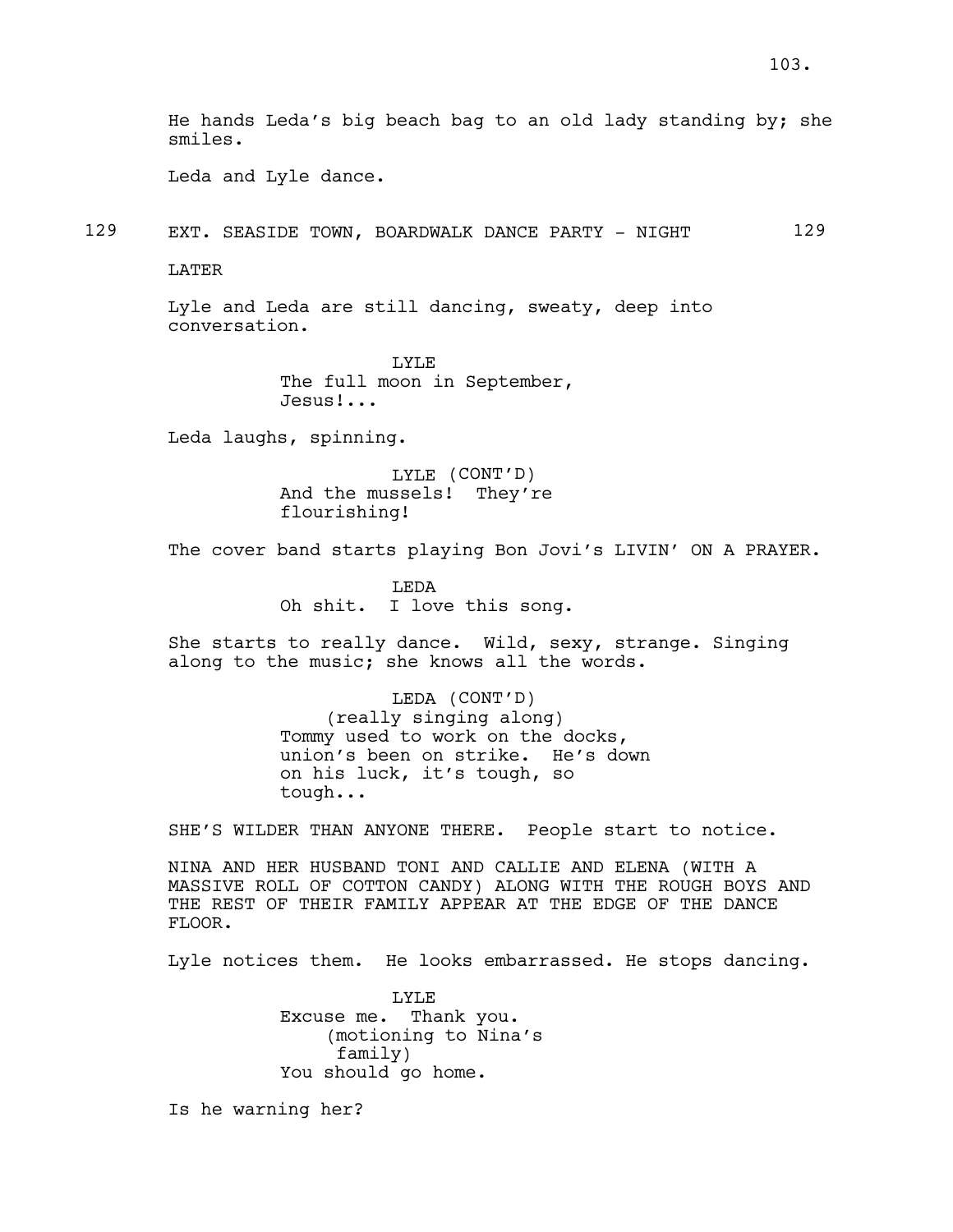Then he moves off to greet Nina's family, in particular her husband. Leda is left alone on the dance floor.

It feels to Leda like Toni and Lyle are talking about her, gesturing towards her.

She turns to leave.

130 EXT. SEASIDE APARTMENT - NIGHT 130

Leda finds Will waiting in front of her door in the dark, looking at his phone.

She jumps, a little spooked.

LEDA

Will.

WILL

Hi.

LEDA Is everything ok?

WILL

Yeah.

A pause.

WILL (CONT'D) (oddly formal) It's beautiful, the gift you gave Nina...She was really grateful for your kindness.

LEDA

Okay.

WILL I have something to ask you.

LEDA

What?

WILL Do you mind if I come up?

A pause.

LEDA I do actually.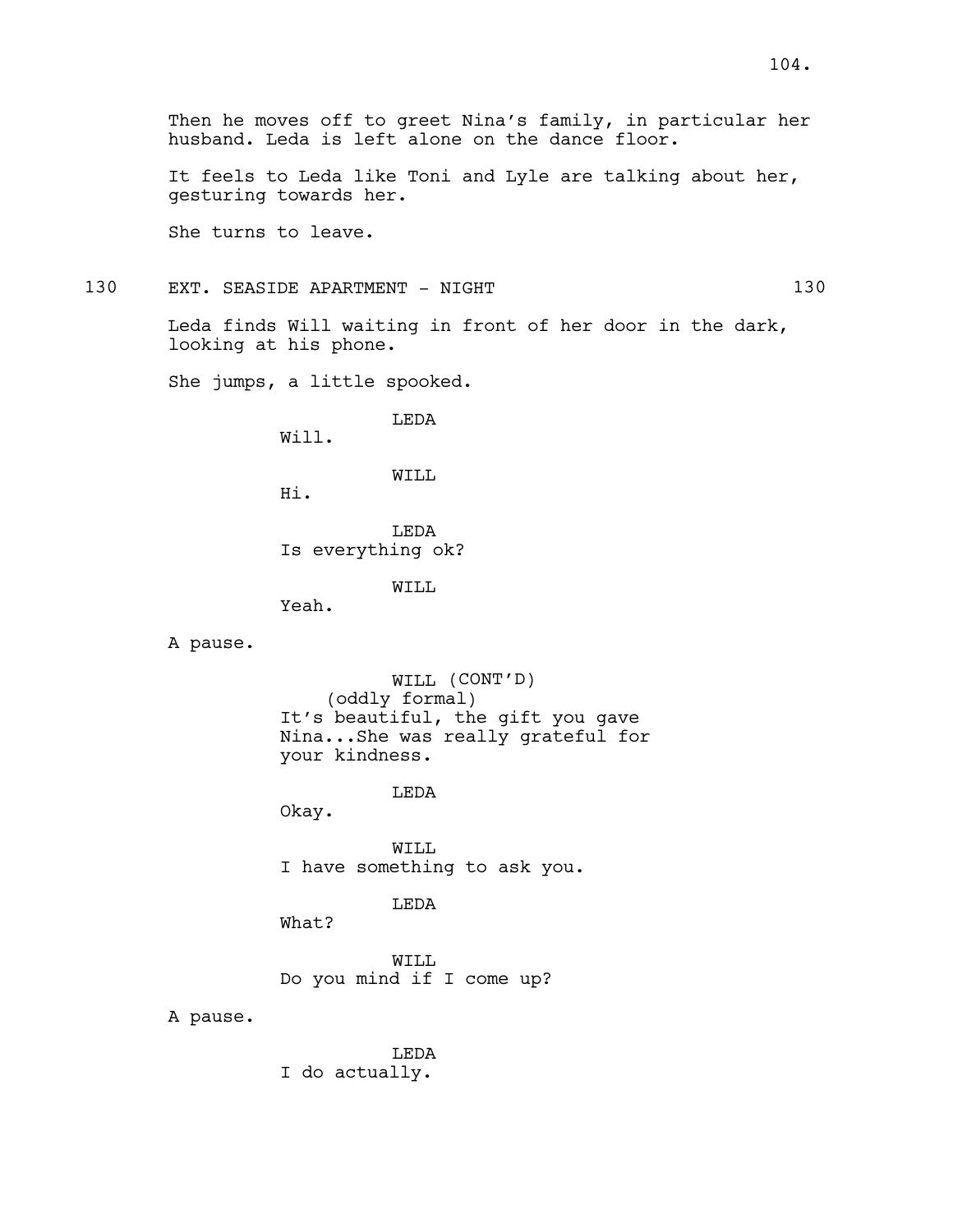WILL (looking at the wall behind her) Nina wants to know if you would be willing to lend us your place for a few hours.

A long pause.

LEDA Tell Nina I'd like to talk to her.

WILL

When?

LEDA Whenever she wants.

WILL Her husband leaves Sunday night, before that it's impossible.

Leda laughs at his intensity.

LEDA Monday is fine.

A pause.

WILL Are you angry?

LEDA

No.

WILL You seem angry.

LEDA Will, the caretaker of my apartment knows Nina. He has business with her husband.

WILL Lyle? He doesn't count. 20 Euros and he won't say anything.

She looks at Will carefully.

LEDA Why did you ask this of me?? In particular?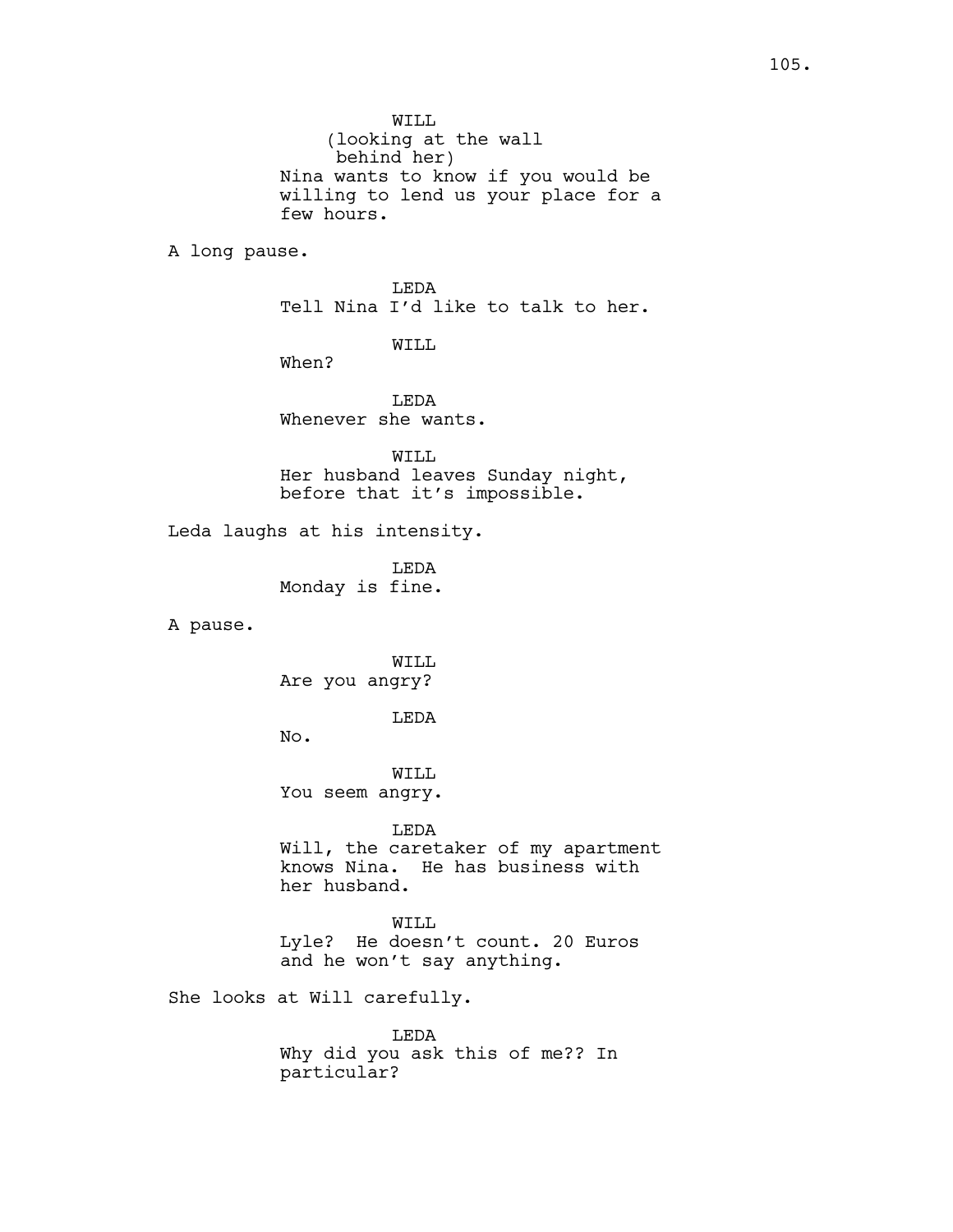#### WTT.T. Nina asked me to.

# 131 INT. SEASIDE APARTMENT, BEDROOM - NIGHT 131

Leda lies in bed in the dark, TV on, books around her. The doll leans against the pillow next to hers.

Leda flips through her cell phone, scrolling through her phone contacts. She lingers on BIANCA'S number and MARTHA'S, thinking about calling them.

Suddenly the BUZZER SOUNDS. IT'S UNNATURALLY LOUD. Leda jumps.

She goes to the door and pushes the intercom.

LEDA

Hello?

Nothing.

LEDA (CONT'D)

Hello??

She goes back to her bedroom and quickly turns out the light. She peeks out the window.

There's no one there.

The beam from the lighthouse floods the room with light.

132 EXT. SEASIDE APARTMENT, TERRACE - AFTERNOON 132

Leda, in a bikini, lies in the sun on a lounge chair on her small balcony, hair wet, reading.

THE BUZZER SOUNDS. It's very loud; Leda jumps.

She wraps a towel around her waist and goes to the door.

133 INT. SEASIDE APARTMENT, HALLWAY/ LIVING ROOM - AFTERNOON 133 Leda goes to the front door and presses the intercom.

> **T.EDA** (into the intercom) Yes?

NINA It's Nina.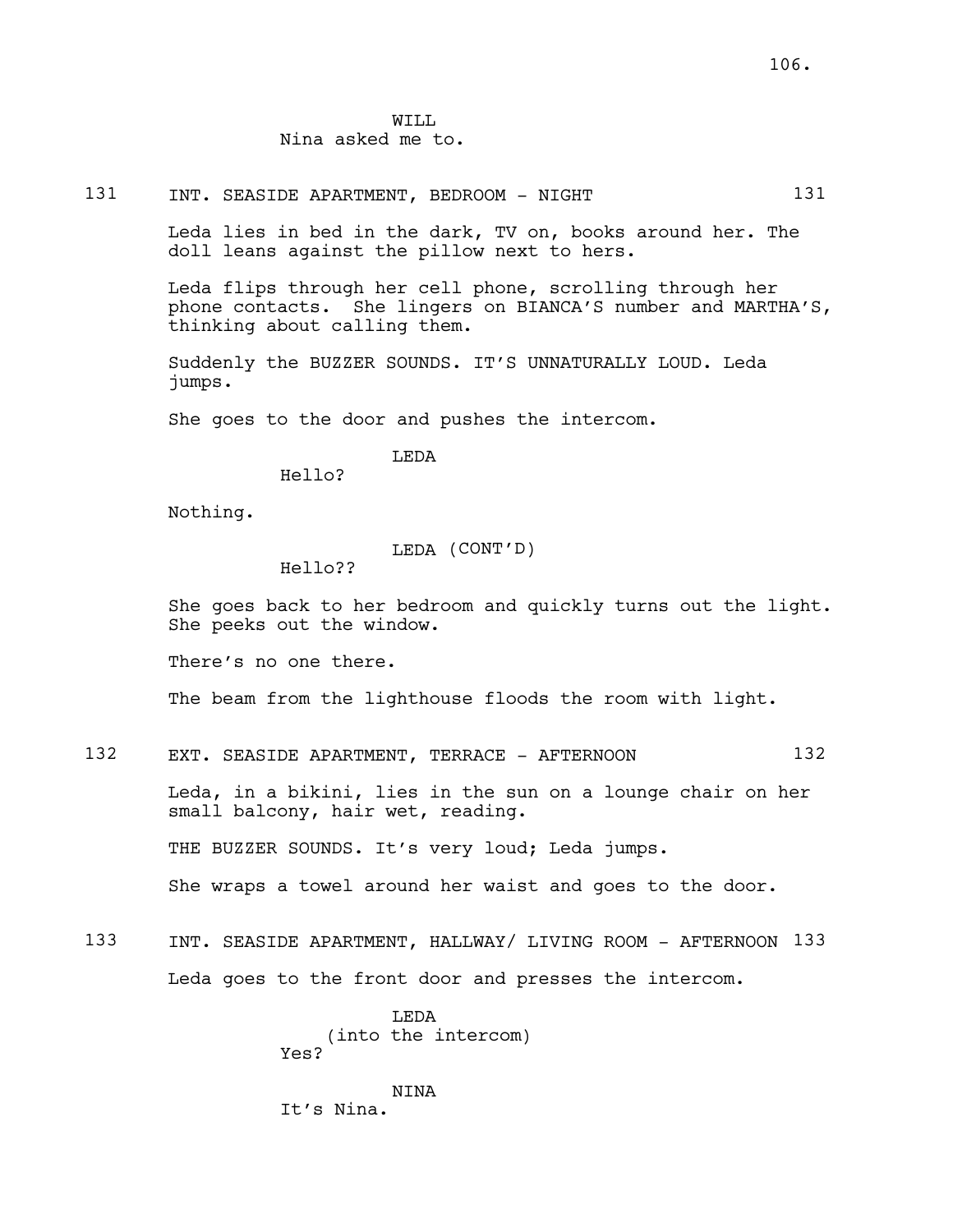A beat.

Leda buzzes her in.

Leda opens the door to Nina. She's wearing her new hat and hat pin, she's out of breath.

LEDA

Well, hi.

NINA

Hi.

LEDA I thought you were coming Monday.

NINA

No.

LEDA Just give me a minute to get dressed.

NINA No I just have like literally a minute. I told Callie I was going to get nose drops for Elena. She's always in the water...she can't get rid of her cold.

**T.EDA** Sit down for a minute.

Nina does, taking off her hat and placing it carefully on the table next to the hat pin.

> NINA It's lovely here. LEDA Yeah. So...you want the keys? NINA If it's alright with you. LEDA Well, it doesn't really have much to do with me. NINA It doesn't?

A pause.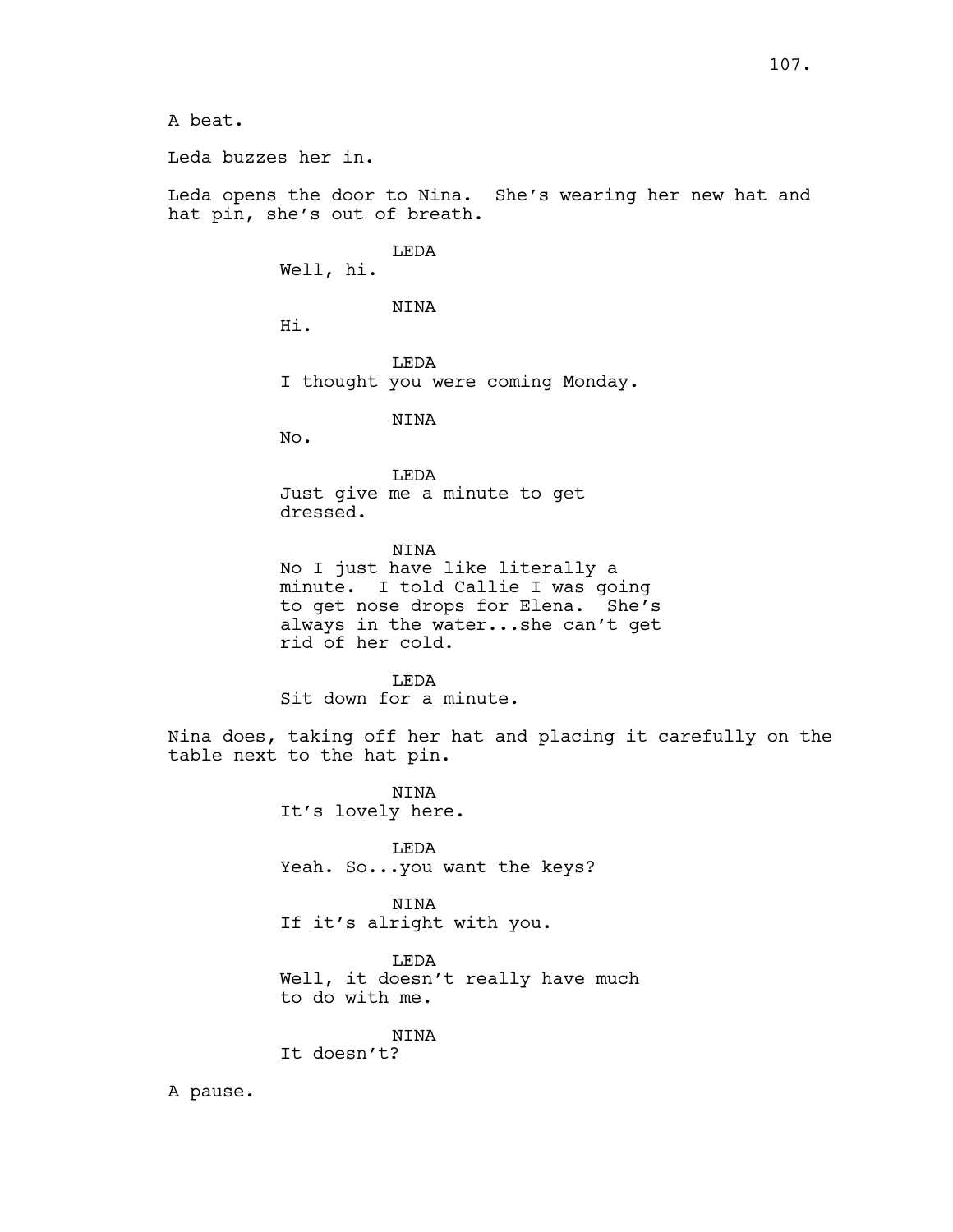LEDA You told me you were happy with your husband. NINA I did? LEDA You told me you were happy with everything. NINA Yeah... LEDA So? NINA I don't know. Leda nods. Leda takes out the keys and puts them on the table next to the hat and hatpin. NINA (CONT'D) What do you think? LEDA I think you should do what you want. Nina looks at her. NINA Where do you live? LEDA Cambridge, near Boston. NINA I'll come see you. LEDA Ok. I'll leave you my address. A pause. NINA Is this gonna pass? LEDA

What?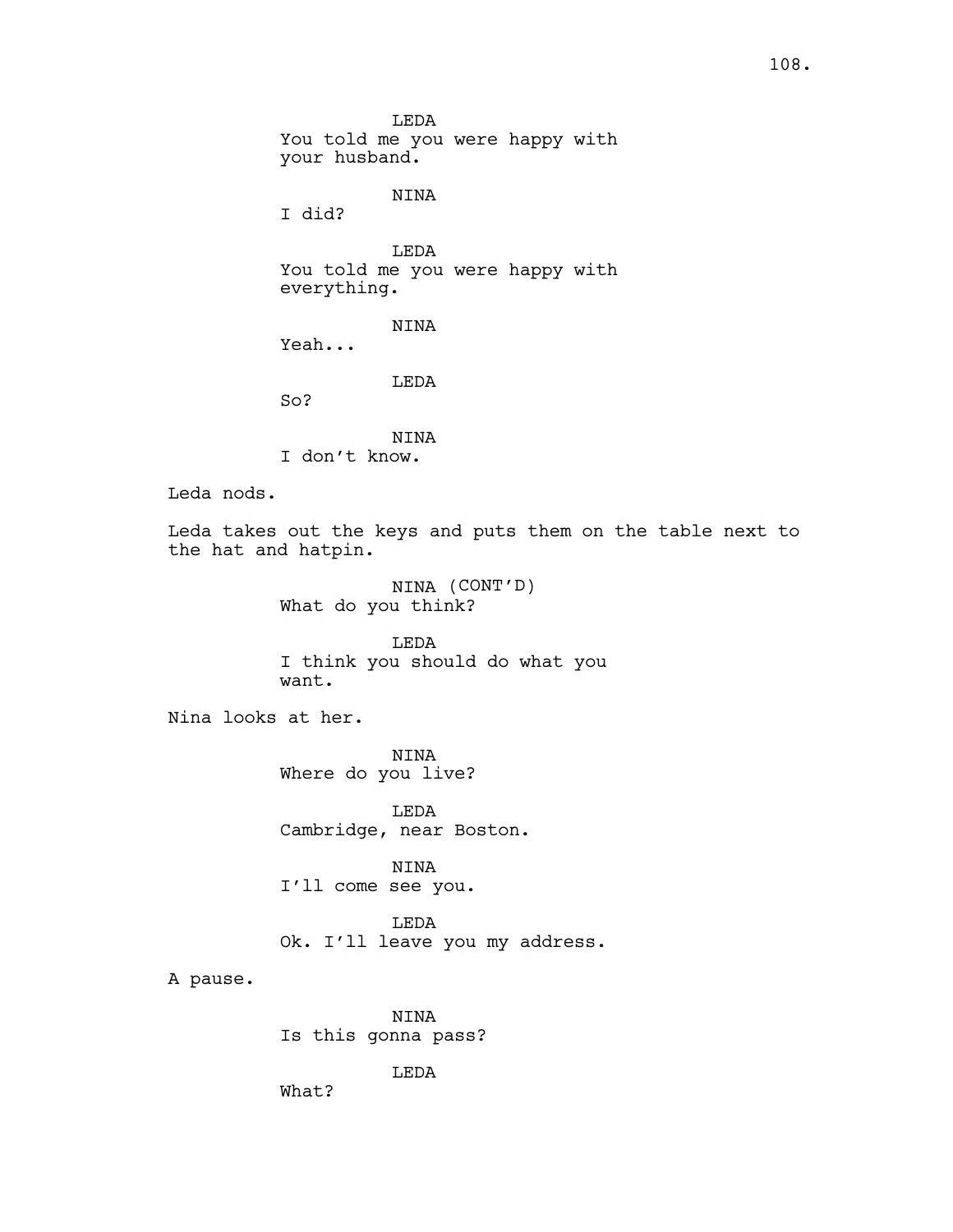**NTNA** I don't know what to call it.

Nina makes a gesture to indicate vertigo and also a feeling of nausea.

> NINA (CONT'D) I have depression or something... But, it passes?

LEDA I thought you were in a hurry.

NINA I am. If it felt amazing...why did you go back? To your daughters?

LEDA

Amazing?

NINA That's what you said...

LEDA It felt like a lot of things.

A pause.

LEDA (CONT'D) No. I don't think it does pass.

A pause.

LEDA (CONT'D) I'm their mother. I went back because I missed them...I'm very selfish.

Nina watches Leda, then she starts to take the keys.

LEDA (CONT'D) Wait, I have to give you something else.

Leda stands up and feels suddenly dizzy. She steadies herself against the wall.

> NINA Are you ok?

LEDA It's just from standing up so quickly.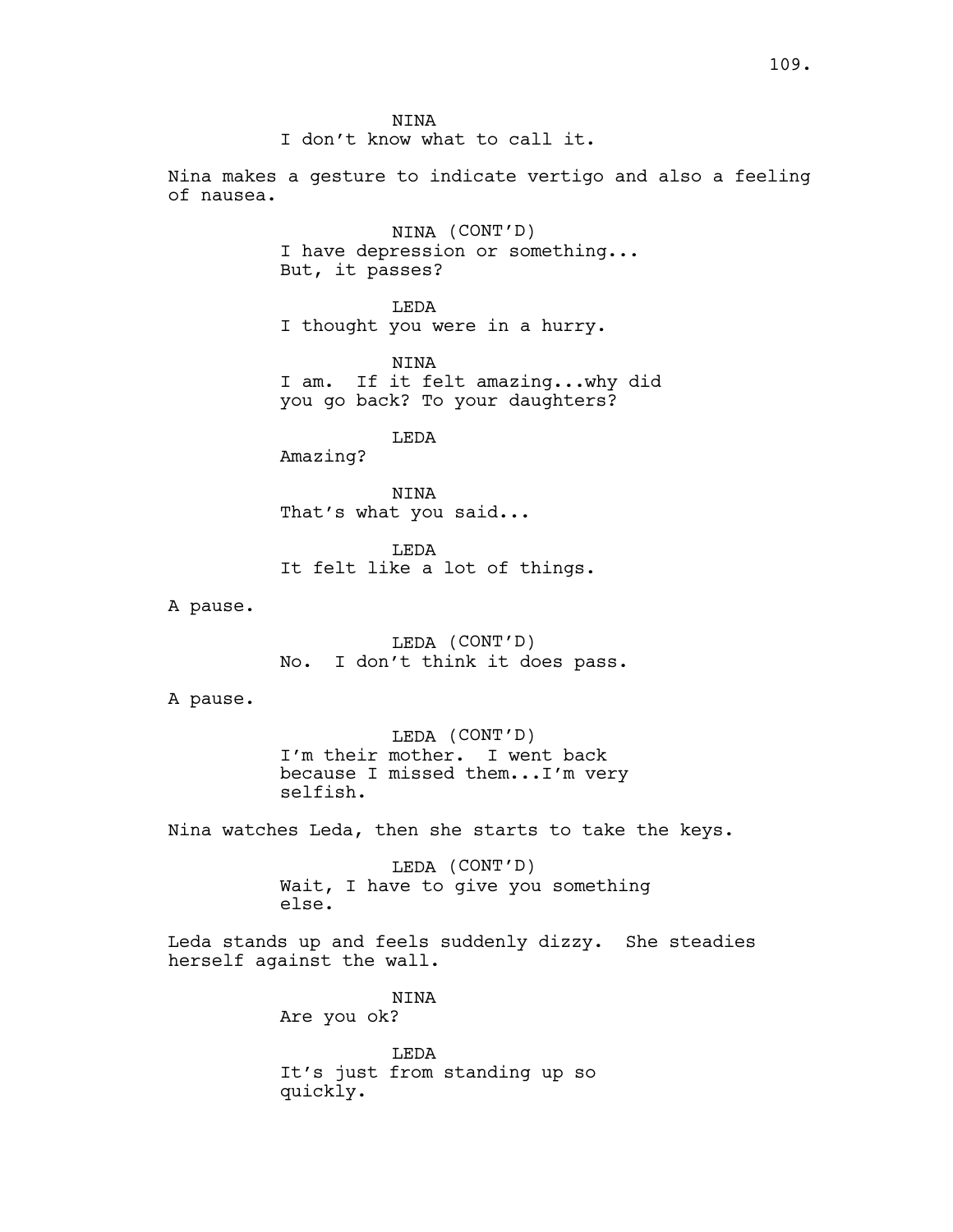Leda goes into the bedroom. Nina waits on the couch. LEDA RETURNS HOLDING THE DOLL. Nina laughs. NINA What's that?...You found her? Where did you find her? LEDA No...I took her. A beat. NINA Why? LEDA I don't know. NINA You don't know? LEDA No... NINA I don't understand...Did you think...the doll wasn't good for us? Nina looks scared. LEDA I was just playing. NINA But, what? playing?...We were all messed up. You saw us... LEDA I'm an unnatural mother. Leda starts to cry. NINA Oh fuck. LEDA I'm sorry. NINA This is...fucked.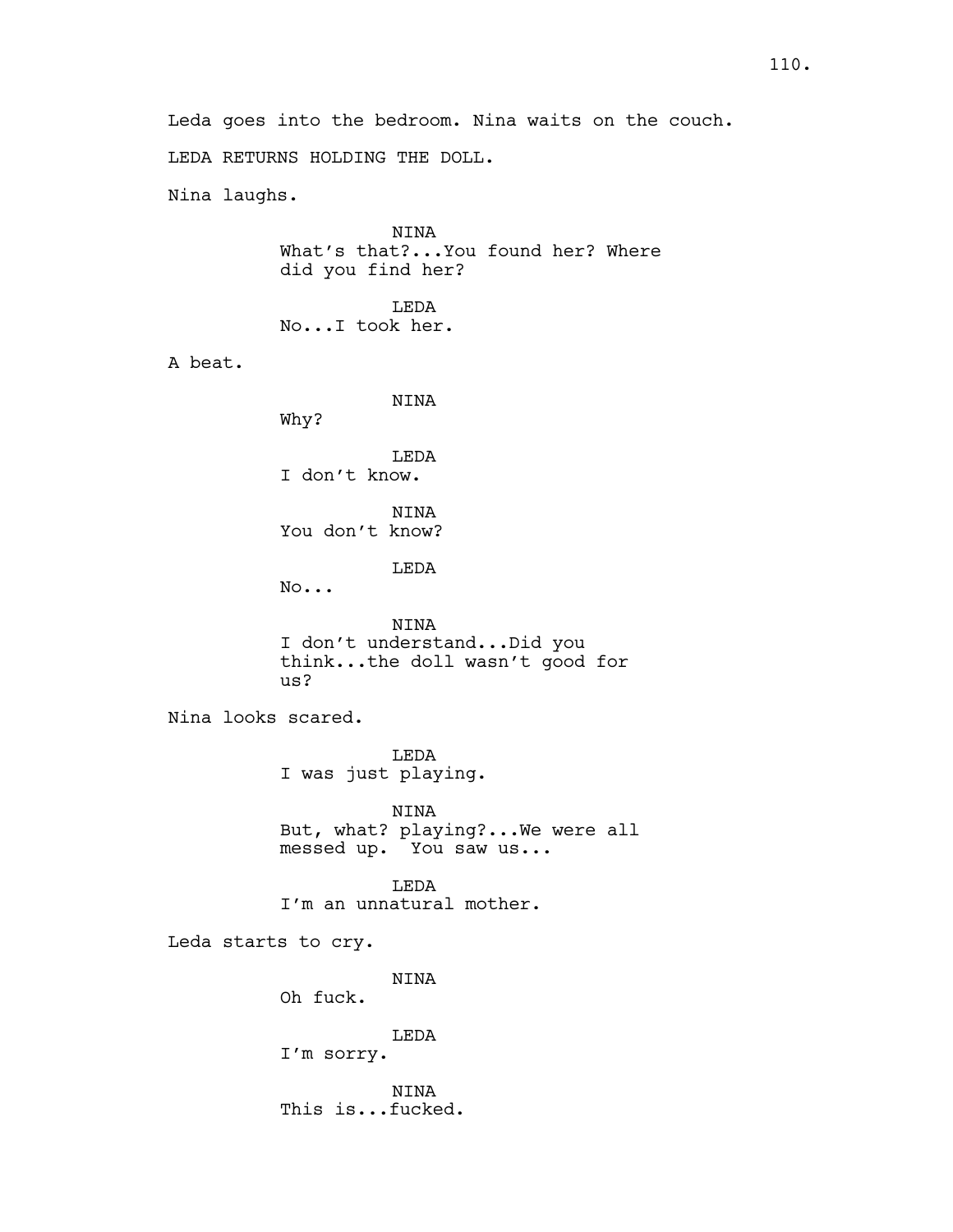Nina grabs the doll.

She starts to go, leaving the keys and her hat and hatpin on the table.

> LEDA Oh, take the keys Nina. I'm leaving tonight. The apartment will be empty till the end of the month...

NINA I don't want anything from you.

LEDA Ok...I'm sorry. You're so young...No. It doesn't pass. None of it passes.

NINA (suddenly hissing, furious) You are a fucking sick cunt. You better watch your back bitch.

Leda gasps.

She looks down to see THE END OF THE HAT PIN STICKING OUT OF HER SKIN, above her stomach, just under her ribs.

> NINA (CONT'D) You are one crazy ass bitch.

Nina pulls the pin out, throws it on the floor. She leaves her hat and the keys and runs out the door with her doll.

Leda stands, her arm against the window, watching a tiny drop of blood form on her skin.

134 INT. SEASIDE APARTMENT, LIVING ROOM/ HALLWAY - DUSK 134

LATER

Leda sits, lost in thought, on the sofa; it's almost dark now.

She gets up slowly and turns on a lamp. She walks gingerly over to a closet and pulls out her suitcases.

135 EXT. SEASIDE APARTMENT, STAIRS - NIGHT

Leda, elegantly dressed, hair brushed, stands on the landing in the hallway.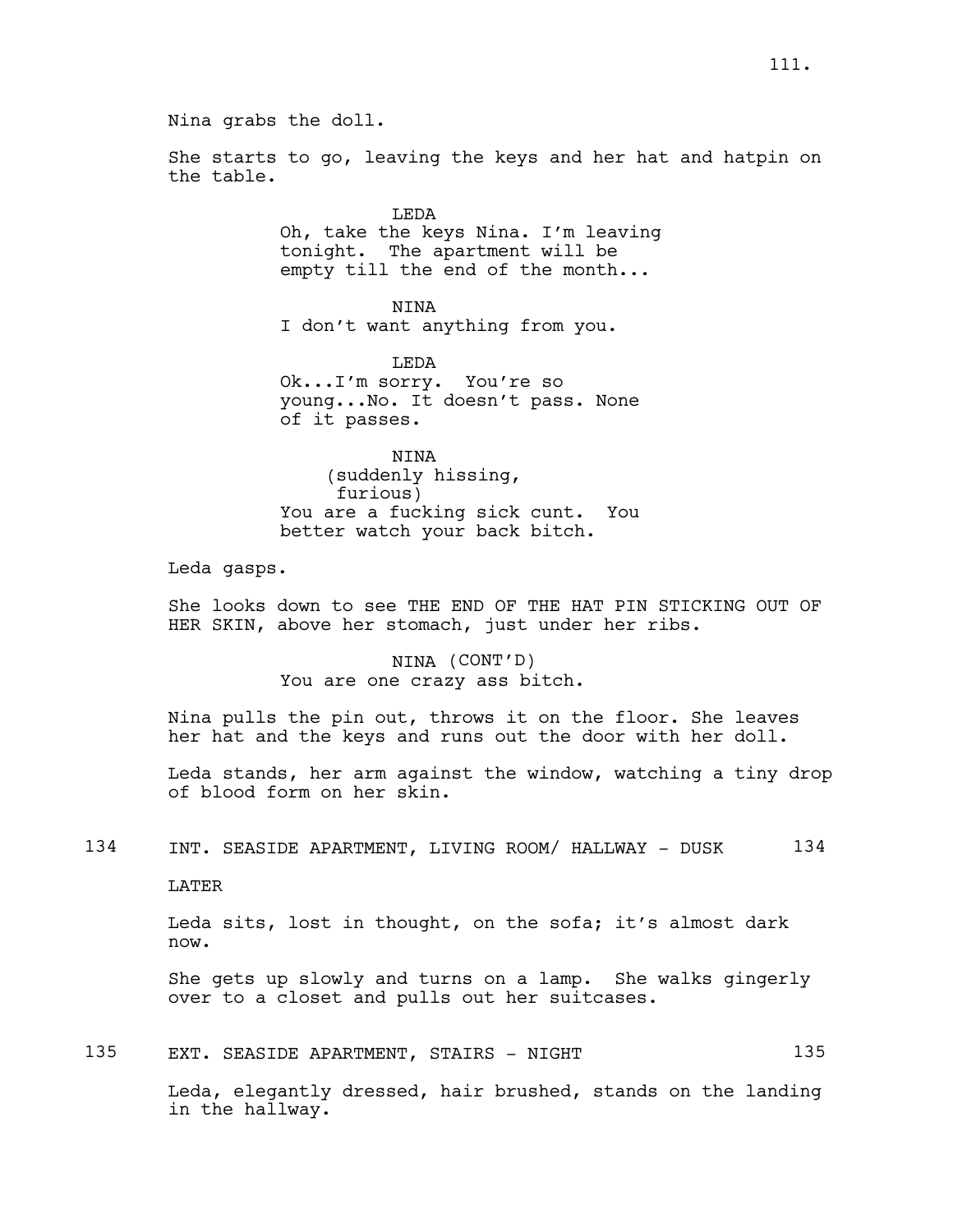Moving very slowly, she pushes one of her suitcases down the stairs, then leans against the wall, watching as it bumps against each step on its way down.

There is A SMALL BLOOD STAIN ON THE SILK OF HER BLOUSE.

## 136 INT/EXT. LEDA'S CAR/ RED FLAG ROAD - NIGHT 136

Leda's car speeds down the two-lane seaside road. The sea is on one side, dunes on the other, lit by a bright moon.

137 EXT. RED FLAG ROAD - NIGHT 137

WE ARE BACK WHERE WE STARTED.

Leda's car has careened into the guardrail off the small beach road.

Leda emerges from the car. She looks around, dazed.

Leda continues toward the water in the moonlight.

We watch from the road as she collapses on the beach.

DISSOLVE TO:

## 138 EXT. RED FLAG BEACH - DAWN 138

We are very close on Leda as she lies, passed out, by the shore.

Suddenly the sun crests the horizon. Its light hits Leda's face. It is extremely bright.

Leda slowly opens her eyes, squinting against the intensity of the sunlight.

A big wave hits Leda's body, the cold water shocking her. She takes in a sudden, deep, surprised breath.

CUT TO:

139 EXT. RED FLAG BEACH - NIGHT 139 Leda sits in the sand, still a little wet. She is deep in thought.

HER PHONE RINGS.